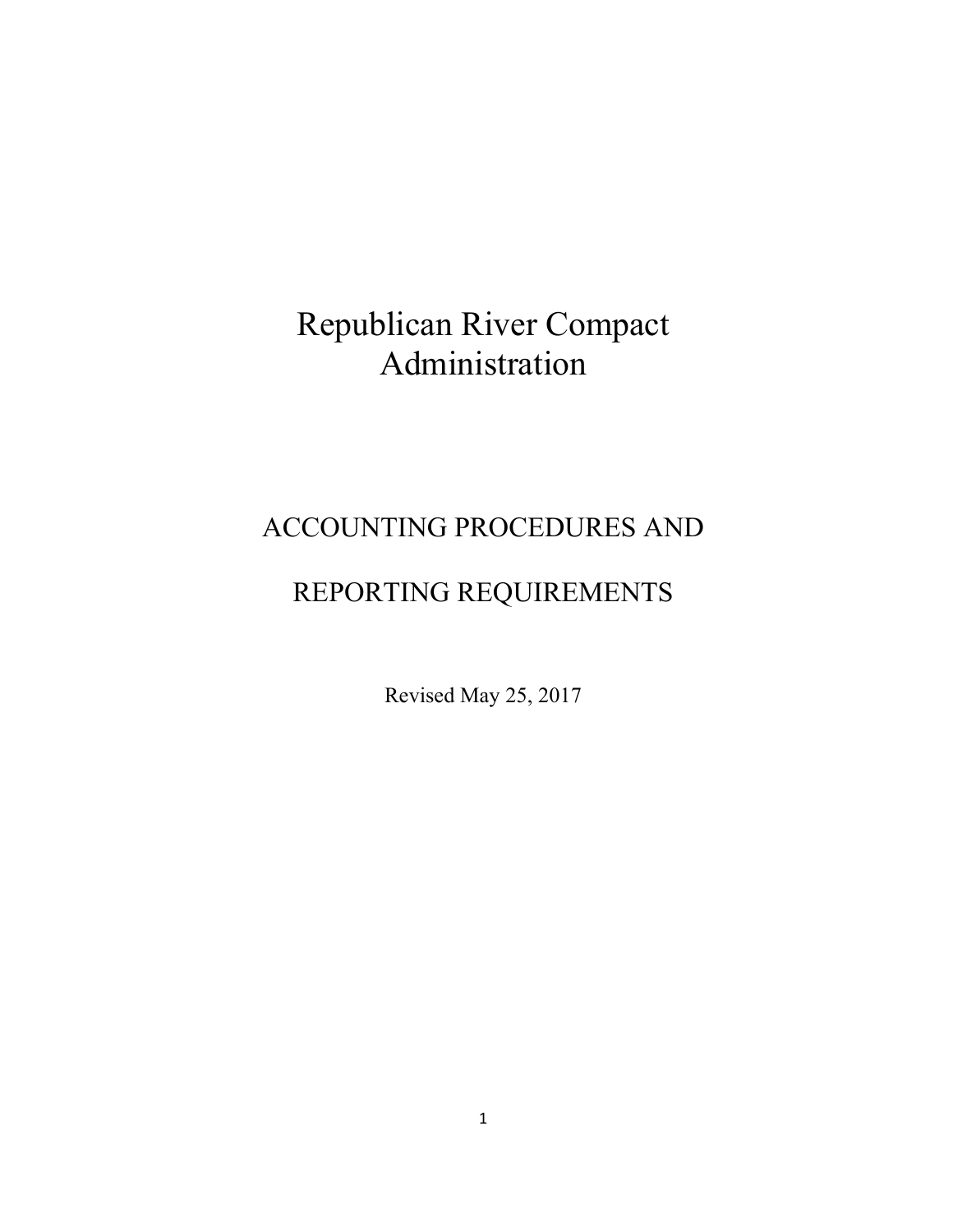# Table of Contents

| I.             |                                                                                                  |  |
|----------------|--------------------------------------------------------------------------------------------------|--|
| Π.             |                                                                                                  |  |
|                |                                                                                                  |  |
|                |                                                                                                  |  |
|                | $1 \quad$                                                                                        |  |
|                | $\overline{2}$ .                                                                                 |  |
|                | 3.                                                                                               |  |
|                | 4.                                                                                               |  |
|                |                                                                                                  |  |
|                |                                                                                                  |  |
|                | 2.                                                                                               |  |
|                |                                                                                                  |  |
|                |                                                                                                  |  |
|                |                                                                                                  |  |
|                | 2                                                                                                |  |
| E.             | Calculation to Determine Compact Compliance Using Five-Year Running Averages  16                 |  |
| $F_{-}$        | Calculations To Determine Colorado's and Kansas's Compliance with the Sub- basin Non-            |  |
|                |                                                                                                  |  |
|                |                                                                                                  |  |
|                |                                                                                                  |  |
|                | 2. Procedures to Determine 130,000 Acre Feet Projected Water Supply  18                          |  |
|                | H. Calculation of Computed Water Supply, Allocations and Computed Beneficial Consumptive         |  |
|                | Use Above and Below Guide Rock During Water-Short Administration Years 18                        |  |
| $\mathbf{I}$ . | Calculation of Imported Water Supply Credits During Water-Short Year Administration Years.<br>19 |  |
|                |                                                                                                  |  |
|                | 2.                                                                                               |  |
|                | Imported Water Supply Credits Between Harlan County Dam and Guide Rock During the<br>3.          |  |
|                |                                                                                                  |  |
|                | 4. Imported Water Supply Credits Between Harlan County Dam and Guide Rock During the             |  |
|                |                                                                                                  |  |
|                | 5.                                                                                               |  |
| J.             | Calculations of Compact Compliance in Water-Short Year Administration Years 21                   |  |
|                |                                                                                                  |  |
|                |                                                                                                  |  |
|                | 1.                                                                                               |  |
|                | 2.                                                                                               |  |
|                | a)                                                                                               |  |
|                | b)                                                                                               |  |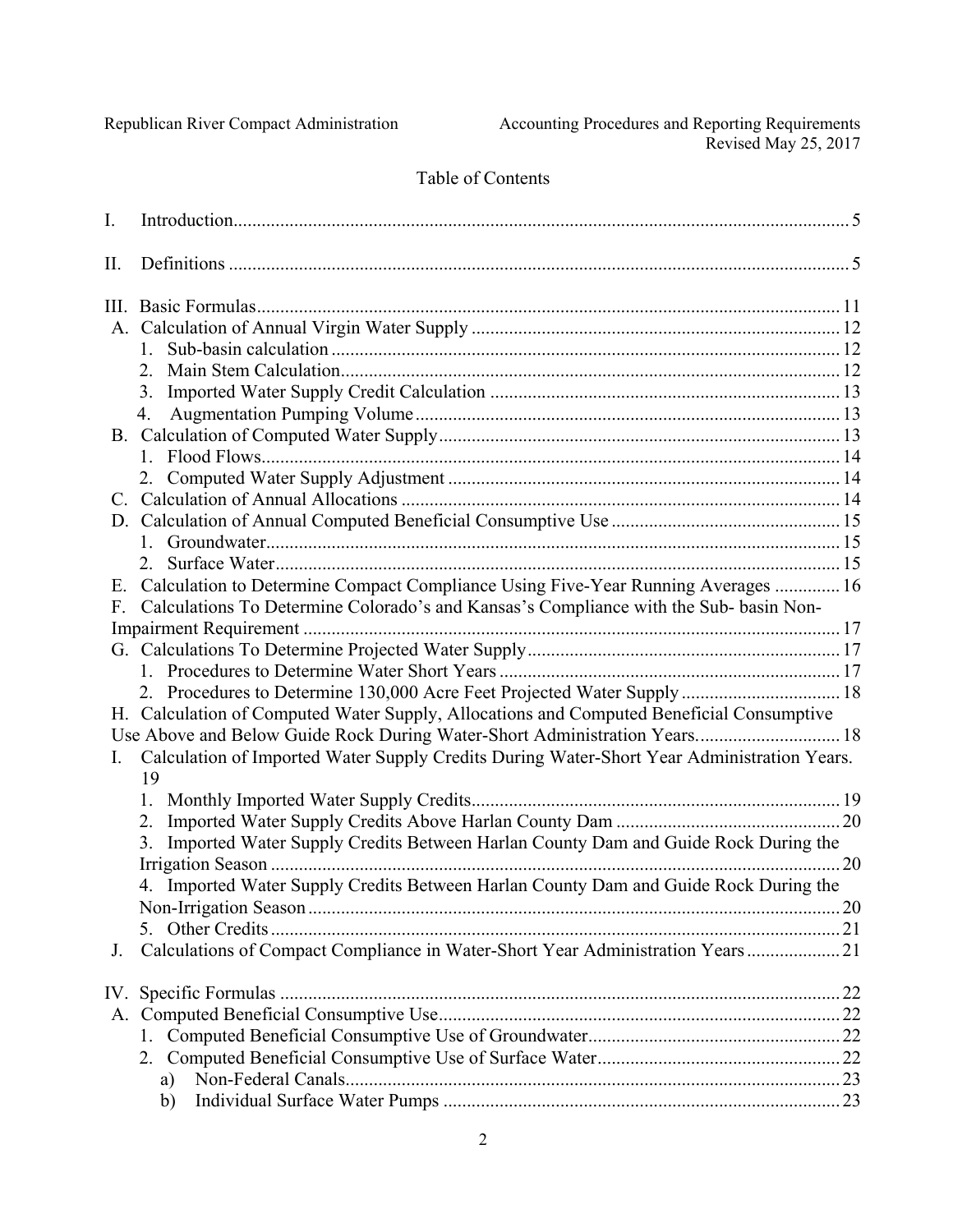Republican River Compact Administration

|           | $\mathbf{c})$                                                                                |  |
|-----------|----------------------------------------------------------------------------------------------|--|
|           | d)                                                                                           |  |
|           | e)                                                                                           |  |
|           | (1)                                                                                          |  |
|           | Evaporation Computations for Bureau of Reclamation Reservoirs  26<br>(2)                     |  |
|           | $\mathbf{f}$                                                                                 |  |
| <b>B.</b> |                                                                                              |  |
|           |                                                                                              |  |
|           | 2 <sub>1</sub>                                                                               |  |
|           | 3.                                                                                           |  |
|           | 4.                                                                                           |  |
|           | 5.                                                                                           |  |
|           | 6.                                                                                           |  |
|           | 7.                                                                                           |  |
|           | 8.                                                                                           |  |
|           | 9.                                                                                           |  |
|           |                                                                                              |  |
|           |                                                                                              |  |
|           |                                                                                              |  |
|           | 13. The North Fork of the Republican River in Nebraska and the Main Stem of the Republican   |  |
|           | River between the junction of the North Fork and the Arikaree River and the Republican River |  |
|           |                                                                                              |  |
|           |                                                                                              |  |
|           |                                                                                              |  |
| V.        |                                                                                              |  |
| A.        |                                                                                              |  |
|           | 1.                                                                                           |  |
|           | 2.                                                                                           |  |
|           | 3.                                                                                           |  |
|           | 4.                                                                                           |  |
|           | 5.                                                                                           |  |
|           | 6.                                                                                           |  |
|           | 7.                                                                                           |  |
|           | 8.                                                                                           |  |
|           | 9.                                                                                           |  |
|           |                                                                                              |  |
|           |                                                                                              |  |
| C.        |                                                                                              |  |
|           | $\mathbf{1}$                                                                                 |  |
|           | 2                                                                                            |  |
|           | 3.                                                                                           |  |
|           |                                                                                              |  |
|           | 2.                                                                                           |  |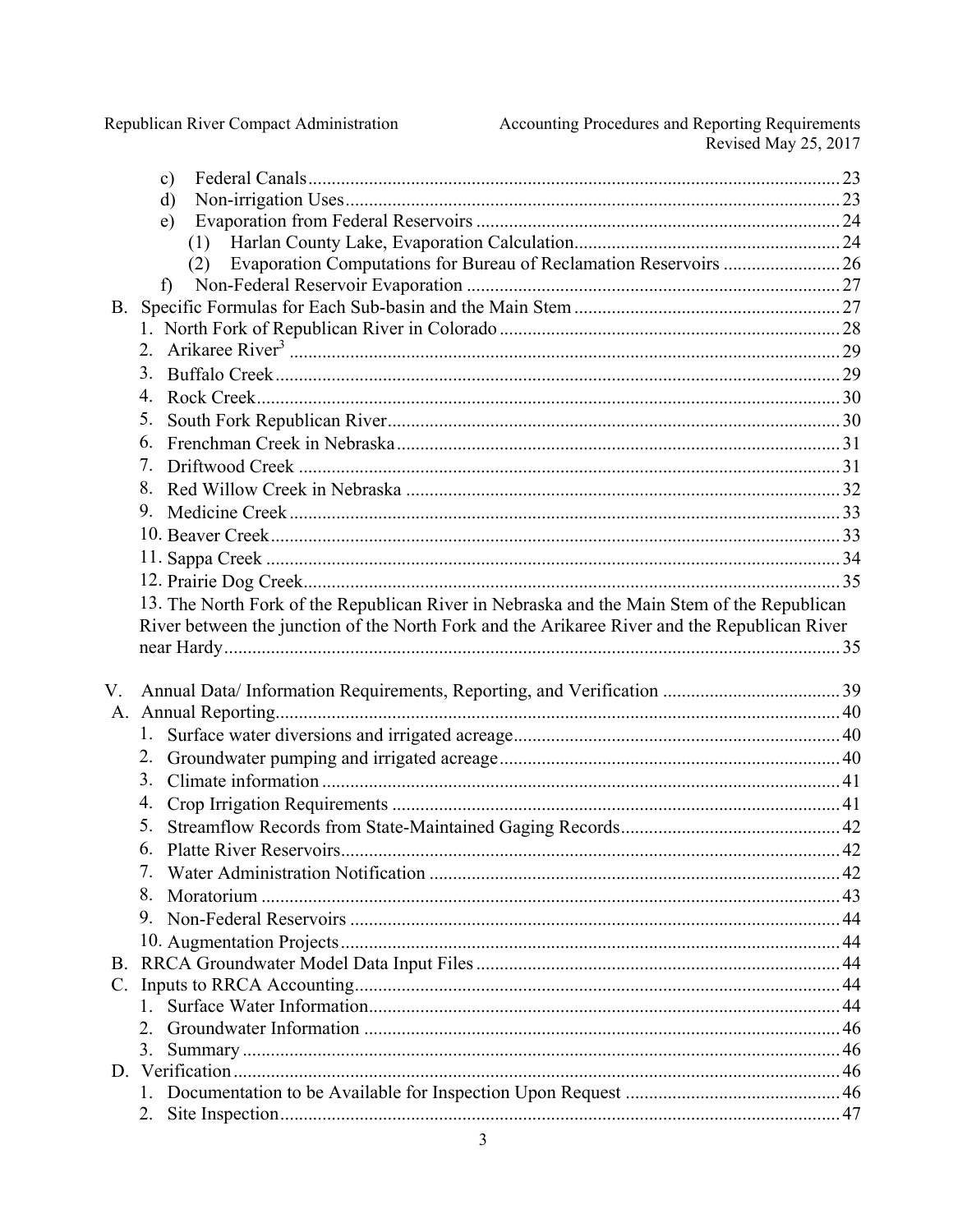| Table 1: Annual Virgin and Computed Water Supply, Allocations and Computed Beneficial       |     |
|---------------------------------------------------------------------------------------------|-----|
|                                                                                             |     |
|                                                                                             |     |
| Table 3A: Table to Be Used to Calculate Colorado's Five-Year Running Average Allocation and |     |
| Computed Beneficial Consumptive Use for Determining Compact Compliance for Averaging        |     |
|                                                                                             |     |
| Table 3B. Table to Be Used to Calculate Kansas's Five-Year Running Average Allocation and   |     |
|                                                                                             |     |
| Table 3C. Table to Be Used to Calculate Nebraska's Five-Year Running Average Allocation and |     |
| Computed Beneficial Consumptive Use for Determining Compact Compliance 51                   |     |
|                                                                                             |     |
|                                                                                             |     |
| Table 5A: Table to Be Used to Calculate Colorado's Compact Compliance for Averaging Periods |     |
|                                                                                             |     |
|                                                                                             |     |
|                                                                                             |     |
| Table 5D: Nebraska Compliance Under an Alternative Water-Short Year Administration Plan  56 |     |
| Table 5E: Nebraska Tributary Compliance During Water-Short Year Administration57            |     |
|                                                                                             |     |
|                                                                                             |     |
|                                                                                             |     |
| Basin Map Attached to Compact that Shows the Streams and the Basin Boundaries 59            |     |
| Line Diagram of Designated Drainage Basins Showing Federal Reservoirs and Sub-basin Gaging  |     |
|                                                                                             |     |
|                                                                                             |     |
|                                                                                             |     |
|                                                                                             |     |
|                                                                                             |     |
|                                                                                             |     |
| Attachment 4: Evaporation Loss Harlan County Lake 1993 Level of Development                 |     |
|                                                                                             | .72 |
| Attachment 6: Computing Water Supplies and Consumptive Use Above Guide Rock                 |     |
| Attachment 7: Calculations of Return Flows from Bureau of Reclamation Canals74              |     |
| Attachment 8: Calculation of the Computed Water Supply Adjustment and Remaining Compact     |     |
|                                                                                             |     |
| Attachment 9: "Resolution Approving Long-Term Agreements Related to the Operation of Harlan |     |
|                                                                                             |     |
| Attachment 10: "Resolution by the Republican River Compact Administration Approving         |     |
| Operation and Accounting for the Colorado Compact Compliance Pipeline and Colorado's        |     |
| Compliance Efforts in the South Fork Republican River Basin", adopted August 24, 2016 87    |     |
| Attachment 11: RRCA "Resolution Approving Accounting Changes", adopted May 25, 2017 93      |     |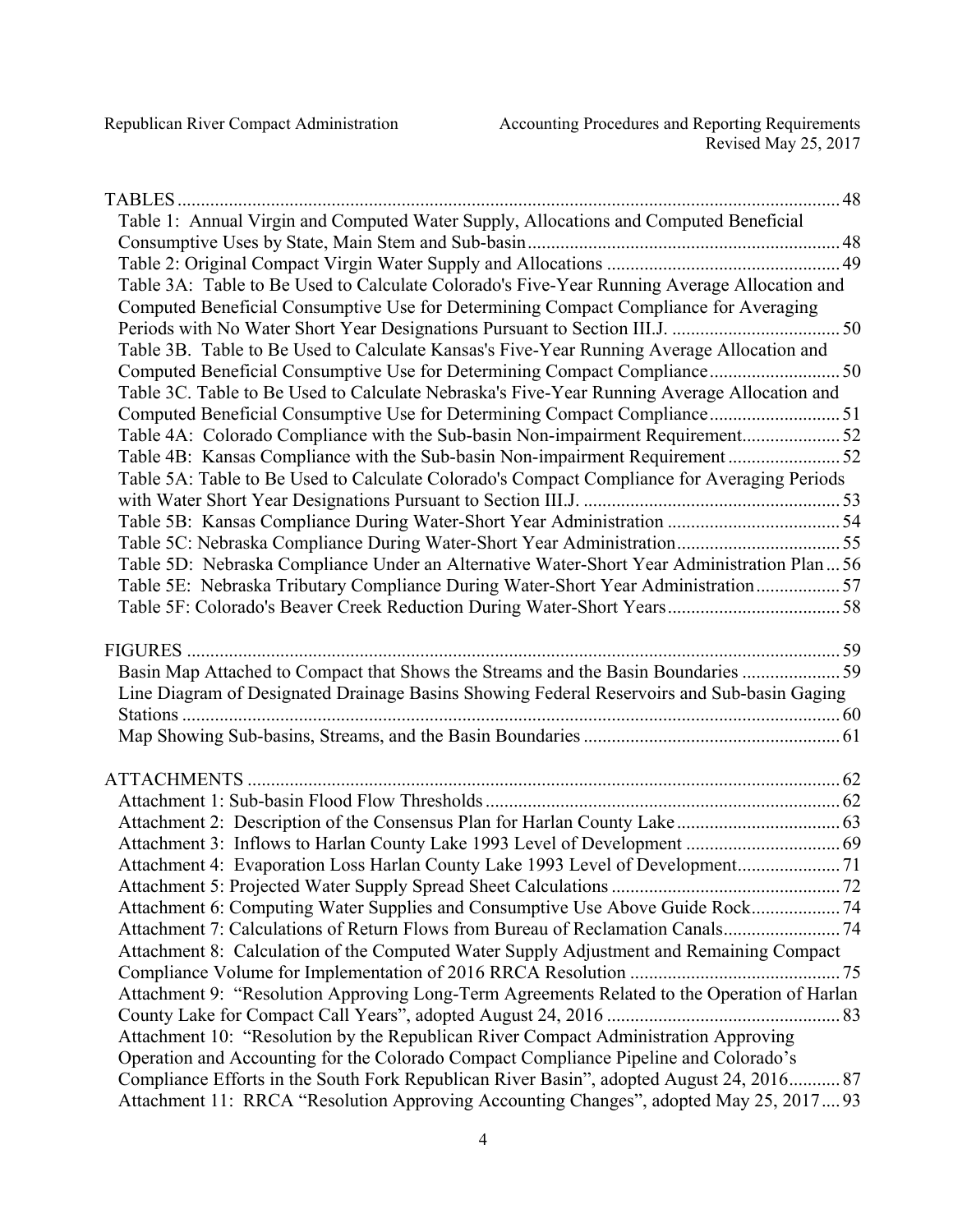# I. **Introduction**

This document describes the definitions, procedures, basic formulas, specific formulas, and data requirements and reporting formats to be used by the RRCA to compute the Virgin Water Supply, Computed Water Supply, Allocations, Imported Water Supply Credit, Resolution Water Supply Credits, and Computed Beneficial Consumptive Use. These computations shall be used to determine supply, allocations, use and compliance with the Compact according to the Stipulation and the attached RRCA Resolutions. These definitions, procedures, basic and specific formulas, data requirements and attachments may be changed by consent of the RRCA consistent with Subsection I.F of the Stipulation. This document will be referred to as the RRCA Accounting Procedures. Attached to these RRCA Accounting Procedures as Figure 1 is the map attached to the Compact that shows the Basin, its streams and the Basin boundaries.

# II. **Definitions**

The following words and phrases as used in these RRCA Accounting Procedures are defined as follows:

**2016 Colorado CCP/SF Resolution:** "Resolution Approving Operation and Accounting for the Colorado Compact Compliance Pipeline and Colorado's Compliance Efforts in the South Fork Republican River Basin", adopted by the RRCA on August 24, 2016;

**2016 CCY HCL Operations Resolution:** "Resolution Approving Long-Term Agreements Related to the Operation of Harlan County Lake for Compact Call Years", adopted by the RRCA on August 24, 2016;

**Additional Water Administration Year:** a year when the projected or actual irrigation water supply is less than 130,000 Acre-feet of storage available for use from Harlan County Lake as determined by the Bureau of Reclamation using the methodology described in the Harlan County Lake Operation Consensus Plan attached as Appendix K to the Stipulation;

**Allocation(s):** the water supply allocated to each State from the Computed Water Supply;

**Annual:** yearly from January 1 through December 31;

**Augmentation Pumping Volume:** The measured outflow from an augmentation project;

**Basin:** the Republican River Basin as defined in Article II of the Compact;

**Beaver Creek Reduction**: the Water Short Year reduction to Colorado's statewide allocation. The procedure to determine the Beaver Creek Reduction is set forth in III.E;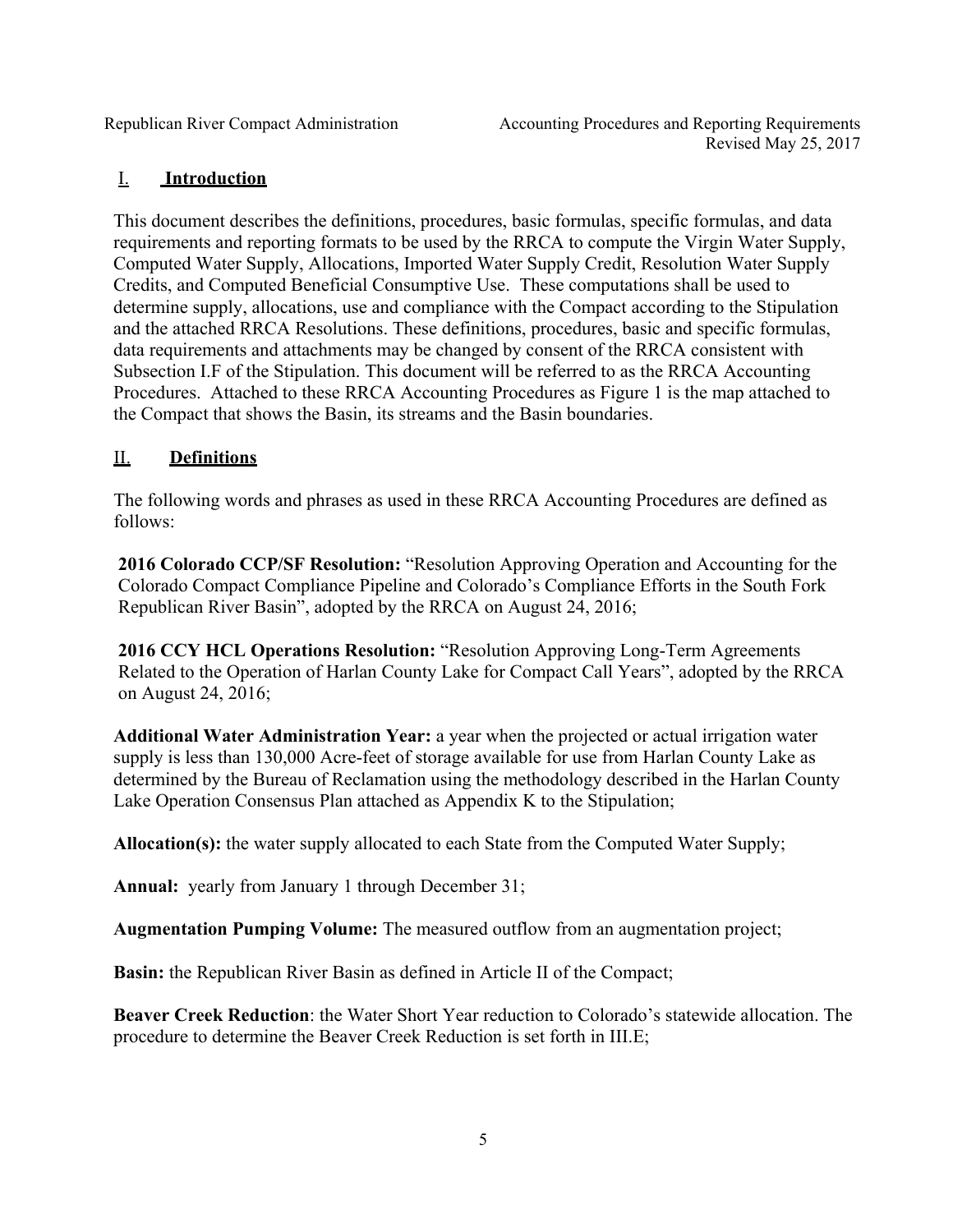**Beneficial Consumptive Use:** that use by which the Water Supply of the Basin is consumed through the activities of man, and shall include water consumed by evaporation from any reservoir, canal, ditch, or irrigated area;

**Change in Federal Reservoir Storage:** the difference between the amount of water in storage in the reservoir on December 31 of each year and the amount of water in storage on December 31 of the previous year. The current area capacity table supplied by the appropriate federal operating agency shall be used to determine the contents of the reservoir on each date;

**Colorado Resolution Water Supply Credit (CORWS Credit):** The credit provided for Colorado's Compact compliance activities through augmentation pumping in conformance with the 2016 Colorado CCP/SF Resolution;

**Compact:** the Republican River Compact, Act of February 22, 1943, 1943 Kan. Sess. Laws 612, codified at Kan. Stat. Ann. § 82a-518 (1997); Act of February 24, 1943, 1943 Neb. Laws 377, codified at 2A Neb. Rev. Stat. App. § 1-106 (1995), Act of March 15, 1943, 1943 Colo. Sess. Laws 362, codified at Colo. Rev. Stat. §§ 37-67-101 and 37-67-102 (2001); Republican River Compact, Act of May 26, 1943, ch. 104, 57 Stat. 86;

**Compact Compliance Volume (CCV)**: a volume of water, as defined under the 2016 CCY HCL Operations Resolution;

**Computed Beneficial Consumptive Use:** for purposes of Compact accounting, the stream flow depletion resulting from the following activities of man:

Irrigation of lands in excess of two acres;

Any non-irrigation diversion of more than 50 Acre-feet per year;

Multiple diversions of 50 Acre-feet or less that are connected or otherwise combined to serve a single project will be considered as a single diversion for accounting purposes if they total more than 50 Acre-feet;

Net evaporation from Federal Reservoirs;

Net evaporation from Non-federal Reservoirs within the surface boundaries of the Basin; Any other activities that may be included by amendment of these formulas by the RRCA;

**Computed Water Supply:** the Virgin Water Supply less the Change in Federal Reservoir Storage in any Designated Drainage Basin, plus the Computed Water Supply Adjustment (for the Main Stem only), and less the Flood Flows;

**Computed Water Supply Adjustment:** an adjustment made to the Computed Water Supply of the Main Stem reflecting water contributed to the Kansas Account that is not beneficially consumed in the year it is provided, consistent with the terms of the 2016 CCY HCL Operations Resolution;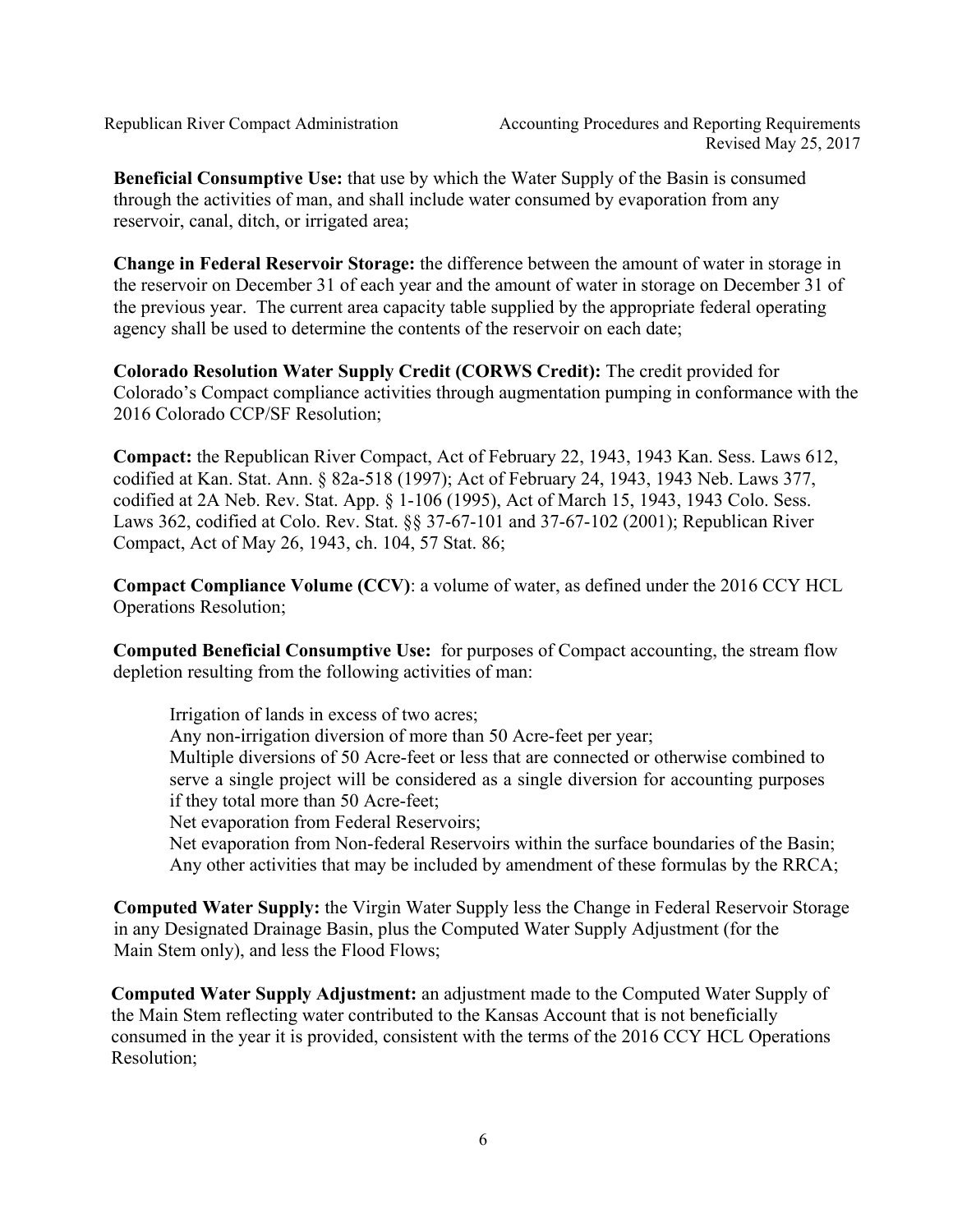**Designated Drainage Basins:** the drainage basins of the specific tributaries and the Main Stem of the Republican River as described in Article III of the Compact. Attached hereto as Figure 3 is a map of the Sub-basins and Main Stem;

**Dewatering Well:** a Well constructed solely for the purpose of lowering the groundwater elevation;

## **Federal Reservoirs:**

Bonny Reservoir Swanson Lake Enders Reservoir Hugh Butler Lake Harry Strunk Lake Keith Sebelius Lake Harlan County Lake Lovewell Reservoir

**Flood Flows:** the amount of water deducted from the Virgin Water Supply as part of the computation of the Computed Water Supply due to a flood event as determined by the methodology described in Subsection III.B.1.;

Gaged Flow: the measured flow at the designated stream gage;

**Guide Rock:** a point at the Superior-Courtland Diversion Dam on the Republican River near Guide Rock, Nebraska; the Superior-Courtland Diversion Dam gage plus any flows through the sluice gates of the dam, specifically excluding any diversions to the Superior and Courtland Canals, shall be the measure of flows at Guide Rock;

**Historic Consumptive Use:** that amount of water that has been consumed under appropriate and reasonably efficient practices to accomplish without waste the purposes for which the appropriation or other legally permitted use was lawfully made;

**Imported Water Supply**: the water supply imported by a State from outside the Basin resulting from the activities of man;

**Imported Water Supply Credit:** the accretions to stream flow due to water imports from outside of the Basin as computed by the RRCA Groundwater Model. The Imported Water Supply Credit of a State shall not be included in the Virgin Water Supply and shall be counted as a credit/offset against the Computed Beneficial Consumptive Use of water allocated to that State, except as provided in Subsection V.B.2. of the Stipulation and Subsections III.I. – J. of these RRCA Accounting Procedures;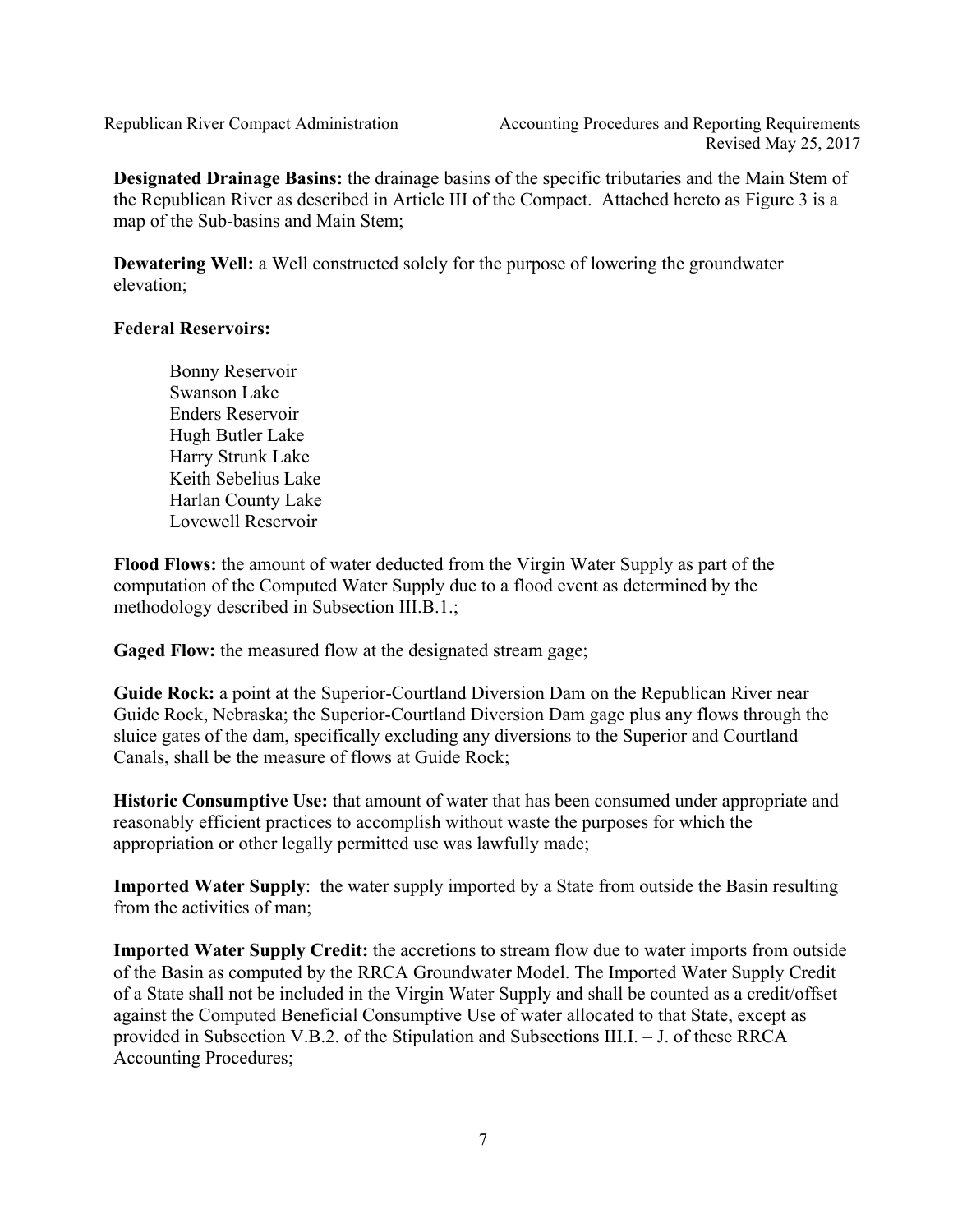**Kansas Account:** an account that shall store all Project Water made available for exclusive use by Kansas Bostwick Irrigation District (KBID), and water supplies previously available to KBID under Warren Act Contract(s) existing as of the date of the 2016 Colorado CCP/SF Resolution and the 2016 CCY HCL Operations Resolution;

**Kansas Supplemental Account:** an account that shall store water supplies not in the Kansas Account and which shall be for use outside of KBID within the state of Kansas in conformance with the 2016 Colorado CCP/SF Resolution and the 2016 CCY HCL Operations Resolution;

**Main Stem**: the Designated Drainage Basin identified in Article III of the Compact as the North Fork of the Republican River in Nebraska and the main stem of the Republican River between the junction of the North Fork and the Arikaree River and the lowest crossing of the river at the Nebraska-Kansas state line and the small tributaries thereof, and also including the drainage basin Blackwood Creek;

**Main Stem Allocation:** the portion of the Computed Water Supply derived from the Main Stem and the Unallocated Supply derived from the Sub-basins as shared by Kansas and Nebraska;

**Meeting(s):** a meeting of the RRCA, including any regularly scheduled annual meeting or any special meeting;

**Modeling Committee:** the modeling committee established in Subsection IV.C. of the Stipulation;

**Moratorium**: the prohibition and limitations on construction of new Wells in the geographic area described in Section III. of the Stipulation;

**Nebraska Resolution Water Supply Credit (NERWS Credit):** The credit provided for Nebraska's Compact compliance activities through augmentation pumping and other water management activities in conformance with the 2016 CCY HCL Operations Resolution;

**Non-federal Reservoirs:** reservoirs other than Federal Reservoirs that have a storage capacity of 15 Acre-feet or greater at the principal spillway elevation;

**Northwest Kansas:** those portions of the Sub-basins within Kansas;

**Remaining Compact Compliance Volume (RCCV)**: is a volume of water, as defined under the 2016 CCY HCL Operations Resolution;

**Replacement Well:** a Well that replaces an existing Well that a) will not be used after construction of the new Well and b) will be abandoned within one year after such construction or is used in a manner that is excepted from the Moratorium pursuant to Subsections III.B.1.c.-f. of the Stipulation;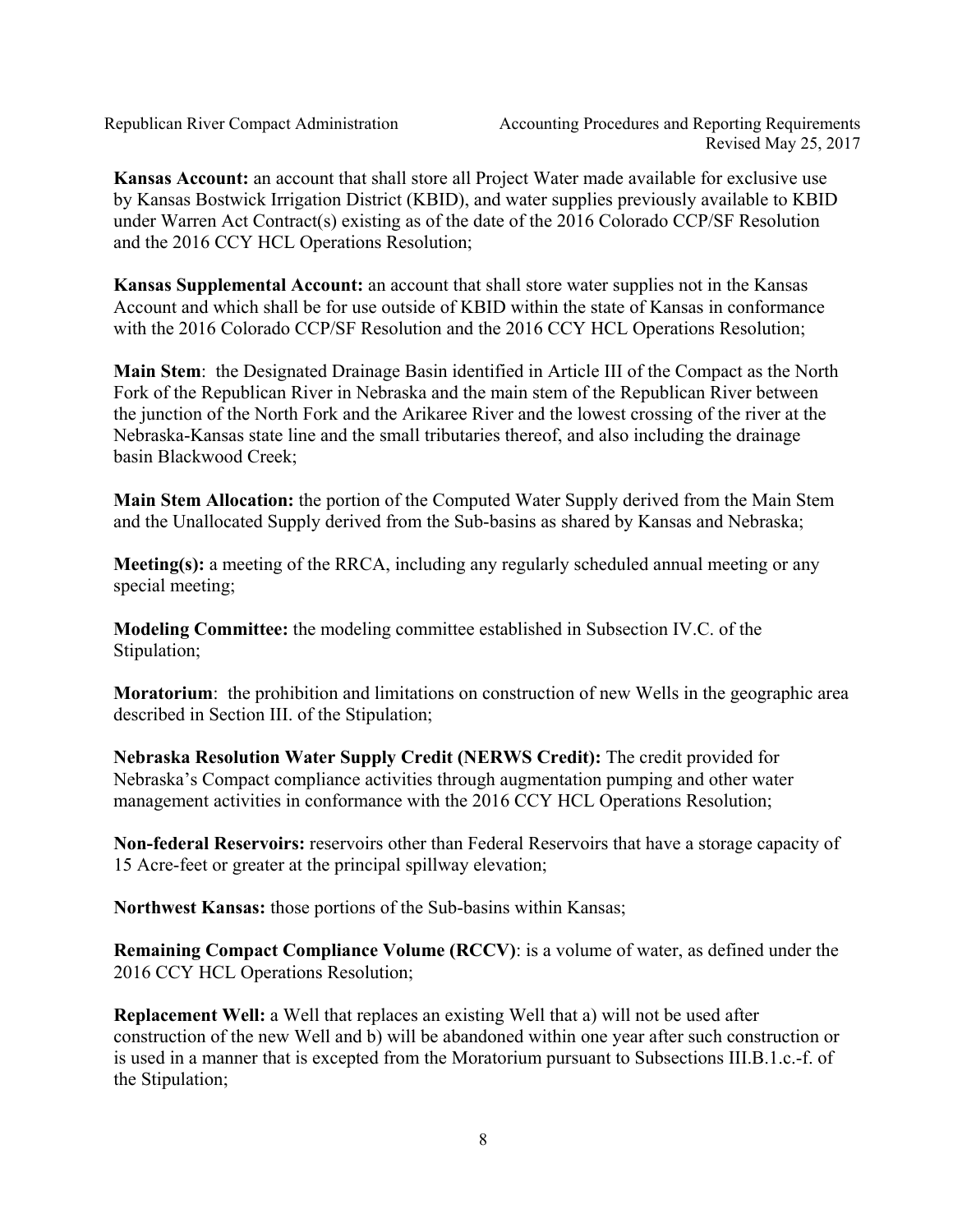**RRCA**: Republican River Compact Administration, the administrative body composed of the State officials identified in Article IX of the Compact;

**RRCA Accounting Procedures:** this document and all attachments hereto;

**RRCA Groundwater Model**: the groundwater model developed under the provisions of Subsection IV.C. of the Stipulation and as subsequently adopted and revised through action of the RRCA;

**State:** any of the States of Colorado, Kansas, and Nebraska;

**States:** the States of Colorado, Kansas and Nebraska;

**Stipulation:** the Final Settlement Stipulation to be filed in *Kansas v. Nebraska and Colorado*, No. 126, Original, including all Appendices attached thereto;

**Sub-basin**: the Designated Drainage Basins, except for the Main Stem, identified in Article III of the Compact. For purposes of Compact accounting the following Sub-basins will be defined as described below:

North Fork of the Republican River in Colorado drainage basin is that drainage area above USGS gaging station number 06823000, North Fork Republican River at the Colorado-Nebraska State Line,

Arikaree River drainage basin is that drainage area above USGS gaging station number 06821500, Arikaree River at Haigler, Nebraska,

Buffalo Creek drainage basin is that drainage area above USGS gaging station number 06823500, Buffalo Creek near Haigler, Nebraska,

Rock Creek drainage basin is that drainage area above USGS gaging station number 06824000, Rock Creek at Parks, Nebraska,

South Fork of the Republican River drainage basin is that drainage area above USGS gaging station number 06827500, South Fork Republican River near Benkelman, Nebraska,

Frenchman Creek (River) drainage basin in Nebraska is that drainage area above USGS gaging station number 06835500, Frenchman Creek in Culbertson, Nebraska,

Driftwood Creek drainage basin is that drainage area above USGS gaging station number 06836500, Driftwood Creek near McCook, Nebraska,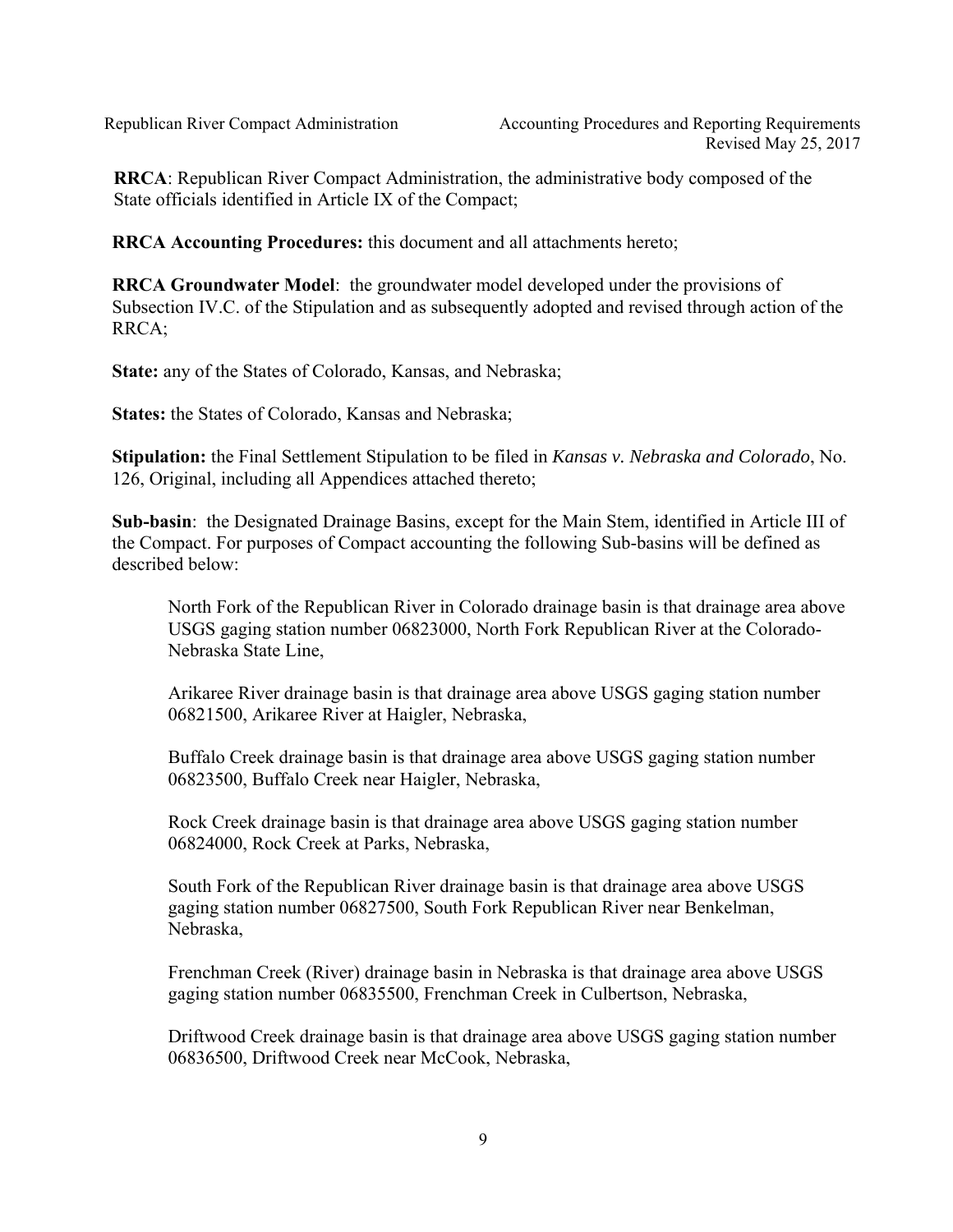Red Willow Creek drainage basin is that drainage area above USGS gaging station number 06838000, Red Willow Creek near Red Willow, Nebraska,

Medicine Creek drainage basin is that drainage area above the Medicine Creek below Harry Strunk Lake, State of Nebraska gaging station number 06842500; and the drainage area between the gage and the confluence with the Main Stem,

Sappa Creek drainage basin is that drainage area above USGS gaging station number 06847500, Sappa Creek near Stamford, Nebraska and the drainage area between the gage and the confluence with the Main Stem; and excluding the Beaver Creek drainage basin area downstream from the State of Nebraska gaging station number 06847000 Beaver Creek near Beaver City, Nebraska to the confluence with Sappa Creek,

Beaver Creek drainage basin is that drainage area above State of Nebraska gaging station number 06847000, Beaver Creek near Beaver City, Nebraska, and the drainage area between the gage and the confluence with Sappa Creek,

Prairie Dog Creek drainage basin is that drainage area above USGS gaging station number 06848500, Prairie Dog Creek near Woodruff, Kansas, and the drainage area between the gage and the confluence with the Main Stem;

Attached hereto as Figure 2 is a line diagram depicting the streams, Federal Reservoirs and gaging stations;

**Test hole:** a hole designed solely for the purpose of obtaining information on hydrologic and/or geologic conditions;

**Trenton Dam**: a dam located at 40 degrees, 10 minutes, 10 seconds latitude and 101 degrees, 3 minutes, 35 seconds longitude, approximately two and one-half miles west of the town of Trenton, Nebraska;

**Unallocated Supply**: the "water supplies of upstream basins otherwise unallocated" as set forth in Article IV of the Compact;

**Upstream of Guide Rock, Nebraska:** those areas within the Basin lying west of a line proceeding north from the Nebraska-Kansas state line and following the western edge of Webster County, Township 1, Range 9, Sections 34, 27, 22, 15, 10 and 3 through Webster County, Township 2, Range 9, Sections 34, 27 and 22; then proceeding west along the southern edge of Webster County, Township 2, Range 9, Sections 16, 17 and 18; then proceeding north following the western edge of Webster County, Township 2, Range 9, Sections 18, 7 and 6, through Webster County, Township 3, Range 9, Sections 31, 30, 19, 18, 7 and 6 to its intersection with the northern boundary of Webster County. Upstream of Guide Rock, Nebraska shall not include that area in Kansas east of the 99° meridian and south of the Kansas-Nebraska state line;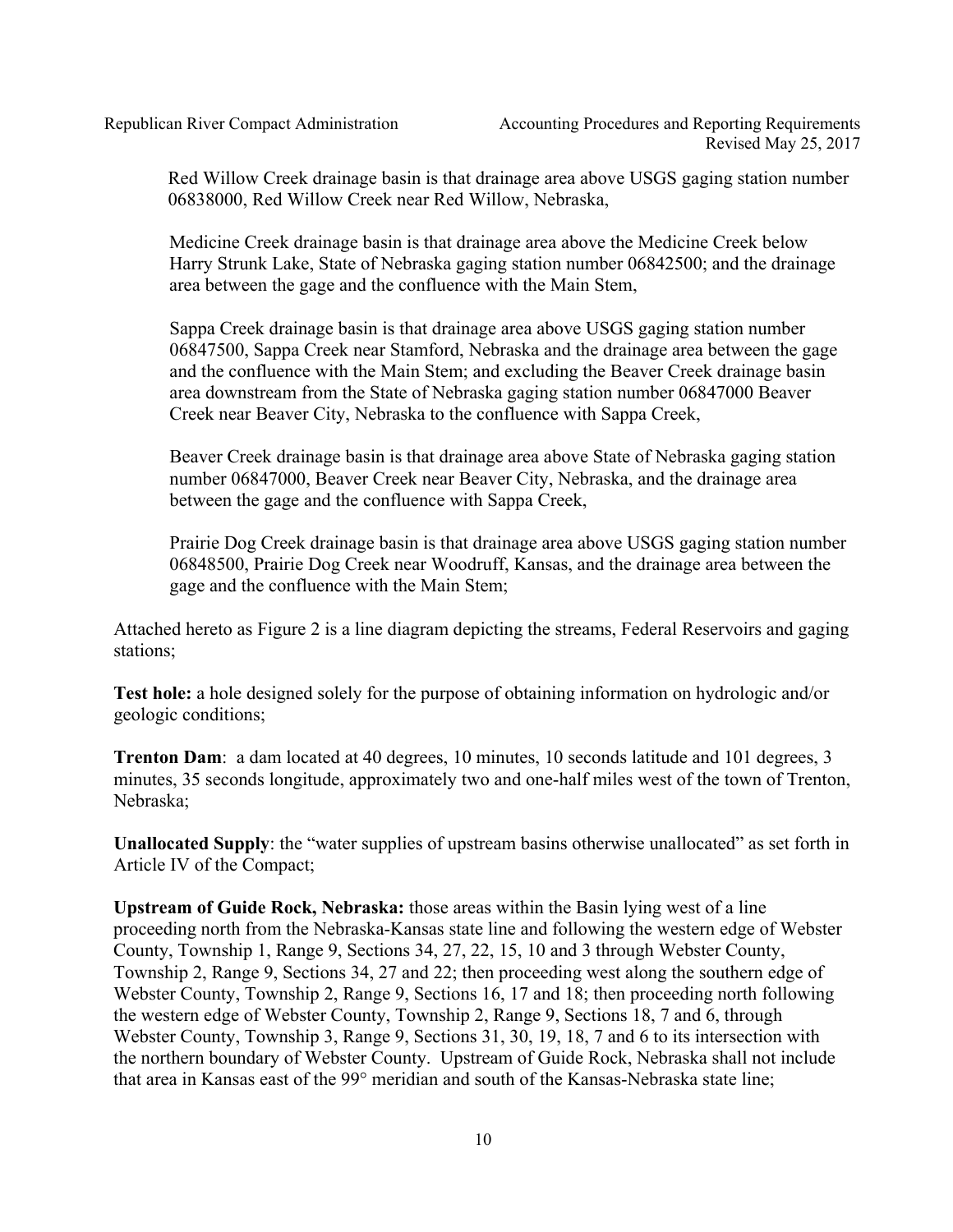**Virgin Water Supply:** the Water Supply within the Basin undepleted by the activities of man;

**Water Short Year Administration:** administration in a year when the projected or actual irrigation water supply is less than 119,000 acre feet of storage available for use from Harlan County Lake as determined by the Bureau of Reclamation using the methodology described in the Harlan County Lake Operation Consensus Plan attached as Appendix K to the Stipulation.

**Water Supply of the Basin** or **Water Supply within the Basin:** the stream flows within the Basin, excluding Imported Water Supply;

Well: any structure, device or excavation for the purpose or with the effect of obtaining groundwater for beneficial use from an aquifer, including wells, water wells, or groundwater wells as further defined and used in each State's laws, rules, and regulations.

# III. **Basic Formulas**

The basic formulas for calculating Virgin Water Supply, Computed Water Supply, Imported Water Supply, Allocations and Computed Beneficial Consumptive Use are set forth below. The results of these calculations shall be shown in a table format as shown in Table 1.

| Basic Formulas for Calculating Virgin Water Supply, Computed Water<br>Supply, Allocations and Computed Beneficial Consumptive Use |     |                                                                                              |  |  |
|-----------------------------------------------------------------------------------------------------------------------------------|-----|----------------------------------------------------------------------------------------------|--|--|
| Sub-basin VWS                                                                                                                     | $=$ | Gage + All CBCU + $\Delta S$ – IWS – APV*                                                    |  |  |
| Main Stem VWS                                                                                                                     |     | $=$ Hardy Gage – $\Sigma$ Sub-basin gages<br>$+$ All CBCU in the Main Stem $+\Delta S$ – IWS |  |  |
| <b>CWS</b>                                                                                                                        |     | $=$ VWS - $\Delta$ S – FF + CWSA <sup>1</sup>                                                |  |  |
| Allocation for each<br>State in each Sub-basin<br>And Main Stem                                                                   |     | $=$ CWS x %                                                                                  |  |  |
| <b>State's Allocation</b>                                                                                                         |     | $= \Sigma$ Allocations for Each State                                                        |  |  |
| <b>State's CBCU</b>                                                                                                               |     | $= \Sigma$ State's CBCUs in each<br>Sub-basin and Main Stem                                  |  |  |

 <sup>1</sup> The Computed Water Supply Adjustment (CWSA) is only applied to the Main Stem, with respect to Harlan County Lake operations, as described in Subsection IV.B and Attachment 8.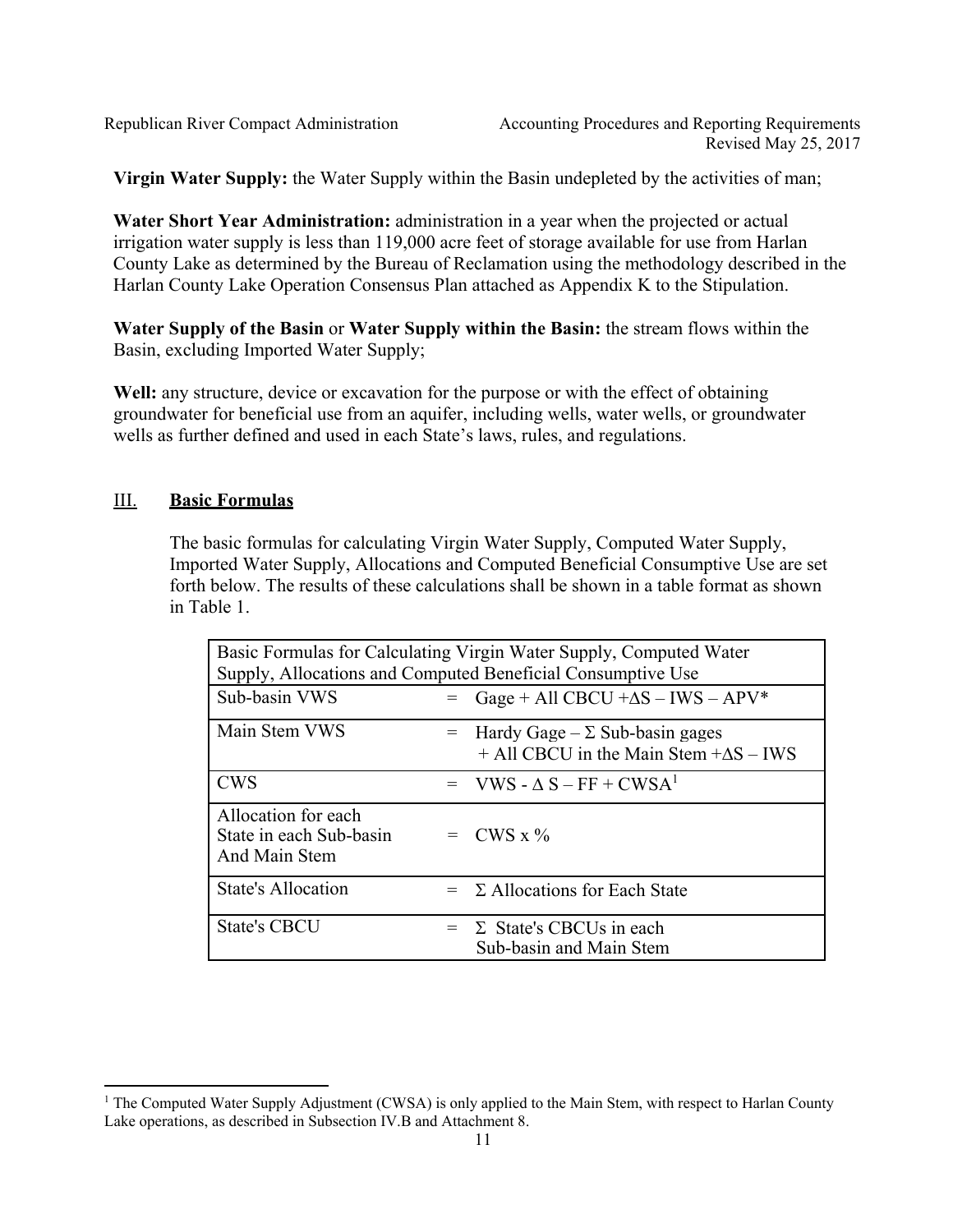Abbreviations:

 $APV = Augmentation$  Pumping Volume CBCU = Computed Beneficial Consumptive Use  $FF =$  Flood Flows Gage  $=$  Gaged Flow IWS = Imported Water Supply Credit CWS = Computed Water Supply CWSA = Computed Water Supply Adjustment VWS = Virgin Water Supply  $\%$  = the ratio used to allocate the Computed Water Supply between the States. This ratio is based on the allocations in the Compact  $\triangle S$  = Change in Federal Reservoir Storage

Note: \* The Augmentation Pumping Volume is not included as part of the Computed Water Supply for the sub-basins or the Main Stem.

#### **A. Calculation of Annual Virgin Water Supply**

#### **1. Sub-basin calculation:**

The annual Virgin Water Supply for each Sub-basin will be calculated by adding: a) the annual stream flow in that Sub-basin at the Sub-basin stream gage designated in Section II., b) the annual Computed Beneficial Consumptive Use above that gaging station, and c) the Change in Federal Reservoir Storage in that Sub-basin; and from that total subtract any Imported Water Supply Credit and Augmentation Pumping Volume. The Computed Beneficial Consumptive Use will be calculated as described in Subsection III. D. Adjustments for flows diverted around stream gages and for Computed Beneficial Consumptive Uses in the Sub-basin between the Sub-basin stream gage and the confluence of the Sub-basin tributary and the Main Stem shall be made as described in Subsections III. D. 1 and 2 and IV. B.

#### **2. Main Stem Calculation:**

The annual Virgin Water Supply for the Main Stem will be calculated by adding: a) the flow at the Hardy gage minus the flows from the Sub-basin gages listed in Section II, b) the annual Computed Beneficial Consumptive Use in the Main Stem, and c) the Change in Federal Reservoir Storage from Swanson Lake and Harlan County Lake; and from that total subtract any Imported Water Supply Credit for the Main Stem. Adjustments for flows diverted around Sub-basin stream gages and for Computed Beneficial Consumptive Uses in a Sub-basin between the Sub-basin stream gage and the confluence of the Sub-basin tributary and the Mains Stem shall be made as described in Subsections III. D. 1 and 2 and IV.B.,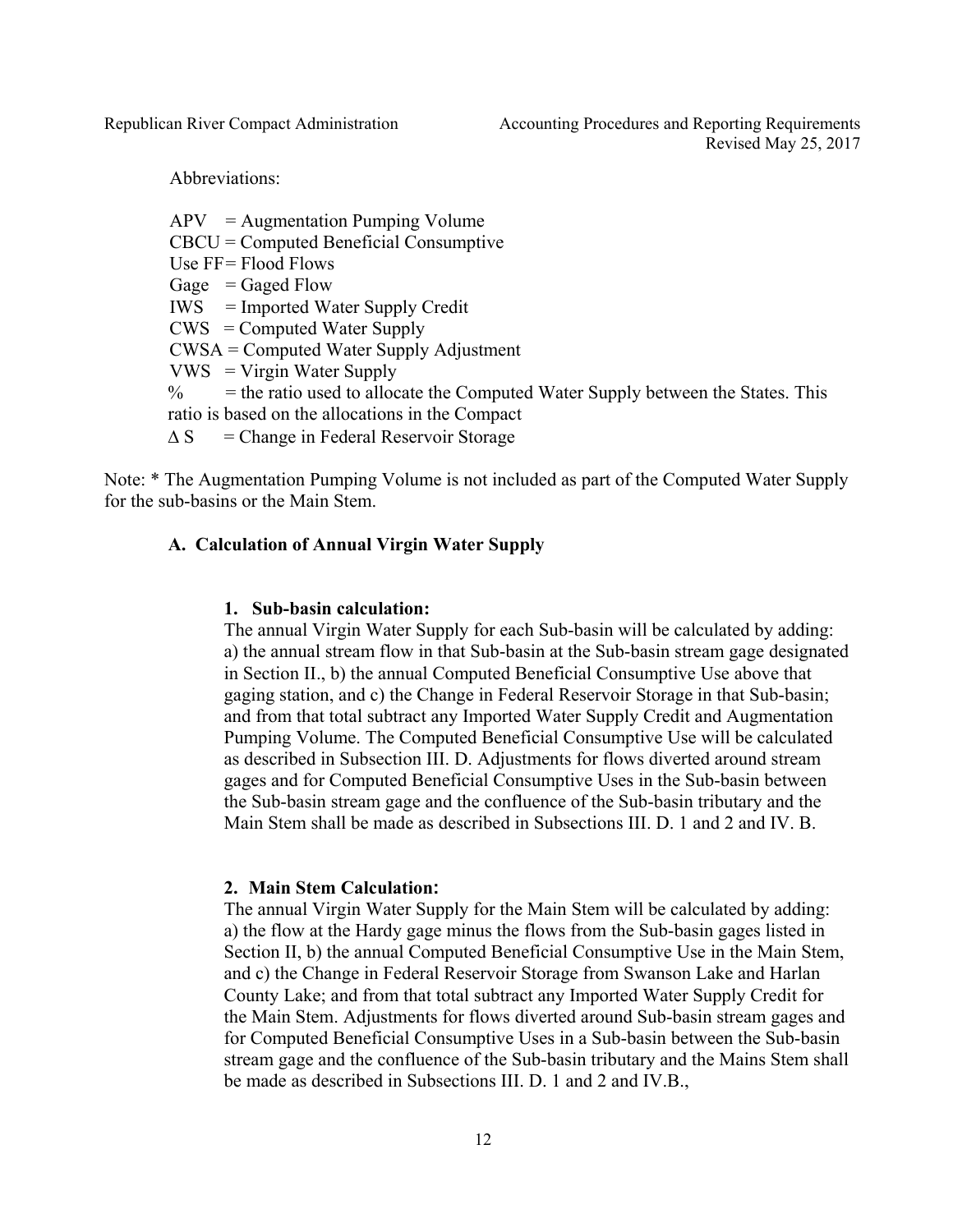### **3. Imported Water Supply Credit Calculation:**

The amount of Imported Water Supply Credit shall be determined by the RRCA Groundwater Model. The Imported Water Supply Credit of a State shall not be included in the Virgin Water Supply and shall be counted as a credit/offset against the Computed Beneficial Consumptive Use of water allocated to that State. Currently, the Imported Water Supply Credits shall be determined using two runs of the RRCA Groundwater Model:

- a. The "base" run shall be the run with all groundwater pumping, groundwater pumping recharge, and surface water recharge within the model study boundary for the current accounting year turned "on."
- b. The "no NE import" run shall be the run with the same model inputs as the base run with the exception that surface water recharge associated with Nebraska's Imported Water Supply shall be turned "off." This will be the same "no NE import" run used to determine groundwater Computed Beneficial Consumptive Uses.

The Imported Water Supply Credit shall be the difference in stream flows between these two model runs. Differences in stream flows shall be determined at the same locations as identified in Subsection III.D.1.for the "no pumping" runs. Should another State import water into the Basin in the future, the RRCA will develop a similar procedure to determine Imported Water Supply Credits.

## **4. Augmentation Pumping Volume**

The Augmentation Pumping Volume (APV) of a State shall not be included in the Virgin Water Supply of the applicable sub-basin.

## **B. Calculation of Computed Water Supply**

On any Designated Drainage Basin without a Federal Reservoir, the Computed Water Supply will be equal to the Virgin Water Supply of that Designated Drainage Basin minus Flood Flows.

On any Designated Drainage Basin with a Federal Reservoir, the Computed Water Supply will be equal to the Virgin Water Supply minus the Change in Federal Reservoir Storage in that Designated Drainage Basin and minus Flood Flows. In the Main Stem only, the Computed Water Supply Adjustment will also be added to determine the Computed Water Supply for the Main Stem, as shown in Subsection IV.B and discussed below in sub-section 2 and as illustrated in Attachment 8.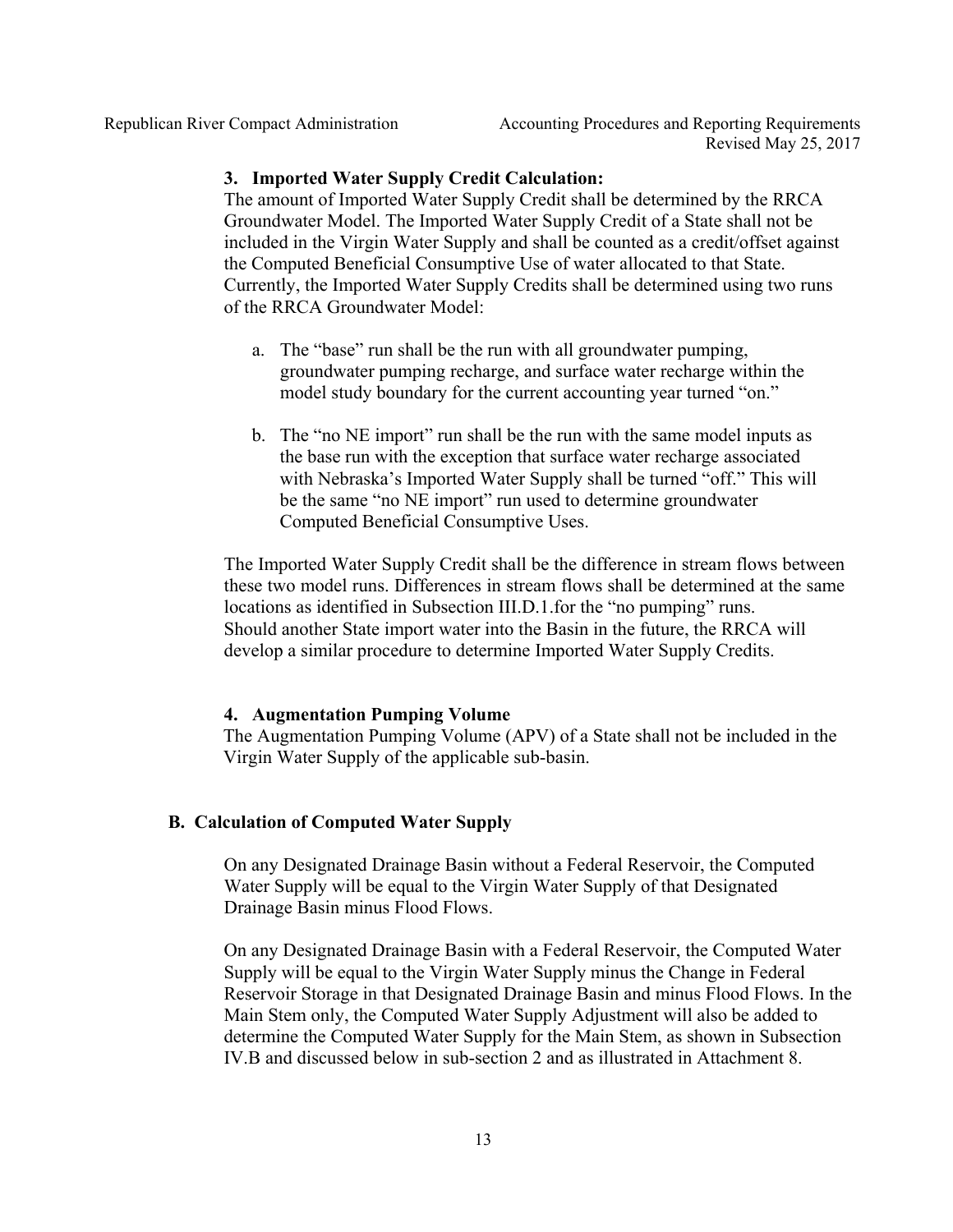### **1. Flood Flows**

If in any calendar year there are five consecutive months in which the total actual stream flow<sup>2</sup> at the Hardy gage is greater than  $325,000$  Acre-feet, or any two consecutive months in which the total actual stream flow is greater than 200,000 Acre-feet, the annual flow in excess of 400,000 Acre-feet at the Hardy gage will be considered to be Flood Flows that will be subtracted from the Virgin Water Supply to calculate the Computed Water Supply, and Allocations. The Flood Flow in excess of 400,000 Acre-feet at the Hardy gage will be subtracted from the Virgin Water Supply of the Main Stem to compute the Computed Water Supply unless the Annual Gaged Flows from a Sub-basin, minus the Augmentation Pumping Volume for that Sub-basin, were in excess of the flows shown for that Sub-basin in Attachment 1. These excess Sub-basin flows shall be considered to be Sub-basin Flood Flows.

If there are Sub-basin Flood Flows, the total of all Sub-basin Flood Flows shall be compared to the amount of Flood Flows at the Hardy gage. If the sum of the Subbasin Flood Flows are in excess of the Flood Flow at the Hardy gage, the flows to be deducted from each Sub-basin shall be the product of the Flood Flows for each Sub-basin times the ratio of the Flood Flows at the Hardy gage divided by the sum of the Flood Flows of the Sub-basin gages. If the sum of the Sub-basin Flood Flows is less than the Flood Flow at the Hardy gage, the entire amount of each Sub-basin Flood Flow shall be deducted from the Virgin Water Supply to compute the Computed Water Supply of that Sub-basin for that year. The remainder of the Flood Flows will be subtracted from the flows of the Main Stem.

## **2. Computed Water Supply Adjustment**

The Computed Water Supply Adjustment shall be applied to the Main Stem calculations for years when Nebraska's Compact compliance activities are stored in Harlan County Lake for future Kansas use subject to the terms of the 2016 CCY HCL Operations Resolution. The methods used to calculate the Computed Water Supply Adjustment and RCCV are contained in Attachment 8 and will be applied for compliance activities initiated after October 1, 2015.

## **C. Calculation of Annual Allocations**

Article IV of the Compact allocates 54,100 Acre-feet for Beneficial Consumptive Use in Colorado, 190,300 Acre-feet for Beneficial Consumptive Use in Kansas and 234,500 Acre-feet for Beneficial Consumptive Use in Nebraska. The Compact provides that the Compact totals are to be derived from the sources and in the amounts specified in Table 2.

<sup>&</sup>lt;sup>2</sup> These actual stream flows reflect Gaged Flows after depletions by Beneficial Consumptive Use and change in reservoir storage above the gage.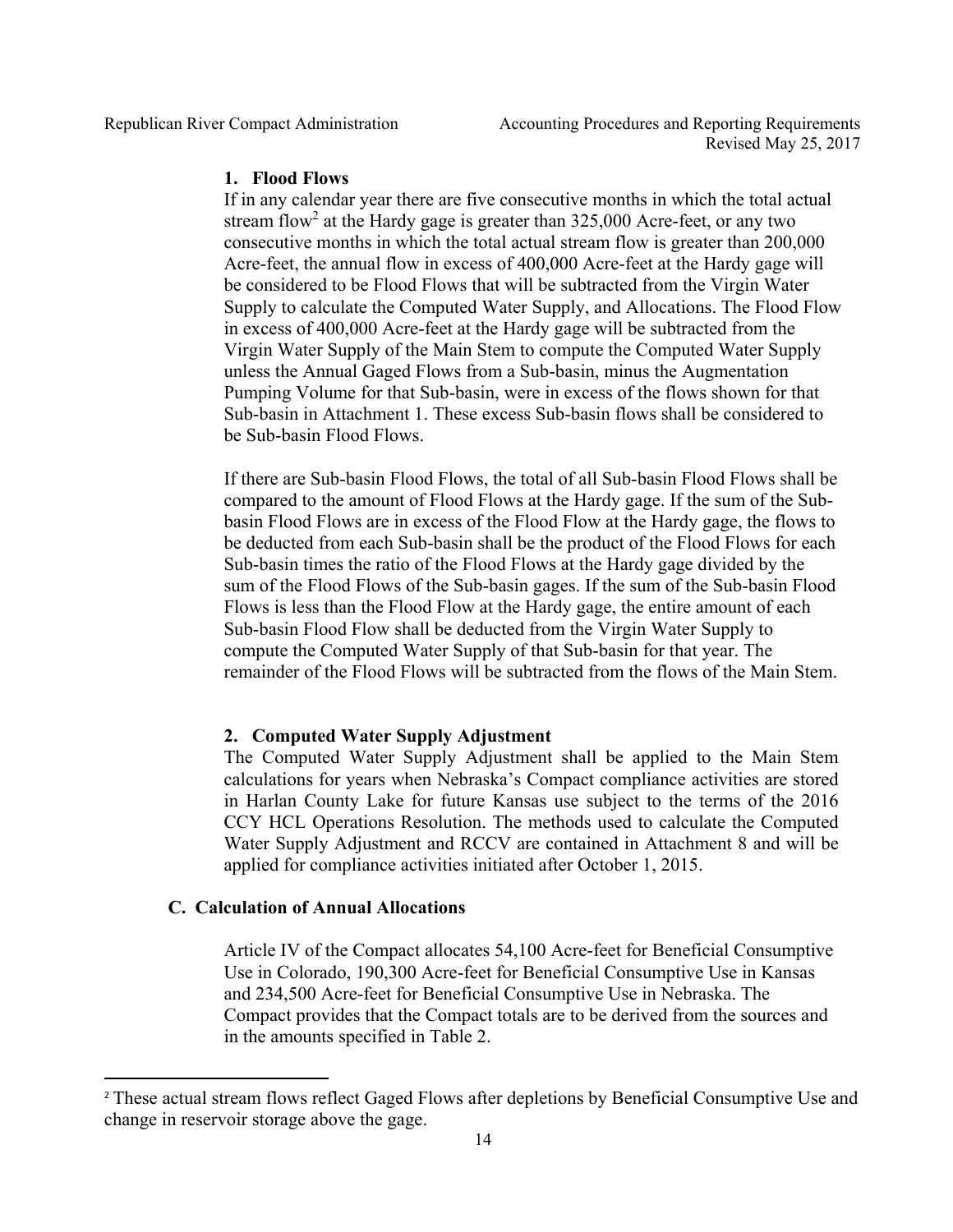The Allocations derived from each Sub-basin to each State shall be the Computed Water Supply multiplied by the percentages set forth in Table 2. In addition, Kansas shall receive 51.1% of the Main Stem Allocation and the Unallocated Supply and Nebraska shall receive 48.9% of the Main Stem Allocation and the Unallocated Supply.

#### **D. Calculation of Annual Computed Beneficial Consumptive Use**

#### **1. Groundwater**

Computed Beneficial Consumptive Use of groundwater shall be determined by use of the RRCA Groundwater Model. The Computed Beneficial Consumptive Use of groundwater for each State shall be determined as the difference in streamflows using two runs of the model:

The "no NE import" run shall be the run with all groundwater pumping, groundwater pumping recharge, and surface water recharge within the model study boundary for the current accounting year "on", with the exception that surface water recharge associated with Nebraska's Imported Water Supply shall be turned "off."

The "no State pumping" run shall be the run with the same model inputs as the "no NE import" run with the exception that all groundwater pumping and pumping recharge of that State shall be turned "off."

An output of the model is baseflows at selected stream cells. Changes in the baseflows predicted by the model between the "no NE import" run and the "no-State- pumping" model run is assumed to be the depletions to streamflows, i.e., groundwater computed beneficial consumptive use, due to State groundwater pumping at that location. The values for each Sub-basin will include all depletions and accretions upstream of the confluence with the Main Stem. The values for the Main Stem will include all depletions and accretions in stream reaches not otherwise accounted for in a Sub-basin. The values for the Main Stem will be computed separately for the reach above Guide Rock, and the reach below Guide Rock.

#### **2. Surface Water**

The Computed Beneficial Consumptive Use of surface water for irrigation and non- irrigation uses shall be computed by taking the diversions from the river and subtracting the return flows to the river resulting from those diversions, as described in Subsections IV.A.2.a.-d. The Computed Beneficial Consumptive Use of surface water from Federal Reservoir and Non-Federal Reservoir evaporation shall be the net reservoir evaporation from the reservoirs, as described in Subsections IV  $A$  2 e -f.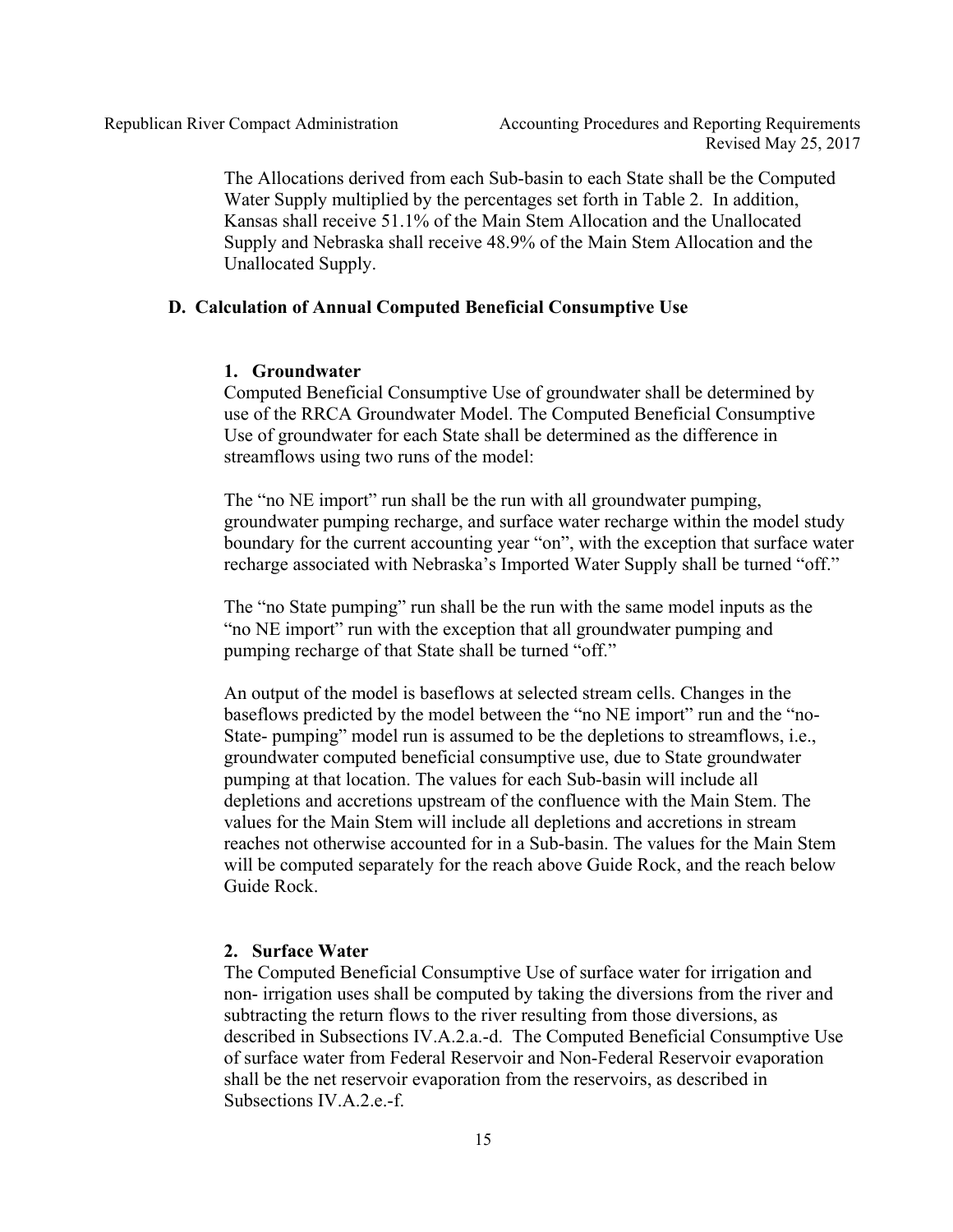For Sub-basins where the gage designated in Section II. is near the confluence with the Main Stem, each State's Sub-basin Computed Beneficial Consumptive Use of surface water shall be the State's Computed Beneficial Consumptive Use of surface water above the Sub-basin gage. For Medicine Creek, Sappa Creek, Beaver Creek and Prairie Dog Creek, where the gage is not near the confluence with the Main Stem, each State's Computed Beneficial Consumptive Use of surface water shall be the sum of the State's Computed Beneficial Consumptive Use of surface water above the gage, and its Computed Beneficial Consumptive Use of surface water between the gage and the confluence with the Main Stem.

## **E. Calculation to Determine Compact Compliance Using Five-Year Running Averages**

Each year, using the procedures described herein, the RRCA will calculate the Annual Allocations by Designated Drainage Basin and total for each State, the Computed Beneficial Consumptive Use by Designated Drainage Basin and total for each State, CORWS and NERWS (RWS Credits), and the Imported Water Supply Credit that a State may use for the preceding year. These results for the current Compact accounting year as well as the results of the previous four accounting years and the five-year average of these results will be displayed in the format shown in Table 3.

The amount of CORWS Credit shall be determined based on the Compact compliance activities through augmentation pumping in conformance with the 2016 Colorado CCP/SF Resolution. CORWS Credit shall be determined based on the measured outflow from the Colorado Compact Compliance Pipeline. The CORWS Credit shall be counted as a credit/offset against the Computed Beneficial Consumptive Use of water by Colorado.

Colorado's compliance will be measured based on the average of the accounting results from the current accounting year's annual balance and the previous four accounting year's annual balances. If none of those five years is a Water Short Year (as defined in Section III.J.), then Colorado's compliance will be calculated using Table 3A.

If any one of the previous four accounting years or the current accounting year is a Water Short Year (as defined in Section III.J.a and b), then Colorado's compliance will be calculated using Table 5A. For each accounting year that is designated as a Water Short Year pursuant to Section III.J, Colorado's statewide allocation will be reduced by the Beaver Creek Reduction which is the average of the unused Colorado Beaver Creek Subbasin allocation for the five most-recent Water Short Year designations prior to that accounting year as shown in Table 5F example. The Beaver Creek Reduction will be reported in Table 5F. If the accounting year was not designated as a Water Short Year then the Beaver Creek Reduction will not be applied in that year.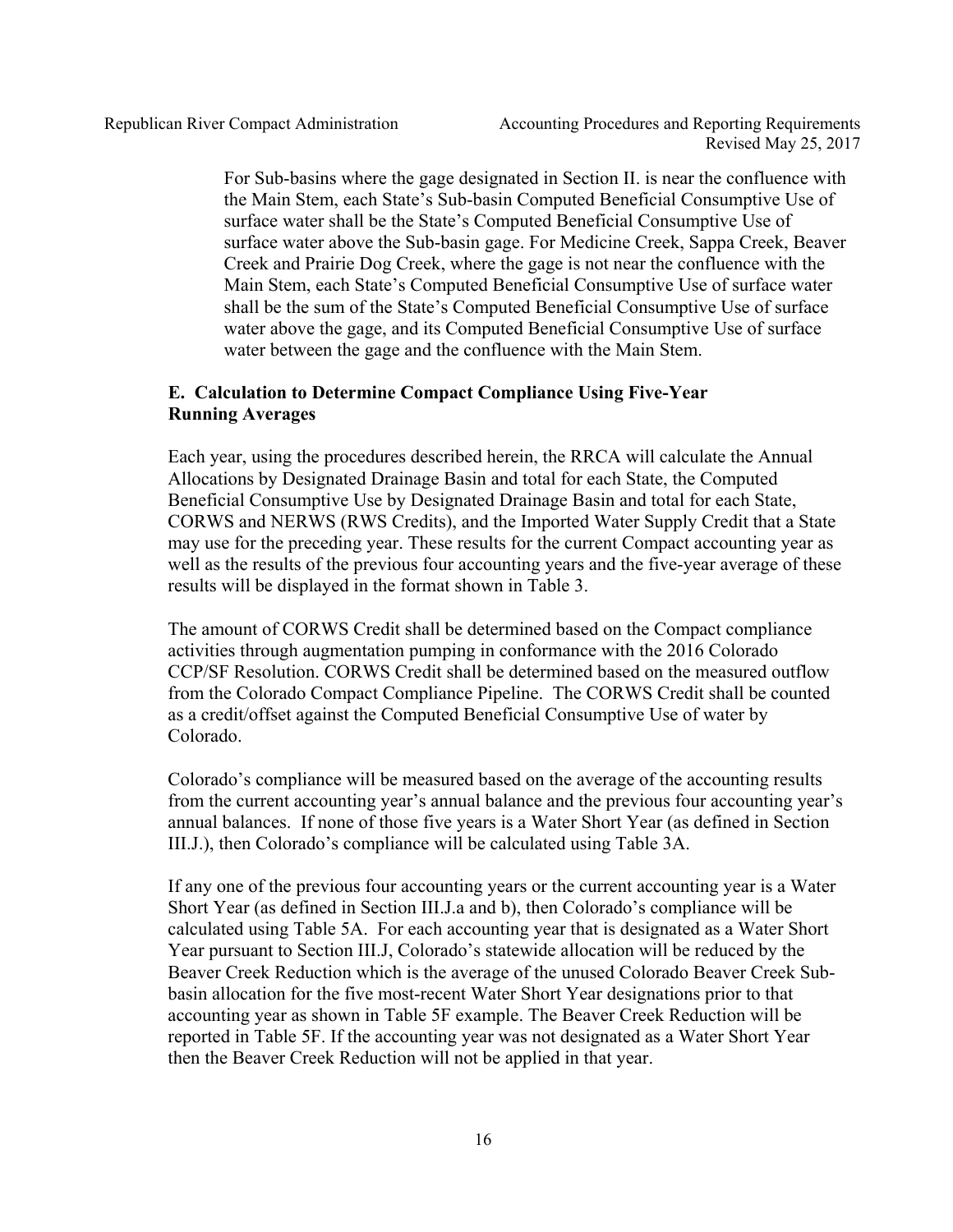The amount of NERWS Credit shall be determined based on the Compact compliance activities through augmentation pumping and other water management activities in conformance with the 2016 CCY HCL Operations Resolution. NERWS Credit for the year shall be equal to the greater of the Compact Compliance Volume and the contribution from Nebraska's water management activities consistent with the 2016 CCY HCL Operations Resolution. NERWS Credit shall be counted as a credit/offset against the Computed Beneficial Consumptive Use of water by Nebraska. NERWS Credit for Nebraska augmentation activities initiated prior to October 1, 2015, will be equal to the measured outflow from the augmentation projects.

## **F. Calculations To Determine Colorado's and Kansas's Compliance with the Sub- basin Non-Impairment Requirement**

The data needed to determine Colorado's and Kansas's compliance with the Sub-basin nonimpairment requirement in Subsection IV.B.2. of the Stipulation are shown in Tables 4.A. and B.

#### **G. Calculations To Determine Projected Water Supply**

#### **1. Procedures to Determine Water Short Years**

The Bureau of Reclamation will provide each of the States with a monthly or, if requested by any one of the States, a more frequent update of the projected or actual irrigation supply from Harlan County Lake for that irrigation season using the methodology described in the Harlan County Lake Operation Consensus Plan, attached as Appendix K to the Stipulation. The steps for the calculation are as follows:

Step 1. At the beginning of the calculation month (1) the total projected inflow for the calculation month and each succeeding month through the end of May shall be added to the previous end of month Harlan County Lake content and (2) the total projected 1993 level evaporation loss for the calculation month and each succeeding month through the end of May shall then be subtracted. The total projected inflow shall be the 1993 level average monthly inflow or the running average monthly inflow for the previous five years, whichever is less.

Step 2. Determine the maximum irrigation water available by subtracting the sediment pool storage (currently 164,111 Acre-feet) and adding the summer sediment pool evaporation (20,000 Acre-feet) to the result from Step 1.

Step 3. For October through January calculations, take the result from Step 2 and using the Shared Shortage Adjustment Table in Attachment 2 hereto, determine the preliminary irrigation water available for release. The calculation using the end of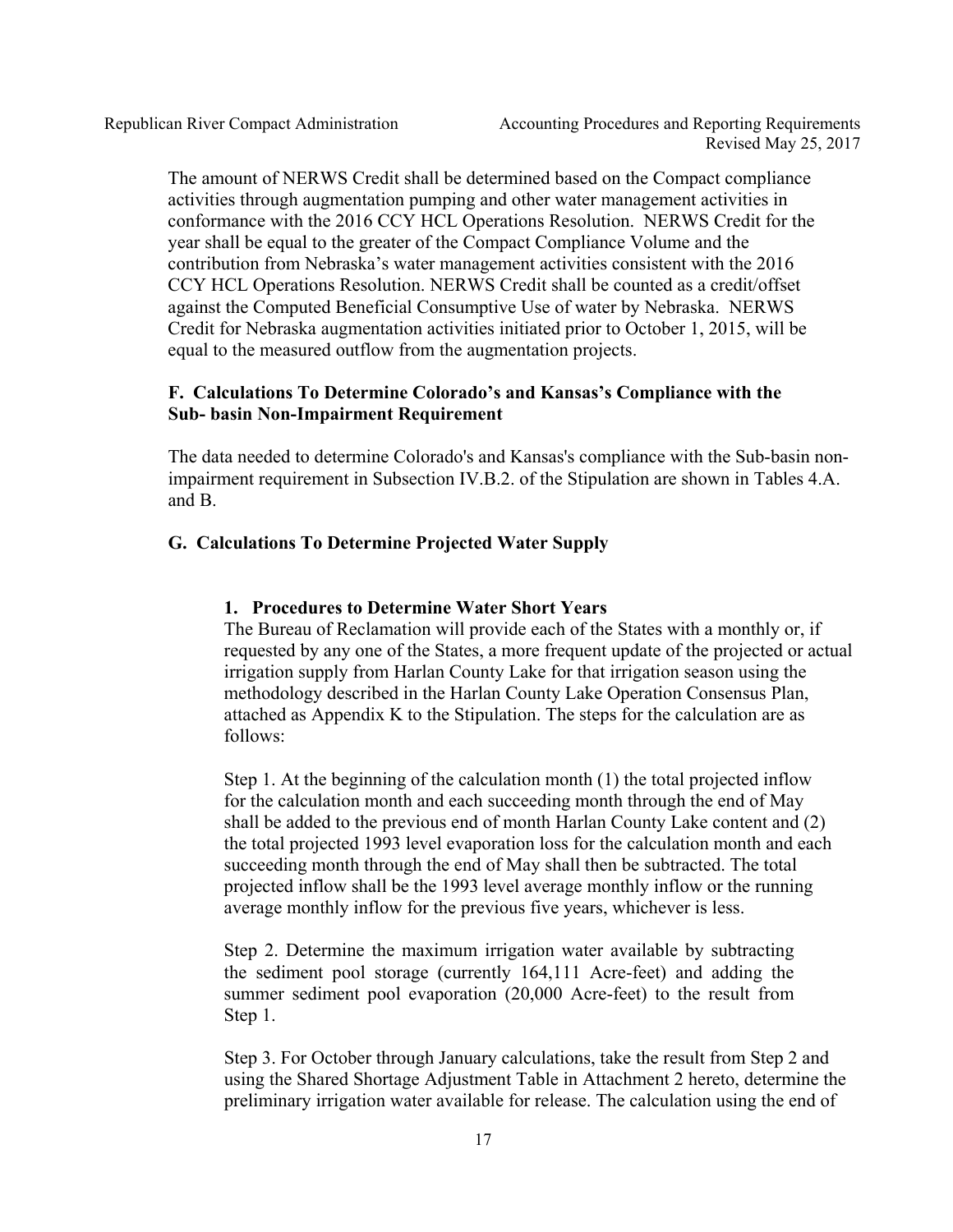December content (January calculation month) indicates the minimum amount of irrigation water available for release at the end of May. For February through June calculations, subtract the maximum irrigation water available for the January calculation month from the maximum irrigation water available for the calculation month. If the result is negative, the irrigation water available for release (January calculation month) stays the same. If the result is positive the preliminary irrigation water available for release (January calculation month) is increased by the positive amount.

Step 4. Compare the result from Step 3 to 119,000 Acre-feet. If the result from Step 3 is less than 119,000 Acre-feet Water Short Year Administration is in effect.

Step 5. The final annual Water-Short Year Administration calculation determines the total estimated irrigation supply at the end of June (calculated in July). Use the result from Step 3 for the end of May irrigation release estimate, add the June computed inflow to Harlan County Lake and subtract the June computed gross evaporation loss from Harlan County Lake.

#### **2. Procedures to Determine 130,000 Acre Feet Projected Water Supply**

To determine the preliminary irrigation supply for the October through June calculation months, follow the procedure described in steps 1 through 4 of the "Procedures to determine Water Short Years" Subsection III. G. 1. The result from step 4 provides the forecasted water supply, which is compared to 130,000 Acrefeet. For the July through September calculation months, use the previous end of calculation month preliminary irrigation supply, add the previous month's Harlan County Lake computed inflow and subtract the previous month's computed gross evaporation loss from Harlan County Lake to determine the current preliminary irrigation supply. The result is compared to 130,000 Acre-feet.

#### **H. Calculation of Computed Water Supply, Allocations and Computed Beneficial Consumptive Use Above and Below Guide Rock During Water-Short Administration Years.**

For Water-Short-Administration Years, in addition to the normal calculations, the Computed Water Supply, Allocations, Computed Beneficial Consumptive Use, NERWS Credit, and Imported Water Supply Credits shall also be calculated above Guide Rock as shown in Table 5C. These calculations shall be done in the same manner as in non-Water-Short Administration years except that water supplies originating below Guide Rock shall not be included in the calculations of water supplies originating above Guide Rock. The calculations of Computed Beneficial Consumptive Uses shall be also done in the same manner as in non-Water-Short Administration years except that Computed Beneficial Consumptive Uses from diversions below Guide Rock shall not be included.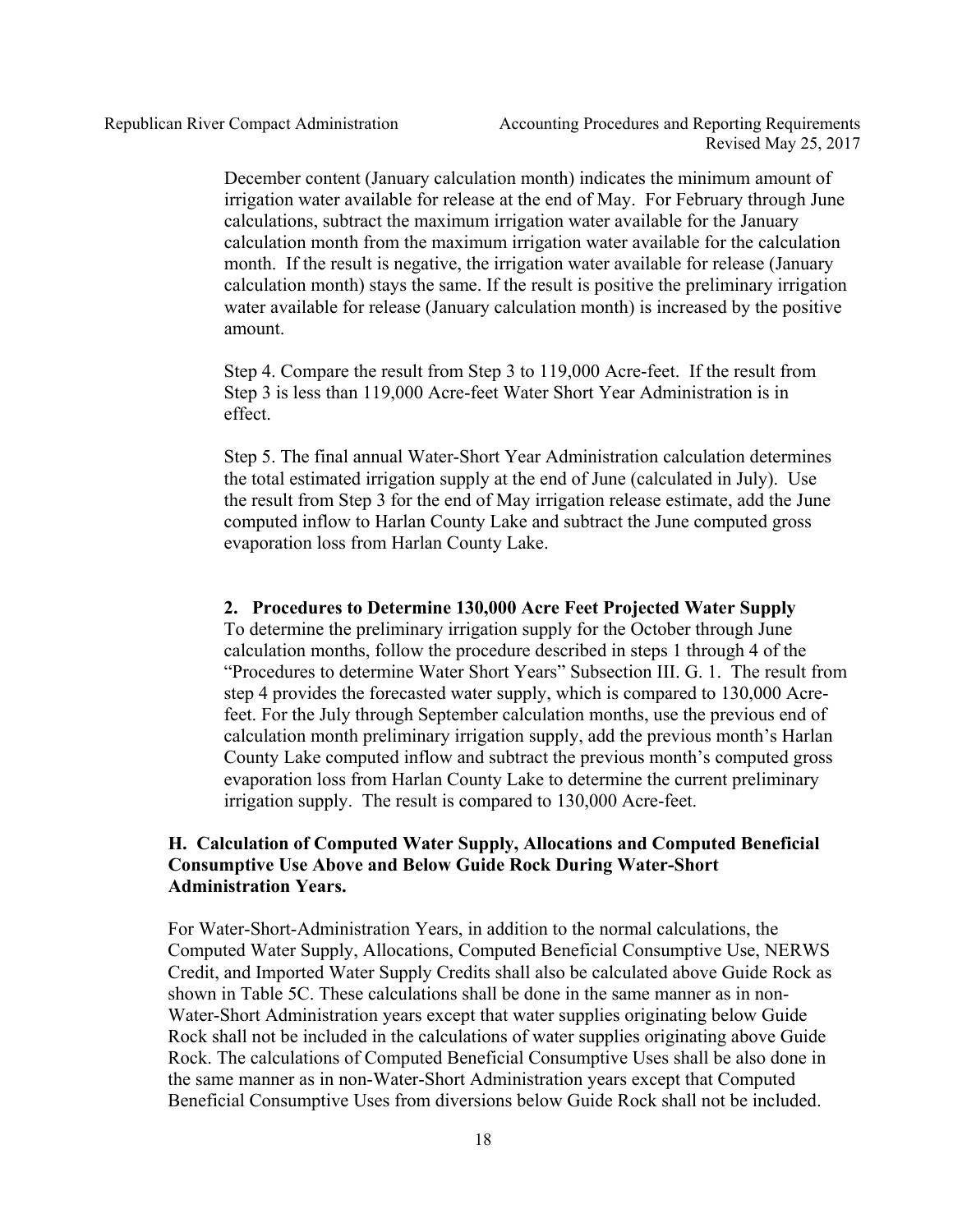The depletions from the water diverted by the Superior and Courtland Canals at the Superior- Courtland Diversion Dam shall be included in the calculations of Computed Beneficial Consumptive Use above Guide Rock. Imported Water Supply Credits above Guide Rock, as described in Sub-section III.I., may be used as offsets against the Computed Beneficial Consumptive Use above Guide Rock by the State providing the Imported Water Supply Credits.

The Computed Water Supply of the Main Stem reach between Guide Rock and the Hardy gage shall be determined by taking the difference in stream flow at Hardy and Guide Rock, adding Computed Beneficial Consumptive Uses in the reach (this does not include the Computed Beneficial Consumptive Use from the Superior and Courtland Canal diversions), and subtracting return flows from the Superior and Courtland Canals in the reach. The Computed Water Supply above Guide Rock shall be determined by subtracting the Computed Water Supply of the Main Stem reach between Guide Rock and the Hardy gage from the total Computed Water Supply. Nebraska's Allocation above Guide Rock shall be determined by subtracting 48.9% of the Computed Water Supply of the Main Stem reach between Guide Rock and the Hardy gage from Nebraska's total Allocation. Nebraska's Computed Beneficial Consumptive Uses above Guide Rock shall be determined by subtracting Nebraska's Computed Beneficial Consumptive Uses below Guide Rock from Nebraska's total Computed Beneficial Consumptive Use.

# **I. Calculation of Imported Water Supply Credits During Water-Short Year Administration Years.**

Imported Water Supply Credit during Water-Short Year Administration years shall be calculated consistent with Subsection V.B.2.b. of the Stipulation.

The following methodology shall be used to determine the extent to which Imported Water Supply Credit, as calculated by the RRCA Groundwater Model, can be credited to the State importing the water during Water-Short Year Administration years.

## **1. Monthly Imported Water Supply Credits**

The RRCA Groundwater Model will be used to determine monthly Imported Water Supply Credits by State in each Sub-basin and for the Main Stem. The values for each Sub-basin will include all depletions and accretions upstream of the confluence with the Main Stem. The values for the Main Stem will include all depletions and accretions in stream reaches not otherwise accounted for in a Subbasin. The values for the Main Stem will be computed separately for the reach 1) above Harlan County Dam, 2) between Harlan County Dam and Guide Rock, and 3) between Guide Rock and the Hardy gage. The Imported Water Supply Credit shall be the difference in stream flow for two runs of the model: a) the "base" run and b) the "no State import" run.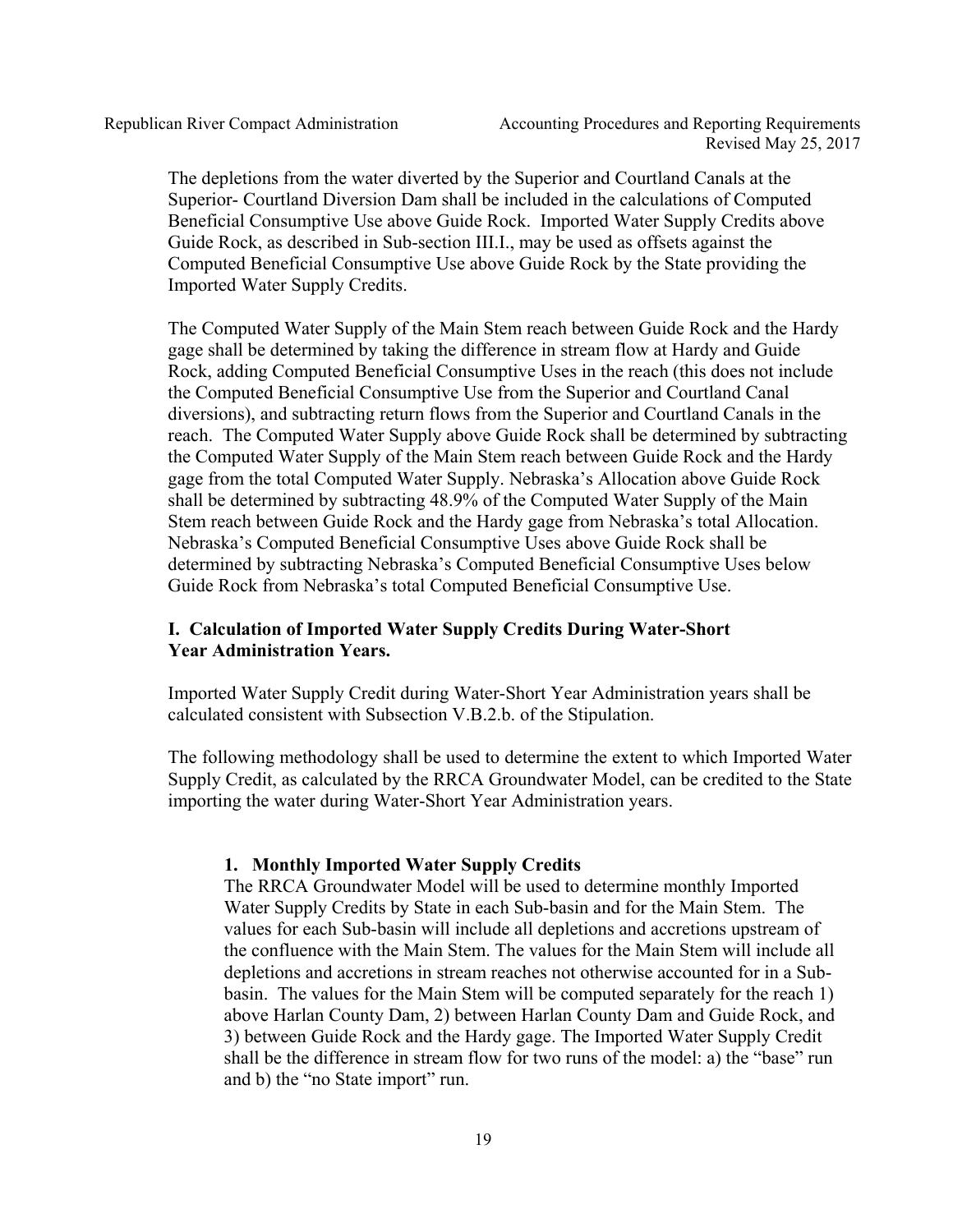During Water-Short Year Administration years, Nebraska's credits in the Subbasins shall be determined as described in Section III. A. 3.

#### **2. Imported Water Supply Credits Above Harlan County Dam**

Nebraska's Imported Water Supply Credits above Harlan County Dam shall be the sum of all the credits in the Sub-basins and the Main Stem above Harlan County Dam.

## **3. Imported Water Supply Credits Between Harlan County Dam and Guide Rock During the Irrigation Season**

a. During Water-Short Year Administration years, monthly credits in the reach between Harlan County Dam and Guide Rock shall be determined as the differences in the stream flows between the two runs at Guide Rock.

b. The irrigation season shall be defined as starting on the first day of release of water from Harlan County Lake for irrigation use and ending on the last day of release of water from Harlan County Lake for irrigation use.

c. Credit as an offset for a State's Computed Beneficial Consumptive Use above Guide Rock will be given to all the Imported Water Supply accruing in the reach between Harlan County Dam and Guide Rock during the irrigation season. If the period of the irrigation season does not coincide with the period of modeled flows, the amount of the Imported Water Supply credited during the irrigation season for that month shall be the total monthly modeled Imported Water Supply Credit times the number of days in the month occurring during the irrigation season divided by the total number of days in the month.

#### **4. Imported Water Supply Credits Between Harlan County Dam and Guide Rock During the Non-Irrigation Season**

a. Imported Water Supply Credit shall be given between Harlan County Dam and Guide Rock during the period that flows are diverted to fill Lovewell Reservoir to the extent that imported water was needed to meet Lovewell Reservoir target elevations.

b. Fall and spring fill periods shall be established during which credit shall be given for the Imported Water Supply Credit accruing in the reach. The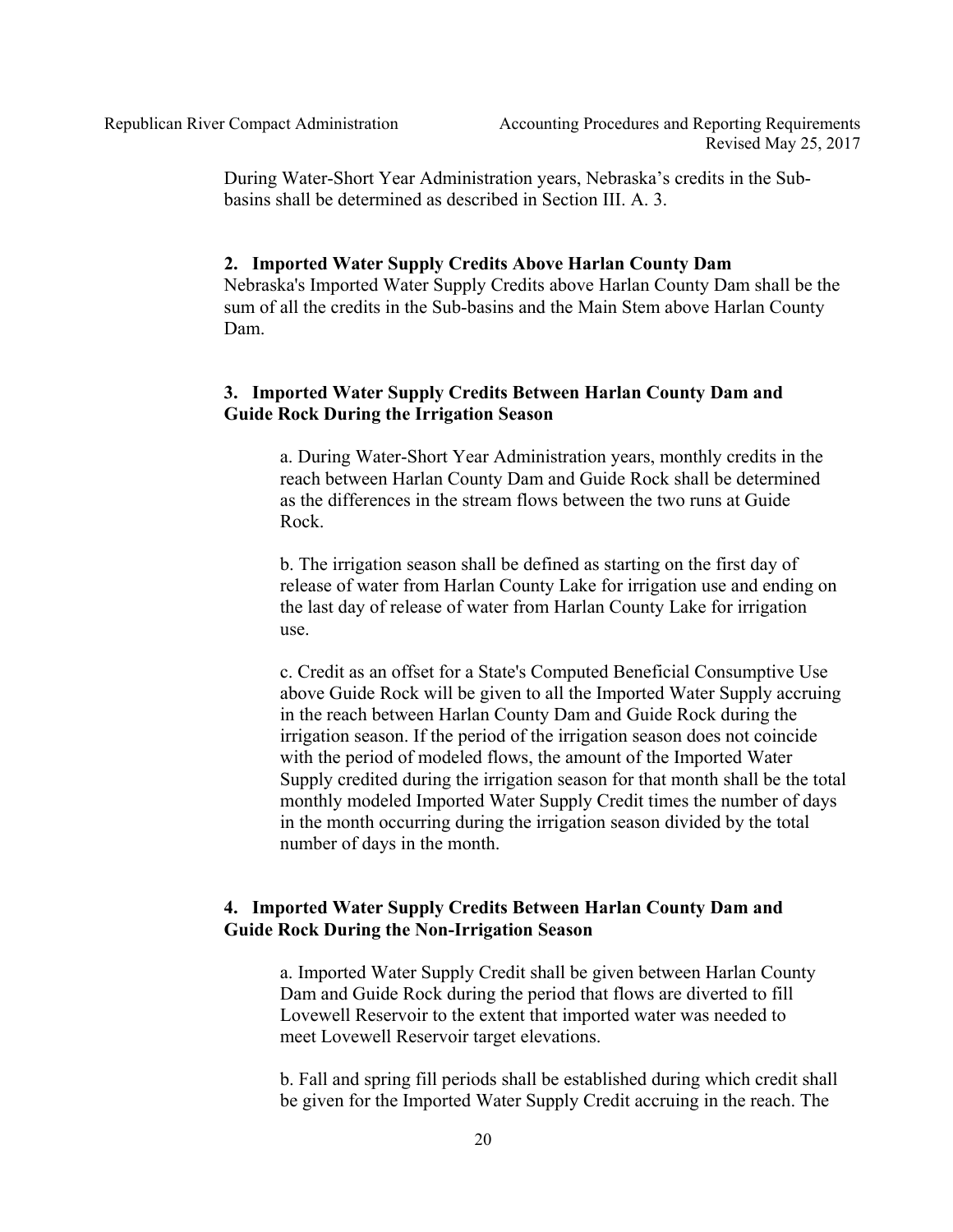fall period shall extend from the end of the irrigation season to December 1. The spring period shall extend from March 1 to May 31. The Lovewell target elevations for these fill periods are the projected end of November reservoir level and the projected end of May reservoir level for most probable inflow conditions as indicated in Table 4 in the current Annual Operating Plan prepared by the Bureau of Reclamation.

c. The amount of water needed to fill Lovewell Reservoir for each period shall be calculated as the storage content of the reservoir at its target elevation at the end of the fill period minus the reservoir content at the start of the fill period plus the amount of net evaporation during this period minus White Rock Creek inflows for the same period.

d. If the fill period as defined above does not coincide with the period of modeled flows, the amount of the Imported Water Supply Credit during the fill period for that month shall be the total monthly modeled Imported Water Supply Credit times the number of days in the month occurring during the fill season divided by the total number of days in the month.

e. The amount of non-imported water available to fill Lovewell Reservoir to the target elevation shall be the amount of water available at Guide Rock during the fill period minus the amount of the Imported Water Supply Credit accruing in the reach during the same period.

f. The amount of the Imported Water Supply Credit that shall be credited against a State's Consumptive Use shall be the amount of water imported by that State that is available in the reach during the fill period or the amount of water needed to reach Lovewell Reservoir target elevations minus the amount of non-imported water available during the fill period, whichever is less.

#### **5. Other Credits**

Kansas and Nebraska will explore crediting Imported Water Supply that is otherwise useable by Kansas.

#### **J. Calculations of Compact Compliance in Water-Short Year Administration Years**

During Water-Short Year Administration, using the procedures described in Subsections III.A-D, the RRCA will calculate the Annual Allocations for each State, the Computed Beneficial Consumptive Use by each State, and Imported Water Supply Credit and RWS Credits that a State may use to offset Computed Beneficial Consumptive Use in that year. The resulting annual and average values will be calculated as displayed in Tables 5 A-C and E.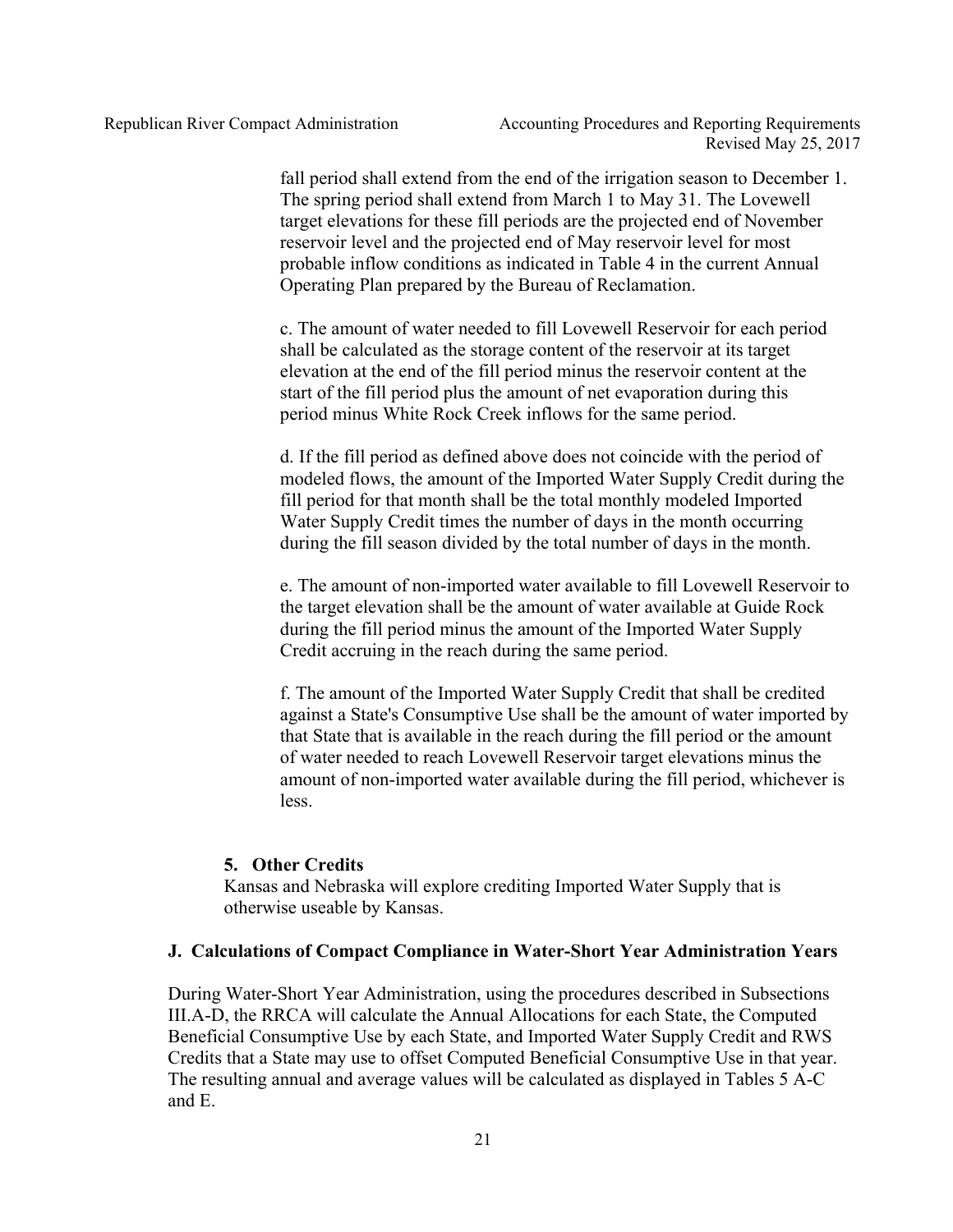The compliance tests outlined in Tables  $5B - 5E$  shall not apply when on or before June 30:

- a. the sum of all waters available for irrigation from Harlan County Lake, including irrigation releases prior to June 30 of each year, the RCCV (as calculated in Attachment 8), and the volume in the Kansas Supplemental Account, is greater than or equal to 119,000 acre-feet; or
- b. the sum of the Kansas Account, Kansas Supplemental Account, and irrigation releases made from both accounts prior to June 30 of each year is greater than or equal to 68,000 acre-feet.

For the State of Colorado, if the current accounting year or any one of the previous four years is designated as a Water Short Year based on the criteria in Section III.J.a or b above, then Colorado's compliance will be calculated using Table 5A. The methods used to implement the Table 5A calculations will be in conformance with Section III.E.

If Nebraska is implementing an Alternative Water-Short-Year Administration Plan, data to determine Compact compliance will be shown in Table 5D. Nebraska's compliance with the Compact will be determined in the same manner as Nebraska's Above Guide Rock compliance except that compliance will be based on a three-year running average of the current year and previous two year calculations. In addition, Table 5 D. will display the sum of the previous two-year difference in Allocations above Guide Rock and Computed Beneficial Consumptive Uses above Guide Rock minus any Imported Water Credits and compare the result with the Alternative Water-Short-Year Administration Plan's expected decrease in Computed Beneficial Consumptive Use above Guide Rock. Nebraska will be within compliance with the Compact as long as the three-year running average difference in Column 8 is positive and the sum of the previous year and current year deficits above Guide Rock are not greater than the expected decrease in Computed Beneficial Consumptive Use under the plan.

## IV. **Specific Formulas**

#### **A. Computed Beneficial Consumptive Use**

#### **1. Computed Beneficial Consumptive Use of Groundwater:**

The Computed Beneficial Consumptive Use caused by groundwater diversion shall be determined by the RRCA Groundwater Model as described in Subsection III.D.1.

#### **2. Computed Beneficial Consumptive Use of Surface Water:**

The Computed Beneficial Consumptive Use of surface water shall be calculated as follows: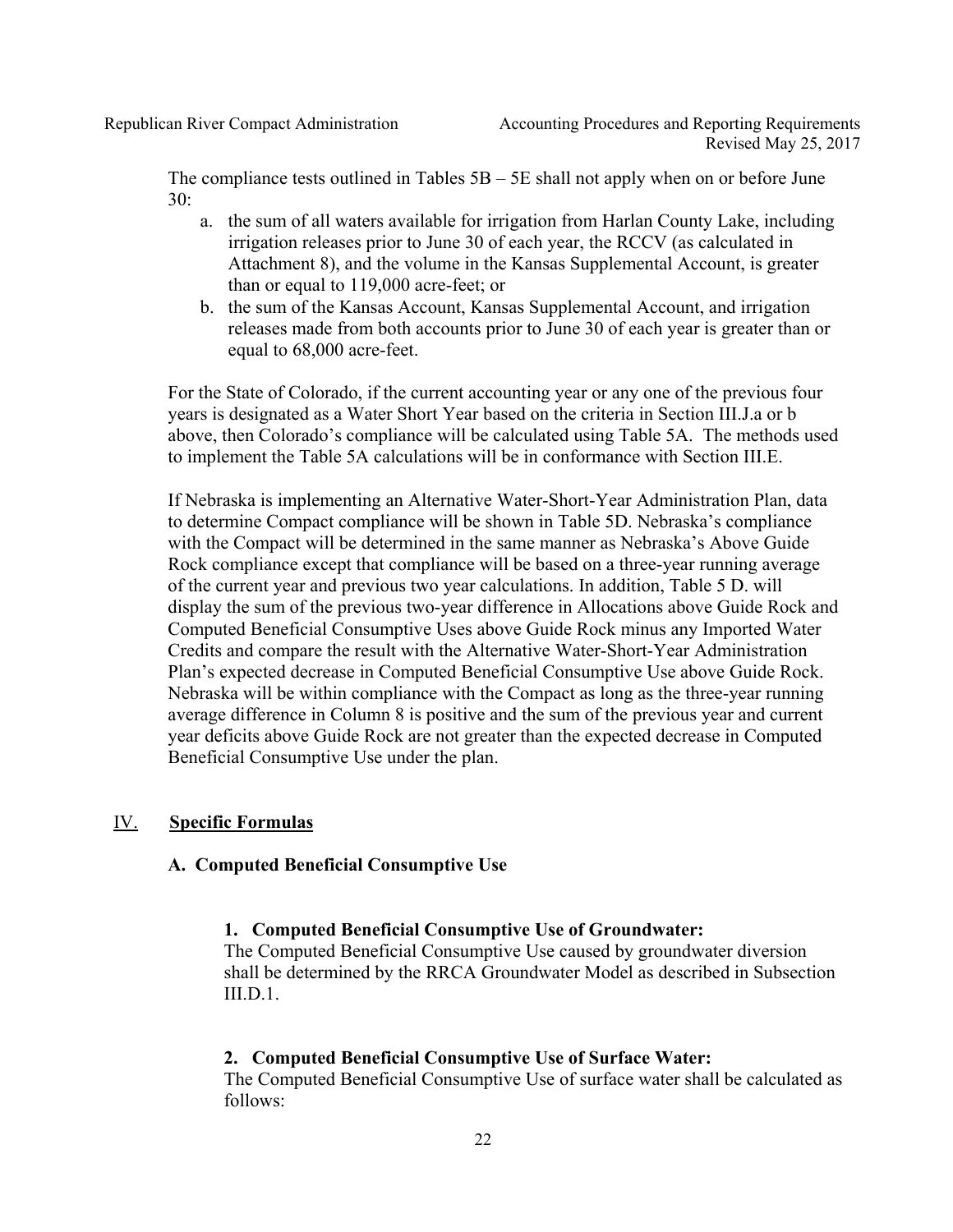a) Non-Federal Canals

Computed Beneficial Consumptive Use from diversions by non- federal canals shall be 60 percent of the diversion; the return flow shall be 40 percent of the diversion

b) Individual Surface Water Pumps

Computed Beneficial Consumptive Use from small individual surface water pumps shall be 75 percent of the diversion; return flows will be 25 percent of the diversion unless a state provides data on the amount of different system types in a Sub-basin, in which case the following percentages will be used for each system type:

| <b>Gravity Flow</b> | 30% |
|---------------------|-----|
| Center Pivot        | 17% |
| LEPA.               | 10% |

c) Federal Canals

Computed Beneficial Consumptive Use of diversions by Federal canals will be calculated as shown in Attachment 7. For each Bureau of Reclamation Canal the field deliveries shall be subtracted from the diversion from the river to determine the canal losses. The field delivery shall be multiplied by one minus an average system efficiency for the district to determine the loss of water from the field. Eighty-two percent of the sum of the field loss plus the canal loss shall be considered to be the return flow from the canal diversion for diversions occurring during the irrigation season (May-September). For recharge diversions occurring during the non-irrigation season (October-April), 92 percent of the sum of the field loss plus the canal loss shall be considered to be the return flow from the canal diversion. The assumed field efficiencies and the amount of the field and canal loss that reaches the stream may be reviewed by the RRCA and adjusted as appropriate to insure their accuracy.

d) Non-irrigation Uses

Any non-irrigation uses diverting or pumping more than 50 acre-feet per year will be required to measure diversions. Non-irrigation uses diverting more than 50 Acre-feet per year will be assessed a Computed Beneficial Consumptive Use of 50% of what is pumped or diverted, unless the entity presents evidence to the RRCA demonstrating a different percentage should be used.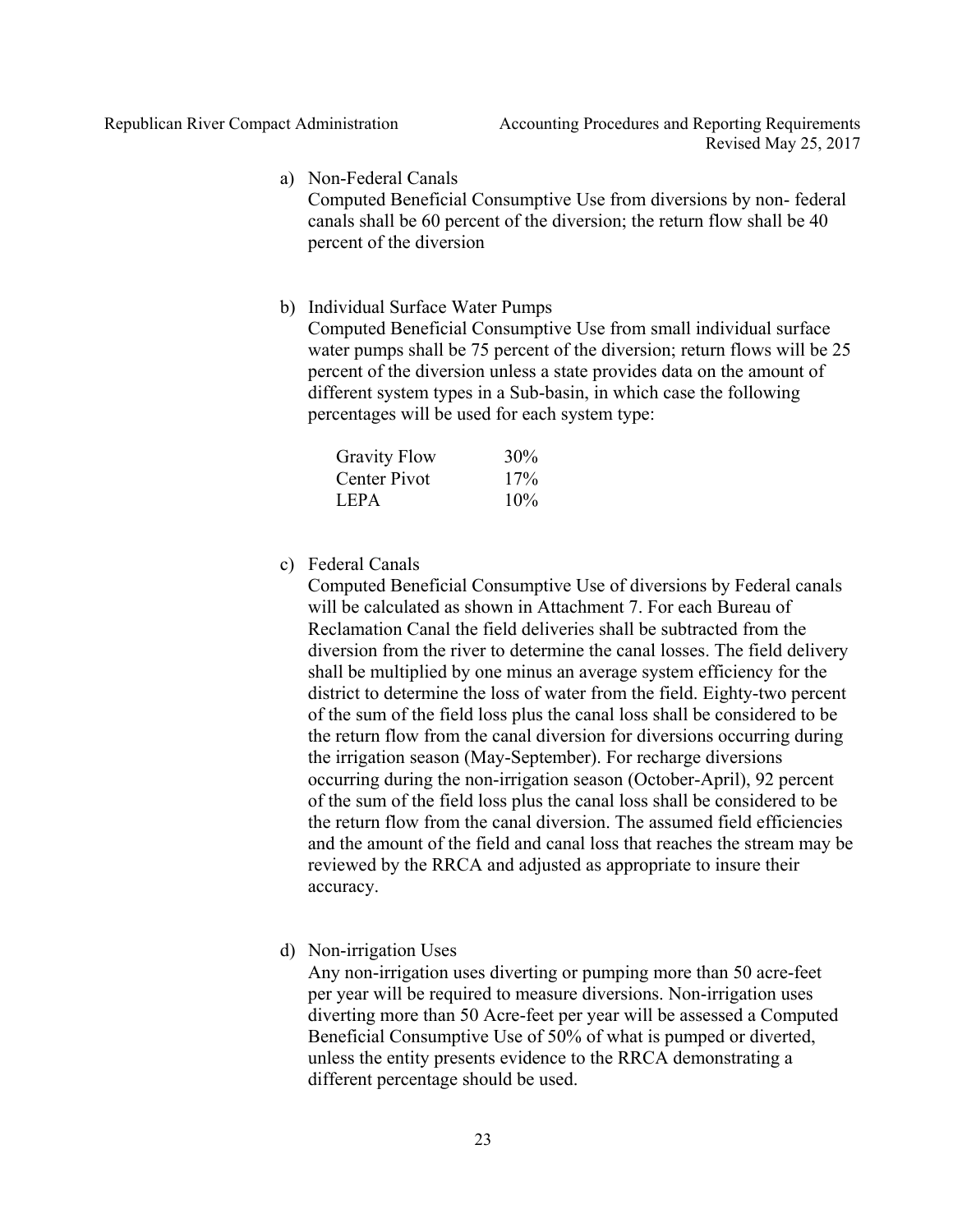#### e) Evaporation from Federal Reservoirs Net Evaporation from Federal Reservoirs will be calculated as follows:

(1) Harlan County Lake, Evaporation Calculation

April 1 through October 31:

Evaporation from Harlan County Lake is calculated by the Corps of Engineers on a daily basis from April 1 through October 31. Daily readings are taken from a Class A evaporation pan maintained near the project office. Any precipitation recorded at the project office is added to the pan reading to obtain the actual evaporation amount. The pan value is multiplied by a pan coefficient that varies by month. These values are:

| March     | .56  |
|-----------|------|
| April     | .52  |
| May       | .53  |
| June      | .60  |
| July      | .68  |
| August    | .78  |
| September | .91  |
| October   | 1.01 |

The pan coefficients were determined by studies the Corps of Engineers conducted a number of years ago. The result is the evaporation in inches. It is divided by 12 and multiplied by the daily lake surface area in acres to obtain the evaporation in Acre-feet. The lake surface area is determined by the 8:00 a.m. elevation reading applied to the lake's area-capacity data. The area-capacity data is updated periodically through a sediment survey. The last survey was completed in December 2000.

November 1 through March 31

During the winter season, a monthly total evaporation in inches has been determined. The amount varies with the percent of ice cover. The values used are:

#### HARLAN COUNTY LAKE

Estimated Evaporation in Inches Winter Season -- Monthly Total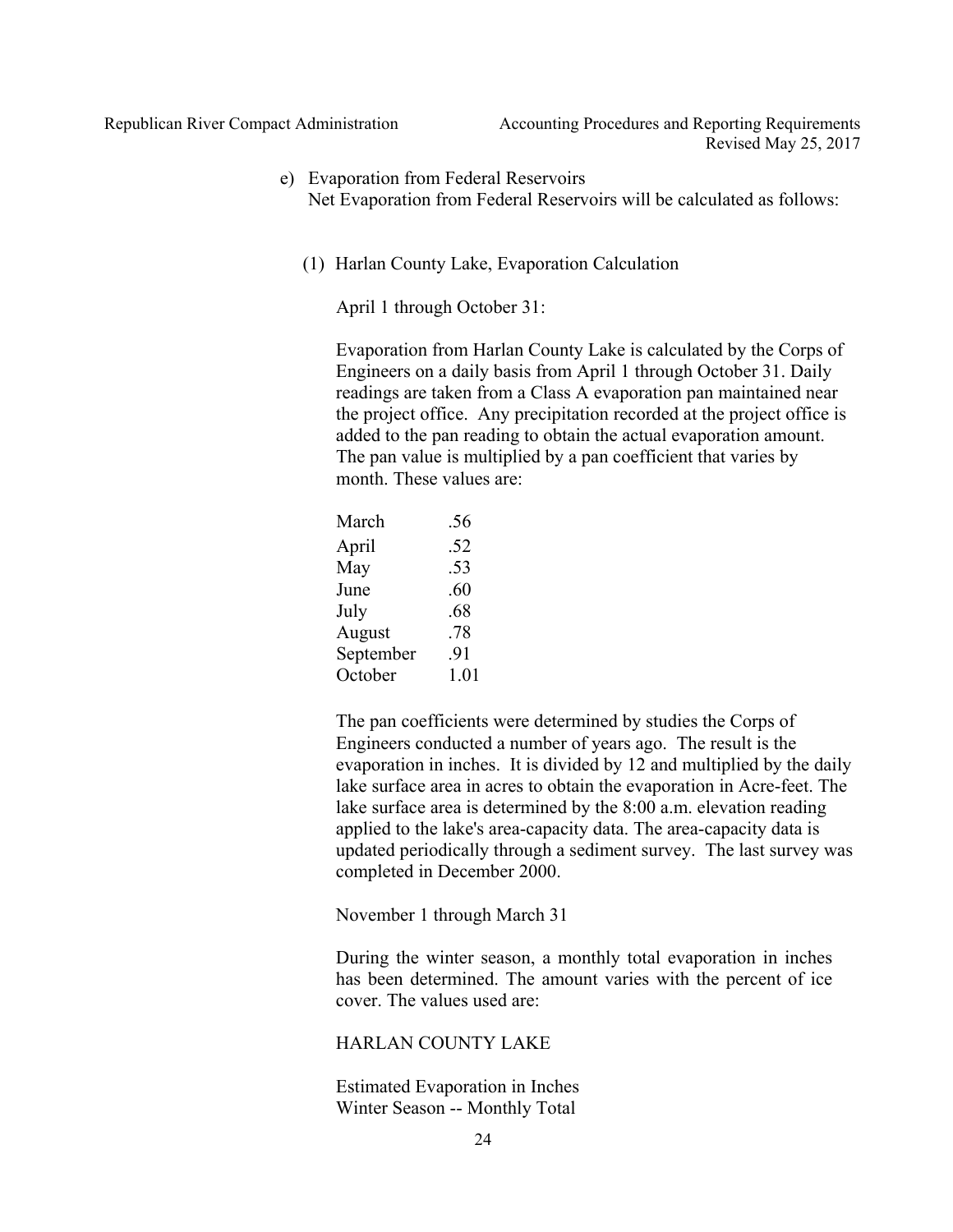|            | $0\%$ | 10%  | 20%  | 30%            | 40%  | 50%  | 60%  | 70%  | 80%  | 90%  | 100% |
|------------|-------|------|------|----------------|------|------|------|------|------|------|------|
| <b>JAN</b> | 0.88  | 0.87 | 0.85 | 0.84           | 0.83 | 0.82 | 0.81 | 0.80 | 0.78 | 0.77 | 0.76 |
| <b>FEB</b> | 0.90  | 0.88 | 0.87 | 0.86           | 0.85 | 0.84 | 0.83 | 0.82 | 0.81 | 0.80 | 0.79 |
| <b>MAR</b> | 1.29  | .28  | 1.27 | .26            | .25  | 1.24 | 1.23 | 1.22 | 1.21 | 1.20 | 1.19 |
| <b>OCT</b> | 4.87  |      |      | N <sub>O</sub> |      |      |      |      |      |      |      |
|            |       |      |      | IC             |      |      |      |      |      |      |      |
| <b>NOV</b> | 2.81  |      |      | N <sub>O</sub> |      |      |      |      |      |      |      |
|            |       |      |      | IC             |      |      |      |      |      |      |      |
| <b>DEC</b> | 1.31  | .29  | .27  | .25            | .24  | 1.22 | .20  | 1.18 | 1.17 | 1.16 | 1.14 |

#### PERCENTAGE OF ICE COVER

The monthly total is divided by the number of days in the month to obtain a daily evaporation value in inches. It is divided by 12 and multiplied by the daily lake surface area in acres to obtain the evaporation in Acre-feet. The lake surface area is determined by the 8:00 a.m. elevation reading applied to the lake's area-capacity data. The area-capacity data is updated periodically through a sediment survey. The last survey was completed in December 2000.

To obtain the net evaporation, the monthly precipitation on the lake is subtracted from the monthly gross evaporation. The monthly precipitation is calculated by multiplying the sum of the month's daily precipitation in inches by the average of the end of the month lake surface area for the previous month and the end of the month lake surface area for the current month in acres and dividing the result by 12 to obtain the precipitation for the month in acre feet.

Kansas supplemental accounts established within Harlan County Lake, as defined in the 2016 CCY HCL Operations Resolution, will be charged annual net evaporation in an amount proportional to the relative contents of the supplemental account compared to the total irrigation supply.

The remaining annual net evaporation (Acre-feet) will be charged to Kansas and Nebraska in proportion to the annual diversions made by the Kansas Bostwick Irrigation District and the Nebraska Bostwick Irrigation District during the time period each year when irrigation releases are being made from Harlan County Lake. For any year in which no irrigation releases were made from Harlan County Lake, the annual net evaporation charged to Kansas and Nebraska will be based on the average of the above calculation for the most recent three years in which irrigation releases from Harlan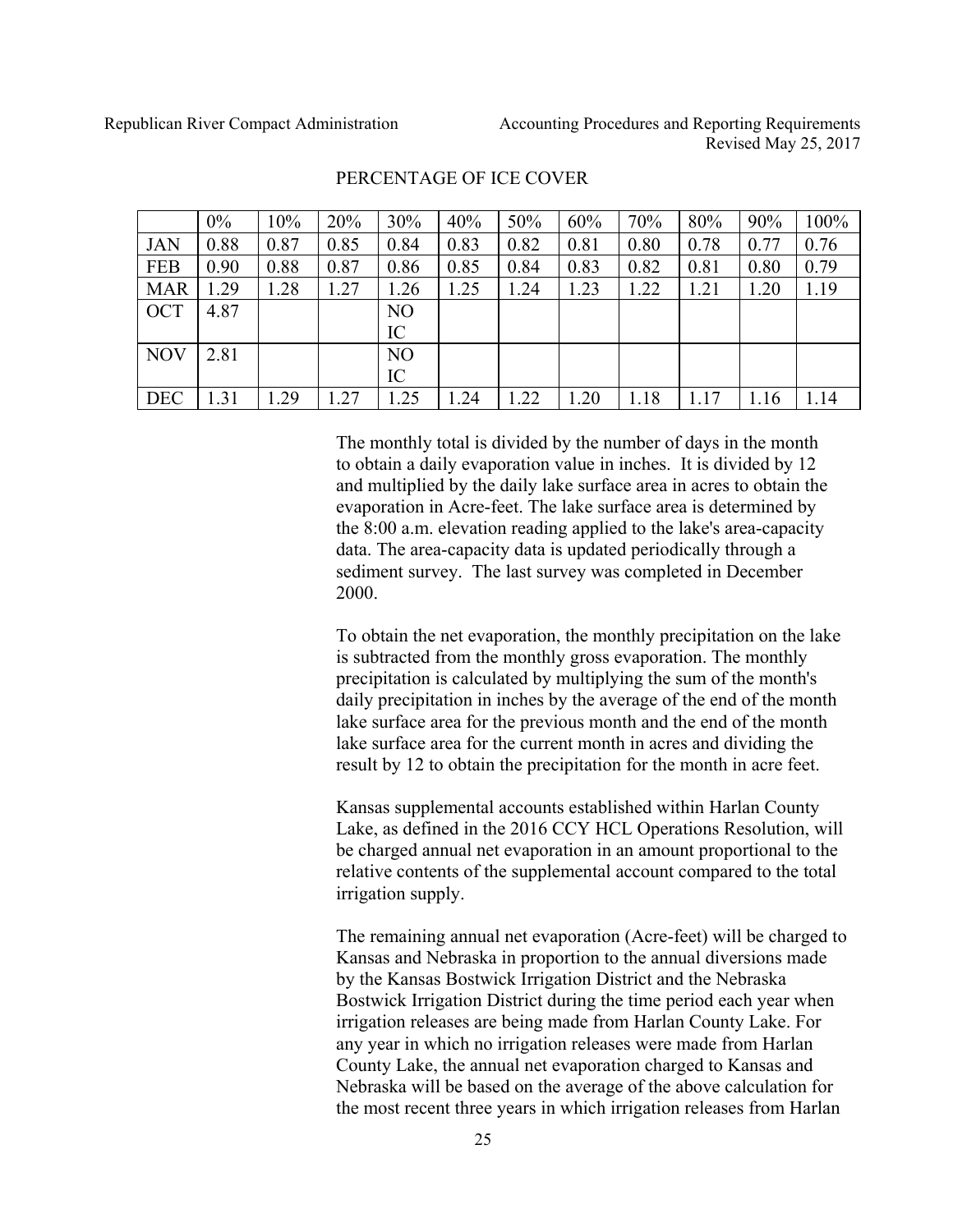County Lake were made. In the event Nebraska chooses to substitute supply for the Superior Canal from Nebraska's allocation below Guide Rock in Water-Short Year Administration years, the amount of the substitute supply will be included in the calculation of the split as if it had been diverted to the Superior Canal at Guide Rock.

(2) Evaporation Computations for Bureau of Reclamation Reservoirs The Bureau of Reclamation computes the amount of evaporation loss on a monthly basis at Reclamation reservoirs. The following procedure is utilized in calculating the loss in Acre-feet.

An evaporation pan reading is taken each day at the dam site. This measurement is the amount of water lost from the pan over a 24-hour period in inches. The evaporation pan reading is adjusted for any precipitation recorded during the 24-hour period. Instructions for determining the daily pan evaporation are found in the "National Weather Service Observing Handbook No. 2 – Substation Observations." All dams located in the Kansas River Basin with the exception of Bonny Dam are National Weather Service Cooperative Observers. The daily evaporation pan readings are totaled at the end of each month and converted to a "free water surface" (FWS) evaporation, also referred to as "lake" evaporation. The FWS evaporation is determined by multiplying the observed pan evaporation by a coefficient of .70 at each of the reservoirs. This coefficient can be affected by several factors including water and air temperatures. The National Oceanic and Atmospheric Administration (NOAA) has published technical reports describing the determination of pan coefficients. The coefficient used is taken from the "NOAA Technical Report NWS 33, Map of coefficients to convert class A pan evaporation to free water surface evaporation". This coefficient is used for the months of April through October when evaporation pan readings are recorded at the dams. The monthly FWS evaporation is then multiplied by the average surface area of the reservoir during the month in acres. Dividing this value by twelve will result in the amount of water lost to evaporation in Acre-feet during the month.

During the winter months when the evaporation pan readings are not taken, monthly evaporation tables based on the percent of ice cover are used. The tables used were developed by the Corps of Engineers and were based on historical average evaporation rates. A separate table was developed for each of the reservoirs. The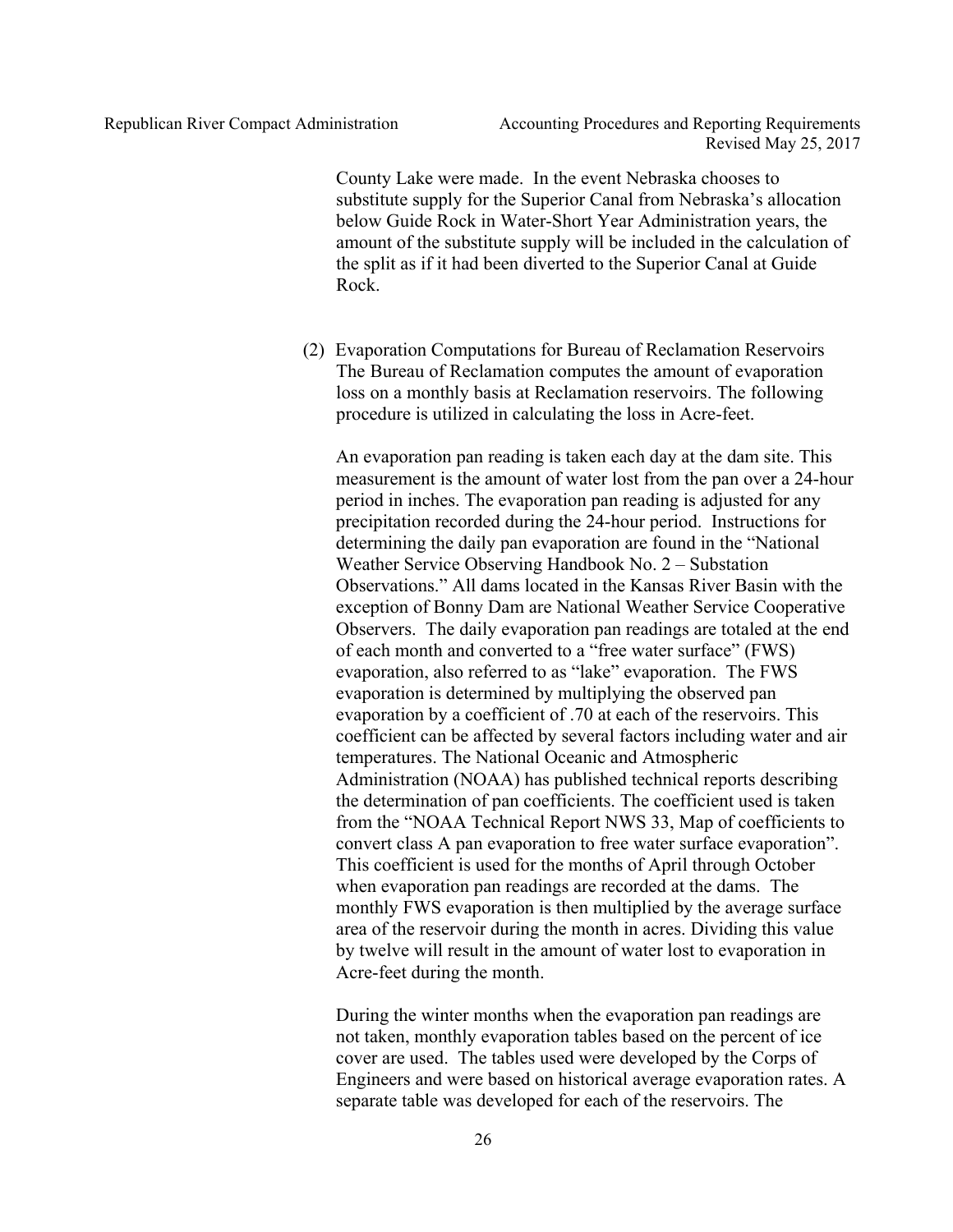monthly evaporation rates are multiplied by the .70 coefficient for pan to free water surface adjustment, divided by twelve to convert inches to feet and multiplied by the average reservoir surface area during the month in acres to obtain the total monthly evaporation loss in Acre-feet.

To obtain the net evaporation, the monthly precipitation on the lake is subtracted from the monthly gross evaporation. The monthly precipitation is calculated by multiplying the sum of the month's daily precipitation in inches by the average of the end of the month lake surface area for the previous month and the end of the month lake surface area for the current month in acres and dividing the result by 12 to obtain the precipitation for the month in acre feet.

f) Non-Federal Reservoir Evaporation:

For Non-Federal Reservoirs with a storage capacity less than 200 Acre-feet, the presumptive average annual surface area is 25% of the area at the principal spillway elevation. Net evaporation for each such Non-Federal Reservoir will be calculated by multiplying the presumptive average annual surface area by the net evaporation from the nearest climate and evaporation station to the Non-Federal Reservoir. A State may provide actual data in lieu of the presumptive criteria.

Net evaporation from Non-Federal Reservoirs with 200 Acre-feet of storage or greater will be calculated by multiplying the average annual surface area (obtained from the area-capacity survey) and the net evaporation from the nearest evaporation and climate station to the reservoir. If the average annual surface area is not available, the Non-Federal Reservoirs with 200 Acre-feet of storage or greater will be presumed to be full at the principal spillway elevation.

#### **B. Specific Formulas for Each Sub-basin and the Main Stem**

All calculations shall be based on the calendar year and shall be rounded to the nearest 10 Acre-feet using the conventional rounding formula of rounding up for all numbers equal to five or higher and otherwise rounding down.

Abbreviations:

| <b>APV</b>  | $=$ Augmentation Pumping Volume     |
|-------------|-------------------------------------|
| <b>CBCU</b> | $=$ Computed Beneficial Consumptive |
| Use CWS     | $=$ Computed Water Supply           |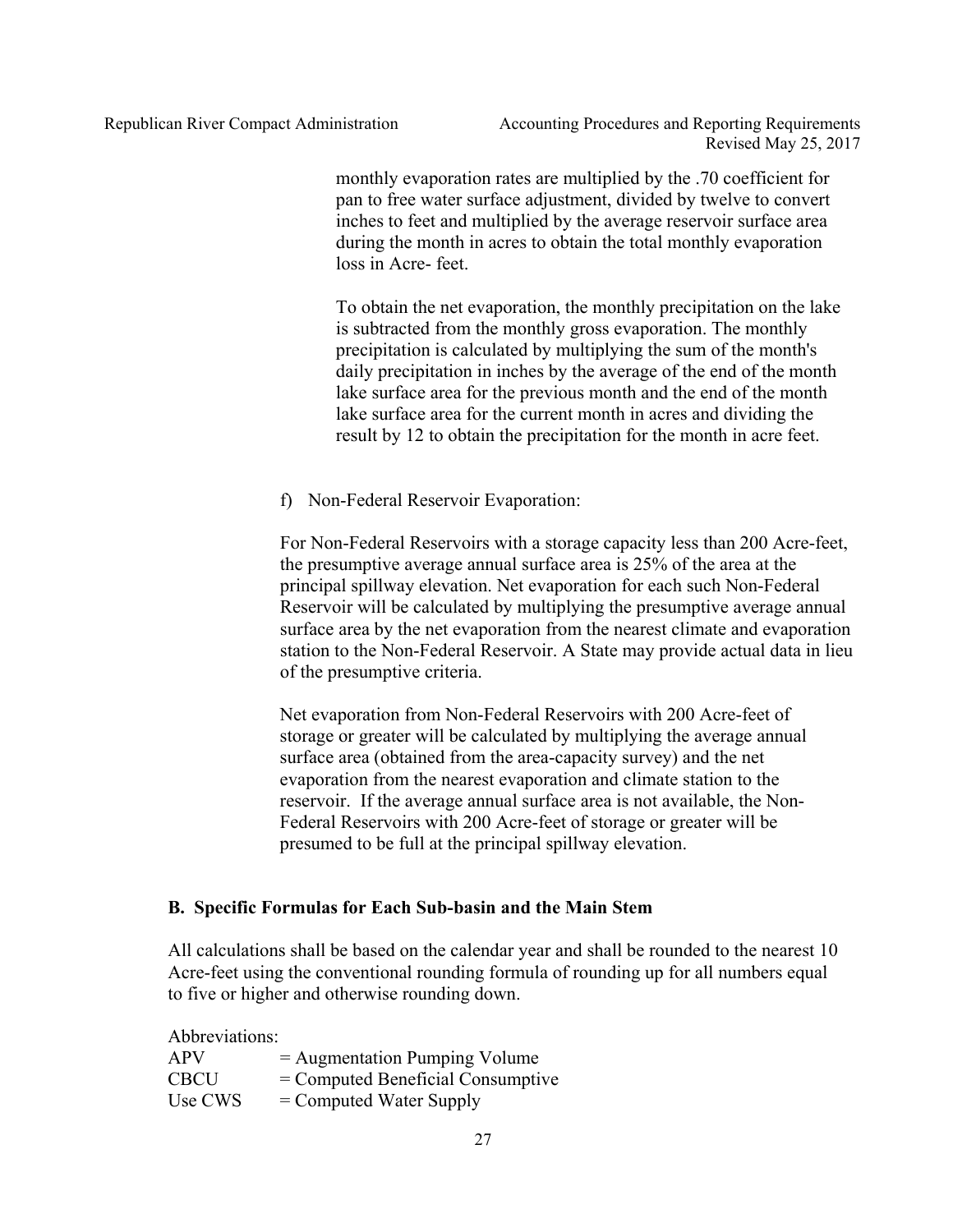Republican River Compact Administration Accounting Procedures and Reporting Requirements Revised May 25, 2017

| <b>CWSA</b>  | $=$ Computed Water Supply Adjustment                                   |
|--------------|------------------------------------------------------------------------|
| D            | $=$ Non-Federal Canal Diversions for Irrigation                        |
| $E$ v        | $=$ Evaporation from Federal Reservoirs                                |
| <b>EvNFR</b> | $=$ Evaporation from Non-Federal Reservoirs                            |
| FF           | $=$ Flood Flow                                                         |
| <b>GW</b>    | = Groundwater Computed Beneficial Consumptive Use (includes            |
|              | irrigation and non-irrigation uses)                                    |
| <b>IWS</b>   | $=$ Imported Water Supply Credit from Nebraska                         |
| M&I          | $=$ Non-Irrigation Surface Water Diversions (Municipal and Industrial) |
| P            | $=$ Small Individual Surface Water Pump Diversions for Irrigation      |
| RF           | $=$ Return Flow                                                        |
| <b>VWS</b>   | $=$ Virgin Water Supply                                                |
| $\mathbf{c}$ | $=$ Colorado                                                           |
| $\bf k$      | $=$ Kansas                                                             |
| n            | $=$ Nebraska                                                           |
| $\Delta S$   | $=$ Change in Federal Reservoir Storage                                |
| $\%$         | $=$ Average system efficiency for individual pumps in the Sub-basin    |
| $%$ BRF      | = Percent of Diversion from Bureau Canals that returns to the stream   |
| ###          | $=$ Value expected to be zero                                          |

# **1. North Fork of Republican River in Colorado3**

| <b>CBCU</b> Colorado | $= 0.6$ x Haigler Canal Diversion Colorado + 0.6 x Dc + %<br>$x$ Pc + 0.5 x M&Ic + EvNFRc + GWc                                                    |
|----------------------|----------------------------------------------------------------------------------------------------------------------------------------------------|
| <b>CBCU Kansas</b>   | $=$ GW <sub>k</sub>                                                                                                                                |
| CBCU Nebraska        | $= 0.6$ x Haigler Canal Diversion Nebraska + GWn                                                                                                   |
|                      | Note: The diversion for Haigler Canal is split between<br>Colorado and Nebraska based on the percentage of land<br>irrigated in each state         |
| <b>VWS</b>           | $=$ North Fork of the Republican River at the State Line,<br>Stn. No. $06823000 + CBC$ Uc + CBCUk + CBCUn<br>+ Nebraska Haigler Canal RF-IWS - APV |
|                      | Note: The Nebraska Haigler Canal RF returns to the Main Stem.                                                                                      |

<sup>&</sup>lt;sup>3</sup> The RRCA will investigate whether return flows from the Haigler Canal diversion in Colorado may return to the Arikaree River, not the North Fork of the Republican River, as indicated in the formulas. If there are return flows from the Haigler Canal to the Arikaree River, these formulas will be changed to recognize those returns.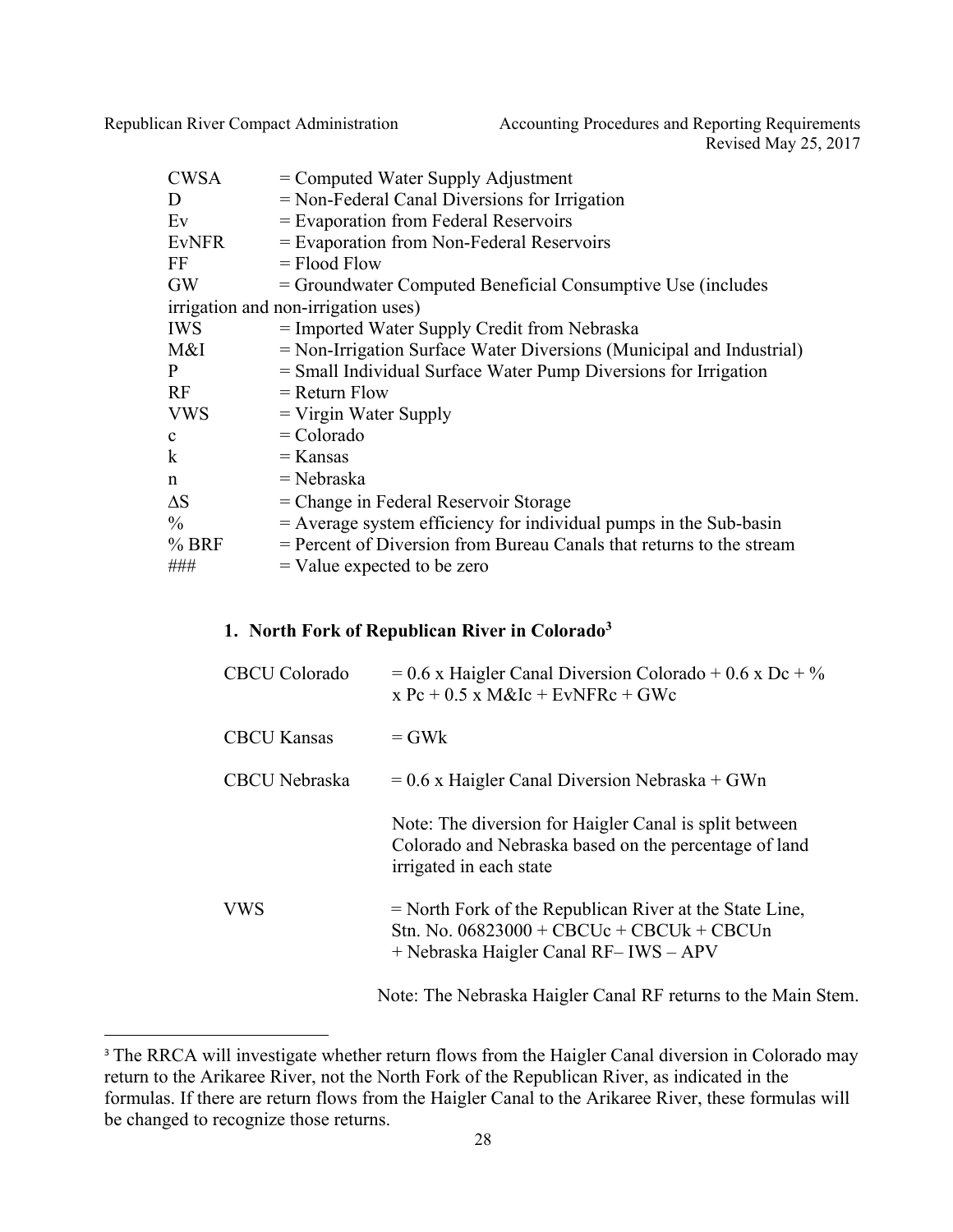| <b>CWS</b>                               | $=$ VWS - FF   |
|------------------------------------------|----------------|
| Allocation Colorado = $0.224 \times$ CWS |                |
| Allocation Nebraska = $0.246$ x CWS      |                |
| <b>Unallocated</b>                       | $= 0.53$ x CWS |

# **2. Arikaree River3**

| CBCU Colorado                            | $= 0.6$ x Dc + % x Pc + 0.5 x M&Ic + EvNFRc + GWc                                 |
|------------------------------------------|-----------------------------------------------------------------------------------|
| <b>CBCU Kansas</b>                       | $= 0.6$ x Dk + % x Pk + 0.5 x M&Ik + EvNFRk + GWk                                 |
| CBCU Nebraska                            | $= 0.6$ x Dn + % x Pn + 0.5 x M&In + EvNFRn + GWn                                 |
| VWS                                      | $=$ Arikaree Gage at Haigler Stn. No. 06821500 + CBCUc<br>$+$ CBCUk + CBCUn - IWS |
| CWS                                      | $=$ VWS - FF                                                                      |
| Allocation Colorado = $0.785 \times$ CWS |                                                                                   |
| Allocation Kansas $= 0.051$ x CWS        |                                                                                   |
| Allocation Nebraska = $0.168$ x CWS      |                                                                                   |
| Unallocated                              | $= -0.004 \times CWS$                                                             |

# **3. Buffalo Creek**

| <b>CBCU</b> Colorado | $= 0.6$ x Dc + % x Pc + 0.5 x M&In + EvNFRc<br>$+$ GWc                                            |
|----------------------|---------------------------------------------------------------------------------------------------|
| <b>CBCU Kansas</b>   | $=$ GW <sub>k</sub>                                                                               |
| CBCU Nebraska        | $= 0.6$ x Dn + % x Pn + 0.5 x M&In + EvNFRn + GWn                                                 |
| <b>VWS</b>           | $=$ Buffalo Creek near Haigler Gage Stn. No. 06823500<br>$+$ CBCU $c$ + CBCU $k$ + CBCU $n$ – IWS |
| <b>CWS</b>           | $=$ VWS - FF                                                                                      |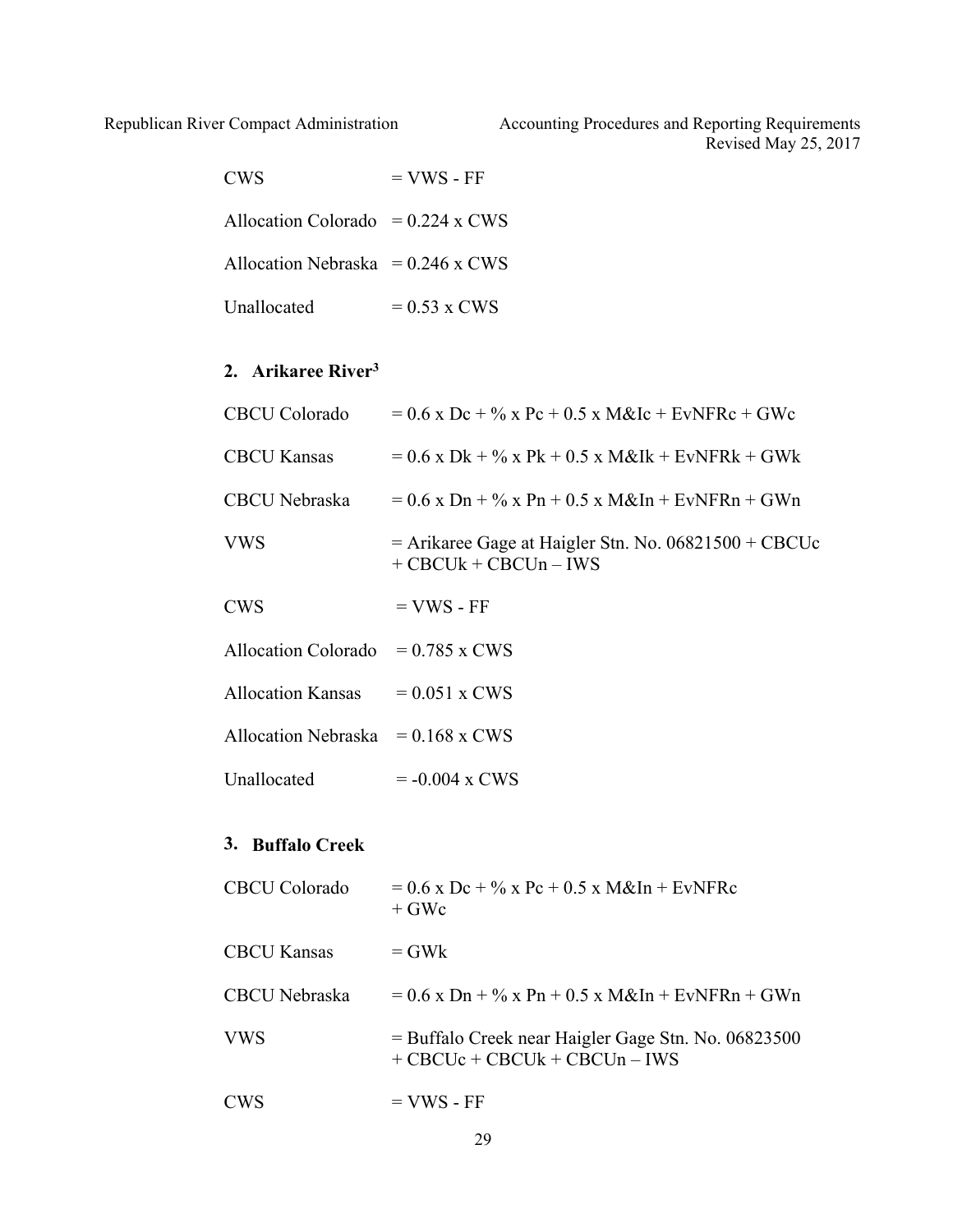| Allocation Nebraska = $0.330 \times CWS$ |                                                                                         |
|------------------------------------------|-----------------------------------------------------------------------------------------|
| Unallocated                              | $= 0.670 \times CWS$                                                                    |
|                                          |                                                                                         |
| 4. Rock Creek                            |                                                                                         |
| <b>CBCU</b> Colorado                     | $=$ GWc                                                                                 |
| <b>CBCU Kansas</b>                       | $=$ GW <sub>k</sub>                                                                     |
| CBCU Nebraska                            | $= 0.6$ x Dn + % x Pn + 0.5 x M&In + EvNFRn + GWn                                       |
| <b>VWS</b>                               | $=$ Rock Creek at Parks Gage Stn. No. 06824000 + CBCUc<br>$+$ CBCUk + CBCUn – IWS – APV |
| <b>CWS</b>                               | $=$ VWS $-$ FF                                                                          |
| Allocation Nebraska = $0.400 \times CWS$ |                                                                                         |
| Unallocated                              | $= 0.600$ x CWS                                                                         |

# **5. South Fork Republican River**

| <b>CBCU</b> Colorado                | $= 0.6$ x Hale Ditch Diversion + 0.6 x Dc + % x Pc<br>$+0.5$ x M&Ic + EvNFRc + Bonny Reservoir Ev + GWc                                |
|-------------------------------------|----------------------------------------------------------------------------------------------------------------------------------------|
| <b>CBCU Kansas</b>                  | $= 0.6$ x Dk + % x Pk + 0.5 x M&Ik + EvNFRk + GWk                                                                                      |
| <b>CBCU</b> Nebraska                | $= 0.6$ x Dn + % x Pn + 0.5 x M&In + EvNFRn + GWn                                                                                      |
| <b>VWS</b>                          | = South Fork Republican River near Benkelman Gage<br>Stn. No. $06827500 + CBC$ Uc + CBCUk + CBCUn<br>$+\Delta S$ Bonny Reservoir – IWS |
| <b>CWS</b>                          | $=$ VWS - $\Delta S$ Bonny Reservoir - FF                                                                                              |
| Allocation Colorado = $0.444$ x CWS |                                                                                                                                        |
| Allocation Kansas $= 0.402$ x CWS   |                                                                                                                                        |
| Allocation Nebraska = $0.014$ x CWS |                                                                                                                                        |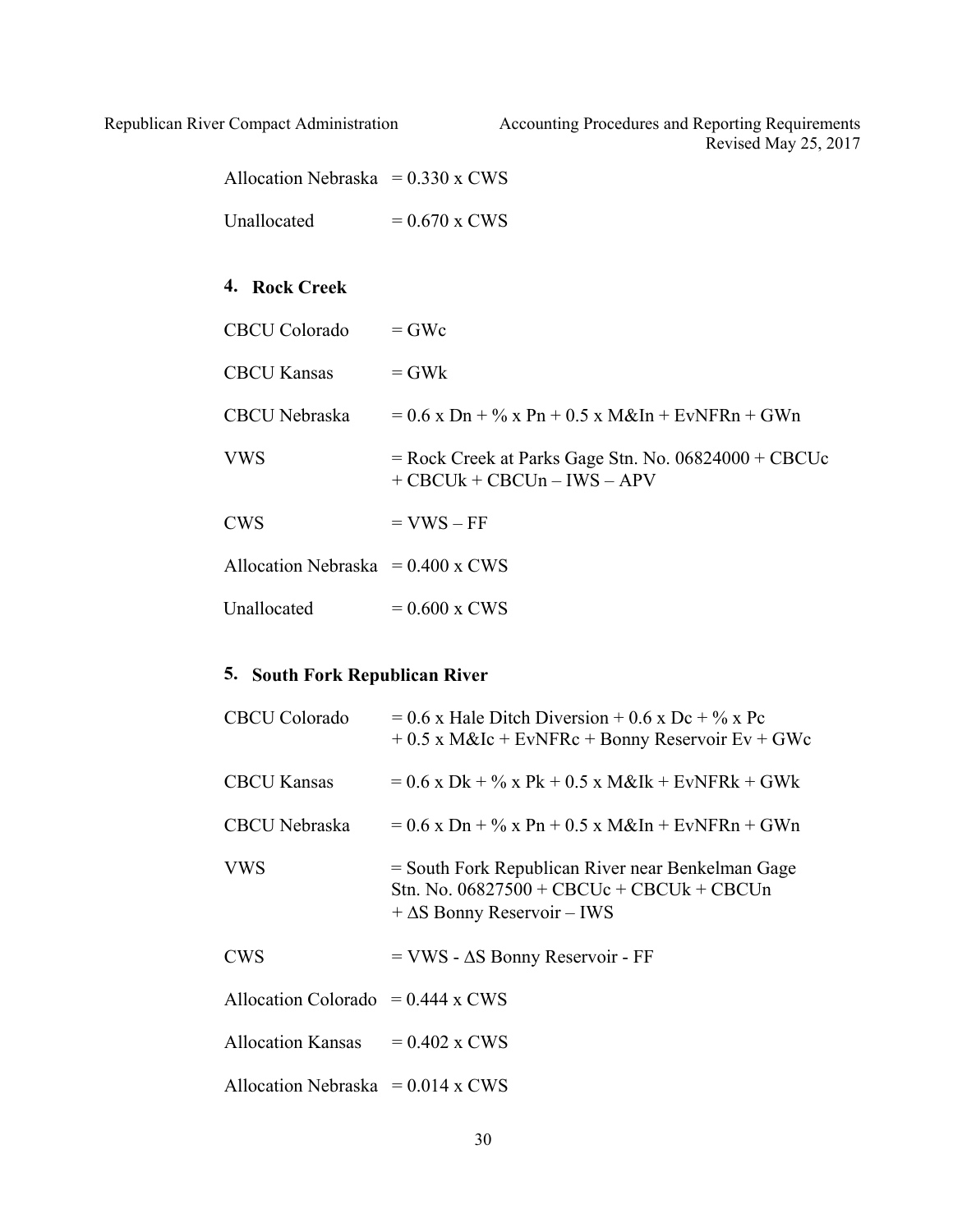Unallocated  $= 0.140 \times \text{CWS}$ 

# **6. Frenchman Creek in Nebraska**

| <b>CBCU</b> Colorado                | $=$ GWc                                                                                                                                                                                                                                                                                                                                                                                |
|-------------------------------------|----------------------------------------------------------------------------------------------------------------------------------------------------------------------------------------------------------------------------------------------------------------------------------------------------------------------------------------------------------------------------------------|
| <b>CBCU Kansas</b>                  | $=$ GW <sub>k</sub>                                                                                                                                                                                                                                                                                                                                                                    |
| <b>CBCU</b> Nebraska                | $=$ Culbertson Canal Diversions (IRR Season) x (1-%BRF)<br>+ Culbertson Canal Diversions (Non-IRR Season) x (1-<br>92%) + Culbertson Extension (IRR Season) x (1-%BRF)<br>+ Culbertson Extension (Non-IRR Season) x (1-92%)<br>$+0.6$ x Champion Canal Diversion $+0.6$ x Riverside Canal<br>Diversion + 0.6 x Dn + $\%$ x Pn + 0.5 x M&In + EvNFRn<br>$+$ Enders Reservoir Ev $+$ GWn |
| VWS                                 | = Frenchman Creek in Culbertson, Nebraska Gage Stn. No.<br>$06835500 + CBC$ Uc + CBCUk + CBCUn<br>$+0.17$ x Culbertson Diversion RF + Culbertson Extension RF<br>$+0.78$ x Riverside Diversion RF $+ \Delta S$ Enders Reservoir –<br><b>IWS</b><br>Note: 17% of the Culbertson Diversion RF and 100% of the<br>Culbertson Extension RF return to the Main Stem                         |
| <b>CWS</b>                          | $=$ VWS - $\triangle$ S Enders Reservoir – FF                                                                                                                                                                                                                                                                                                                                          |
| Allocation Nebraska = $0.536$ x CWS |                                                                                                                                                                                                                                                                                                                                                                                        |
| Unallocated                         | $= 0.464$ x CWS                                                                                                                                                                                                                                                                                                                                                                        |
| 7. Driftwood Creek                  |                                                                                                                                                                                                                                                                                                                                                                                        |

| CBCU Colorado      | $=$ GWc                                                                                                                        |
|--------------------|--------------------------------------------------------------------------------------------------------------------------------|
| <b>CBCU Kansas</b> | $= 0.6$ x Dk + % x Pk + 0.5 x M&Ik + EvNFRk + GWk                                                                              |
| CBCU Nebraska      | $= 0.6$ x Dn + % x Pn + 0.5 x M&In + EvNFRn + GWn                                                                              |
| VWS.               | = Driftwood Creek near McCook Gage Stn. No. 06836500<br>$+$ CBCUc + CBCUk + CBCUn<br>$-0.24$ x Meeker Driftwood Canal RF - IWS |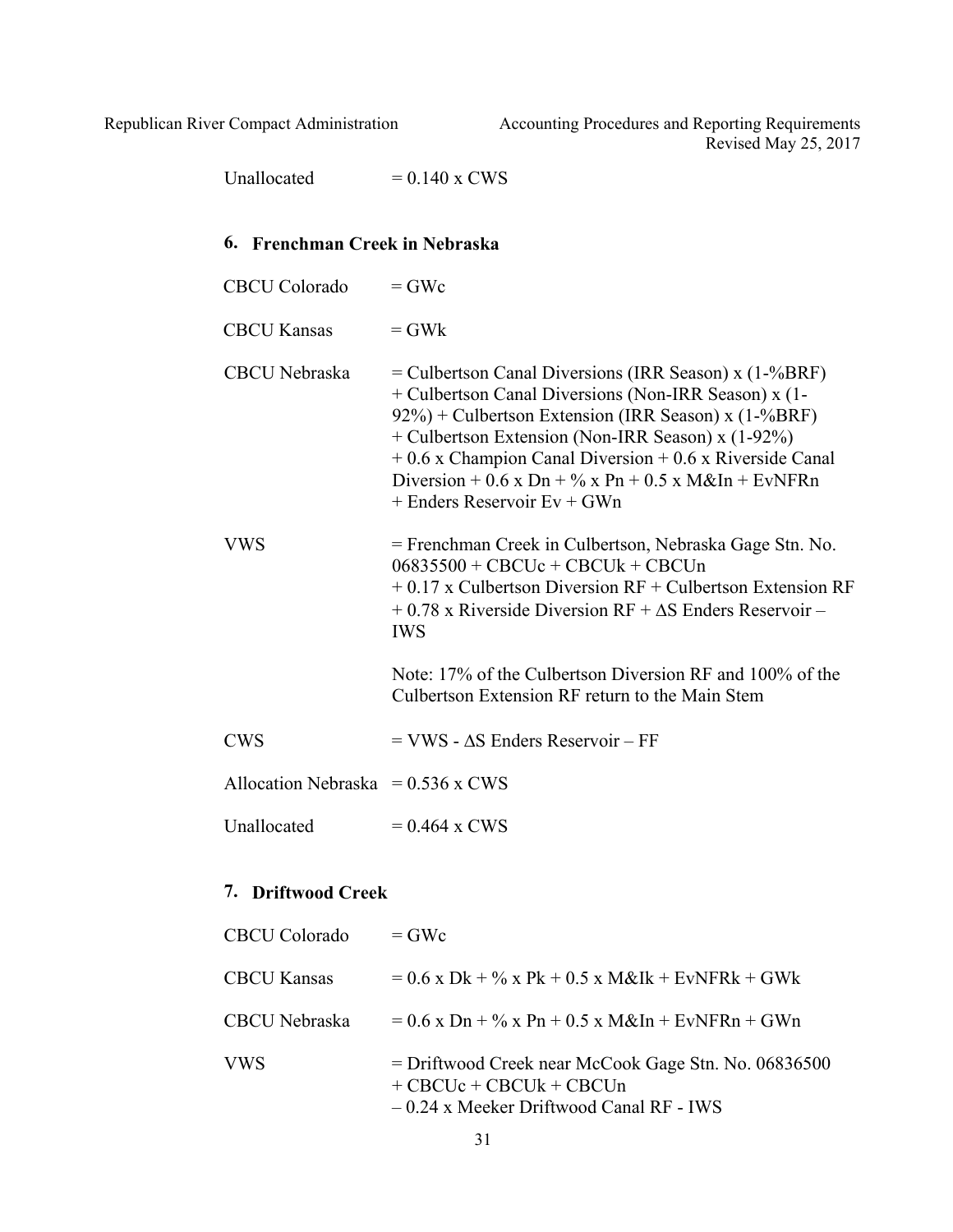Note: 24 % of the Meeker Driftwood Canal RF returns to Driftwood Creek

| <b>CWS</b>                          | $=$ VWS $-$ FF  |
|-------------------------------------|-----------------|
| <b>Allocation Kansas</b>            | $= 0.069$ x CWS |
| Allocation Nebraska = $0.164$ x CWS |                 |

| Unallocated<br>$= 0.767$ x CWS |
|--------------------------------|
|--------------------------------|

# **8. Red Willow Creek in Nebraska**

| <b>CBCU</b> Colorado                     | $=$ GWc                                                                                                                                                                                                                  |
|------------------------------------------|--------------------------------------------------------------------------------------------------------------------------------------------------------------------------------------------------------------------------|
| <b>CBCU Kansas</b>                       | $=$ GWk                                                                                                                                                                                                                  |
| <b>CBCU</b> Nebraska                     | $= 0.1$ x Red Willow Canal CBCU + 0.6 x Dn + % x Pn<br>$+0.5$ x M&In + EvNFRn + 0.1 x Hugh Butler Lake Ev<br>$+$ GWn                                                                                                     |
|                                          | Note:<br>Red Willow Canal CBCU = Red Willow Canal Diversion<br>(IRR Season) $x$ (1- % BRF) + Red Willow Canal Diversion<br>(Non-IRR Season) $x(1-92\%)$                                                                  |
|                                          | 90% of the Red Willow Canal CBCU and 90% of Hugh<br>Butler Lake Ev charged to Nebraska's CBCU in the Main<br><b>Stem</b>                                                                                                 |
| <b>VWS</b>                               | = Red Willow Creek near Red Willow Gage Stn. No.<br>$06838000 + CBCUC + CBCUK + CBCUn + 0.9$ x Red<br>Willow Canal CBCU + 0.9 x Hugh Butler Lake $Ev + 0.9 x$<br>Red Willow Canal $RF + \Delta S$ Hugh Butler Lake – IWS |
|                                          | Note: 90% of the Red Willow Canal RF returns to the<br>Main Stem                                                                                                                                                         |
| <b>CWS</b>                               | $=$ VWS - $\Delta S$ Hugh Butler Lake - FF                                                                                                                                                                               |
| Allocation Nebraska = $0.192 \times$ CWS |                                                                                                                                                                                                                          |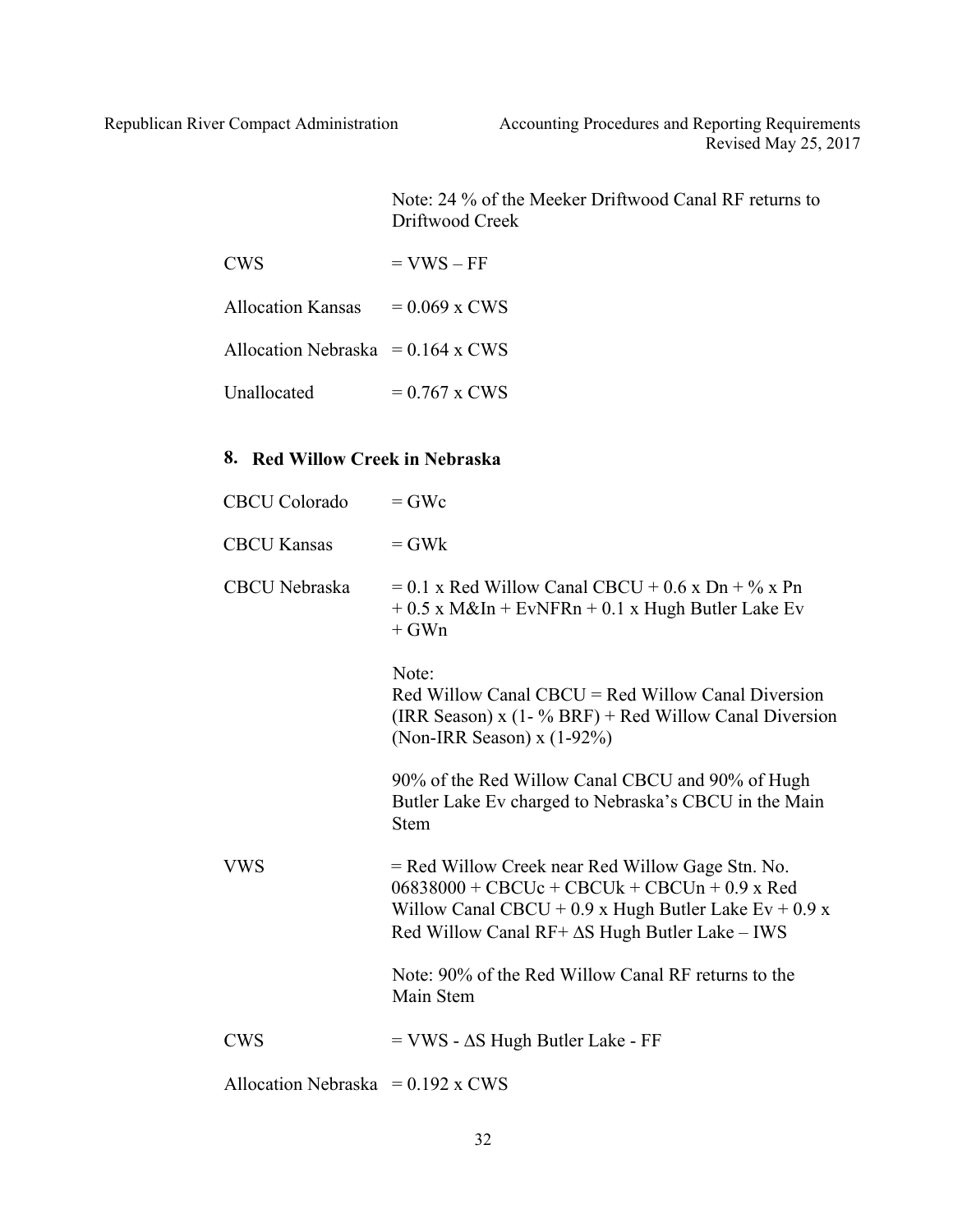> Unallocated  $= 0.808 \times \text{CWS}$ **9. Medicine Creek**  $CBCU$  Colorado  $=$  GWc  $CBCU$  Kansas  $= GWk$ CBCU Nebraska  $= 0.6$  x Dn above and below gage  $+$  % x Pn above and below gage  $+ 0.5$  x M&In above and below gage  $+$  EvNFRn above and below gage + GWn Notes: Harry Strunk Lake Ev charged to Nebraska's CBCU in the Main Stem. CU from Harry Strunk releases in the Cambridge Canal is charged to the Main stem (no adjustment to the VWS formula is needed as this water shows up in the Medicine Creek gage). VWS = Medicine Creek below Harry Strunk Lake Gage Stn. No.  $06842500 + CBC$ Uc + CBCUk + CBCUn – 0.6 x Dn below gage - % x Pn below gage – 0.5 \* M&In below gage - EvNFRn below gage + Harry Strunk Lake Ev +  $\Delta S$  Harry Strunk Lake – IWS – APV Note: The CBCU surface water terms for Nebraska which occur below the gage are added in the VWS for the Main Stem  $CWS = VWS - \Delta S$  Harry Strunk Lake - FF Allocation Nebraska =  $0.091 \times$  CWS Unallocated  $= 0.909$  x CWS

### **10. Beaver Creek**

| <b>CBCU Colorado</b> | $= 0.6$ x Dc + % x Pc + 0.5 x M&Ic + EvNFRc + GWc |
|----------------------|---------------------------------------------------|
| <b>CBCU Kansas</b>   | $= 0.6$ x Dk + % x Pk + 0.5 x M&Ik + EvNFRk + GWk |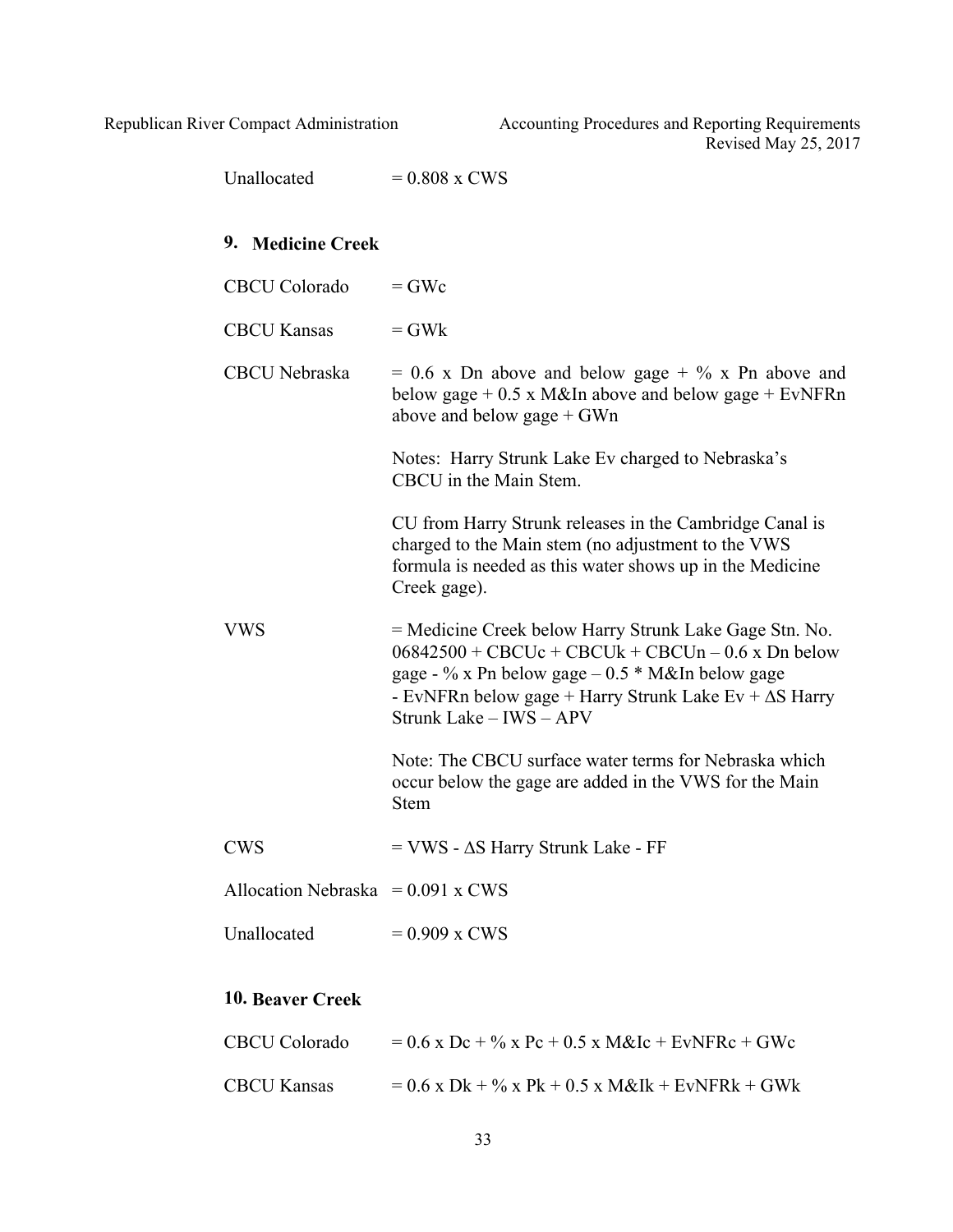| <b>CBCU</b> Nebraska                     | $= 0.6$ x Dn above and below gage + % x Pn above and<br>below gage $+0.5 \times M\&$ In above and below gage<br>$+$ EvNFRn above and below gage $+$ GWn                                                                                      |
|------------------------------------------|----------------------------------------------------------------------------------------------------------------------------------------------------------------------------------------------------------------------------------------------|
| <b>VWS</b>                               | $=$ Beaver Creek near Beaver City gage Stn. No. 06847000 +<br>$BCUc + CBCUk + CBCUn - 0.6 x Dh$ below gage - % x Pn<br>below gage $-0.5 * M\&In$ below gage - EvNFRn below<br>$gage - IWS$                                                   |
|                                          | Note: The CBCU surface water terms for Nebraska which<br>occur below the gage are added in the VWS for the Main<br><b>Stem</b>                                                                                                               |
| <b>CWS</b>                               | $=$ VWS $-$ FF                                                                                                                                                                                                                               |
| Allocation Colorado = $0.200 \times$ CWS |                                                                                                                                                                                                                                              |
| <b>Allocation Kansas</b>                 | $= 0.388$ x CWS                                                                                                                                                                                                                              |
| Allocation Nebraska = $0.406$ x CWS      |                                                                                                                                                                                                                                              |
| Unallocated                              | $= 0.006$ x CWS                                                                                                                                                                                                                              |
| 11. Sappa Creek                          |                                                                                                                                                                                                                                              |
| <b>CBCU</b> Colorado                     | $=$ GWc                                                                                                                                                                                                                                      |
| <b>CBCU Kansas</b>                       | $= 0.6$ x Dk + % x Pk + 0.5 x M&Ik + EvNFRk + GWk                                                                                                                                                                                            |
| <b>CBCU</b> Nebraska                     | $= 0.6$ x Dn above and below gage + % x Pn above and<br>below gage $+ 0.5$ x M&In above and below gage<br>+ EvNFRn above and below gage + GWn                                                                                                |
| VWS                                      | = Sappa Creek near Stamford gage Stn. No. 06847500<br>- Beaver Creek near Beaver City gage Stn. No. 06847000<br>$+$ CBCUc + CBCUk + CBCUn – 0.6 x Dn below gage<br>- % x Pn below gage $-0.5$ * M&In below gage - EvNFRn<br>below gage - IWS |
| <b>CWS</b>                               | Note: The CBCU surface water terms for Nebraska which<br>occur below the gage are added in the VWS for the Main Stem.<br>$=$ VWS - FF                                                                                                        |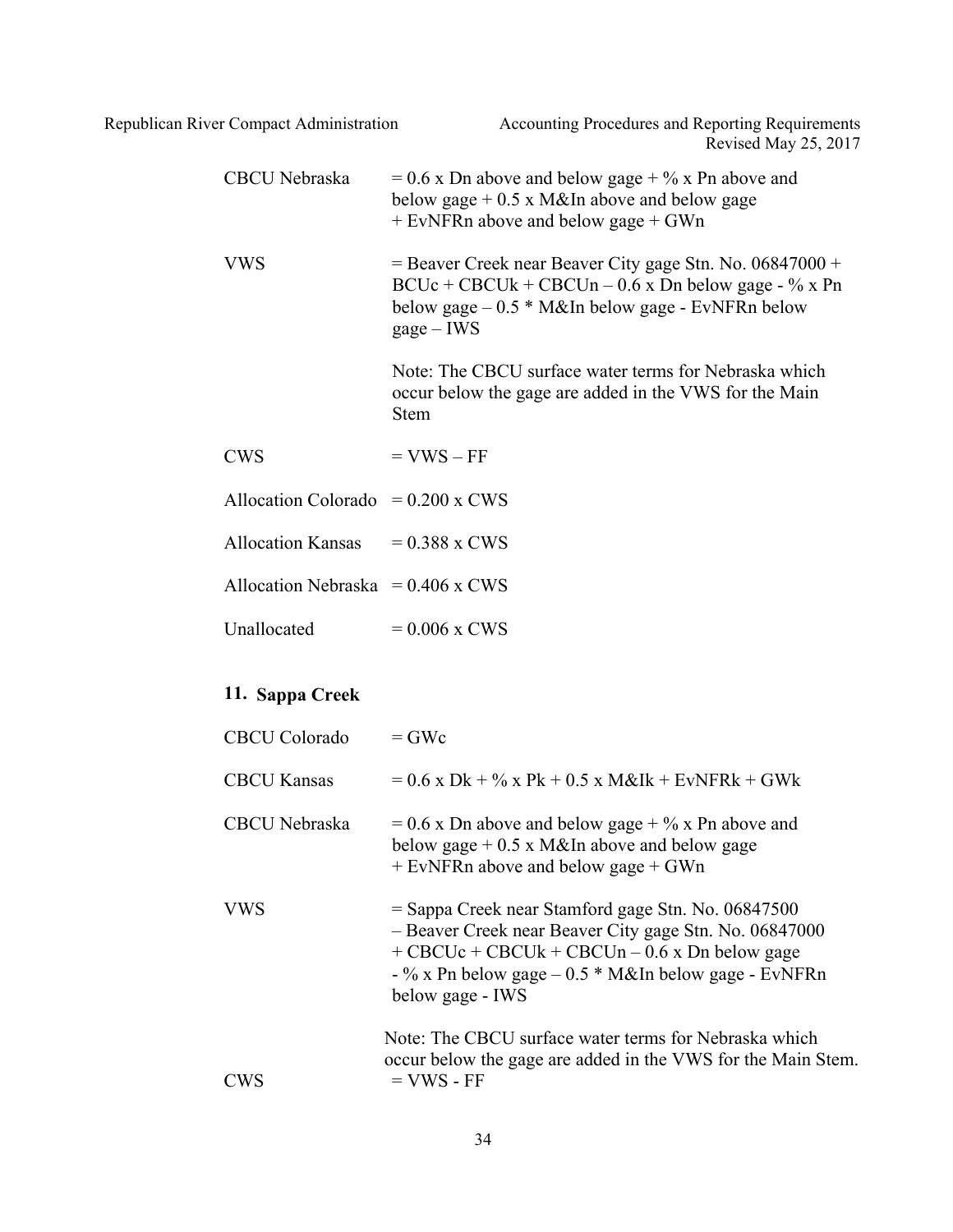| <b>Allocation Kansas</b>                 | $= 0.411$ x CWS |
|------------------------------------------|-----------------|
| Allocation Nebraska = $0.411 \times$ CWS |                 |
| Unallocated                              | $= 0.178$ x CWS |

# **12. Prairie Dog Creek**

| <b>CBCU Colorado</b>                | $=$ GWc                                                                                                                                                                                                                          |
|-------------------------------------|----------------------------------------------------------------------------------------------------------------------------------------------------------------------------------------------------------------------------------|
| <b>CBCU Kansas</b>                  | = Almena Canal Diversion x (1-%BRF) + 0.6 x Dk + % x Pk<br>$+0.5$ x M&Ik + EvNFRk + Keith Sebelius Lake Ev + GWk                                                                                                                 |
| CBCU Nebraska                       | $= 0.6$ x Dn below gage + % x Pn below gage + 0.5 x<br>M&In below gage + $EvNFRn + GWn$ below gage                                                                                                                               |
| <b>VWS</b>                          | = Prairie Dog Creek near Woodruff, Kansas USGS Stn. No.<br>$06848500 + CBC$ Uc + CBCUk + CBCUn - 0.6 x Dn below<br>gage - % x Pn below gage - 0.5 x M&In below gage -<br>EvNFRn below gage $+\Delta S$ Keith Sebelius Lake - IWS |
|                                     | Note: The CBCU surface water terms for Nebraska which<br>occur below the gage are added in the VWS for the Main<br><b>Stem</b>                                                                                                   |
| <b>CWS</b>                          | $=$ VWS - $\Delta$ S Keith Sebelius Lake - FF                                                                                                                                                                                    |
| <b>Allocation Kansas</b>            | $= 0.457$ x CSW                                                                                                                                                                                                                  |
| Allocation Nebraska = $0.076$ x CWS |                                                                                                                                                                                                                                  |
| Unallocated                         | $= 0.467$ x CWS                                                                                                                                                                                                                  |

# **13. The North Fork of the Republican River in Nebraska and the Main Stem of the Republican River between the junction of the North Fork and the Arikaree River and the Republican River near Hardy**

 $CBCU$  Colorado  $=$  GWc

CBCU Kansas =

(Deliveries from the Courtland Canal to Kansas above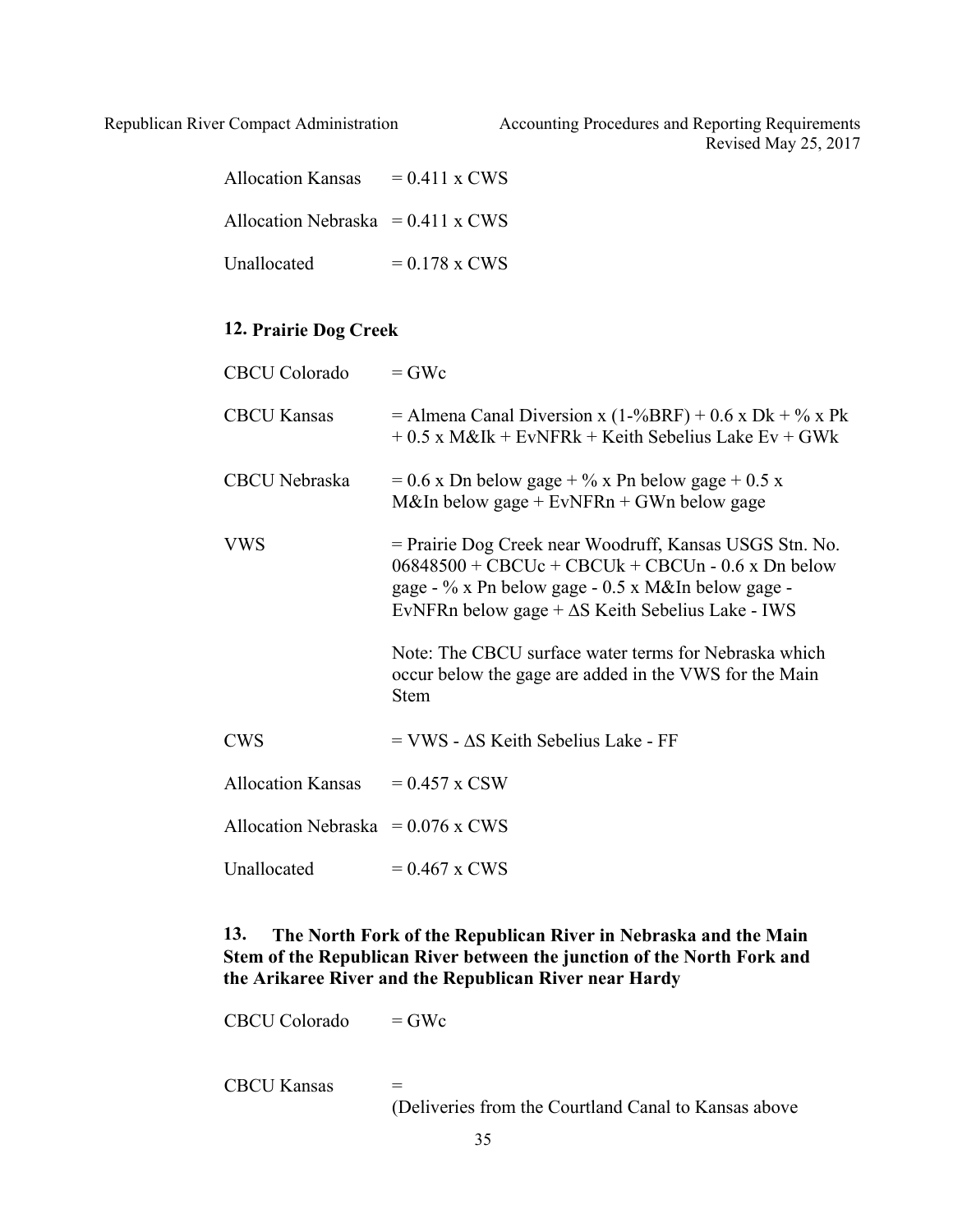> Lovewell)  $x(1-\sqrt{6}BRF)$ + Amount of transportation loss of Courtland Canal deliveries to Lovewell that does not return to the river, charged to Kansas **+** (Diversions of Republican River water from Lovewell Reservoir by the Courtland Canal below Lovewell)  $x(1-%BRF)$ **+** 0.6 x Dk **+** % x Pk  $+ 0.5$  x M&Ik + EvNFRk **+** Harlan County Lake Ev charged to Kansas **+** Lovewell Reservoir Ev charged to the Republican River **+** GWk  $CBCU$  Nebraska  $=$ Deliveries from Courtland Canal to Nebraska lands x (1- %BRF) + Superior Canal (IRR Season) x (1- %BRF) + Superior Canal (Non-IRR Season) x (1 - 92%) + Franklin Pump Canal (IRR Season) x (1- %BRF) + Franklin Pump Canal (Non-IRR Season) x (1 - 92 %) + Franklin Canal (IRR Season) x (1- %BRF) + Franklin Canal (Non-IRR Season) x (1 - 92%) + Naponee Canal (IRR Season) x (1- %BRF) + Naponee Canal (Non-IRR Season) x (1 - 92%) + Cambridge Canal (IRR Season) x (1- %BRF) + Cambridge Canal (Non-IRR Season) x (1 - 92%) + Bartley Canal (IRR Season) x (1- %BRF) + Bartley Canal (Non-IRR Season) x (1 - 92%) + Meeker-Driftwood Canal (IRR Season) x (1- %BRF) + Meeker-Driftwood Canal (Non-IRR Season) x (1- 92%) + 0.9 x Red Willow Canal CBCU **+** 0.6 x Dn  $+$  % x Pn  $+ 0.5$  x M&In + EvNFRn + 0.9 x Hugh Butler Lake Ev + Harry Strunk Lake Ev + Swanson Lake Ev + Harlan County Lake Ev charged to Nebraska  $+$  GWn

> > Notes: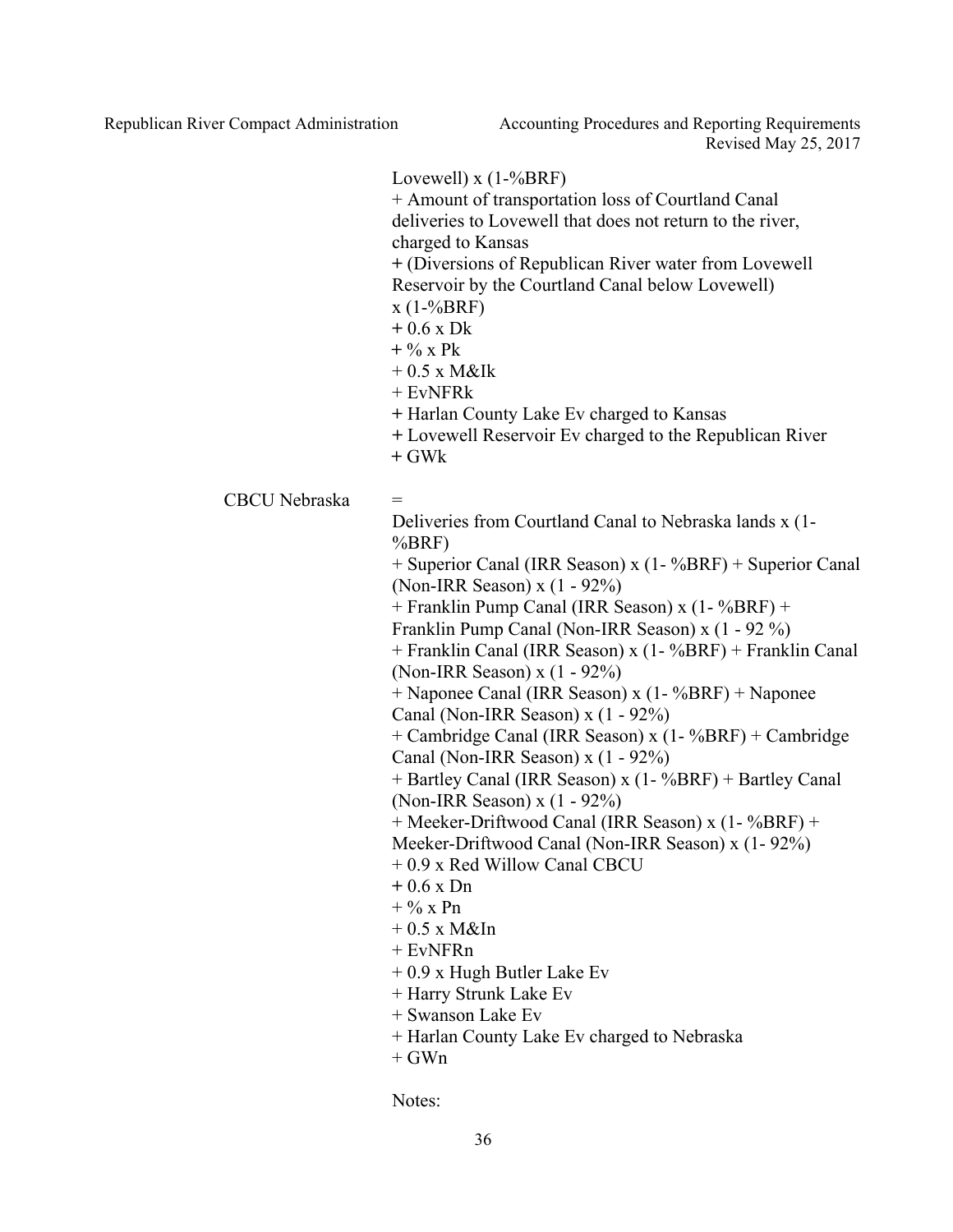The allocation of transportation losses in the Courtland Canal above Lovewell between Kansas and Nebraska shall be done by the Bureau of Reclamation and reported in their "Courtland Canal Above Lovewell" spreadsheet. Deliveries and losses associated with deliveries to both Nebraska and Kansas above Lovewell shall be reflected in the Bureau's Monthly Water District reports. Losses associated with delivering water to Lovewell shall be separately computed.

Amount of transportation loss of the Courtland Canal deliveries to Lovewell that does not return to the river, charged to Kansas shall be 18% of the Bureau's estimate of losses associated with these deliveries.

Red Willow Canal CBCU = Red Willow Canal Diversion x (IRR Season) x  $(1 - % BRF)$  + Red Willow Canal Diversion (Non-IRR Season) x (1 - 92%)

10% of the Red Willow Canal CBCU is charged to Nebraska's CBCU in Red Willow Creek sub-basin

10% of Hugh Butler Lake Ev is charged to Nebraska's CBCU in the Red Willow Creek sub-basin

None of the Harry Strunk Lake EV is charged to Nebraska's CBCU in the Medicine Creek sub-basin

#### **VWS**

Republican River near Hardy Gage Stn. No. 06853500 - North Fork of the Republican River at the State Line, Stn. No. 06823000

- Arikaree Gage at Haigler Stn. No. 06821500

- Buffalo Creek near Haigler Gage Stn. No. 06823500

- Rock Creek at Parks Gage Stn. No. 06824000

- South Fork Republican River near Benkelman Gage Stn. No. 06827500

- Frenchman Creek in Culbertson Stn. No. 06835500

- Driftwood Creek near McCook Gage Stn. No. 06836500

- Red Willow Creek near Red Willow Gage Stn. No. 06838000

- Medicine Creek below Harry Strunk Lake Gage Stn. No. 06842500

- Sappa Creek near Stamford Gage Stn. No. 06847500

- Prairie Dog Creek near Woodruff, Kansas Stn. No.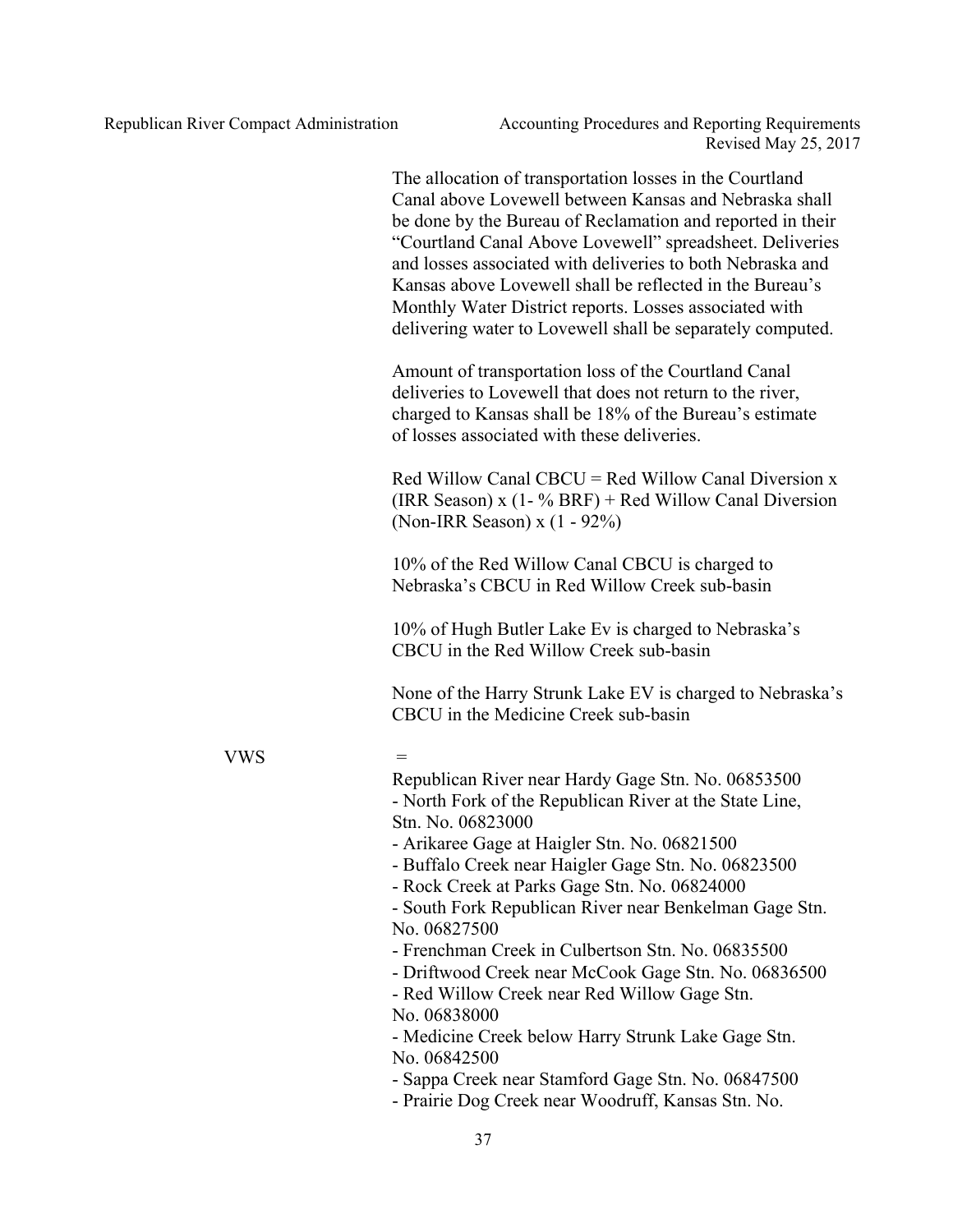Republican River Compact Administration Accounting Procedures and Reporting Requirements Revised May 25, 2017

#### 068485000

+ CBCUc

 $+$  CBCU<sub>n</sub>

- **+** 0.6 x Dk
- **+** % x Pk
- $+ 0.5$  x M&Ik
- $+$  EvNFR $k$

**+** Harlan County Lake Ev charged to Kansas

+ Amount of transportation loss of the Courtland Canal above the Stateline that does not return to the river, charged to Kansas **+ GWk** 

- 0.9 x Red Willow Canal CBCU

- 0.9 x Hugh Butler Ev

- Harry Strunk Ev

+ 0.6 x Dn below Medicine Creek gage

 $+$  % x Pn below Medicine Creek gage

- + 0.5 \* M&In below Medicine Creek gage
- + EvNFRn below Medicine Creek gage
- + 0.6 x Dn below Beaver Creek gage
- + % x Pn below Beaver Creek gage
- + 0.5 \* M&In below Beaver Creek gage
- + EvNFRn below Beaver Creek gage
- + 0.6 x Dn below Sappa Creek gage

 $+$  % x Pn below Sappa Creek gage

- + 0.5 \* M&In below Sappa Creek gage
- + EvNFRn below Sappa Creek gage

+ 0.6 x Dn below Prairie Dog Creek gage

- + % x Pn below Prairie Dog Creek gage
- + 0.5 \* M&In below Prairie Dog Creek gage
- + EvNFRn below Prairie Dog Creek gage
- + Change in Storage Harlan County Lake
- + Change in Storage Swanson Lake
- Nebraska Haigler Canal RF
- 0.78 x Riverside Canal RF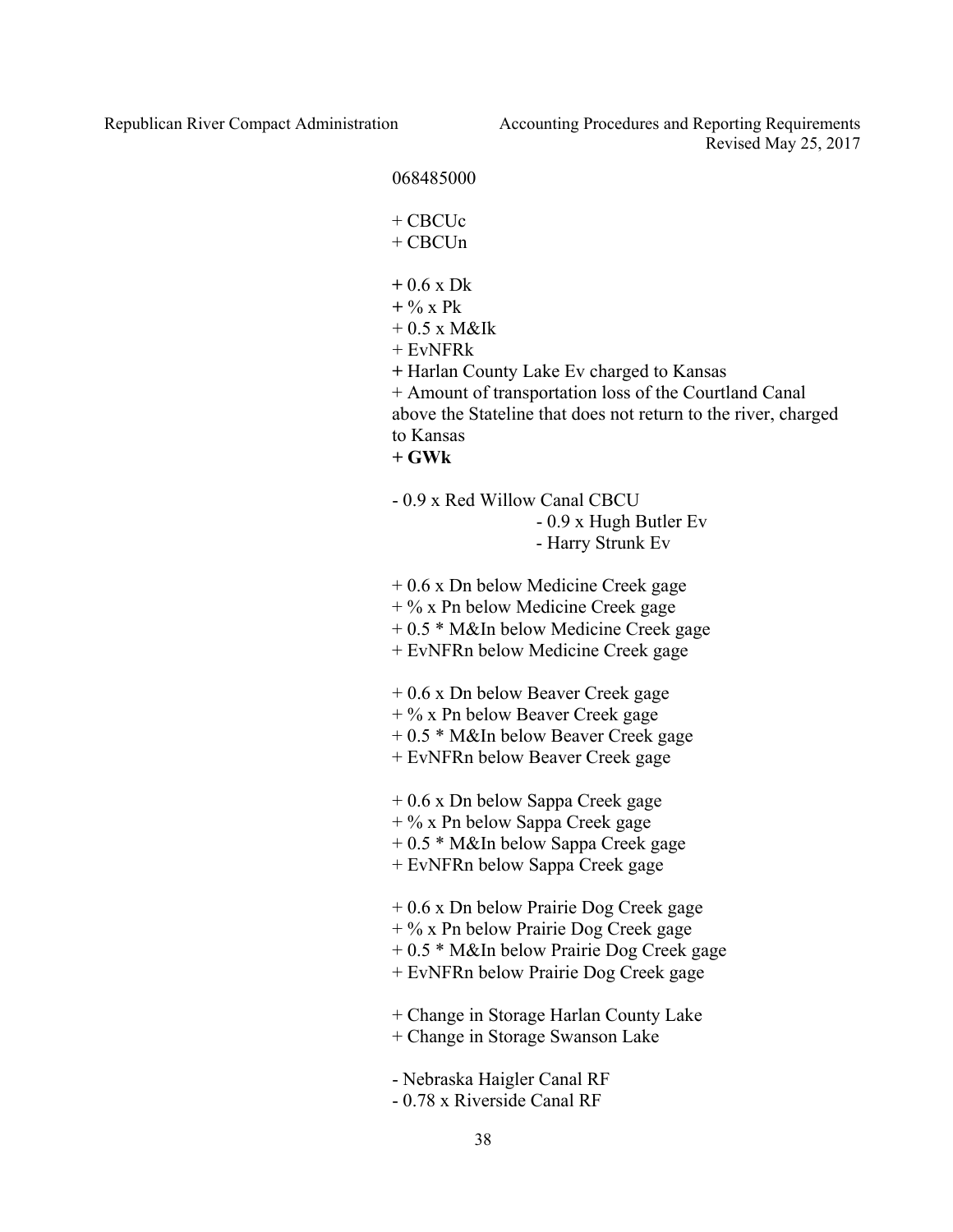Republican River Compact Administration Accounting Procedures and Reporting Requirements Revised May 25, 2017

|                                     | - 0.17 x Culbertson Canal RF<br>- Culbertson Canal Extension RF to Main Stem<br>$+0.24$ x Meeker Driftwood Canal RF which returns to<br>Driftwood Creek<br>- 0.9 x Red Willow Canal RF |
|-------------------------------------|----------------------------------------------------------------------------------------------------------------------------------------------------------------------------------------|
|                                     | + Courtland Canal at Kansas-Nebraska State Line Gage Stn<br>No. 06852500<br>- Courtland Canal RF in Kansas above Lovewell Reservoir                                                    |
|                                     | - IWS                                                                                                                                                                                  |
|                                     | Notes:<br>None of the Nebraska Haigler Canal RF returns to the North<br>Fork of the Republican River                                                                                   |
|                                     | 83% of the Culbertson Diversion RF and none of the<br>Culbertson Extension RF return to Frenchman Creek                                                                                |
|                                     | 24 % of the Meeker Driftwood Canal RF returns to<br>Driftwood Creek.                                                                                                                   |
|                                     | 10% of the Red Willow Canal RF returns to Red Willow<br>Creek                                                                                                                          |
|                                     | Courtland Canal RF in Kansas above Lovewell Reservoir =<br>0.015 x (Courtland Canal at Kansas-Nebraska State Line<br>Gage Stn No. 06852500)                                            |
| <b>CWS</b>                          | = VWS - Change in Storage Harlan County Lake - Change<br>in Storage Swanson Lake – FF + CWSA                                                                                           |
| <b>Allocation Kansas</b>            | $= 0.511$ x CWS                                                                                                                                                                        |
| Allocation Nebraska = $0.489$ x CWS |                                                                                                                                                                                        |

# V. **Annual Data/ Information Requirements, Reporting, and Verification**

The following information for the previous calendar year shall be provided to the members of the RRCA Engineering Committee by April 15<sup>th</sup> of each year, unless otherwise specified.

All information shall be provided in electronic format, if available.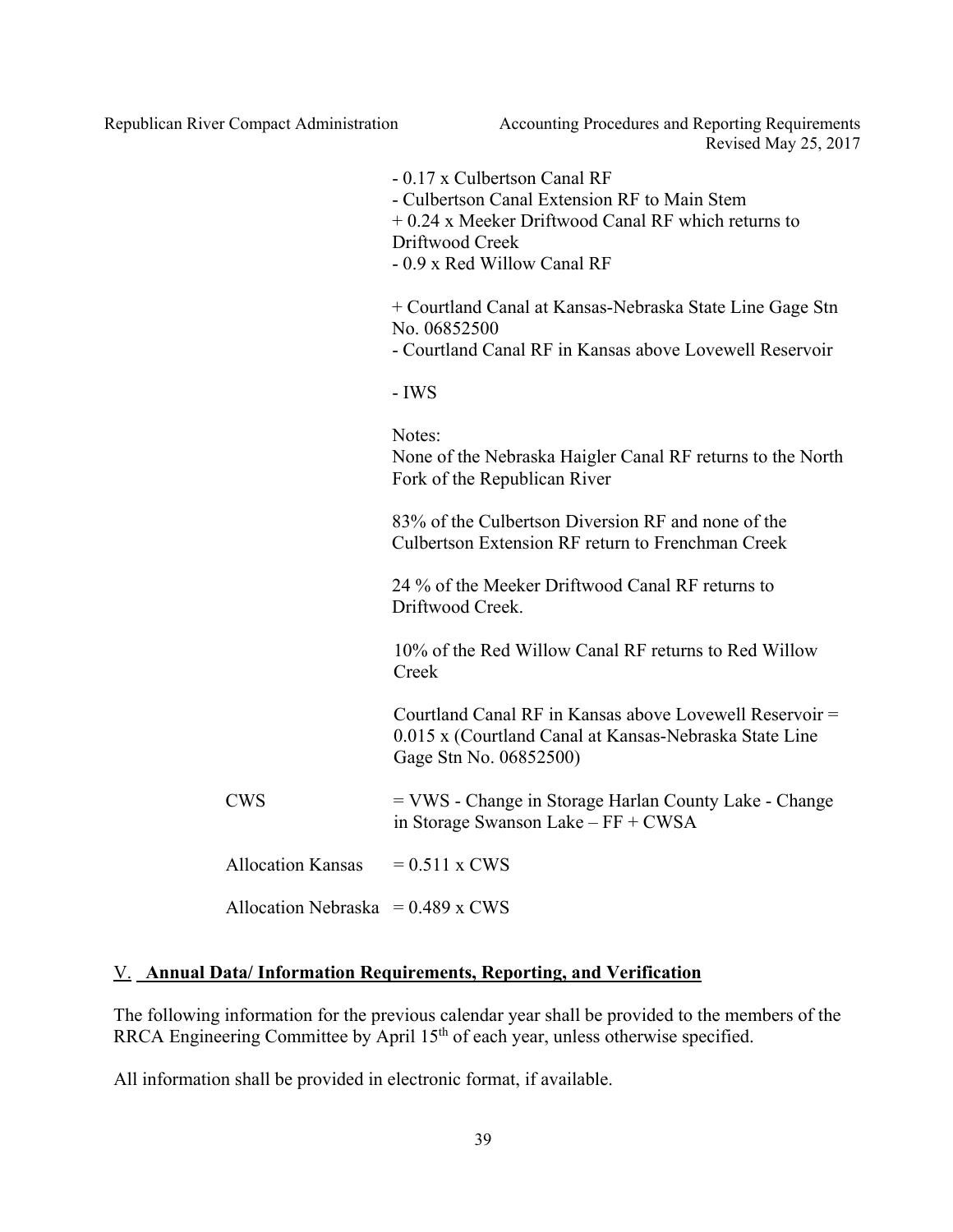Each State agrees to provide all information from their respective State that is needed for the RRCA Groundwater Model and RRCA Accounting Procedures and Reporting Requirements, including but not limited to the following:

### **A. Annual Reporting**

#### **1. Surface water diversions and irrigated acreage:**

Each State will tabulate the canal, ditch, and other surface water diversions that are required by RRCA annual compact accounting and the RRCA Groundwater Model on a monthly format (or a procedure to distribute annual data to a monthly basis) and will forward the surface water diversions to the other States. This will include available diversion, wasteway, and farm delivery data for canals diverting from the Platte River that contribute to Imported Water Supply into the Basin. Each State will provide the water right number, type of use, system type, location, diversion amount, and acres irrigated.

#### **2. Groundwater pumping and irrigated acreage:**

Each State will tabulate and provide all groundwater well pumping estimates that are required for the RRCA Groundwater Model to the other States.

**Colorado** – will provide an estimate of pumping based on a county format that is based upon system type, Crop Irrigation Requirement (CIR), irrigated acreage, crop distribution, and irrigation efficiencies. Colorado will require installation of a totalizing flow meter, installation of an hours meter with a measurement of the pumping rate, or determination of a power conversion coefficient for 10% of the active wells in the Basin by December 31, 2005. Colorado will also provide an annual tabulation for each groundwater well that measures groundwater pumping by a totalizing flow meter, hours meter or power conversion coefficient that includes: the groundwater well permit number, location, reported hours, use, and irrigated acreage.

**Kansas** - will provide an annual tabulation by each groundwater well that includes: water right number, groundwater pumping determined by a meter on each well (or group of wells in a manifold system) or by reported hours of use and rate; location; system type (gravity, sprinkler, LEPA, drip, etc.); and irrigated acreage. Crop distribution will be provided on a county basis.

**Nebraska** – will provide an annual tabulation through the representative Natural Resource District (NRD) in Nebraska that includes: the well registration number or other ID number; groundwater pumping determined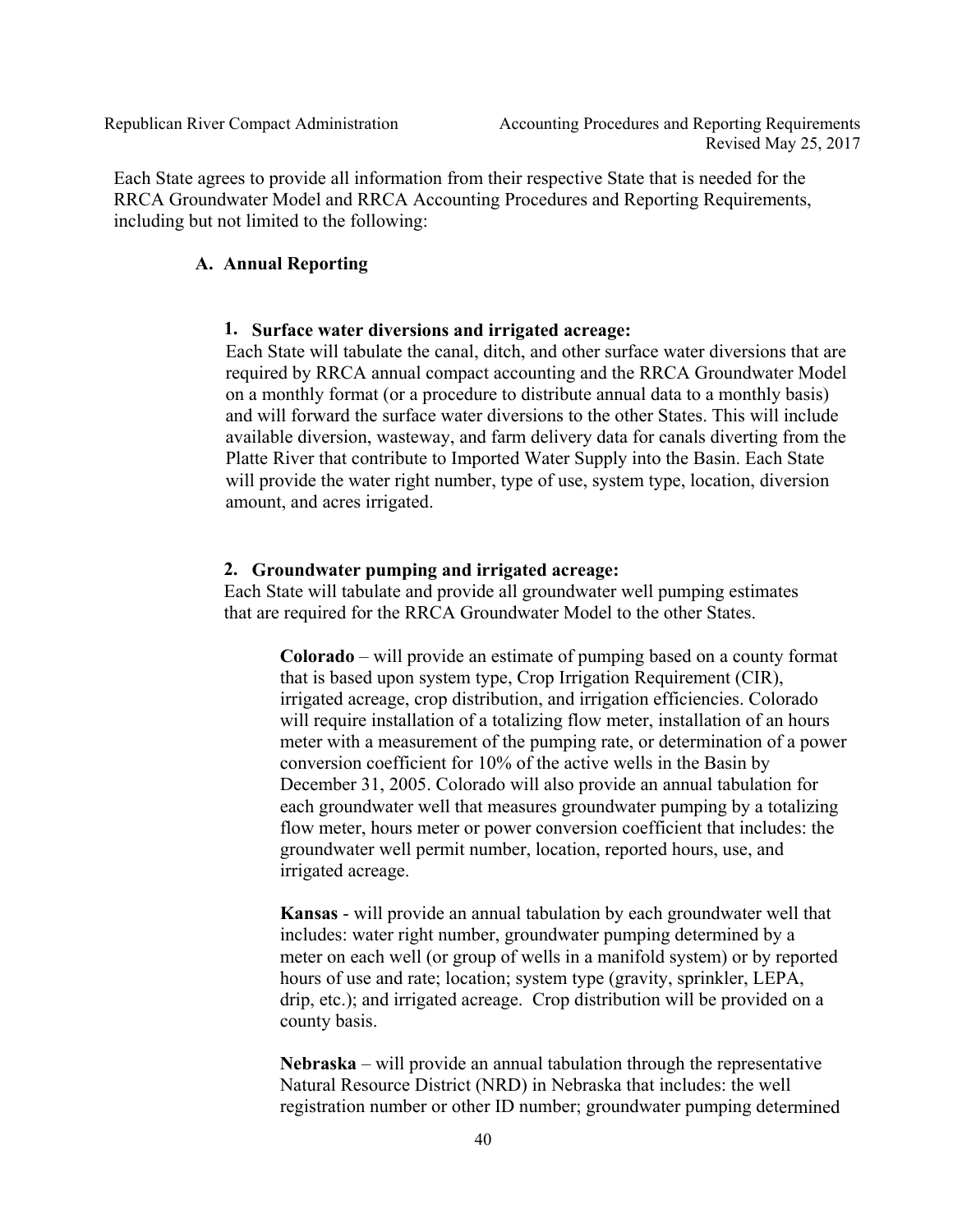by a meter on each well (or group of wells in a manifold system) or by reported hours of use and rate; wells will be identified by; location; system type (gravity, sprinkler, LEPA, drip, etc.); and irrigated acreage. Crop distribution will be provided on a county basis.

#### **3. Climate information:**

Each State will tabulate and provide precipitation, temperature, relative humidity or dew point, and solar radiation for the following climate stations:

| <b>State</b> | Identification      | Name                 |
|--------------|---------------------|----------------------|
| Colorado     | C050109             | Akron 4 E            |
| Colorado     | C051121             | Burlington           |
| Colorado     | C054413             | Julesburg            |
| Colorado     | C059243             | Wray                 |
| Kansas       | C140439             | Atwood 2 SW          |
| Kansas       | C141699             | Colby 1SW            |
| Kansas       | C143153             | Goodland             |
| Kansas       | C143837             | Hoxie                |
| Kansas       | C145856             | Norton 9 SSE         |
| Kansas       | C145906             | Oberlin1 E           |
| Kansas       | C147093             | <b>Saint Francis</b> |
| Kansas       | C148495             | Wakeeny              |
| Nebraska     | C250640             | <b>Beaver City</b>   |
| Nebraska     | C250810             | <b>Bertrand</b>      |
| Nebraska     | C252065             | Culbertson           |
| Nebraska     | C252690             | Elwood 8 S           |
| Nebraska     | C253365             | Gothenburg           |
| Nebraska     | C253735             | Hebron               |
| Nebraska     | C253910             | Holdredge            |
| Nebraska     | C254110             | Imperial             |
| Nebraska     | C255090             | Madrid               |
| Nebraska     | C255310             | McCook               |
| Nebraska     | C <sub>255565</sub> | Minden               |
| Nebraska     | C256480             | Palisade             |
| Nebraska     | C256585             | Paxton               |
| Nebraska     | C257070             | Red Cloud            |
| Nebraska     | C258255             | <b>Stratton</b>      |
| Nebraska     | C258320             | Superior             |
| Nebraska     | C258735             | Upland               |
| Nebraska     | C259020             | Wauneta 3 NW         |

## **4. Crop Irrigation Requirements:**

Each State will tabulate and provide estimates of crop irrigation requirement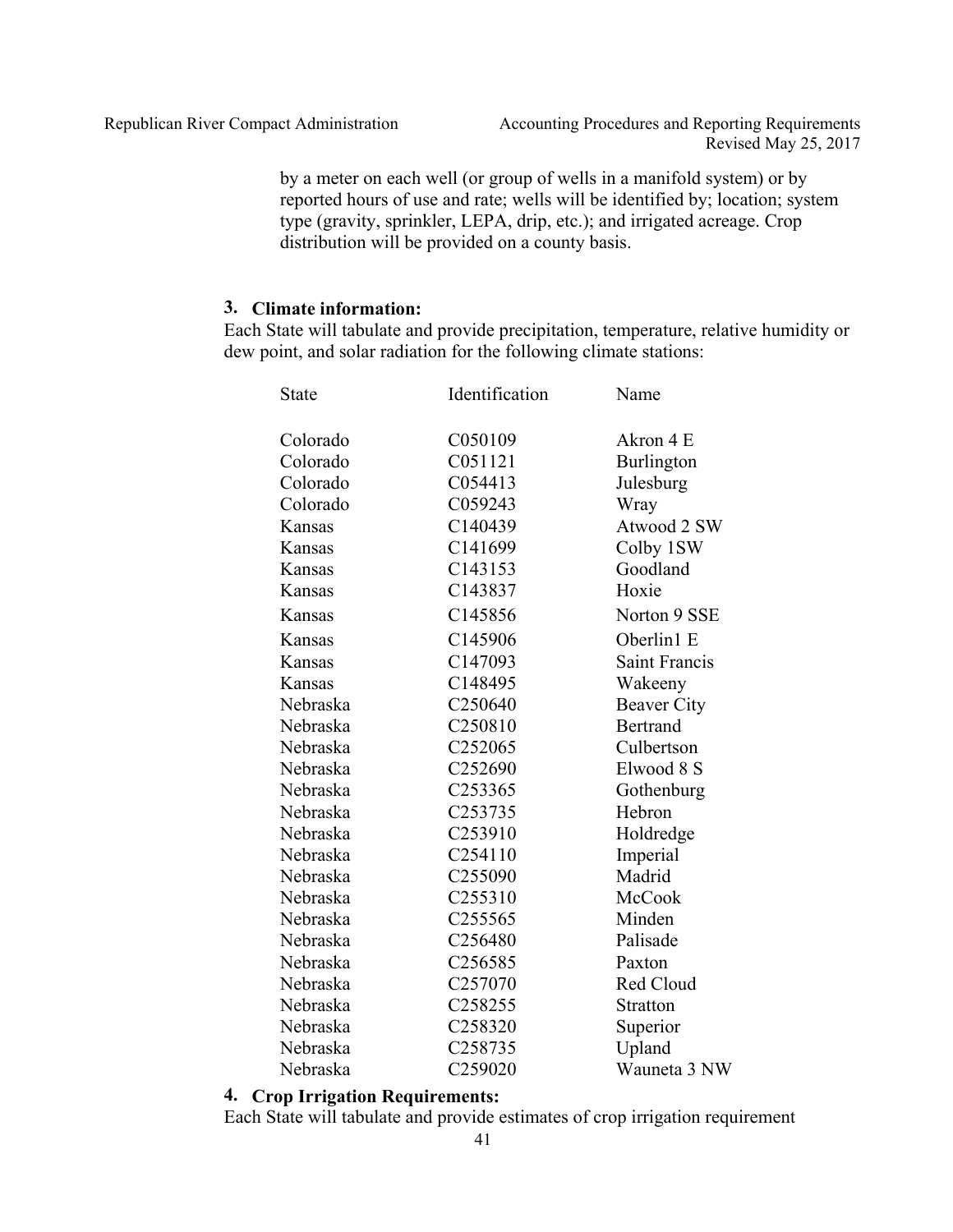information on a county format. Each State will provide the percentage of the crop irrigation requirement met by pumping; the percentage of groundwater irrigated lands served by sprinkler or flood irrigation systems, the crop irrigation requirement; crop distribution; crop coefficients; gain in soil moisture from winter and spring precipitation, net crop irrigation requirement; and/or other information necessary to compute a soil/water balance.

### **5. Streamflow Records from State-Maintained Gaging Records:**

Streamflow gaging records from the following State maintained gages will be provided:

| <b>Station No</b> | Name                                       |
|-------------------|--------------------------------------------|
| 00126700          | Republican River near Trenton              |
| 06831500          | Frenchman Creek near Imperial              |
| 06832500          | Frenchman Creek near Enders                |
| 06835000          | Stinking Water Creek near Palisade         |
| 06837300          | Red Willow Creek above Hugh Butler Lake    |
| 06837500          | Red Willow Creek near McCook               |
| 06841000          | Medicine Creek above Harry Strunk Lake     |
| 06842500          | Medicine Creek below Harry Strunk Lake     |
| 06844000          | Muddy Creek at Arapahoe                    |
| 06844210          | Turkey Creek at Edison                     |
| 06847000          | Beaver Creek near Beaver City              |
|                   | Republican River at Riverton               |
| 06851500          | Thompson Creek at Riverton                 |
| 06852000          | Elm Creek at Amboy                         |
|                   | Republican River at the Superior-Courtland |
|                   | Diversion Dam                              |

### **6. Platte River Reservoirs:**

The State of Nebraska will provide the end-of-month contents, inflow data, outflow data, area-capacity data, and monthly net evaporation, if available, from Johnson Lake; Elwood Reservoir; Sutherland Reservoir; Maloney Reservoir; and Jeffrey Lake.

## **7. Water Administration Notification:**

The State of Nebraska will provide the following information that describes the protection of reservoir releases from Harlan County Lake and for the administration of water rights junior in priority to February 26, 1948: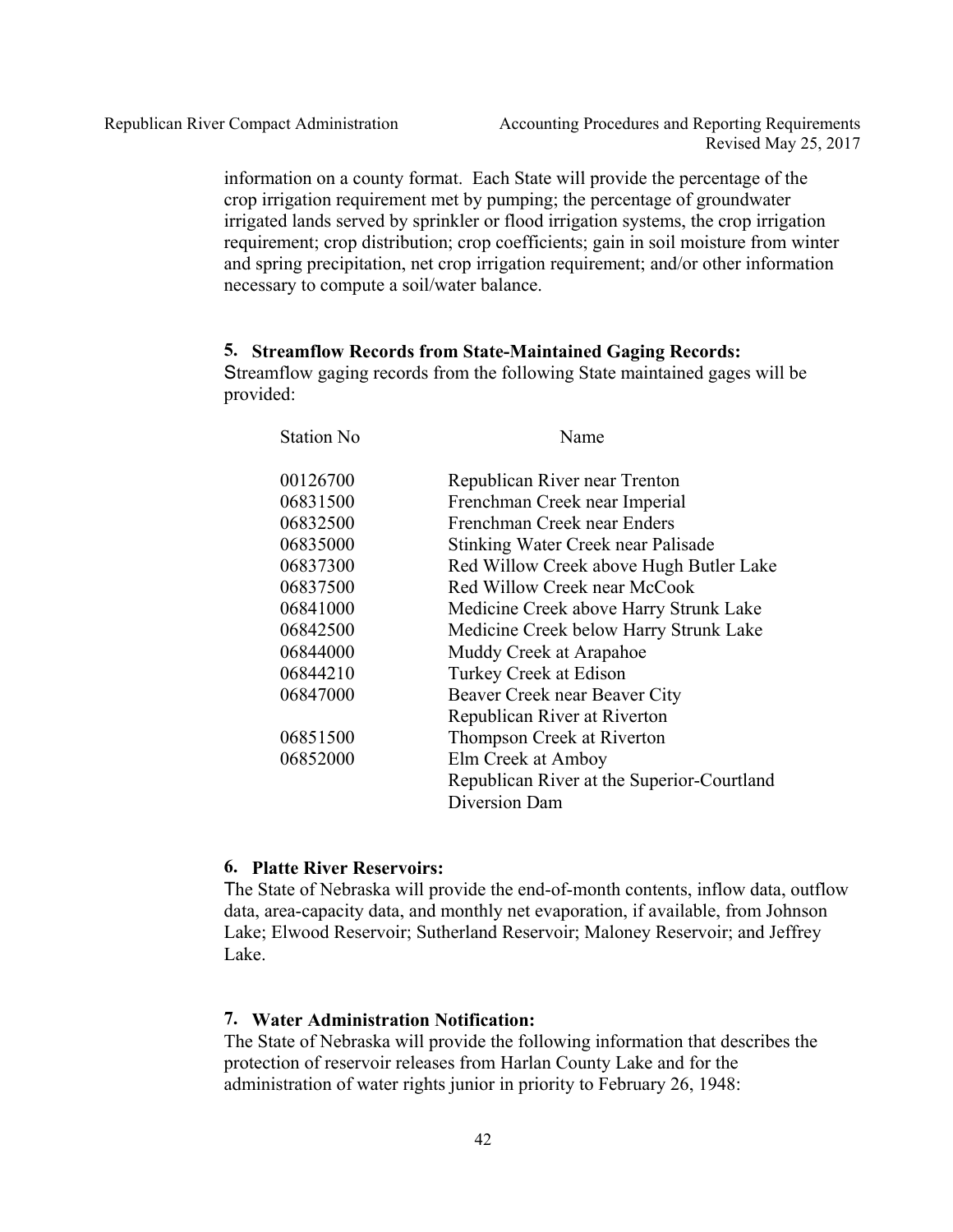Date of notification to Nebraska water right owners to curtail their diversions, the amount of curtailment, and length of time for curtailment. The number of notices sent.

The number of diversions curtailed and amount of curtailment in the Harlan County Lake to Guide Rock reach of the Republican River.

#### **8. Moratorium:**

Each State will provide a description of all new Wells constructed in the Basin Upstream of Guide Rock including the owner, location (legal description), depth and diameter or dimension of the constructed water well, casing and screen information, static water level, yield of the water well in gallons per minute or gallons per hour, and intended use of the water well.

Designation whether the Well is a:

a. Test hole;

b. Dewatering Well with an intended use of one year or less;

c. Well designed and constructed to pump fifty gallons per minute or less;

d. Replacement Water Well, including a description of the Well that is replaced providing the information described above for new Wells and a description of the historic use of the Well that is replaced;

e. Well necessary to alleviate an emergency situation involving provision of water for human consumption, including a brief description of the nature of the emergency situation and the amount of water intended to be pumped by and the length of time of operation of the new Well;

f. Transfer Well, including a description of the Well that is transferred providing the information described above for new Wells and a description of the Historic Consumptive Use of the Well that is transferred;

g. Well for municipal and/or industrial expansion of use;

Wells in the Basin in Northwest Kansas or Colorado. Kansas and Colorado will provide the information described above for new Wells along with copies of any other information that is required to be filed with either State of local agencies under the laws, statutes, rules and regulations in existence as of April 30, 2002, and; Any changes in State law in the previous year relating to existing Moratorium.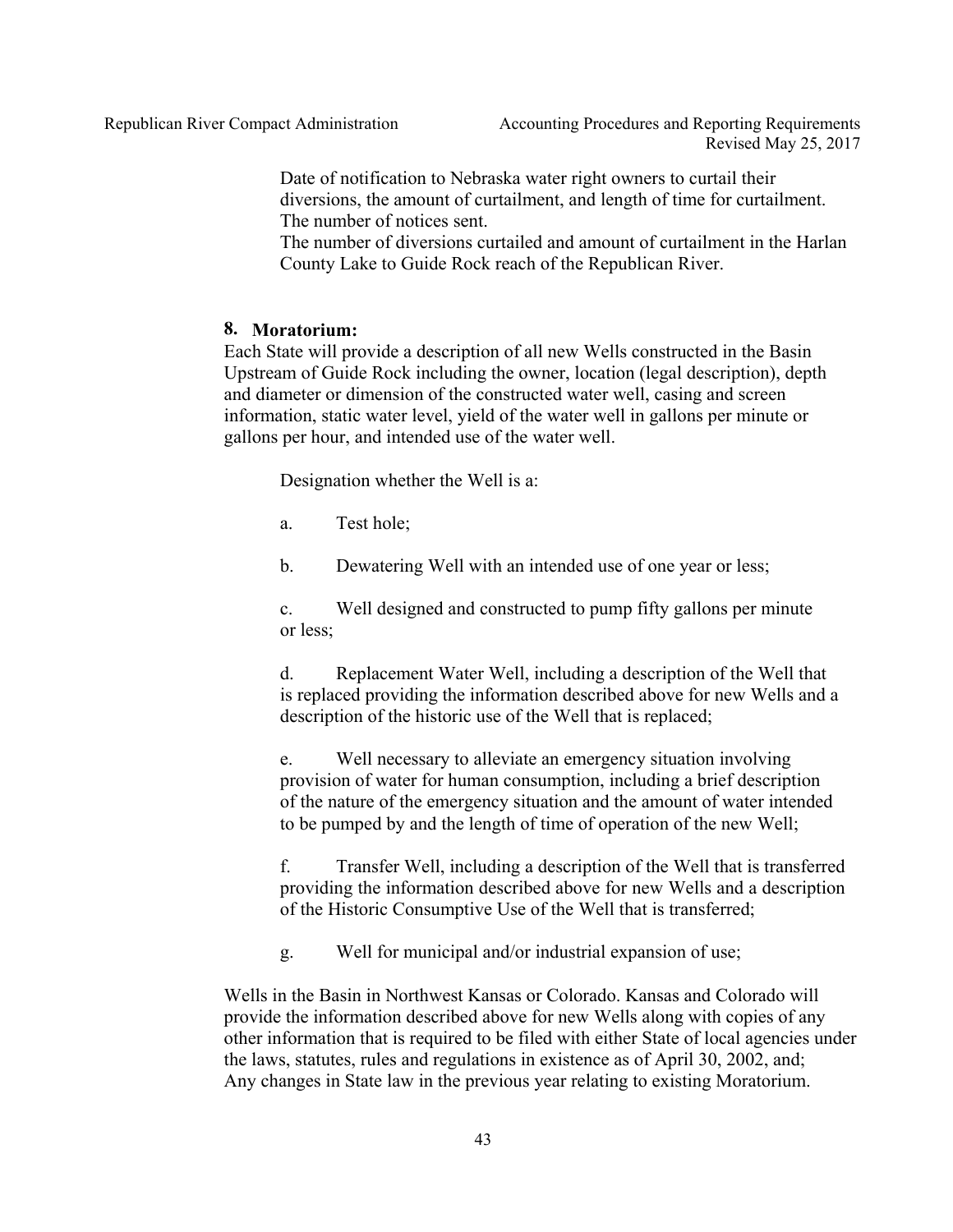## **9. Non-Federal Reservoirs:**

Each State will conduct an inventory of Non Federal Reservoirs by December 31, 2004, for inclusion in the annual Compact Accounting. The inventory shall include the following information: the location, capacity (in Acre-feet) and area (in acres) at the principal spillway elevation of each Non-Federal Reservoir. The States will annually provide any updates to the initial inventory of Non-Federal Reservoirs, including enlargements that are constructed in the previous year.

Owners/operators of Non-Federal Reservoirs with 200 Acre-feet of storage capacity or greater at the principal spillway elevation will be required to provide an area- capacity survey from State-approved plans or prepared by a licensed professional engineer or land surveyor.

#### **10. Augmentation Projects:**

Each State will provide a description of the wells, measuring devices, conveyance structure(s), and other infrastructure to describe the physical characteristics, water diversions, and consumptive use associated with each project. The States will provide daily pumping data for each augmentation project on an annual basis.

#### **B. RRCA Groundwater Model Data Input Files**

- **1.** Monthly groundwater pumping, surface water recharge, groundwater recharge, and precipitation recharge provided by county and indexed to the one square mile cell size.
- **2.** Potential Evapotranspiration rate is set as a uniform rate for all phreatophyte vegetative classes – the amount is  $X$  at  $Y$  climate stations and is interpolated spatially using kriging.

### **C. Inputs to RRCA Accounting**

#### **1. Surface Water Information**

a. Streamflow gaging station records: obtained as preliminary USGS or Nebraska streamflow records, with adjustments to reflect a calendar year, at the following locations:

> Arikaree River at Haigler, Nebraska North Fork Republican River at Colorado-Nebraska state line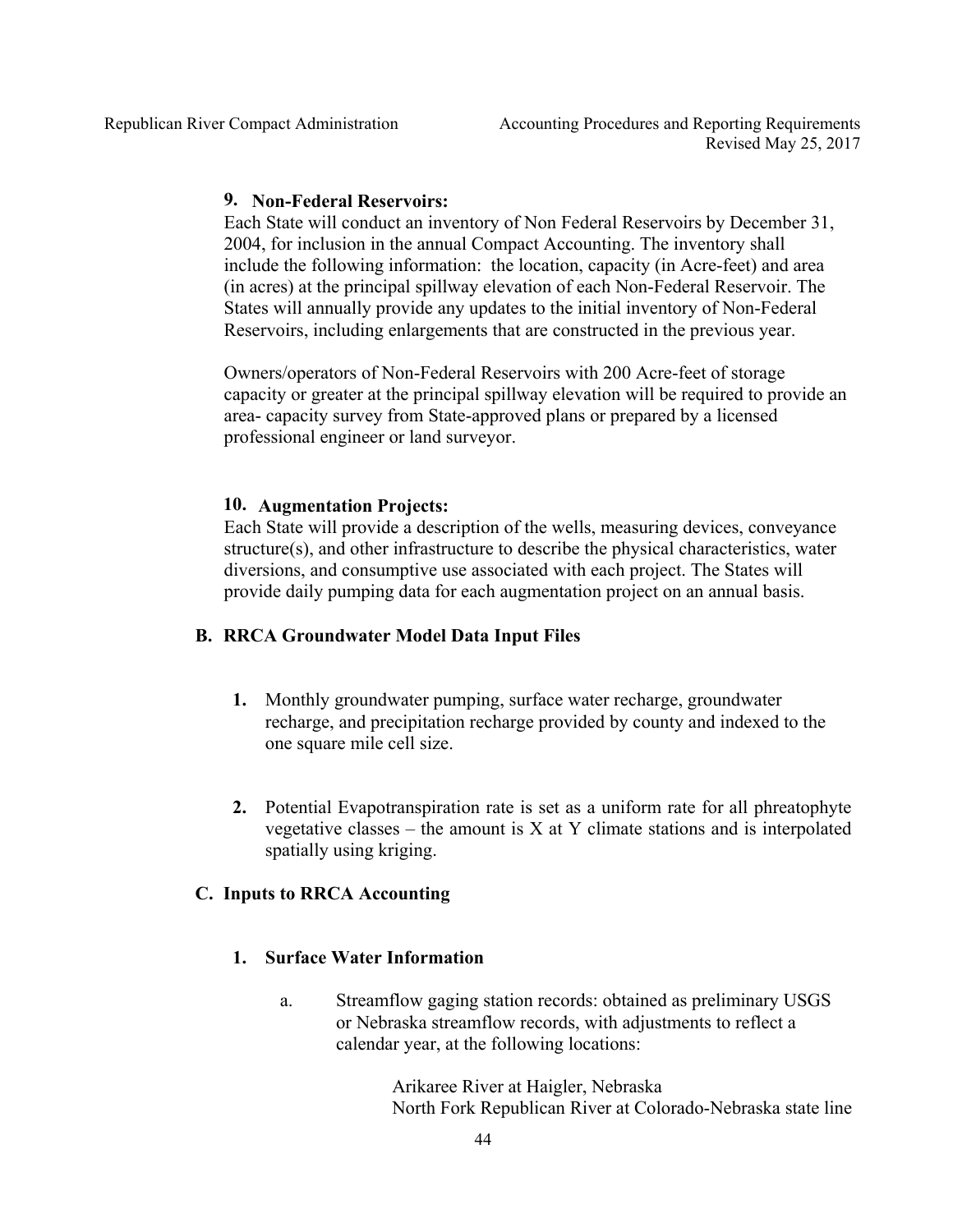Buffalo Creek near Haigler, Nebraska Rock Creek at Parks, Nebraska South Fork Republican River near Benkelman, Nebraska Frenchman Creek at Culbertson, Nebraska Red Willow Creek near Red Willow, Nebraska Medicine Creek below Harry Strunk Lake, Nebraska\* Beaver Creek near Beaver City, Nebraska\* Sappa Creek near Stamford, Nebraska Prairie Dog Creek near Woodruff, Kansas Courtland Canal at Nebraska-Kansas state line Republican River near Hardy, Nebraska Republican River at Superior-Courtland Diversion Dam near Guide Rock, Nebraska (new)\*

b. Federal reservoir information: obtained from the United States Bureau of Reclamation:

> Daily free water surface evaporation, storage, precipitation, reservoir release information, and updated area-capacity tables. Federal Reservoirs: Bonny Reservoir Swanson Lake Harry Strunk Lake Hugh Butler Lake Enders Reservoir Keith Sebelius Lake Harlan County Lake Lovewell Reservoir

- c. Non-federal reservoirs obtained by each state: an updated inventory of reservoirs that includes the location, surface area (acres), and capacity (in Acre-feet), of each non-federal reservoir with storage capacity of fifteen (15) Acre-feet or greater at the principal spillway elevation. Supporting data to substantiate the average surface water areas that are different than the presumptive average annual surface area may be tendered by the offering State.
- d. Diversions and related data from USBR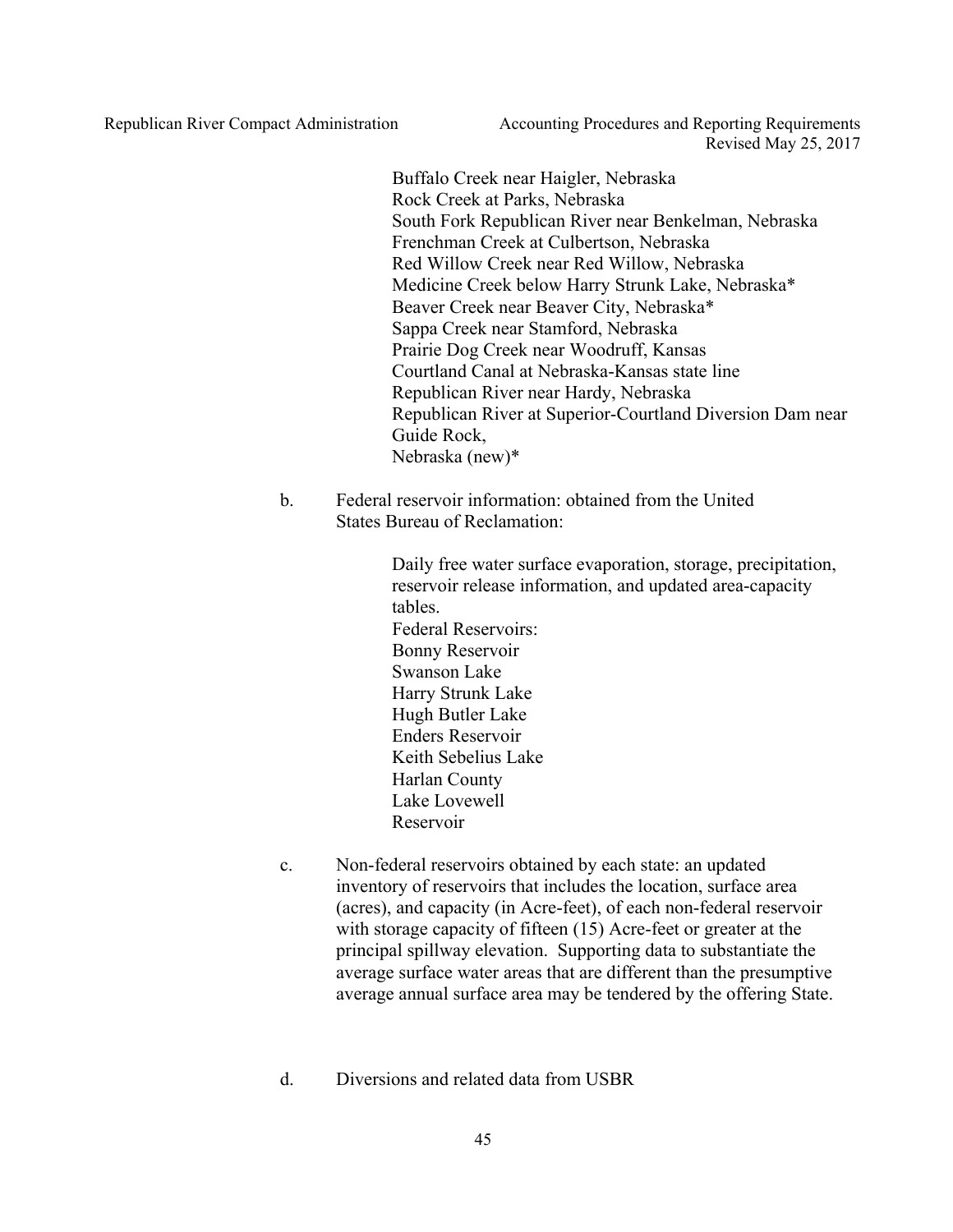Republican River Compact Administration Accounting Procedures and Reporting Requirements Revised May 25, 2017

> Irrigation diversions by canal, ditch, and pumping station that irrigate more than two (2) acres Diversions for non-irrigation uses greater than 50 Acre-feet Farm Deliveries Wasteway measurements Irrigated acres

e. Diversions and related data – from each respective State

Irrigation diversions by canal, ditch, and pumping station that irrigate more than two (2) acres Diversions for non-irrigation uses greater than 50 Acre-feet Wasteway measurements, if available

## **2. Groundwater Information**

(From the RRCA Groundwater model as output files as needed for the accounting procedures)

- a. Imported water mound credits in amount and time that occur in defined streamflow points/reaches of measurement or compliance – ex: gaging stations near confluence or state lines
- b. Groundwater depletions to streamflow (above points of measurement or compliance – ex: gaging stations near confluence or state lines)

## **3. Summary**

The aforementioned data will be aggregated by Sub-basin as needed for RRCA accounting.

# **D. Verification**

# **1. Documentation to be Available for Inspection Upon Request**

- a. Well permits/ registrations database
- b. Copies of well permits/ registrations issued in calendar year
- c. Copies of surface water right permits or decrees
- d. Change in water right/ transfer historic use analyses
- e. Canal, ditch, or other surface water diversion records
- f. Canal, ditch, or other surface water measurements
- g. Reservoir storage and release records
- h. Irrigated acreage
- i. Augmentation well pumping and delivery records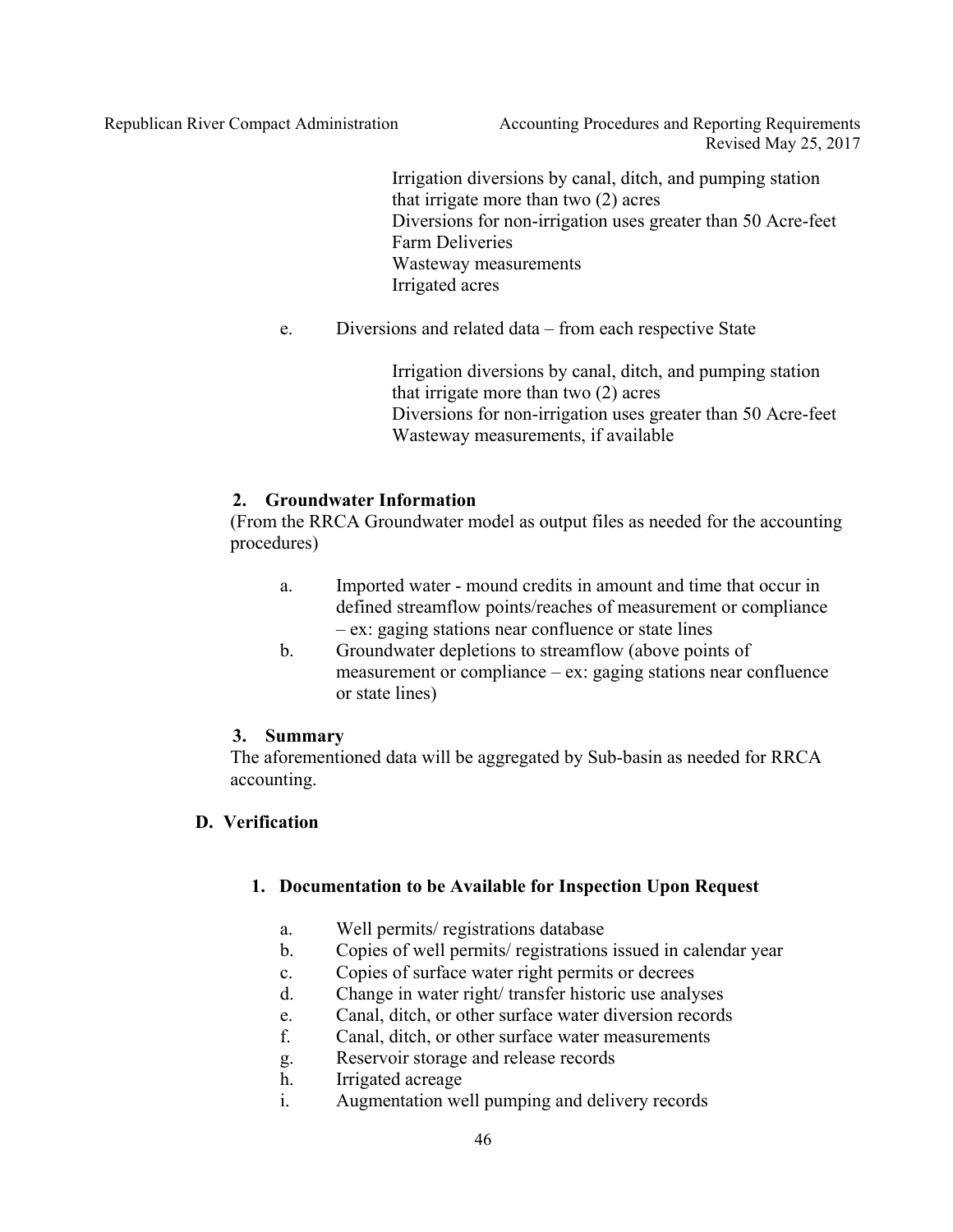# **2. Site Inspection**

- a. Accompanied reasonable and mutually acceptable schedule among representative state and/or federal officials.
- b. Unaccompanied inspection parties shall comply with all laws and regulations of the State in which the site inspection occurs.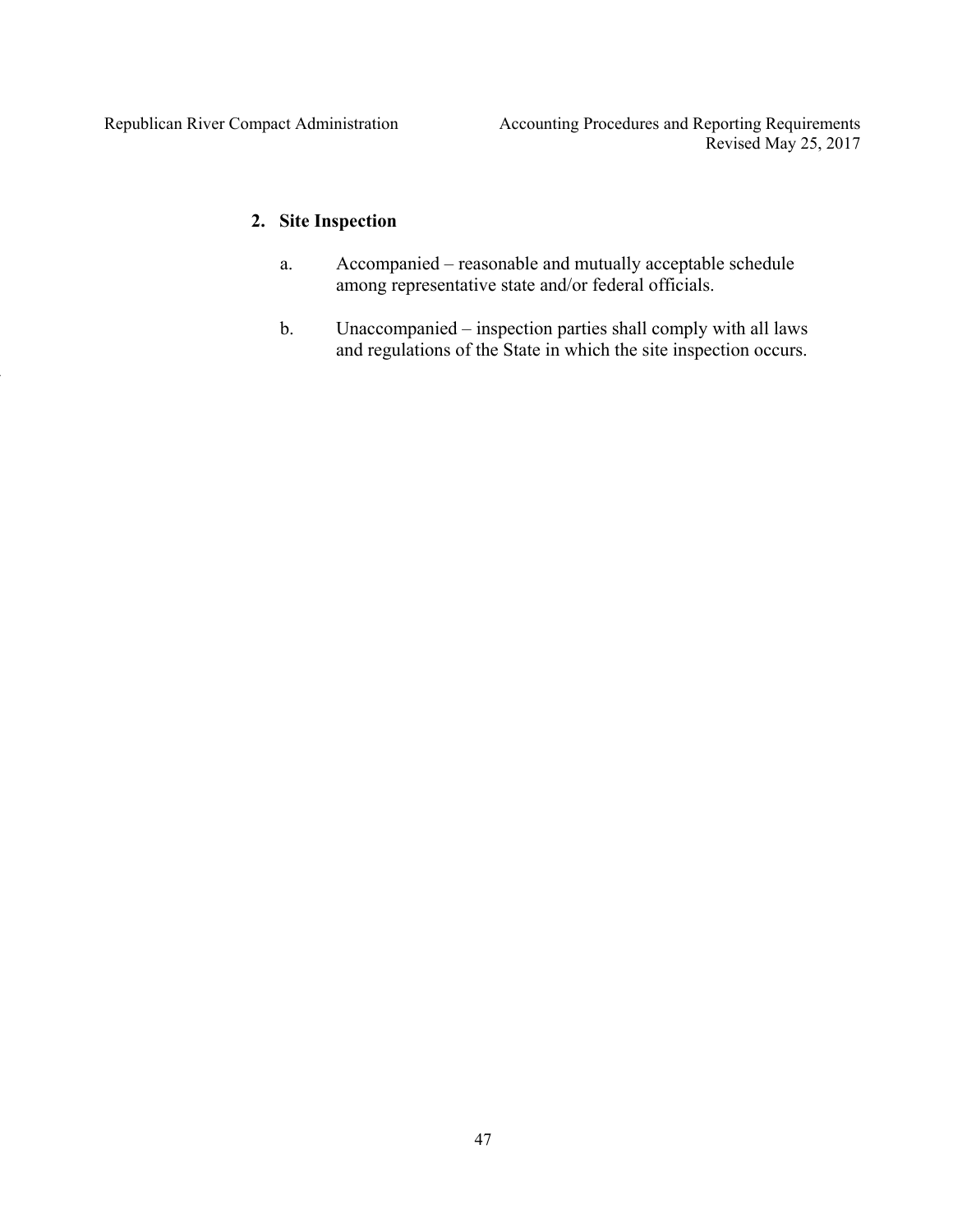# 2 Table 1: Annual Virgin and Computed Water Supply, Allocations and Computed Beneficial 3 Consumptive Uses by State, Main Stem and Sub-basin

| Designated<br>Drainage Basin                                                                             | Col. 1:<br>Virgin<br>Water | Col. 2:<br>Computed<br>Water Supply | Col. 3: Allocations |          |        |             | Col. 4: Computed Beneficial Consumptive Use |          |        |
|----------------------------------------------------------------------------------------------------------|----------------------------|-------------------------------------|---------------------|----------|--------|-------------|---------------------------------------------|----------|--------|
|                                                                                                          | Supply                     |                                     | Colorado            | Nebraska | Kansas | Unallocated | Colorado                                    | Nebraska | Kansas |
| North Fork in<br>Colorado                                                                                |                            |                                     |                     |          |        |             |                                             |          |        |
| Arikaree                                                                                                 |                            |                                     |                     |          |        |             |                                             |          |        |
| Buffalo                                                                                                  |                            |                                     |                     |          |        |             |                                             |          |        |
| Rock                                                                                                     |                            |                                     |                     |          |        |             |                                             |          |        |
| South Fork of<br>Republican<br>River                                                                     |                            |                                     |                     |          |        |             |                                             |          |        |
| Frenchman                                                                                                |                            |                                     |                     |          |        |             |                                             |          |        |
| Driftwood                                                                                                |                            |                                     |                     |          |        |             |                                             |          |        |
| Red Willow                                                                                               |                            |                                     |                     |          |        |             |                                             |          |        |
| Medicine                                                                                                 |                            |                                     |                     |          |        |             |                                             |          |        |
| Beaver                                                                                                   |                            |                                     |                     |          |        |             |                                             |          |        |
| Sappa                                                                                                    |                            |                                     |                     |          |        |             |                                             |          |        |
| Prairie Dog                                                                                              |                            |                                     |                     |          |        |             |                                             |          |        |
| North Fork of<br>Republican<br>River in<br>Nebraska and<br>Main Stem                                     |                            |                                     |                     |          |        |             |                                             |          |        |
| <b>Total All</b><br><b>Basins</b>                                                                        |                            |                                     |                     |          |        |             |                                             |          |        |
| North Fork Of<br>Republican<br>River in<br>Nebraska and<br>Mainstem<br>Including<br>Unallocated<br>Water |                            |                                     |                     |          |        |             |                                             |          |        |
| Total                                                                                                    |                            |                                     |                     |          |        |             |                                             |          |        |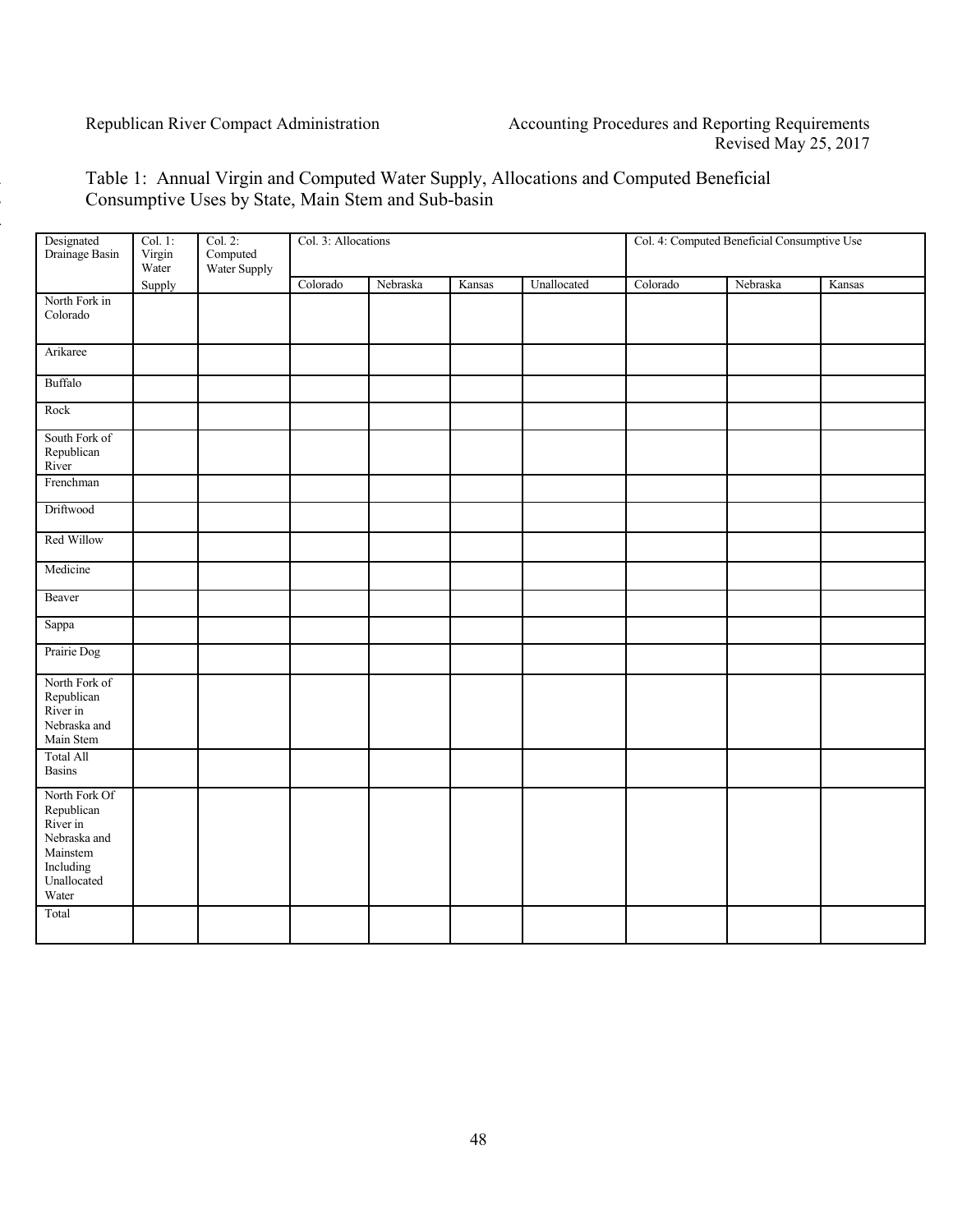| Designated<br>Drainage<br>Basin | Virgin<br>Water<br>Supply | Colorado<br>Allocation | % of Total<br>Drainage<br>Basin | Kansas<br>Allocation | % of Total<br>Drainage<br>Basin | Nebraska<br>Allocation | % of Total<br>Drainage<br>Basin | Unallo-<br>cated | % of Total<br>Drainage<br>Basin |
|---------------------------------|---------------------------|------------------------|---------------------------------|----------------------|---------------------------------|------------------------|---------------------------------|------------------|---------------------------------|
|                                 |                           |                        | Supply                          |                      | Supply                          |                        | Supply                          |                  | Supply                          |
| North Fork -<br>CO              | 44,700                    | 10,000                 | 22.4                            |                      |                                 | 11,000                 | 24.6                            | 23,700           | 53.0                            |
| Arikaree<br>River               | 19,610                    | 15,400                 | 78.5                            | 1,000                | 5.1                             | 3,300                  | 16.8                            | $-90$            | $-0.4$                          |
| <b>Buffalo</b><br>Creek         | 7,890                     |                        |                                 |                      |                                 | 2,600                  | 33.0                            | 5,290            | 67.0                            |
| Rock Creek                      | 11,000                    |                        |                                 |                      |                                 | 4,400                  | 40.0                            | 6,600            | 60.0                            |
| South Fork                      | 57,200                    | 25,400                 | 44.4                            | 23,000               | 40.2                            | 800                    | 1.4                             | 8,000            | 14.0                            |
| Frenchman<br>Creek              | 98,500                    |                        |                                 |                      |                                 | 52,800                 | 53.6                            | 45,700           | 46.4                            |
| Driftwood<br>Creek              | 7,300                     |                        |                                 | 500                  | 6.9                             | 1,200                  | 16.4                            | 5,600            | 76.7                            |
| Red Willow<br>Creek             | 21,900                    |                        |                                 |                      |                                 | 4,200                  | 19.2                            | 17,700           | 80.8                            |
| Medicine<br>Creek               | 50,800                    |                        |                                 |                      |                                 | 4,600                  | 9.1                             | 46,200           | 90.9                            |
| Beaver<br>Creek                 | 16,500                    | 3,300                  | 20.0                            | 6,400                | 38.8                            | 6,700                  | 40.6                            | 100              | 0.6                             |
| Sappa Creek                     | 21,400                    |                        |                                 | 8,800                | 41.1                            | 8,800                  | 41.1                            | 3,800            | 17.8                            |
| Prairie Dog<br>Creek            | 27,600                    |                        |                                 | 12,600               | 45.7                            | 2,100                  | 7.6                             | 12,900           | 46.7                            |
| Sub-total<br>Tributaries        | 384,400                   |                        |                                 |                      |                                 |                        |                                 | 175,500          |                                 |
| Main Stem<br>$^{+}$             | 94,500                    |                        |                                 |                      |                                 |                        |                                 |                  |                                 |
| Blackwood<br>Creek              |                           |                        |                                 |                      |                                 |                        |                                 |                  |                                 |
| Main Stem<br>$^{+}$             | 270,000                   |                        |                                 | 138,000              | 51.1                            | 132,000                | 48.9                            |                  |                                 |
| Unallocated                     |                           |                        |                                 |                      |                                 |                        |                                 |                  |                                 |
| Total                           | 478,900                   | 54,100                 |                                 | 190,300              |                                 | 234,500                |                                 |                  |                                 |

# Table 2: Original Compact Virgin Water Supply and Allocations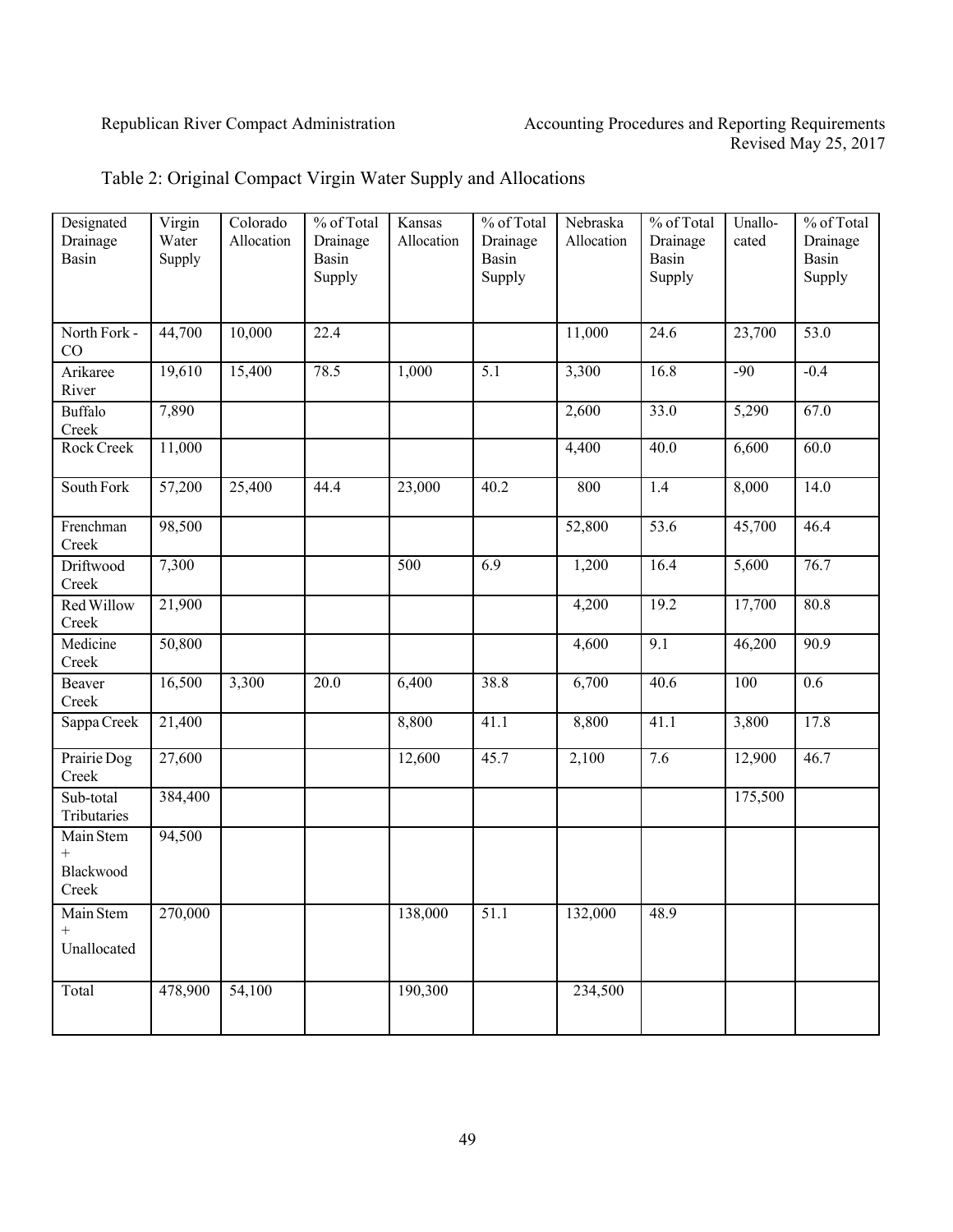Table 3A: Table to Be Used to Calculate Colorado's Five-Year Running Average Allocation and Computed Beneficial Consumptive Use for Determining Compact Compliance for Averaging Periods with No Water Short Year Designations Pursuant to Section III.J.

| Colorado                |            |                                    |                                                        |                                                                                                                                                                                   |
|-------------------------|------------|------------------------------------|--------------------------------------------------------|-----------------------------------------------------------------------------------------------------------------------------------------------------------------------------------|
|                         | Col. 1     | Col. 2                             | Col. 3                                                 | Col.4                                                                                                                                                                             |
| Year                    | Allocation | Computed Beneficial<br>Consumptive | Imported Water<br>Supply Credit<br>and CORWS<br>Credit | Difference between Allocation and<br>the Computed Beneficial<br>Consumptive Use offset by<br>Imported Water Supply Credit and<br><b>CORWS Credit</b><br>$Col 1 - (Col 2 - Col 3)$ |
| Year<br>$t = -4$        |            |                                    |                                                        |                                                                                                                                                                                   |
| Year<br>$t = -3$        |            |                                    |                                                        |                                                                                                                                                                                   |
| Year<br>$t = -2$        |            |                                    |                                                        |                                                                                                                                                                                   |
| Year<br>$t = -1$        |            |                                    |                                                        |                                                                                                                                                                                   |
| Current Year<br>$t = 0$ |            |                                    |                                                        |                                                                                                                                                                                   |
| Average                 |            |                                    |                                                        |                                                                                                                                                                                   |

# Table 3B. Table to Be Used to Calculate Kansas's Five-Year Running Average Allocation and Computed Beneficial Consumptive Use for Determining Compact Compliance

| Kansas                |            |                                    |                                 |                                                                                                                                                               |  |  |  |  |  |
|-----------------------|------------|------------------------------------|---------------------------------|---------------------------------------------------------------------------------------------------------------------------------------------------------------|--|--|--|--|--|
|                       | Col. 1     | Col. 2                             | Col. 3                          | Col. 4                                                                                                                                                        |  |  |  |  |  |
| Year                  | Allocation | Computed Beneficial<br>Consumptive | Imported Water<br>Supply Credit | Difference between Allocation<br>and the Computed Beneficial<br>Consumptive Use offset by<br><b>Imported Water Supply Credit</b><br>$Col 1 - (Col 2 - Col 3)$ |  |  |  |  |  |
| Year<br>$T = -4$      |            |                                    |                                 |                                                                                                                                                               |  |  |  |  |  |
| Year<br>$T = -3$      |            |                                    |                                 |                                                                                                                                                               |  |  |  |  |  |
| Year<br>$T = -2$      |            |                                    |                                 |                                                                                                                                                               |  |  |  |  |  |
| Year<br>$T = -1$      |            |                                    |                                 |                                                                                                                                                               |  |  |  |  |  |
| Current Year<br>$T=0$ |            |                                    |                                 |                                                                                                                                                               |  |  |  |  |  |
| Average               |            |                                    |                                 |                                                                                                                                                               |  |  |  |  |  |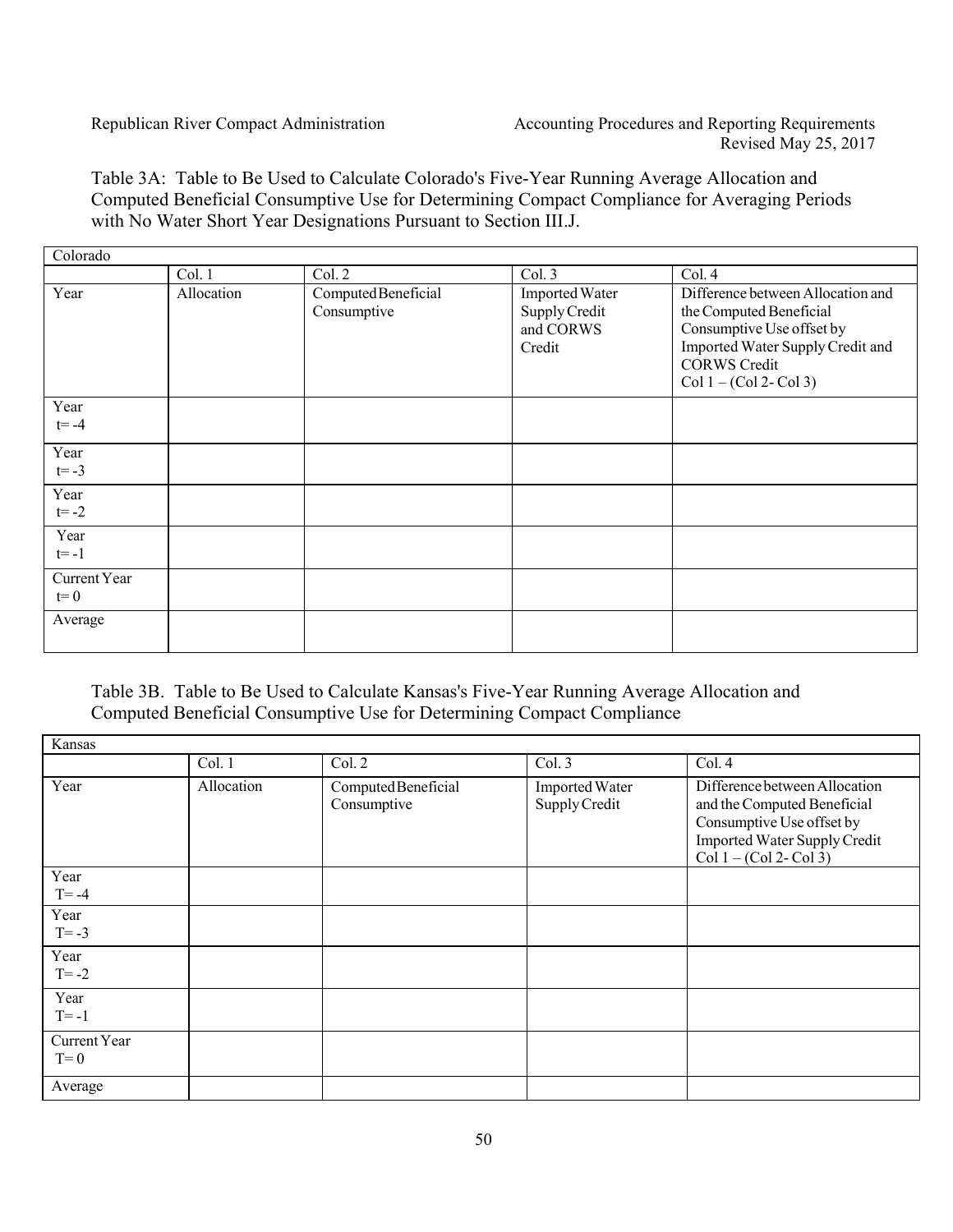# Table 3C. Table to Be Used to Calculate Nebraska's Five-Year Running Average Allocation and Computed Beneficial Consumptive Use for Determining Compact Compliance

| Nebraska              |            |                                    |                                                               |                                                                                                                                                                                   |
|-----------------------|------------|------------------------------------|---------------------------------------------------------------|-----------------------------------------------------------------------------------------------------------------------------------------------------------------------------------|
|                       | Col. 1     | Col. 2                             | $\overline{\text{Col}}$ . 3                                   | Col. 4                                                                                                                                                                            |
| Year                  | Allocation | Computed Beneficial<br>Consumptive | <b>Imported Water</b><br>Supply Credit<br>and NERWS<br>Credit | Difference between Allocation<br>and the Computed Beneficial<br>Consumptive Use offset by<br><b>Imported Water Supply Credit</b><br>and NERWS Credit<br>$Col 1 - (Col 2 - Col 3)$ |
| Year<br>$T = -4$      |            |                                    |                                                               |                                                                                                                                                                                   |
| Year<br>$T = -3$      |            |                                    |                                                               |                                                                                                                                                                                   |
| Year<br>$T = -2$      |            |                                    |                                                               |                                                                                                                                                                                   |
| Year<br>$T = -1$      |            |                                    |                                                               |                                                                                                                                                                                   |
| Current Year<br>$T=0$ |            |                                    |                                                               |                                                                                                                                                                                   |
| Average               |            |                                    |                                                               |                                                                                                                                                                                   |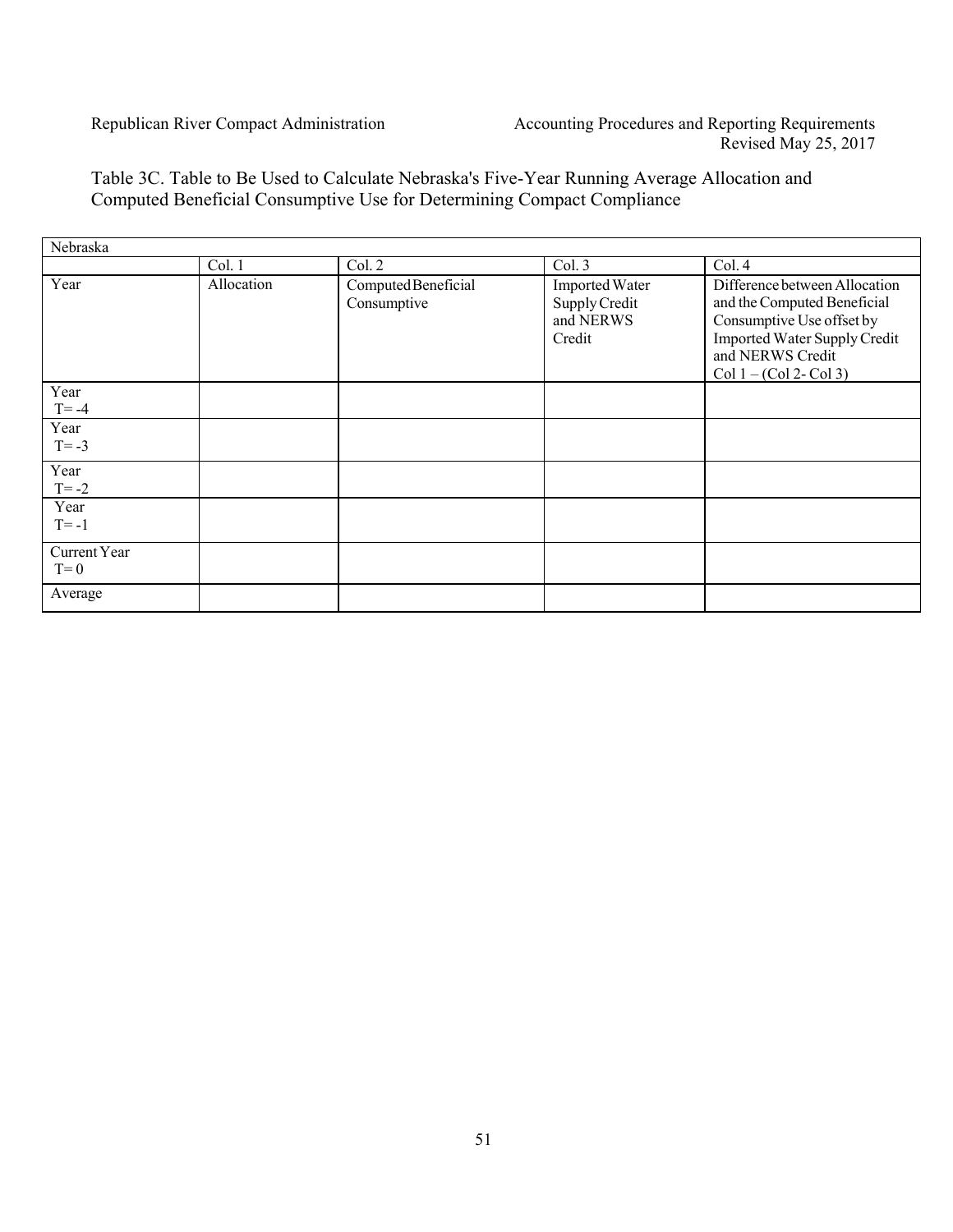|                                         | Col 1                                                               | Col <sub>2</sub>                                     | Col <sub>3</sub>                                                                                 | Col <sub>4</sub>                                                   | Col 5                                                                              | Col <sub>6</sub>                                                                                                  |
|-----------------------------------------|---------------------------------------------------------------------|------------------------------------------------------|--------------------------------------------------------------------------------------------------|--------------------------------------------------------------------|------------------------------------------------------------------------------------|-------------------------------------------------------------------------------------------------------------------|
| Sub-basin                               | Colorado Sub-<br>basin Allocation<br>$(5$ -year running<br>average) | Unallocated<br>Supply (5-year<br>running<br>average) | Credits from<br><b>Imported Water</b><br>Supply and<br>CORWS Credit (5-<br>year running average) | <b>Total Supply</b><br>Available<br>$(5$ -year running<br>average) | Colorado Computed<br>Beneficial<br>Consumptive Use (5-<br>year running<br>average) | Difference Between<br>Available Supply and<br>Computed Beneficial<br>Consumptive Use (5-<br>year running average) |
| North Fork Republican<br>River Colorado |                                                                     |                                                      |                                                                                                  |                                                                    |                                                                                    |                                                                                                                   |
| Arikaree River                          |                                                                     |                                                      | N/A                                                                                              |                                                                    |                                                                                    |                                                                                                                   |
| South Fork Republican<br>River          |                                                                     |                                                      | N/A                                                                                              |                                                                    |                                                                                    |                                                                                                                   |
| <b>Beaver Creek</b>                     |                                                                     |                                                      | N/A                                                                                              |                                                                    |                                                                                    |                                                                                                                   |

Table 4A: Colorado Compliance with the Sub-basin Non-impairment Requirement

Note: In Table 4A, the CORWS Credit in Col 3 can only be applied to the North Fork Republican River Colorado. Table 4A is left unpopulated pursuant to the 2016 Colorado CCP/SF Resolution, paragraph E.

Table 4B: Kansas Compliance with the Sub-basin Non-impairment Requirement

|                                | Col 1                                                       | Col <sub>2</sub>                                            | Col <sub>3</sub>                                                | Col <sub>4</sub>                                                     | Col 5                                                                                     | Col 6                                                                                  | Col 7                                                                                                                                    |
|--------------------------------|-------------------------------------------------------------|-------------------------------------------------------------|-----------------------------------------------------------------|----------------------------------------------------------------------|-------------------------------------------------------------------------------------------|----------------------------------------------------------------------------------------|------------------------------------------------------------------------------------------------------------------------------------------|
| Sub-basin                      | Kansas Sub-basin<br>Allocation (5-year)<br>running average) | <b>Unallocated Supply</b><br>$(5$ -year running<br>average) | Unused Allocation<br>from Colorado (5-<br>year running average) | Credits from<br>Imported Water<br>Supply (5-year<br>running average) | Total Supply Available $=$<br>$Col 1 + Col 2 + Col 3 + Col$<br>4 (5-year running average) | Kansas Computed<br><b>Beneficial Consumptive</b><br>Use $(5$ -year running<br>average) | Difference Between<br>Available Supply and<br>Computed Beneficial<br>Consumptive Use $=$<br>Col $5 -$ Col 6 (5-year)<br>running average) |
| Arikaree River                 |                                                             |                                                             |                                                                 |                                                                      |                                                                                           |                                                                                        |                                                                                                                                          |
| South Fork<br>Republican River |                                                             |                                                             |                                                                 |                                                                      |                                                                                           |                                                                                        |                                                                                                                                          |
| Driftwood Creek                |                                                             |                                                             |                                                                 |                                                                      |                                                                                           |                                                                                        |                                                                                                                                          |
| <b>Beaver Creek</b>            |                                                             |                                                             |                                                                 |                                                                      |                                                                                           |                                                                                        |                                                                                                                                          |
| Sappa Creek                    |                                                             |                                                             |                                                                 |                                                                      |                                                                                           |                                                                                        |                                                                                                                                          |
| Prairie Dog Creek              |                                                             |                                                             |                                                                 |                                                                      |                                                                                           |                                                                                        |                                                                                                                                          |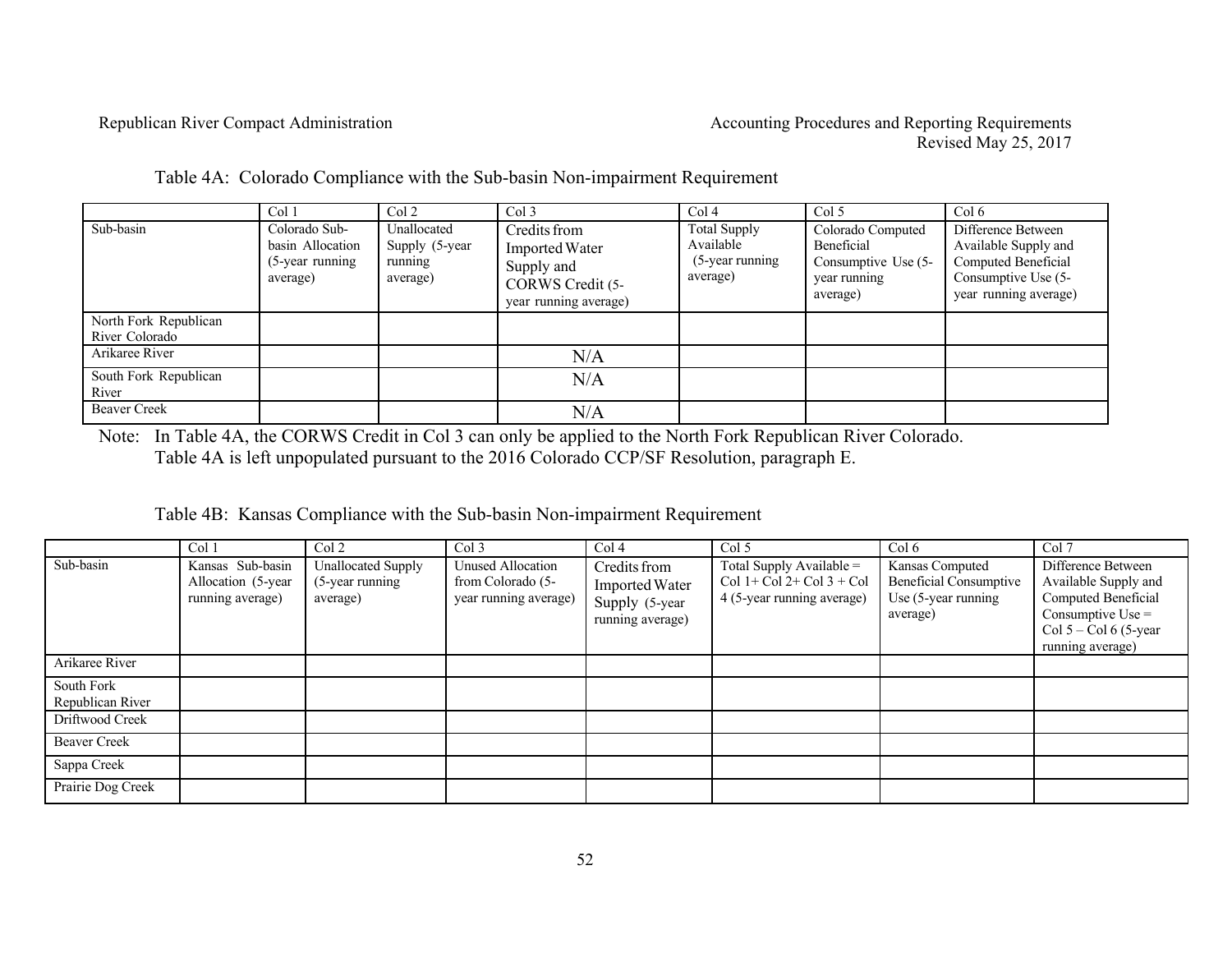3

4

6 **1** 

1 Table 5A: Table to Be Used to Calculate Colorado's Compact Compliance for Averaging Periods with 2 Water Short Year Designations Pursuant to Section III.J.

| Colorado                         |                                                                          |                         |                                                         |                                                                    |                                                                                              |                                                                                                       |                                                                                                                                                                                                               |
|----------------------------------|--------------------------------------------------------------------------|-------------------------|---------------------------------------------------------|--------------------------------------------------------------------|----------------------------------------------------------------------------------------------|-------------------------------------------------------------------------------------------------------|---------------------------------------------------------------------------------------------------------------------------------------------------------------------------------------------------------------|
|                                  | Col. 1                                                                   | Col. 2                  | Col. 3                                                  | Col. 4                                                             | Col. 5                                                                                       | Col. 6                                                                                                | Col. 7                                                                                                                                                                                                        |
| Year                             | Is the year<br>Water Short<br>Pursuant to<br>$III.J$ ?* (Yes<br>or $No)$ | Statewide<br>Allocation | Beaver<br>Creek<br>Reduction<br>Pursuant to<br>Table 5F | Allocation-<br>Beaver Creek<br>Reduction<br>$(Col. 2 - Col.$<br>3) | Computed<br>Beneficial<br>Consumptive<br>(excluding the<br><b>Beaver Creek</b><br>Sub-basin) | Imported<br>Water<br>Supply<br>$Credit -$<br><b>IWS</b> Beaver<br>$Creek +$<br><b>CORWS</b><br>Credit | Difference<br>between<br>Allocation and<br>the Computed<br><b>Beneficial</b><br>Consumptive Use<br>offset by<br>Imported Water<br>Supply Credit and<br><b>CORWS Credit</b><br>$(Col. 4 - Col. 5 +$<br>Col. 6) |
| Year $T = -4$                    |                                                                          |                         |                                                         |                                                                    |                                                                                              |                                                                                                       |                                                                                                                                                                                                               |
| Year $T = -3$                    |                                                                          |                         |                                                         |                                                                    |                                                                                              |                                                                                                       |                                                                                                                                                                                                               |
| Year $T = -2$                    |                                                                          |                         |                                                         |                                                                    |                                                                                              |                                                                                                       |                                                                                                                                                                                                               |
| Year $T = -1$                    |                                                                          |                         |                                                         |                                                                    |                                                                                              |                                                                                                       |                                                                                                                                                                                                               |
| Current<br>Year $T=0$<br>Average |                                                                          |                         |                                                         |                                                                    |                                                                                              |                                                                                                       |                                                                                                                                                                                                               |
|                                  |                                                                          |                         |                                                         |                                                                    |                                                                                              |                                                                                                       |                                                                                                                                                                                                               |

5 \* If the Column 1 entry is "No", then the Beaver Creek Reduction in Column 3 will be zero for that year.

53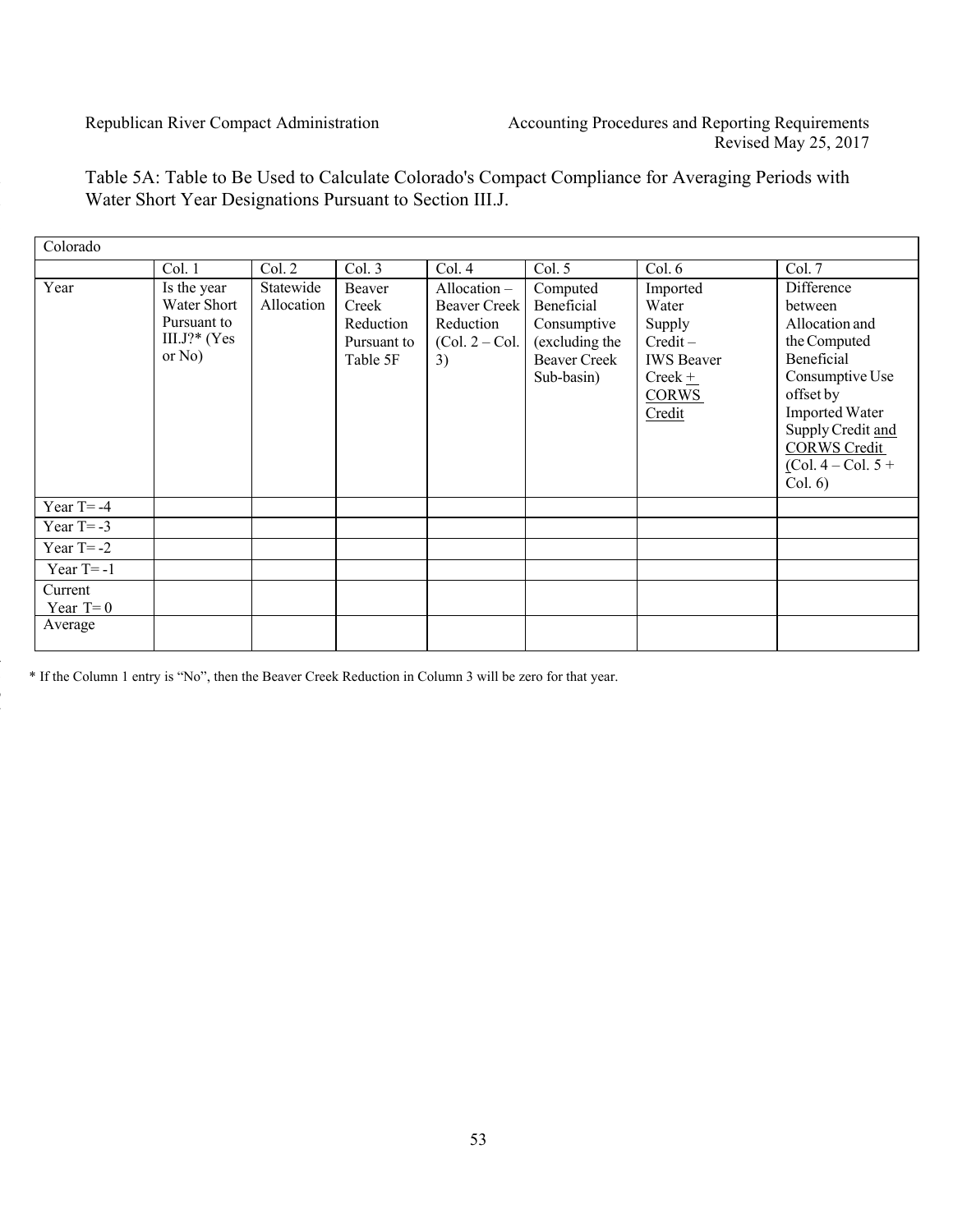| Kansas           |                         |                                                   |                                                         |                                         |                                              |                                    |                                                                                                                                 |
|------------------|-------------------------|---------------------------------------------------|---------------------------------------------------------|-----------------------------------------|----------------------------------------------|------------------------------------|---------------------------------------------------------------------------------------------------------------------------------|
| Year             | Allocation              |                                                   |                                                         |                                         | Computed<br>Beneficial<br>Consumptive<br>Use | Imported<br>Water Supply<br>Credit | Difference Between<br>Allocation and the<br>Computed Beneficial<br>Consumptive Use<br>offset by Imported<br>Water Supply Credit |
| Column           |                         | 2                                                 | 3                                                       | $\overline{4}$                          | 5                                            | 6                                  |                                                                                                                                 |
|                  | Sum<br>$Sub-$<br>basins | Kansas's<br>Share of the<br>Unallocated<br>Supply | Kansas'<br>Share of<br>Unused<br>Colorado<br>Allocation | Total<br>$Col 1 +$<br>$Col2 +$<br>Col 3 |                                              |                                    | $Col 4 - (Col 5 -$<br>Col(6)                                                                                                    |
| Previous<br>Year |                         |                                                   |                                                         |                                         |                                              |                                    |                                                                                                                                 |
| Current<br>Year  |                         |                                                   |                                                         |                                         |                                              |                                    |                                                                                                                                 |
| Average          |                         |                                                   |                                                         |                                         |                                              |                                    |                                                                                                                                 |

# Table 5B: Kansas Compliance During Water-Short Year Administration

1 Note: In Table 5B, Column 3 values are the sum of Kansas' Share of Unused Colorado Allocations for the sub-basins listed in Table 4B. Kansas' share of the Unused Colorado Allocation is 51.1%.

9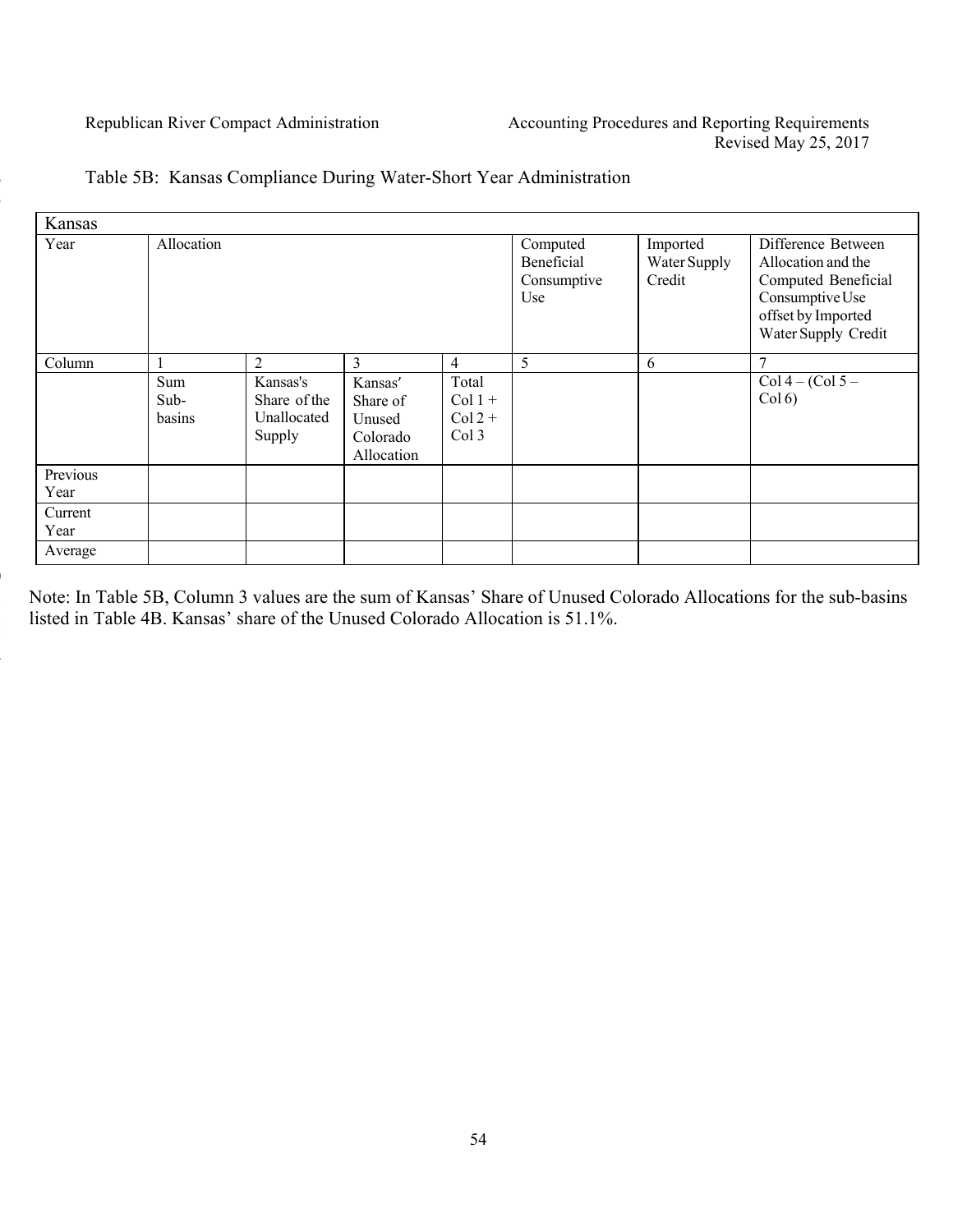Table 5C: Nebraska Compliance During Water-Short Year Administration

|                  | Nebraska                                    |                                            |                                                             |                                                                                          |                                              |                                                |                                                                 |                                                                  |                                                                                                                                                                   |  |  |  |
|------------------|---------------------------------------------|--------------------------------------------|-------------------------------------------------------------|------------------------------------------------------------------------------------------|----------------------------------------------|------------------------------------------------|-----------------------------------------------------------------|------------------------------------------------------------------|-------------------------------------------------------------------------------------------------------------------------------------------------------------------|--|--|--|
| Year             | Allocation                                  |                                            |                                                             |                                                                                          | Use                                          | Computed Beneficial Consumptive                |                                                                 | Imported<br>Water Supply<br>Credit and<br><b>NERWS</b><br>Credit | Difference Between<br>Allocation and the Computed<br>Beneficial Consumptive Use<br>offset by Imported Water<br>Supply Credit Above Guide<br>Rock and NERWS Credit |  |  |  |
| Column           | Col 1<br><b>State</b><br>Wide<br>Allocation | Col 2<br>Allocation<br>below Guide<br>Rock | Col 3<br>State Wide<br>Allocation<br>above<br>Guide<br>Rock | Col <sub>4</sub><br>Nebraska's<br><b>Share</b><br>of<br>Unused<br>Colorado<br>Allocation | Col 5<br><b>State</b><br>Wide<br><b>CBCU</b> | Col 6<br><b>CBCU</b><br>below<br>Guide<br>Rock | Col 7<br>State<br>Wide<br><b>CBCU</b><br>above<br>Guide<br>Rock | Col 8<br>Credits above<br>Guide Rock                             | Col <sub>9</sub><br>$Col 3 + Col 4 - (Col 7 - Col$<br>8)                                                                                                          |  |  |  |
| Previous<br>Year |                                             |                                            |                                                             |                                                                                          |                                              |                                                |                                                                 |                                                                  |                                                                                                                                                                   |  |  |  |
| Current<br>Year  |                                             |                                            |                                                             |                                                                                          |                                              |                                                |                                                                 |                                                                  |                                                                                                                                                                   |  |  |  |
| Average          |                                             |                                            |                                                             |                                                                                          |                                              |                                                |                                                                 |                                                                  |                                                                                                                                                                   |  |  |  |

Note: In Table 5C, Column 4 values are the sum of Nebraska's Share of Unused Colorado Allocations for the sub-basins listed in Table 4B and the North Fork Sub-basin. Nebraska's share of the Unused Colorado Allocation is 48.9%.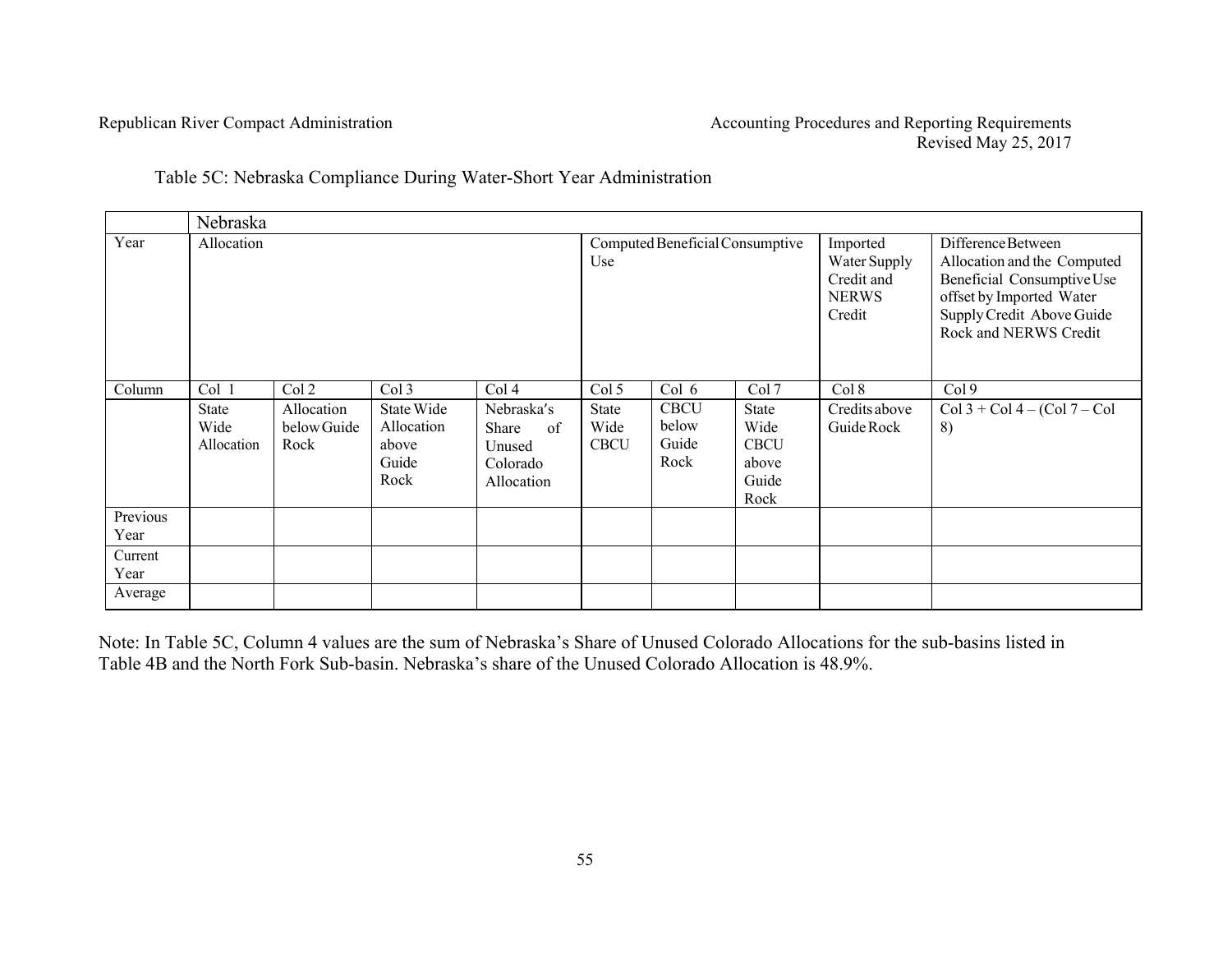#### Republican River Compact Administration Accounting Procedures and Reporting Requirements Revised May 25, 2017

# Table 5D: Nebraska Compliance Under an Alternative Water-Short Year Administration Plan

| Year           | Allocation         |                                      |                     |                    |                     | Computed Beneficial Consumptive Use |                            | Imported Water<br>Supply Credit<br>and NERWS<br>Credit | Difference Between<br>Allocation and the<br>Computed Beneficial<br>Consumptive Use offset<br>by Imported Water<br>Supply Credit Above<br>Guide Rock and<br><b>NERWS Credit</b> |
|----------------|--------------------|--------------------------------------|---------------------|--------------------|---------------------|-------------------------------------|----------------------------|--------------------------------------------------------|--------------------------------------------------------------------------------------------------------------------------------------------------------------------------------|
| Column         | Col 1              | Col2                                 | Col 3               | Col 4              | Col 5               | Col 6                               | Col 7                      | Col 8                                                  | Col 9                                                                                                                                                                          |
|                | State              | Allocation                           | State Wide          | Nebraska's         | State               | <b>CBCU</b>                         | State Wide                 | Credits above                                          | $Col 3 + Col 4 - (Col 7 -$                                                                                                                                                     |
|                | Wide<br>Allocation | below Guide<br>Rock                  | Allocation<br>above | of<br>Share        | Wide<br><b>CBCU</b> | below<br>Guide                      | <b>CBCU</b><br>above Guide | Guide Rock                                             | Col 8)                                                                                                                                                                         |
|                |                    |                                      | Guide               | Unused<br>Colorado |                     | Rock                                | Rock                       |                                                        |                                                                                                                                                                                |
|                |                    |                                      | Rock                | Allocation         |                     |                                     |                            |                                                        |                                                                                                                                                                                |
| Year = $-2$    |                    |                                      |                     |                    |                     |                                     |                            |                                                        |                                                                                                                                                                                |
| $Year = -1$    |                    |                                      |                     |                    |                     |                                     |                            |                                                        |                                                                                                                                                                                |
| Current        |                    |                                      |                     |                    |                     |                                     |                            |                                                        |                                                                                                                                                                                |
| Year           |                    |                                      |                     |                    |                     |                                     |                            |                                                        |                                                                                                                                                                                |
| Three-<br>Year |                    |                                      |                     |                    |                     |                                     |                            |                                                        |                                                                                                                                                                                |
| Average        |                    |                                      |                     |                    |                     |                                     |                            |                                                        |                                                                                                                                                                                |
|                |                    | Sum of Previous Two-year Difference  |                     |                    |                     |                                     |                            |                                                        |                                                                                                                                                                                |
|                |                    | Expected Decrease in CBCU Under Plan |                     |                    |                     |                                     |                            |                                                        |                                                                                                                                                                                |

Note: In Table 5D, Column 4 values are the sum of Nebraska's Share of Unused Colorado Allocations for the sub-basins listed in Table 4B and the North Fork Sub-basin. Nebraska's share of the Unused Colorado Allocation is 48.9%.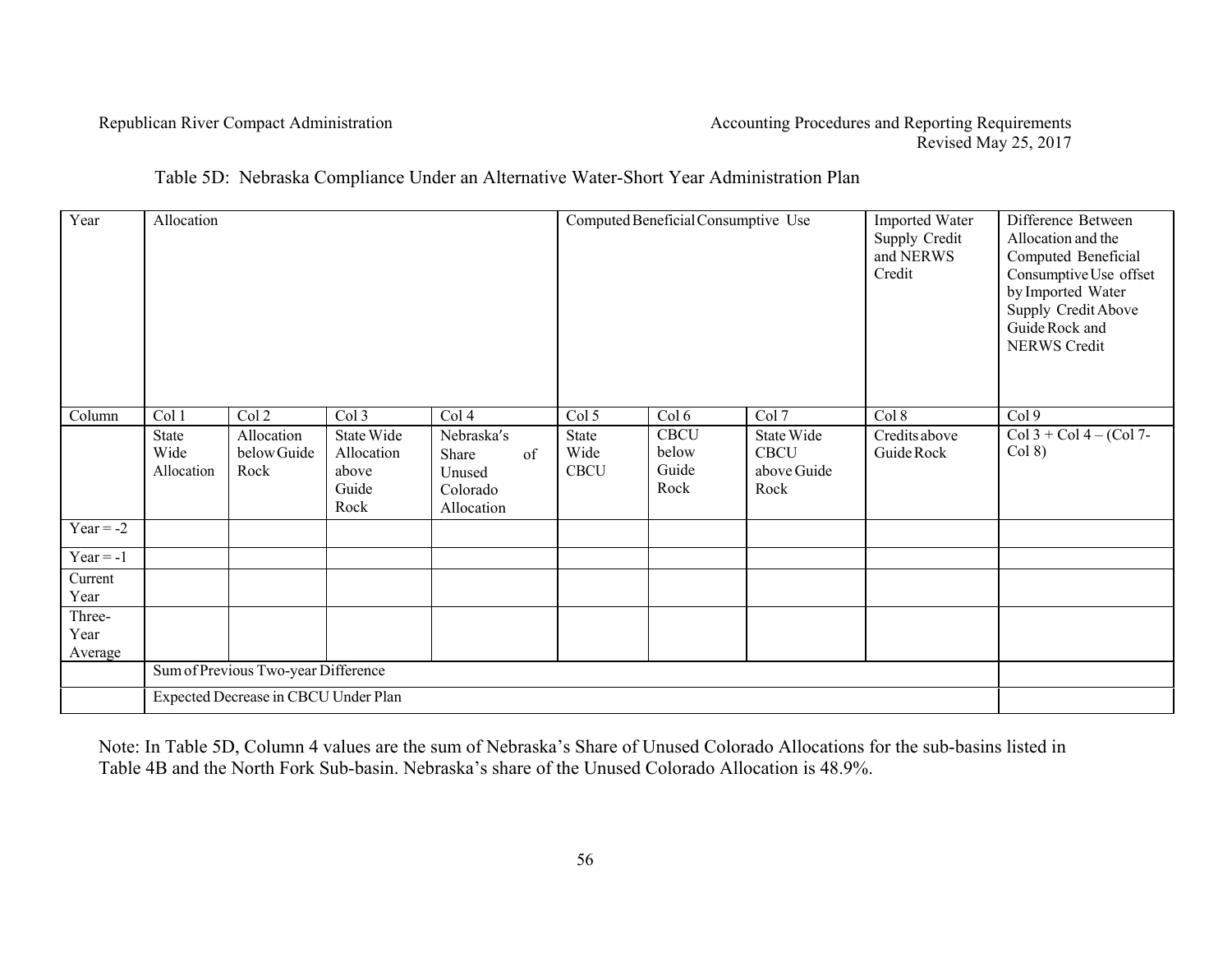| Year          | Sum of<br>Nebraska<br>Sub-basin<br>Allocations | Sum of<br>Nebraska's<br>Share of Sub-<br>basin<br>Unallocated | Total<br>Available<br>Water Supply<br>for Nebraska | Computed<br>Beneficial<br>Consumptive<br>Use | Imported<br>Water<br>Supply<br>Credit and<br><b>NERWS</b> | <b>Difference</b><br>between<br>Allocation And<br>the Computed<br>Beneficial               |  |  |
|---------------|------------------------------------------------|---------------------------------------------------------------|----------------------------------------------------|----------------------------------------------|-----------------------------------------------------------|--------------------------------------------------------------------------------------------|--|--|
|               |                                                | Supplies                                                      |                                                    |                                              | Credit<br>generated in<br>a Sub-basin                     | Consumptive Use<br>offset by Imported<br>Water Supply<br>Credit and<br><b>NERWS Credit</b> |  |  |
|               | Col 1                                          | Col <sub>2</sub>                                              | Col <sub>3</sub>                                   | Col <sub>4</sub>                             | Col <sub>5</sub>                                          | Col 6                                                                                      |  |  |
|               |                                                |                                                               | $Col 1 + Col 2$                                    |                                              |                                                           | Col 3 - (Col 4-Col<br>5)                                                                   |  |  |
| Previous Year |                                                |                                                               |                                                    |                                              |                                                           |                                                                                            |  |  |
| Current Year  |                                                |                                                               |                                                    |                                              |                                                           |                                                                                            |  |  |
| Average       |                                                |                                                               |                                                    |                                              |                                                           |                                                                                            |  |  |

Table 5E: Nebraska Tributary Compliance During Water-Short Year Administration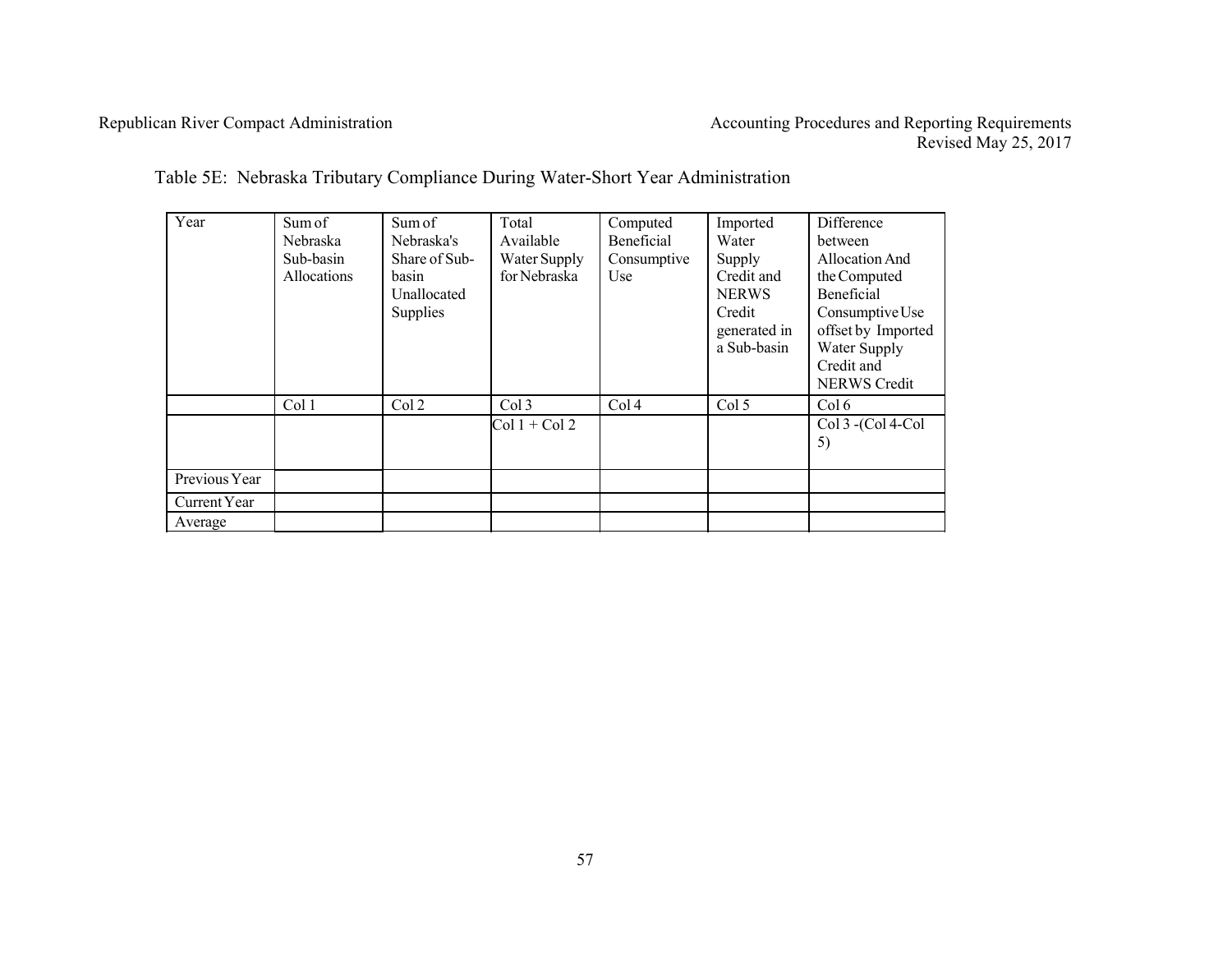# Table 5F: Colorado's Beaver Creek Reduction During Water-Short Years

| Colorado                                    |                                |                                                                                       |
|---------------------------------------------|--------------------------------|---------------------------------------------------------------------------------------|
| Water Short Year<br>(WSY) Pursuant to III.J | <b>Beaver Creek Allocation</b> | Current Accounting Year Reduction =<br>Average of last 5 WSY Beaver Creek Allocations |
|                                             | Col. 1                         | Col. 2                                                                                |
| Fifth Most Recent<br>WSY                    |                                |                                                                                       |
| Fourth Most Recent<br>WSY                   |                                |                                                                                       |
| Third Most Recent<br><b>WSY</b>             |                                |                                                                                       |
| Second Most Recent<br>WSY                   |                                |                                                                                       |
| Most Recent* WSY                            |                                | Average of Col. 1                                                                     |

\*Most Recent WSY prior to the current accounting year.

Example calculation for Table 5F

| Colorado                              |                                |                                                                 |
|---------------------------------------|--------------------------------|-----------------------------------------------------------------|
| Water Short Year<br>Pursuant to III.J | <b>Beaver Creek Allocation</b> | $Reduction =$<br>Average of last 5 WSY Beaver Creek Allocations |
|                                       | Col. 1                         | Col. 2                                                          |
| 2002                                  | 770                            |                                                                 |
| 2003                                  | 260                            |                                                                 |
| 2004                                  | 360                            |                                                                 |
| 2005                                  | 910                            |                                                                 |
| 2006                                  | 1420                           |                                                                 |
| 2007                                  | 2320                           | 744                                                             |
| 2013                                  | 1130                           | 1054                                                            |
| 2014                                  | 1250                           | 1228                                                            |
| 2015                                  | 2130                           | 1406                                                            |
| 2016                                  | 2520                           | 1650                                                            |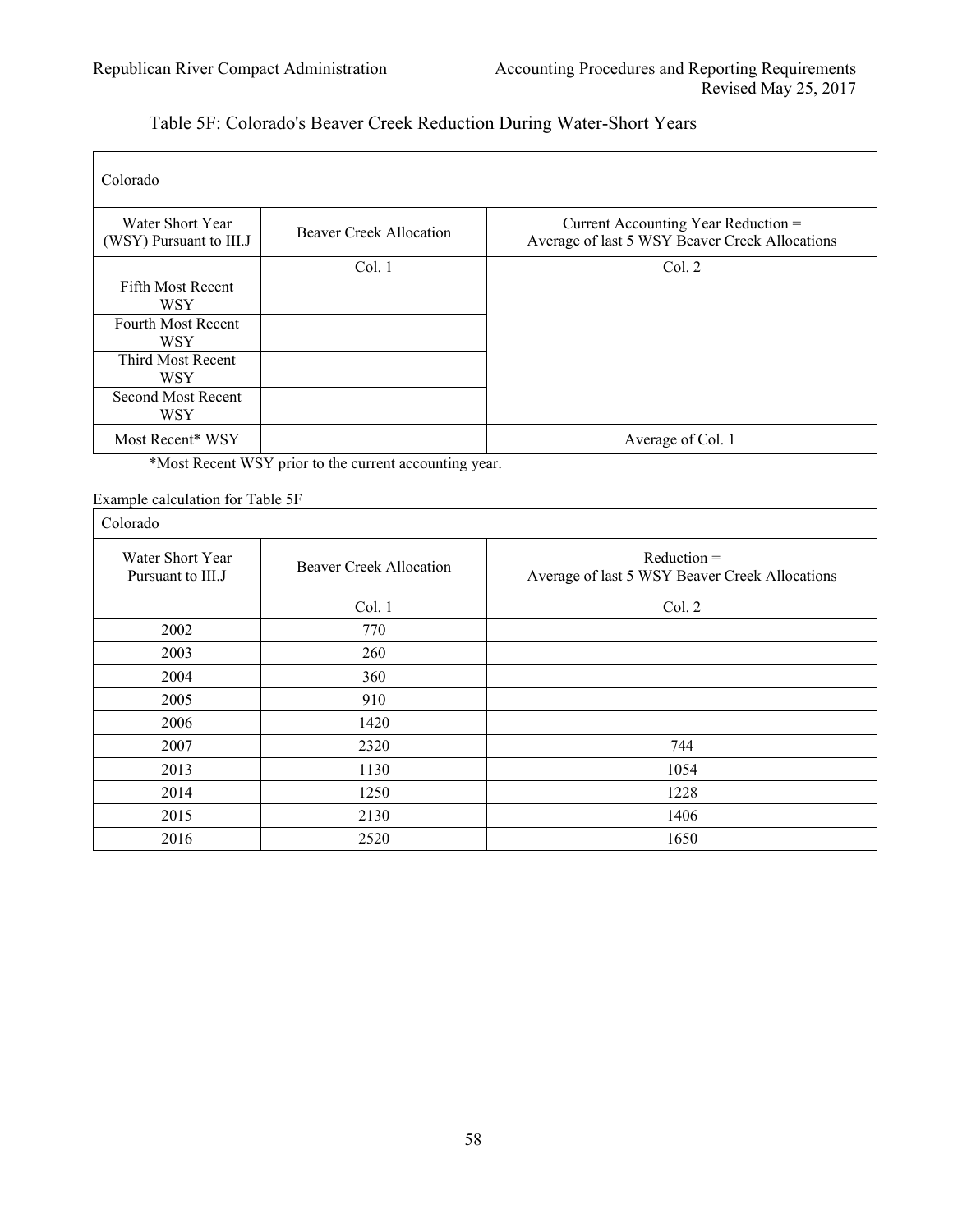

Basin Map Attached to Compact that Shows the Streams and the Basin Boundaries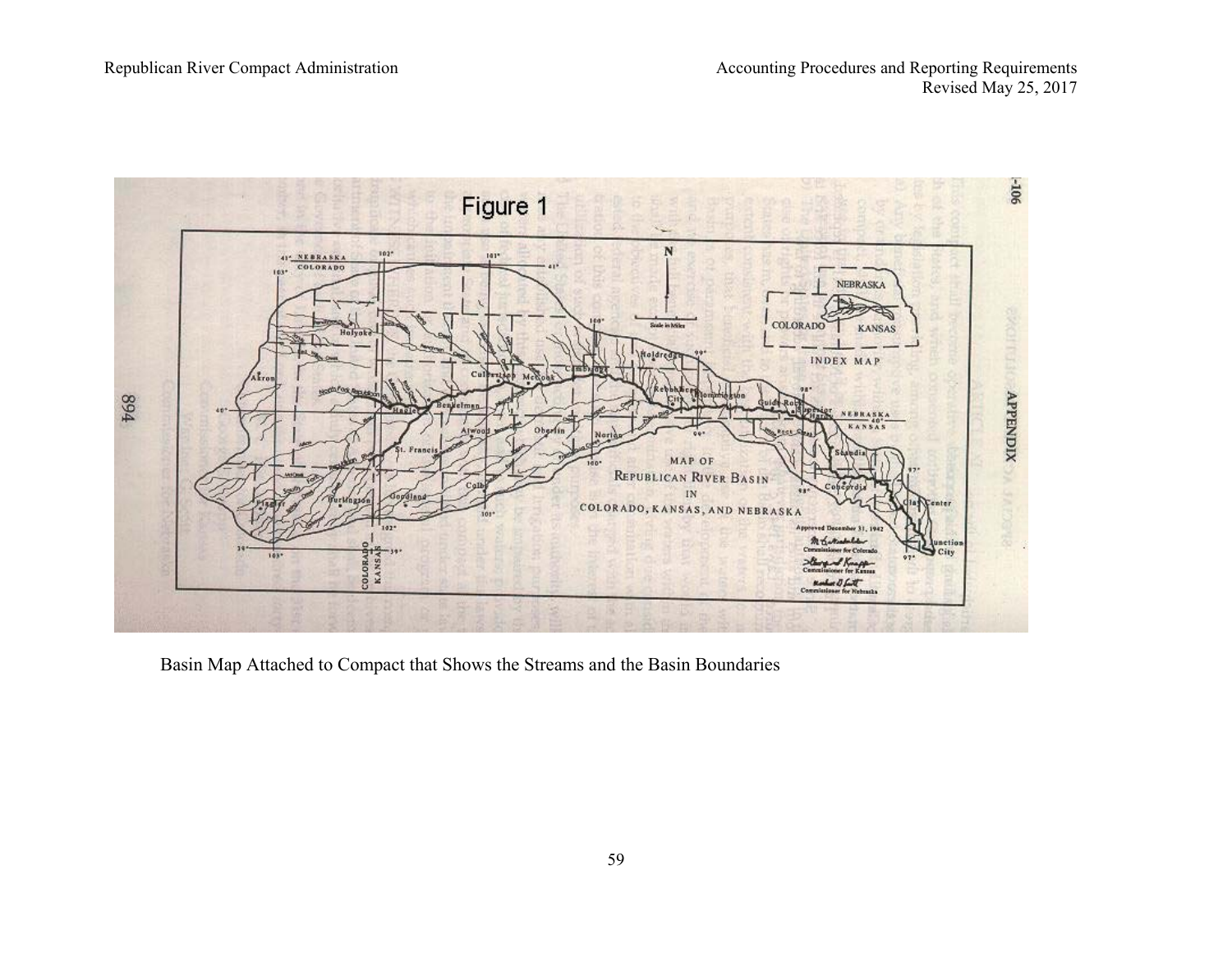

Line Diagram of Designated Drainage Basins Showing Federal Reservoirs and Sub-basin Gaging Stations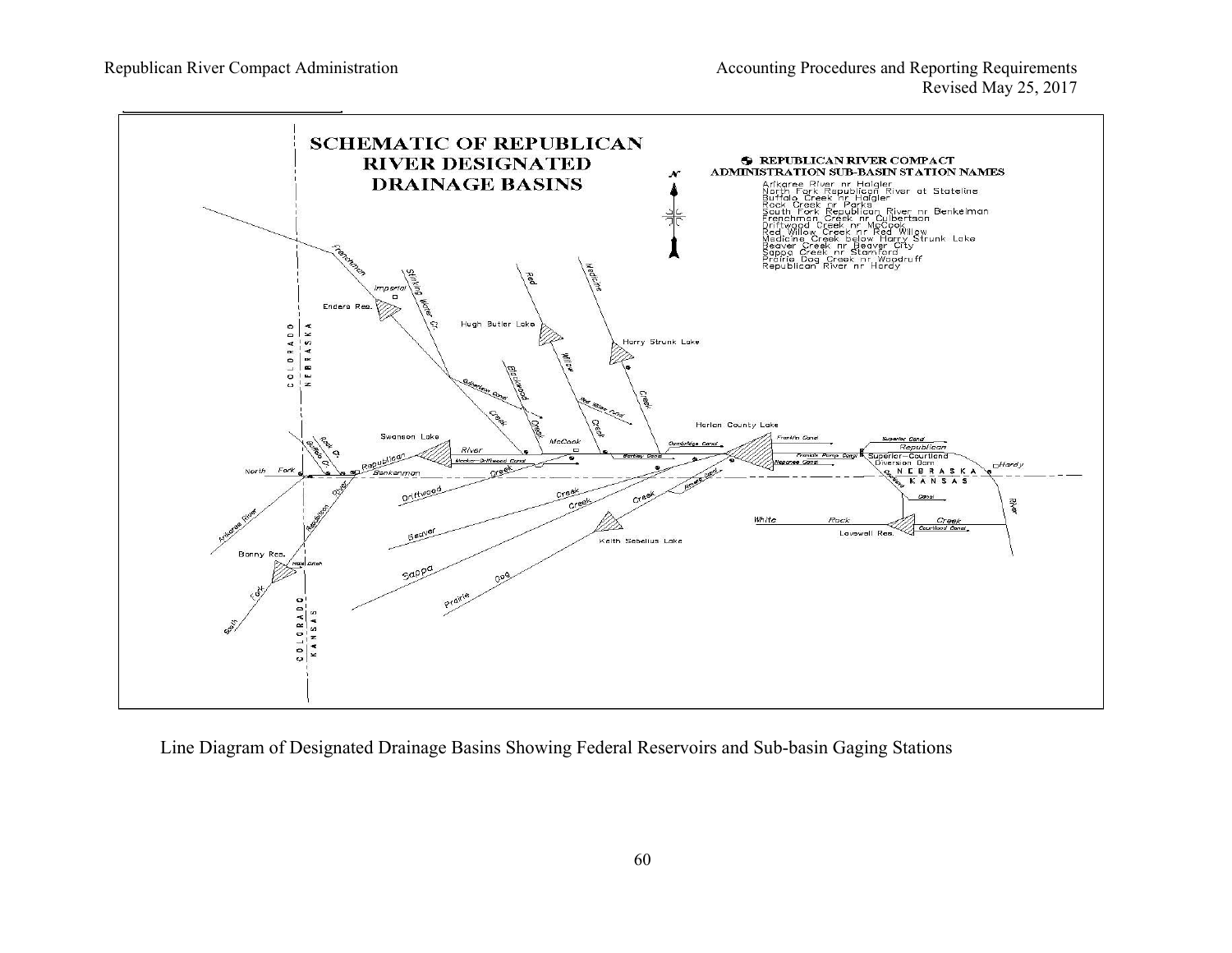

Map Showing Sub-basins, Streams, and the Basin Boundaries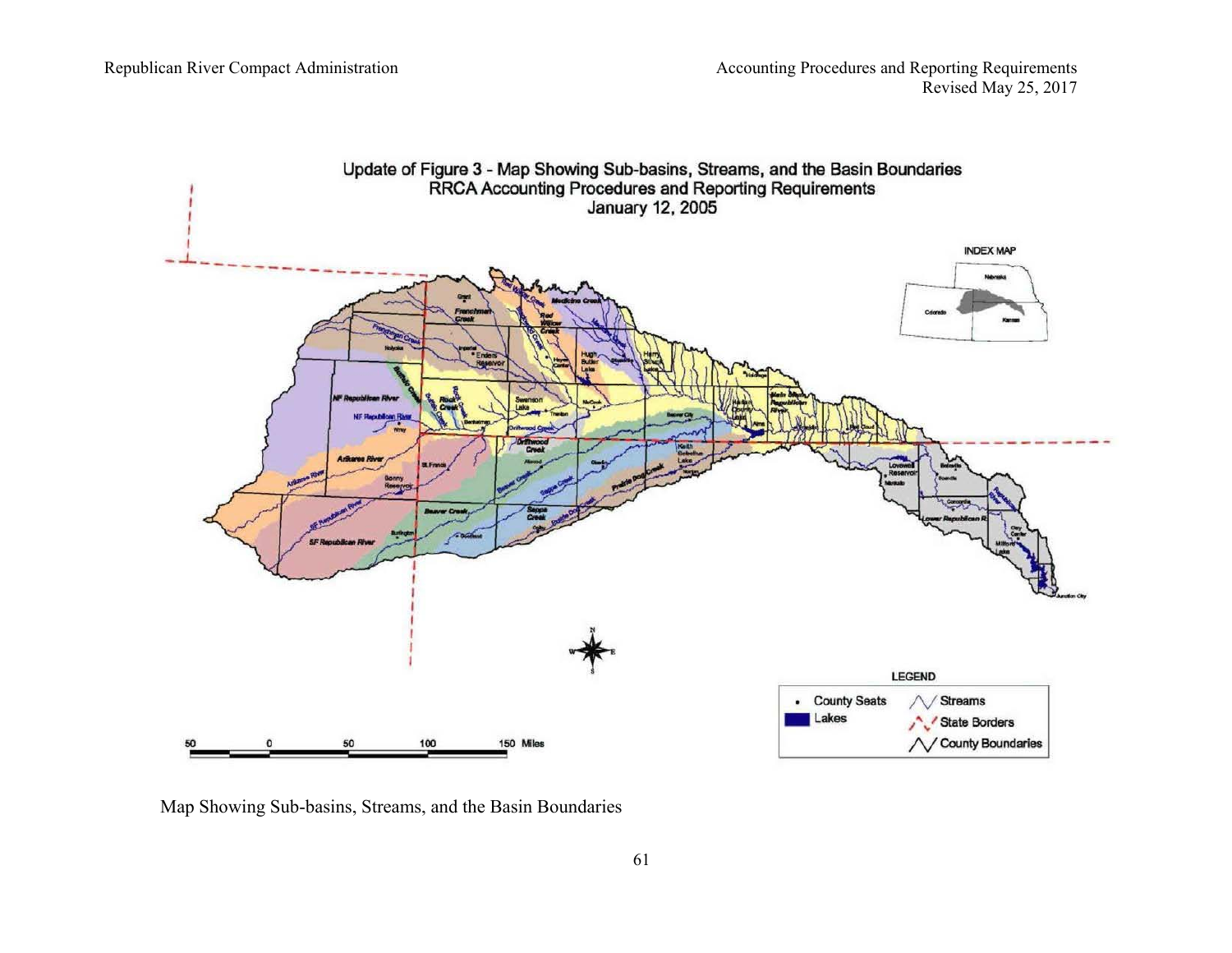| Sub-basin                      | Sub-basin Flood Flow Threshold<br>Acre-feet per Year <sup>4</sup> |
|--------------------------------|-------------------------------------------------------------------|
| Arikaree River                 | 16,400                                                            |
| North Fork of Republican River | 33,900                                                            |
| <b>Buffalo Creek</b>           | 4,800                                                             |
| <b>Rock Creek</b>              | 9,800                                                             |
| South Fork of Republican River | 30,400                                                            |
| Frenchman Creek                | 51,900                                                            |
| Driftwood Creek                | 9,400                                                             |
| <b>Red Willow Creek</b>        | 15,100                                                            |
| Medicine Creek                 | 55,100                                                            |
| <b>Beaver Creek</b>            | 13,900                                                            |
| Sappa Creek                    | 26,900                                                            |
| Prairie Dog                    | 15,700                                                            |

Attachment 1: Sub-basin Flood Flow Thresholds

<sup>4</sup> Flows considered to be Flood Flows are flows in excess of the 94% flow based on a flood frequency analysis for the years 1971-2000. The Gaged Flows are measured after depletions by Beneficial Consumptive Use and change in reservoir storage.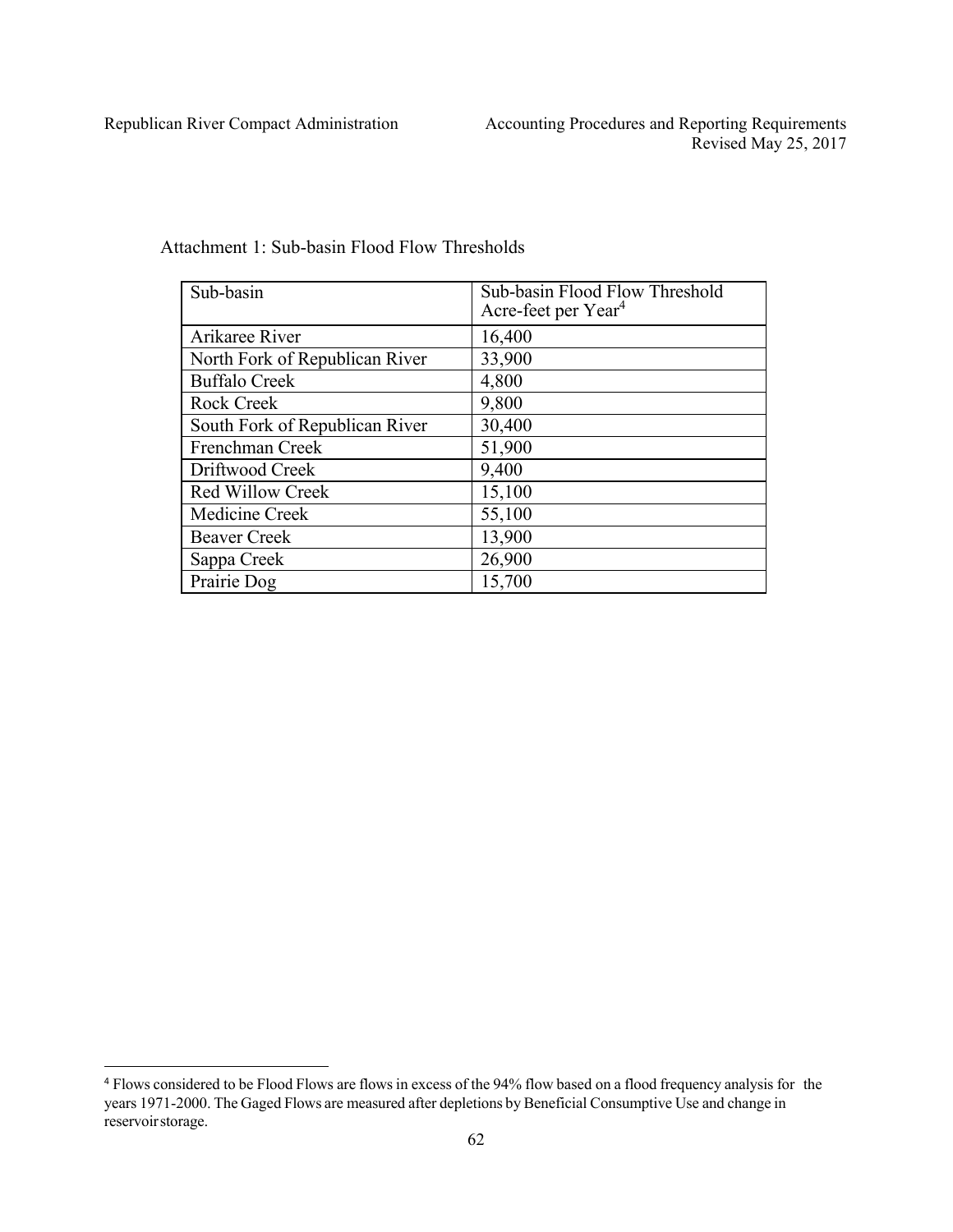Attachment 2: Description of the Consensus Plan for Harlan County Lake

The Consensus Plan for operating Harlan County Lake was conceived after extended discussions and negotiations between Reclamation and the Corps. The agreement shaped at these meetings provides for sharing the decreasing water supply into Harlan County Lake. The agreement provides a consistent procedure for: updating the reservoir elevation/storage relationship, sharing the reduced inflow and summer evaporation, and providing a January forecast of irrigation water available for the following summer.

During the interagency discussions the two agencies found agreement in the following areas:

- The operating plan would be based on current sediment accumulation in the irrigation pool and other zones of the project.
- Evaporation from the lake affects all the various lake uses in proportion to the amount of water in storage for each use.
- During drought conditions, some water for irrigation could be withdrawn from the sediment pool.
- Water shortage would be shared between the different beneficial uses of the project, including fish, wildlife, recreation and irrigation.

To incorporate these areas of agreement into an operation plan for Harlan County Lake, a mutually acceptable procedure addressing each of these items was negotiated and accepted by both agencies.

## 1. Sediment Accumulation.

The most recent sedimentation survey for Harlan County project was conducted in 1988, 37 years after lake began operation. Surveys were also performed in 1962 and 1972; however, conclusions reached after the 1988 survey indicate that the previous calculations are unreliable. The 1988 survey indicates that, since closure of the dam in 1951, the accumulated sediment is distributed in each of the designated pools as follows:

| Flood Pool                | 2,387 Acre-feet  |
|---------------------------|------------------|
| Irrigation Pool           | 4,853 Acre-feet  |
| <b>Sedimentation Pool</b> | 33,527 Acre-feet |

To insure that the irrigation pool retained 150,000 Acre-feet of storage, the bottom of the irrigation pool was lowered to 1,932.4 feet, msl, after the 1988 survey.

To estimate sediment accumulation in the lake since 1988, we assumed similar conditions have occurred at the project during the past 11 years. Assuming a consistent rate of deposition since 1988, the irrigation pool has trapped an additional 1,430 Acre-feet.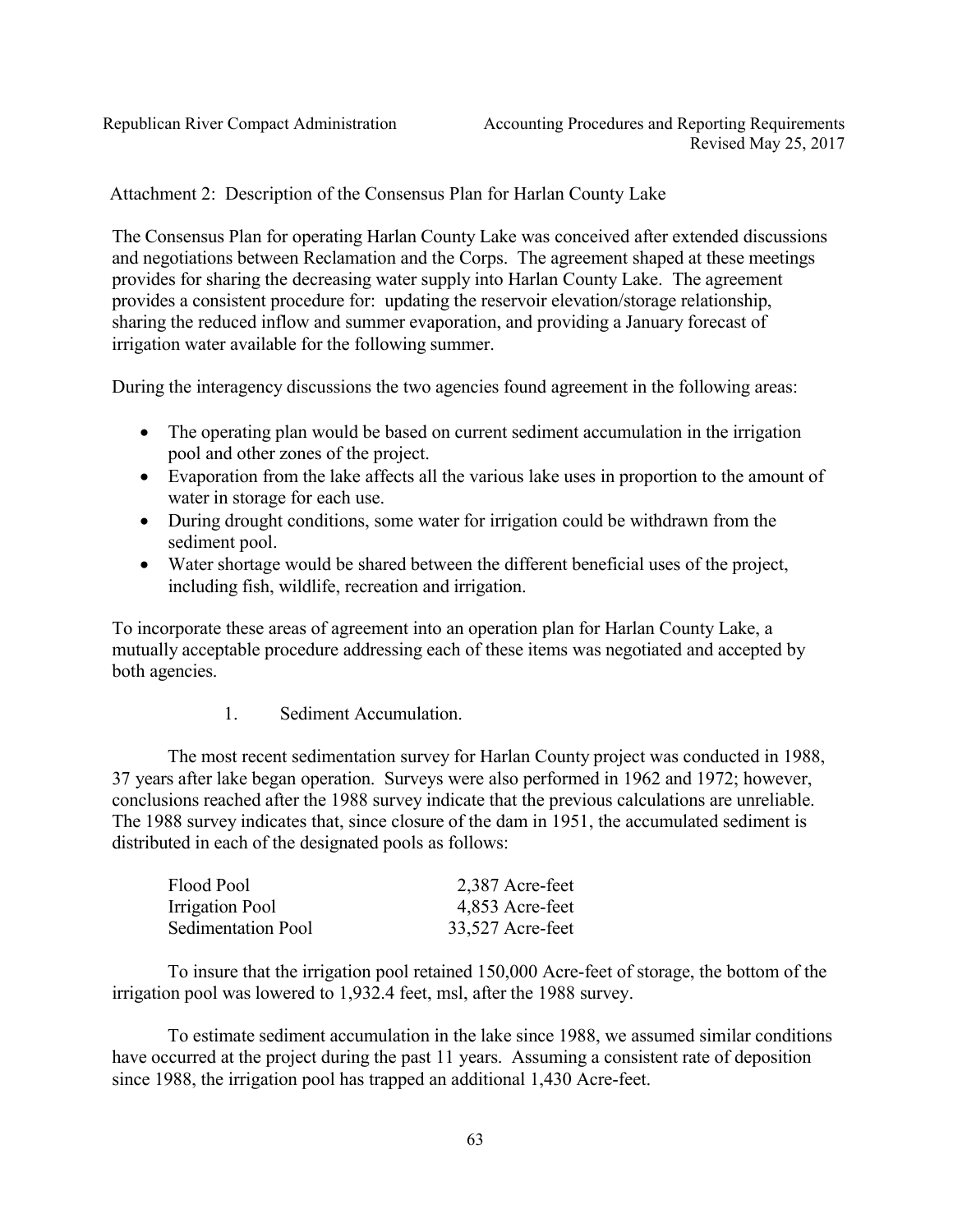A similar calculation of the flood control pool indicates that the flood control pool has captured an additional 704 Acre-feet for a total of 3,090 Acre-feet since construction.

The lake elevations separating the different pools must be adjusted to maintain a 150,000 acre-foot irrigation pool and a 500,000-acre-foot flood control pool. Adjusting these elevations results in the following new elevations for the respective pools (using the 1988 capacity tables).

| Top of Irrigation Pool | 1,945.70 feet, msl |
|------------------------|--------------------|
| Top of Sediment Pool   | 1,931.75 feet, msl |

Due to the variability of sediment deposition, we have determined that the elevation capacity relationship should be updated to reflect current conditions. We will complete a new sedimentation survey of Harlan County Lake this summer, and new area capacity tables should be available by early next year. The new tables may alter the pool elevations achieved in the Consensus Plan for Harlan County Lake.

2. Summer Evaporation.

Evaporation from a lake is affected by many factors including vapor pressure, wind, solar radiation, and salinity of the water. Total water loss from the lake through evaporation is also affected by the size of the lake. When the lake is lower, the surface area is smaller and less water loss occurs. Evaporation at Harlan County Lake has been estimated since the lake's construction using a Weather Service Class A pan which is 4 feet in diameter and 10 inches deep. We and Reclamation have jointly reviewed this information and assumed future conditions to determine an equitable method of distributing the evaporation loss from the project between irrigation and the other purposes.

During those years when the irrigation purpose expected a summer water yield of 119,000 Acre-feet or more, it was determined that an adequate water supply existed and no sharing of evaporation was necessary. Therefore, evaporation evaluation focused on the lower pool elevations when water was scarce. Times of water shortage would also generally be times of higher evaporation rates from the lake.

Reclamation and we agreed that evaporation from the lake during the summer (June through September) would be distributed between the irrigation and sediment pools based on their relative percentage of the total storage at the time of evaporation. If the sediment pool held 75 percent of the total storage, it would be charged 75 percent of the evaporation. If the sediment pool held 50 percent of the total storage, it would be charged 50 percent of the evaporation. At the bottom of the irrigation pool (1,931.75 feet, msl) all of the evaporation would be charged to the sediment pool.

Due to downstream water rights for summer inflow, neither the irrigation nor the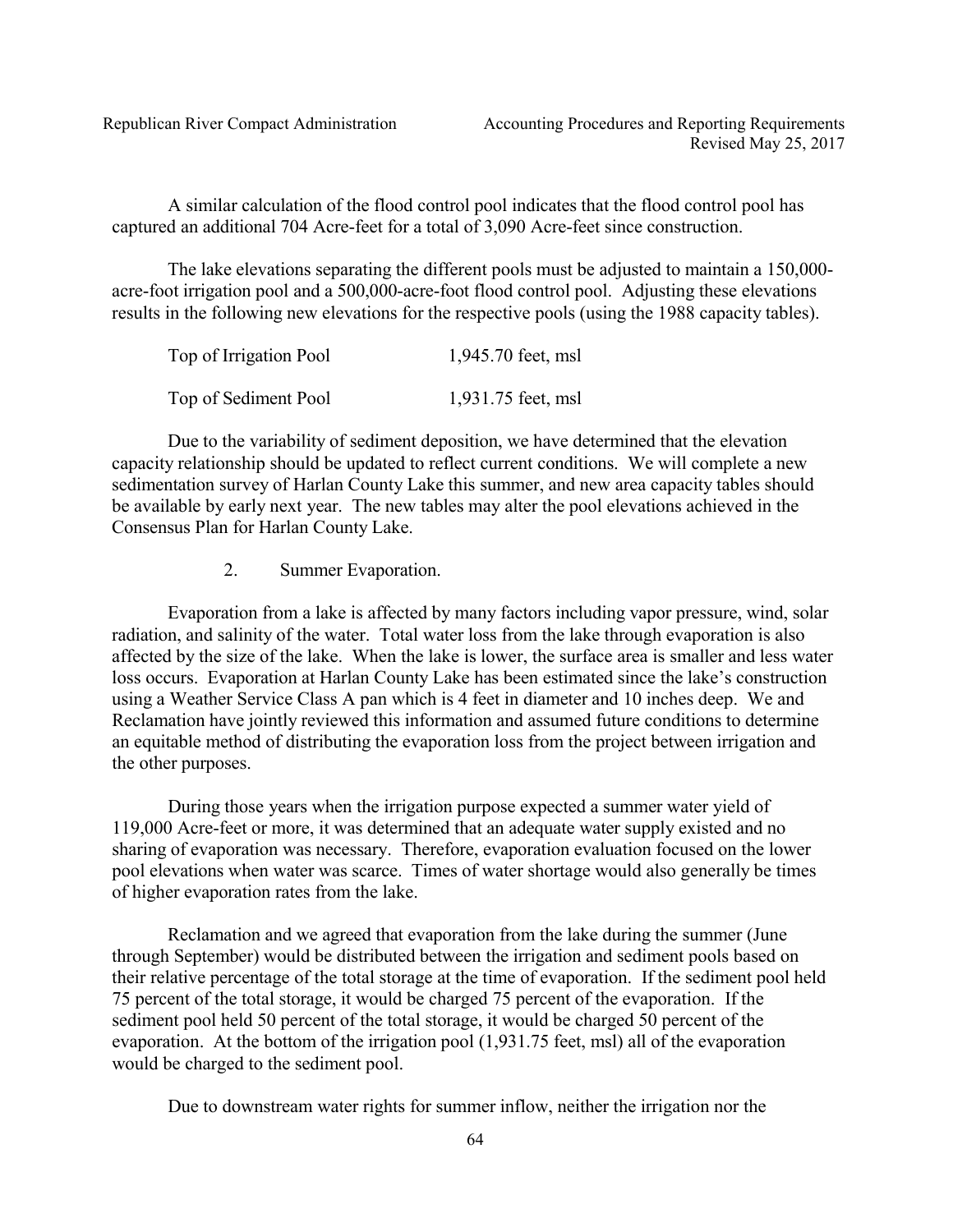sediment pool is credited with summer inflow to the lake. The summer inflows would be

assumed passed through the lake to satisfy the water right holders. Therefore, Reclamation and we did not distribute the summer inflow between the project purposes.

As a result of numerous lake operation model computer runs by Reclamation, it became apparent that total evaporation from the project during the summer averaged about 25,000 Acrefeet during times of lower lake elevations. These same models showed that about 20 percent of the evaporation should be charged to the irrigation pool, based on percentage in storage during the summer months. About 20 percent of the total lake storage is in the irrigation pool when the lake is at elevation 1,935.0 feet, msl. As a result of the joint study, Reclamation and we agreed that the irrigation pool would be credited with 20,000 Acre-feet of water during times of drought to share the summer evaporation loss.

Reclamation and we further agreed that the sediment pool would be assumed full each year. In essence, if the actual pool elevation were below 1,931.75 feet, msl, in January, the irrigation pool would contain a negative storage for the purpose of calculating available water for irrigation, regardless of the prior year's summer evaporation from sediment storage.

3. Irrigation withdrawal from sediment storage.

During drought conditions, occasional withdrawal of water from the sediment pool for irrigation is necessary. Such action is contemplated in the Field Working Agreement and the Harlan County Lake Regulation Manual: "Until such time as sediment fully occupies the allocated reserve capacity, it will be used for irrigation and various conservation purposes, including public health, recreation, and fish and wildlife preservation."

To implement this concept into an operation plan for Harlan County Lake, Reclamation and we agreed to estimate the net spring inflow to Harlan County Lake. The estimated inflow would be used by the Reclamation to provide a firm projection of water available for irrigation during the next season.

Since the construction of Harlan County Lake, inflows to the lake have been depleted by upstream irrigation wells and farming practices. Reclamation has recently completed an in-depth study of these depleted flows as a part of their contract renewal process. The study concluded that if the current conditions had existed in the basin since 1931, the average spring inflow to the project would have been 57,600 Acre-feet of water. The study further concluded that the evaporation would have been 8,800 Acre-feet of water during the same period. Reclamation and we agreed to use these values to calculate the net inflow to the project under the current conditions.

In addition, both agencies also recognized that the inflow to the project could continue to decrease with further upstream well development and water conservation farming. Due to these concerns, Reclamation and we determined that the previous 5-year inflow values would be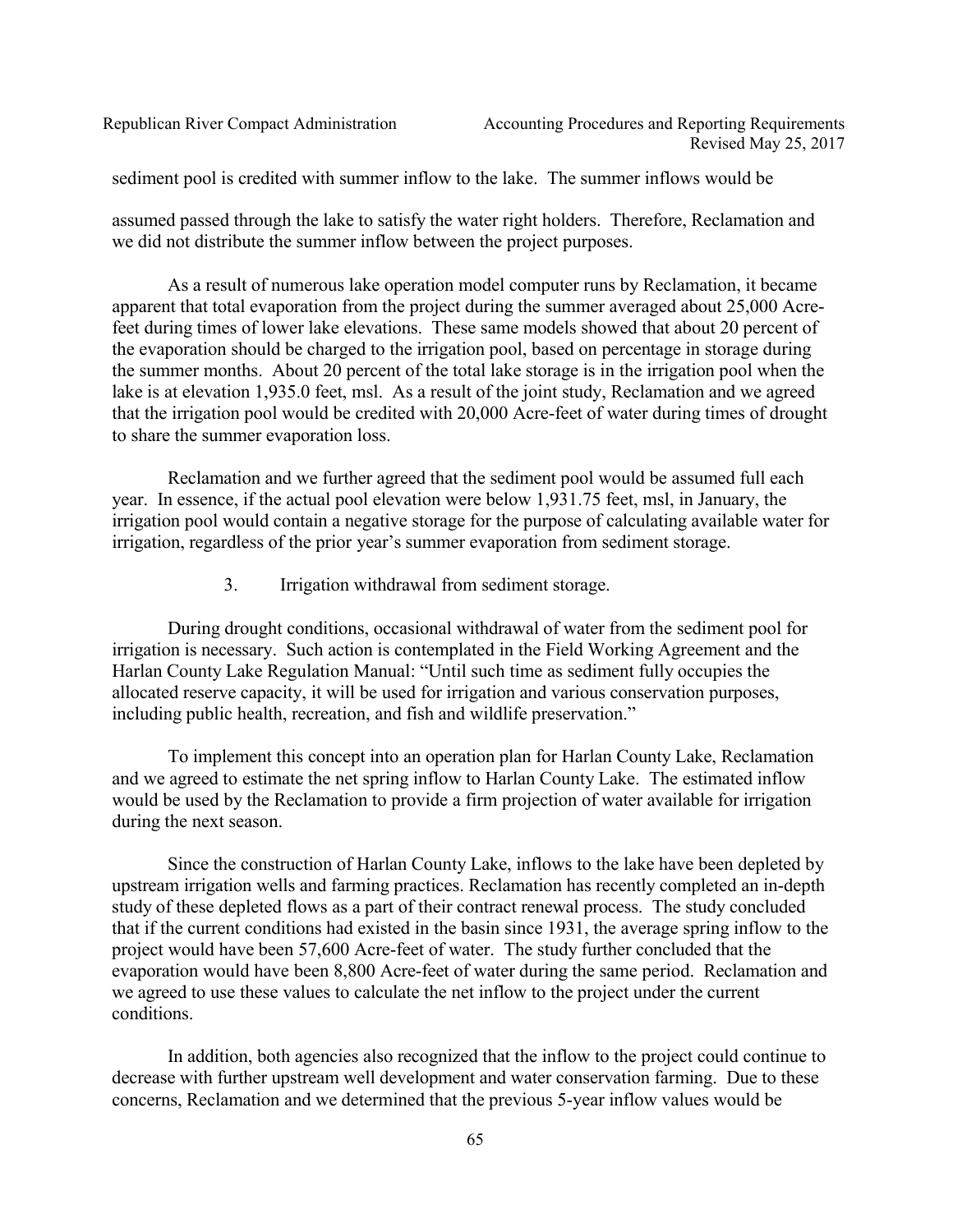averaged each year and compared to 57,600 Acre-feet. The inflow estimate for Harlan County Lake would be the smaller of these two values.

The estimated inflow amount would be used in January of each year to forecast the amount of water stored in the lake at the beginning of the irrigation season. Based on this forecast, the irrigation districts would be provided a firm estimate of the amount of water available for the next season. The actual storage in the lake on May 31 would be reviewed each year. When the actual water in storage is less than the January forecast, Reclamation may draw water from sediment storage to make up the difference.

4. Water Shortage Sharing.

A final component of the agreement involves a procedure for sharing the water available during times of shortage. Under the shared shortage procedure, the irrigation purpose of the project would remove less water then otherwise allowed and alleviate some of the adverse effects to the other purposes. The procedure would also extend the water supply during times of drought by "banking" some water for the next irrigation season. The following graph illustrates the shared shortage releases.



5. Calculation of Irrigation Water Available

Each January, the Reclamation would provide the Bostwick irrigation districts a firm estimate of the quantity of water available for the following season. The firm estimate of water available for irrigation would be calculated by using the following equation and shared shortage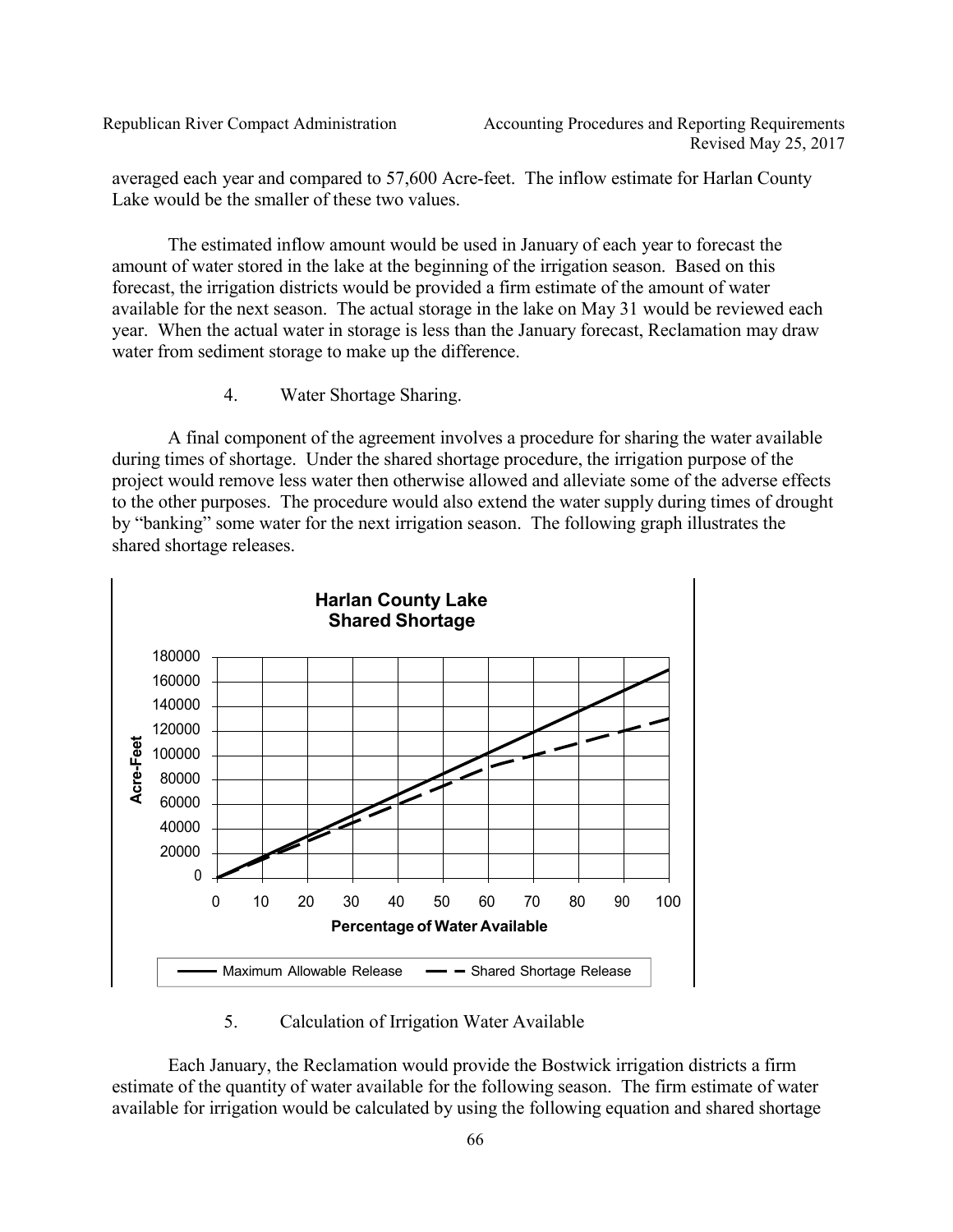adjustment:

Storage + Summer Sediment Pool Evaporation + Inflow – Spring Evaporation=Maximum Irrigation Water Available

The variables in the equation are defined as:

- Maximum Irrigation Water Available. Maximum irrigation supply from Harlan County Lake for that irrigation season.
- Storage. Actual storage in the irrigation pool at the end of December. The sediment pool is assumed full. If the pool elevation is below the top of the sediment pool, a negative irrigation storage value would be used.
- Inflow. The inflow would be the smaller of the past 5-year average inflow to the project from January through May, or 57,600 Acre-feet.
- Spring Evaporation. Evaporation from the project would be 8,800 Acre-feet which is the average January through May evaporation.
- Summer Sediment Pool Evaporation. Summer evaporation from the sediment pool during June through September would be 20,000 Acre-feet. This is an estimate based on lower pool elevations, which characterize the times when it would be critical to the computations.
	- 6. Shared Shortage Adjustment

To ensure that an equitable distribution of the available water occurs during short-term drought conditions, and provide for a "banking" procedure to increase the water stored for subsequent years, a shared shortage plan would be implemented. The maximum water available for irrigation according to the above equation would be reduced according to the following table. Linear interpolation of values will occur between table values.

## Shared Shortage Adjustment Table

| Irrigation Water Available<br>(Acre-feet) | Irrigation Water Released<br>(Acre-feet) |
|-------------------------------------------|------------------------------------------|
| $\boldsymbol{0}$                          | $\theta$                                 |
| 17,000                                    | 15,000                                   |
| 34,000                                    | 30,000                                   |
| 51,000                                    | 45,000                                   |
| 68,000                                    | 60,000                                   |
| 85,000                                    | 75,000                                   |
| 102,000                                   | 90,000                                   |
| 119,000                                   | 100,000                                  |
| 136,000                                   | 110,000                                  |
| 153,000                                   | 120,000                                  |
| 170,000                                   | 130,000                                  |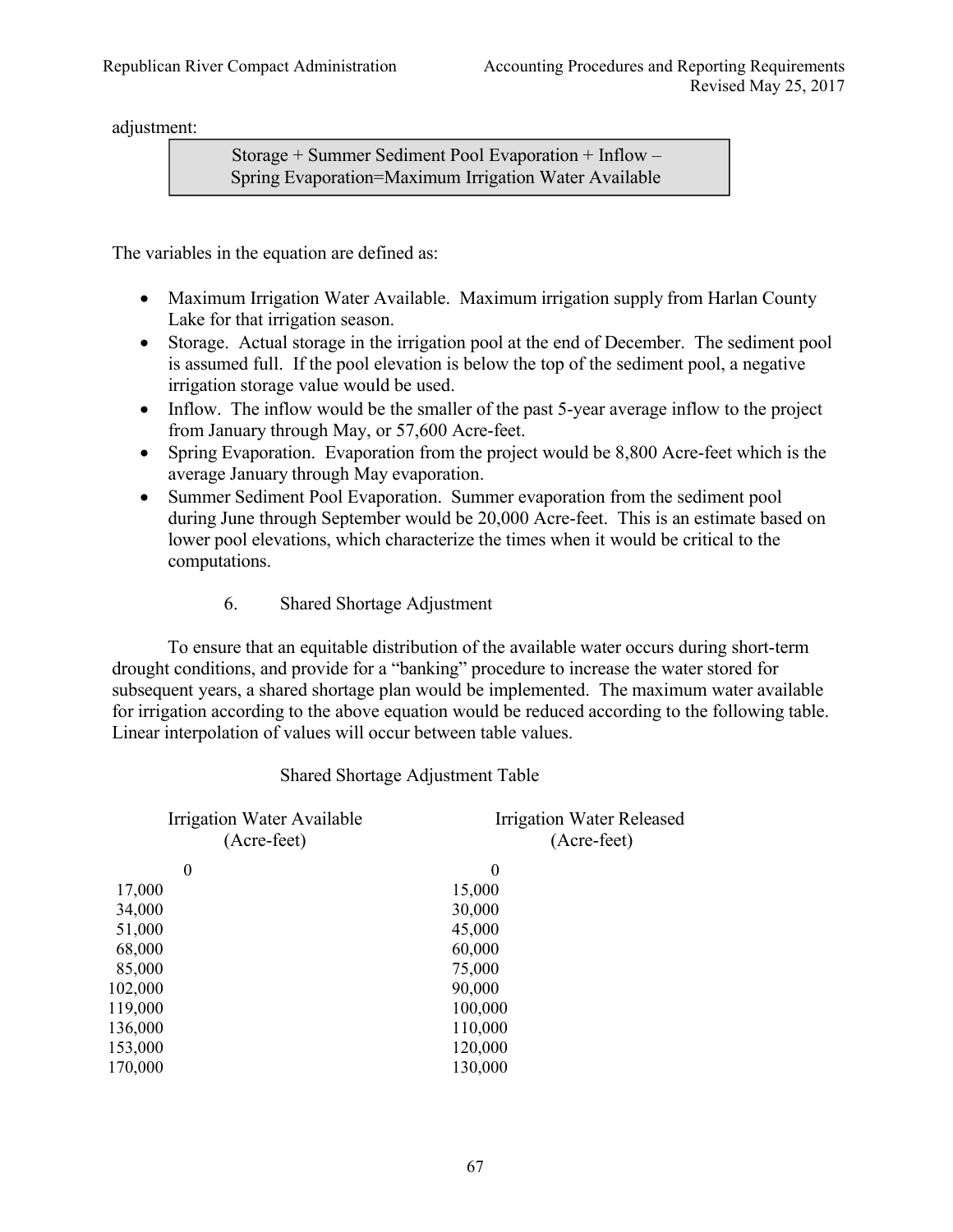7. Annual Shutoff Elevation for Harlan County Lake

The annual shutoff elevation for Harlan County Lake would be estimated each January and finally established each June.

The annual shutoff elevation for irrigation releases will be estimated by Reclamation each January in the following manner:

- 1. Estimate the May 31 Irrigation Water Storage (IWS) (Maximum 150,000 Acre-feet) by taking the December 31 irrigation pool storage plus the January-May inflow estimate (57,600 Acre-feet or the average inflow for the last 5 year period, whichever is less) minus the January-May evaporation estimate (8,800 Acre-feet).
- 2. Calculate the estimated Irrigation Water Available, including all summer evaporation, by adding the Estimated Irrigation Water Storage (from item 1) to the estimated sediment pool summer evaporation (20,000 AF).
- 3. Use the above Shared Shortage Adjustment Table to determine the acceptable Irrigation Water Release from the Irrigation Water Available.
- 4. Subtract the Irrigation Water Release (from item 3) from the Estimated IWS (from item 1). The elevation of the lake corresponding to the resulting irrigation storage is the Estimated Shutoff Elevation. The shutoff elevation will not be below the bottom of the irrigation pool if over 119,000 AF of water is supplied to the districts, nor below 1,927.0 feet, msl. If the shutoff elevation is below the irrigation pool, the maximum irrigation release is 119,000 AF.

The annual shutoff elevation for irrigation releases would be finalized each June in accordance with the following procedure:

- 1. Compare the estimated May 31 IWS with the actual May 31 IWS.
- 2. If the actual end of May IWS is less than the estimated May IWS, lower the shutoff elevation to account for the reduced storage.
- 3. If the actual end of May IWS is equal to or greater than the estimated end of May IWS, the estimated shutoff elevation is the annual shutoff elevation.
- 4. The shutoff elevation will never be below elevation 1,927.0 feet, msl, and will not be below the bottom of the irrigation pool if more than 119,000 Acre-feet of water is supplied to the districts.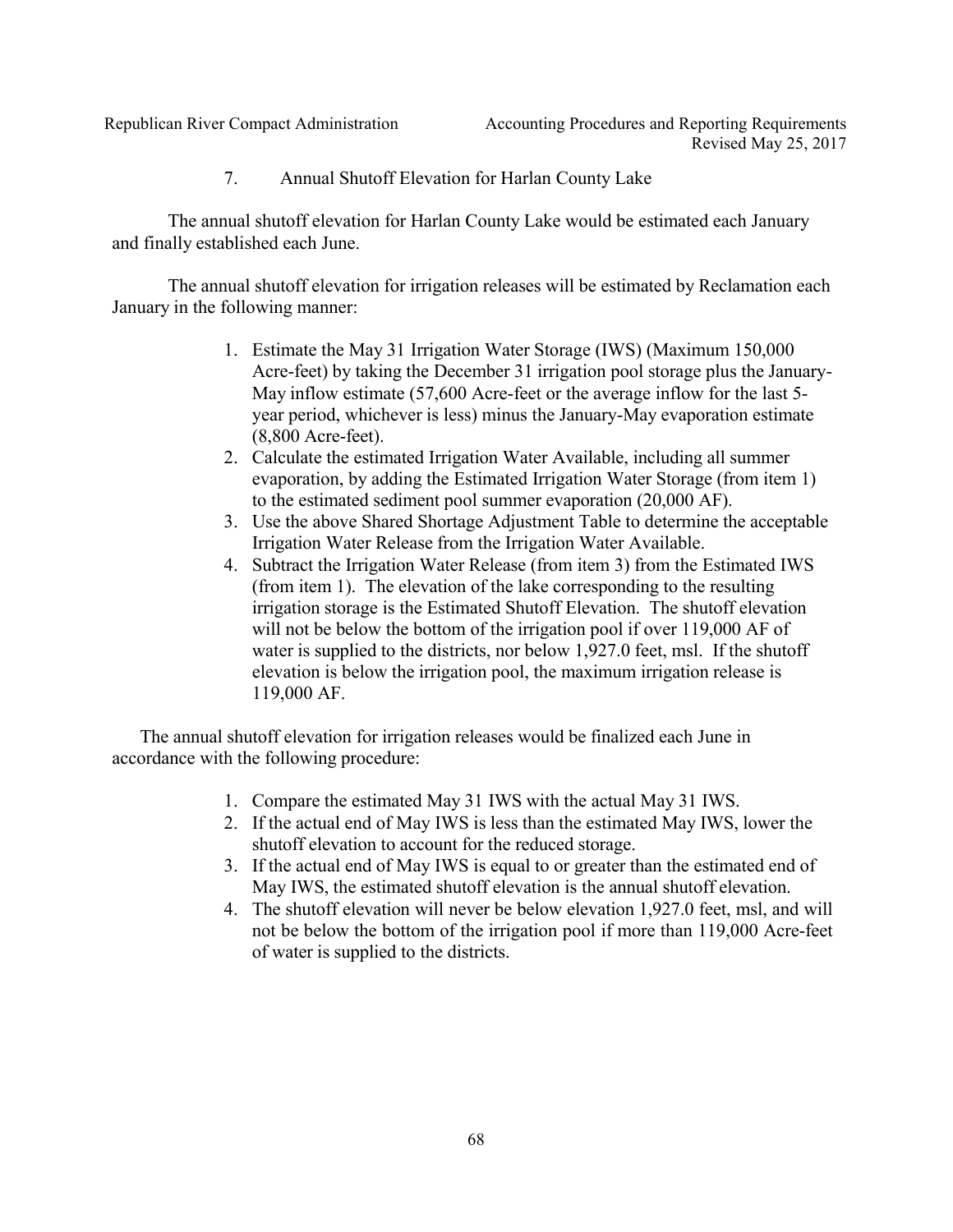### Republican River Compact Administration Accounting Procedures and Reporting Requirements Revised May 25, 2017

# Attachment 3: Inflows to Harlan County Lake 1993 Level of Development

| <b>YEAR</b> | <b>JAN</b> | <b>FEB</b> | <b>MAR</b> | <b>APR</b> | <b>MAY</b> | <b>JUN</b> | <b>JUL</b> | <b>AUG</b> | <b>SEP</b> | OCT   | <b>NOV</b> | <b>DEC</b> | <b>TOTAL</b> |
|-------------|------------|------------|------------|------------|------------|------------|------------|------------|------------|-------|------------|------------|--------------|
| 1931        | 10.2       | 10.8       | 13.4       | 5.0        | 18.8       | 15.8       | 4.3        | 1.8        | 1.8        | 0.0   | 0.1        | 0.1        | 82.1         |
| 1932        | 6.8        | 16.6       | 18.5       | 4.6        | 3.8        | 47.6       | 3.8        | 2.8        | 4.8        | 0.0   | 0.0        | 0.4        | 109.7        |
| 1933        | 0.4        | 0.0        | 3.9        | 30.2       | 31.0       | 5.4        | 1.8        | 0.0        | 10.4       | 0.0   | 2.6        | 5.5        | 91.2         |
| 1934        | 2.1        | 0.0        | 3.2        | 1.8        | 0.7        | 7.3        | 0.8        | $0.0\,$    | 1.3        | 0.0   | $2.2\,$    | 0.0        | 19.4         |
| 1935        | 0.3        | 0.1        | 0.7        | 4.2        | $0.8\,$    | 389.3      | 6.1        | 19.1       | 26.1       | 2.4   | 5.2        | 0.9        | 455.2        |
| 1936        | 0.3        | 0.0        | 11.9       | 0.0        | 35.9       | 4.7        | 0.4        | 0.0        | 1.8        | 0.0   | 1.6        | 3.8        | 60.4         |
| 1937        | 4.8        | 12.9       | 6.0        | 2.5        | 0.0        | 12.6       | 6.3        | 6.9        | 2.4        | 0.0   | $0.0\,$    | 12.4       | 66.8         |
| 1938        | 9.9        | 7.8        | 8.7        | 10.4       | 18.7       | 8.6        | 7.3        | 7.8        | 4.9        | 0.2   | 0.0        | 4.7        | 89.0         |
| 1939        | 2.7        | 7.5        | 9.6        | 12.2       | 6.6        | 13.3       | 5.0        | 4.1        | 0.0        | 0.0   | 0.0        | 0.0        | 61.0         |
| 1940        | $0.0\,$    | 0.0        | 12.2       | 5.2        | 4.6        | 23.7       | 2.8        | $3.2$      | 0.0        | 3.6   | $0.0\,$    | 1.4        | 56.7         |
| 1941        | 0.0        | 10.6       | 10.6       | 7.7        | 17.2       | 67.1       | 28.9       | 19.7       | 14.9       | 8.3   | 6.7        | 7.1        | 198.8        |
| 1942        | 3.3        | 10.6       | 0.5        | 34.1       | 30.8       | 83.9       | 11.7       | 10.9       | 36.5       | 3.1   | 8.7        | 0.3        | 234.4        |
| 1943        | 1.2        | 11.2       | 14.6       | 31.4       | 4.7        | 28.3       | 4.8        | 0.3        | 0.9        | 0.0   | $0.0\,$    | 11.8       | 109.2        |
| 1944        | 0.1        | 4.3        | 9.0        | 43.1       | 31.9       | 63.9       | 26.6       | 15.4       | 0.5        | 0.3   | 3.0        | 4.5        | 202.6        |
| 1945        | 4.3        | 7.8        | 5.7        | 9.5        | 4.1        | 53.5       | 5.0        | 0.9        | 1.5        | 5.0   | 6.0        | 6.3        | 109.6        |
| 1946        | 5.9        | 11.2       | 9.3        | 4.9        | 7.0        | 3.1        | 1.6        | 11.4       | 28.1       | 129.9 | 25.0       | 12.1       | 249.5        |
| 1947        | 1.1        | 3.2        | 10.4       | 8.2        | 11.9       | 195.4      | 22.3       | 5.9        | 2.9        | 0.2   | 0.3        | 0.3        | 262.1        |
| 1948        | 6.2        | 9.8        | 24.1       | 5.4        | 0.2        | 39.8       | 13.5       | 6.8        | 4.2        | 0.0   | 0.1        | 0.1        | 110.2        |
| 1949        | 2.0        | 1.5        | 25.2       | 16.3       | 49.0       | 57.4       | 9.2        | 5.5        | 2.1        | 3.0   | 2.8        | 0.3        | 174.3        |
| 1950        | 0.3        | 5.7        | 10.8       | 10.9       | 28.9       | 10.1       | 12.7       | 9.3        | 7.8        | 7.2   | 3.8        | 3.1        | 110.6        |
| 1951        | 3.8        | 3.4        | 7.1        | 5.3        | 42.0       | 39.9       | 42.1       | 10.1       | 36.0       | 15.5  | 14.8       | 8.9        | 228.9        |
| 1952        | 16.4       | 21.4       | 26.3       | 23.8       | 34.6       | 4.0        | 9.3        | 3.1        | 1.5        | 11.7  | 4.3        | 0.1        | 156.5        |
| 1953        | 1.8        | 4.6        | 5.3        | 3.3        | 15.1       | 9.5        | 1.8        | 0.2        | 0.0        | 0.0   | 2.8        | 0.1        | 44.5         |
| 1954        | 1.0        | 6.8        | 1.9        | 3.2        | 7.1        | 2.4        | 0.0        | 1.2        | 0.0        | 0.0   | 0.0        | 0.0        | 23.6         |
| 1955        | 0.0        | 4.0        | 6.3        | 4.8        | 2.9        | 6.4        | 2.7        | 0.0        | 1.4        | 0.0   | 0.0        | 0.0        | 28.5         |
| 1956        | 1.6        | 3.4        | 2.9        | 2.4        | 1.3        | 1.5        | 0.0        | 0.6        | 0.0        | 0.0   | 0.0        | 0.0        | 13.7         |
| 1957        | 0.0        | 4.1        | 6.2        | 12.8       | 3.5        | 62.4       | 21.3       | 1.2        | 2.0        | 3.4   | 4.5        | 4.7        | 126.1        |
| 1958        | $0.8\,$    | 3.0        | 14.2       | 14.0       | 18.7       | 1.3        | 3.4        | 2.2        | 0.0        | 0.4   | 0.0        | 0.6        | 58.6         |
| 1959        | 1.9        | 15.4       | 16.4       | 8.5        | 13.6       | 4.2        | 1.4        | 1.2        | 0.0        | 4.3   | $1.0\,$    | 4.5        | 72.4         |
| 1960        | 1.4        | 12.3       | 71.4       | 23.9       | 21.7       | 53.7       | 14.1       | 3.2        | 0.0        | 0.0   | 0.2        | 2.8        | 204.7        |
| 1961        | 2.3        | 6.4        | 7.7        | 7.4        | 26.5       | 24.0       | 7.2        | 4.9        | 0.0        | 2.3   | 4.8        | 1.7        | 95.2         |

BASELINE RUN - 1993 LEVEL INFLOW TO HARLAN COUNTY RESERVOIR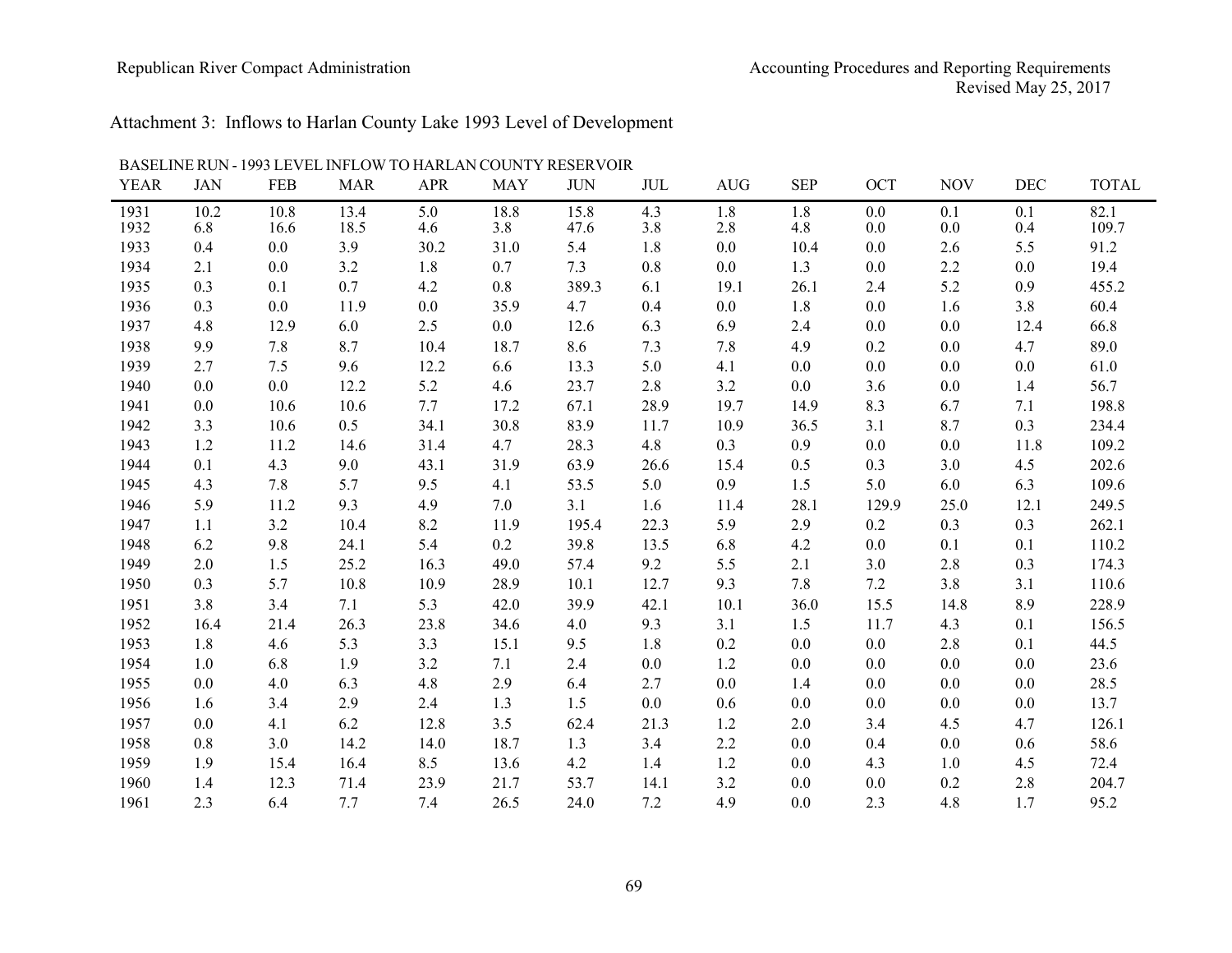### Republican River Compact Administration Accounting Procedures and Reporting Requirements Revised May 25, 2017

# Attachment 3: Inflows to Harlan County Lake 1993 Level of Development

| <b>YEAR</b> | <b>JAN</b> | <b>FEB</b> | <b>MAR</b> | <b>APR</b> | <b>MAY</b> | <b>JUN</b> | <b>JUL</b> | AUG     | <b>SEP</b> | <b>OCT</b> | <b>NOV</b> | <b>DEC</b> | <b>TOTAL</b> |
|-------------|------------|------------|------------|------------|------------|------------|------------|---------|------------|------------|------------|------------|--------------|
| 1962        | 4.5        | 9.1        | 16.2       | 9.9        | 14.4       | 42.6       | 41.6       | 21.1    | 2.3        | 8.7        | 8.3        | 5.7        | 184.4        |
| 1963        | 3.4        | 18.2       | 18.2       | 15.0       | 12.7       | 14.7       | 3.4        | 6.1     | 8.7        | 0.8        | 5.3        | 1.8        | 108.3        |
| 1964        | 5.4        | 7.6        | 8.3        | 8.4        | 9.9        | 11.9       | 7.2        | 6.5     | 2.4        | 1.9        | 1.4        | 2.3        | 73.2         |
| 1965        | 6.0        | 8.1        | 11.1       | 12.8       | 32.8       | 40.0       | 22.9       | 6.5     | 37.2       | 53.7       | 19.5       | 11.0       | 261.6        |
| 1966        | 8.9        | 21.4       | 15.7       | 11.4       | 12.0       | 34.7       | 12.4       | $2.5$   | 3.5        | 5.4        | 6.8        | 5.7        | 140.4        |
| 1967        | $7.2\,$    | 11.5       | 11.5       | 12.9       | 9.1        | 75.3       | 43.7       | 15.3    | 4.4        | 7.3        | 6.9        | 5.4        | 210.5        |
| 1968        | 3.9        | 10.2       | 8.5        | 11.6       | 10.8       | 12.5       | 3.1        | 2.7     | 1.6        | $2.0\,$    | 4.3        | 3.4        | 74.6         |
| 1969        | 4.2        | 10.8       | 24.5       | 15.1       | 18.9       | 17.5       | 17.0       | 12.6    | 16.6       | 9.2        | 11.8       | 9.9        | 168.1        |
| 1970        | 3.5        | 8.7        | 8.5        | 10.5       | 11.1       | 7.7        | 4.6        | 3.2     | 0.5        | 3.3        | 4.7        | 4.5        | 70.8         |
| 1971        | 4.1        | 10.3       | 12.4       | 12.8       | 18.3       | 7.2        | 8.4        | $6.2\,$ | 1.9        | 4.2        | 7.3        | 7.1        | 100.2        |
| 1972        | 5.5        | 8.1        | 9.2        | 8.3        | 14.8       | 8.5        | 6.5        | 4.4     | 0.1        | 2.9        | 7.6        | 4.1        | 80.0         |
| 1973        | 11.4       | 14.2       | 19.0       | 16.2       | 17.4       | 20.9       | 9.1        | 1.9     | 8.4        | 19.6       | 11.9       | 13.2       | 163.2        |
| 1974        | 13.2       | 13.4       | 12.0       | 14.3       | 15.4       | 17.2       | 5.5        | $0.0\,$ | 0.0        | $0.0\,$    | 4.9        | 5.5        | 101.4        |
| 1975        | 7.2        | 8.2        | 13.6       | 14.8       | 12.0       | 48.1       | 11.6       | 7.4     | 0.1        | 3.0        | 6.2        | 7.3        | 139.5        |
| 1976        | 7.0        | 10.2       | 10.1       | 16.0       | 12.1       | 3.5        | 2.2        | 1.8     | 0.9        | 1.0        | 3.2        | 3.1        | 71.1         |
| 1977        | 4.4        | 9.6        | 12.9       | 21.2       | 31.5       | 12.1       | 5.9        | 1.9     | 10.6       | 4.1        | 5.5        | 5.3        | 125.0        |
| 1978        | 5.0        | 6.5        | 20.6       | 12.9       | 11.8       | 3.8        | 0.0        | $1.0\,$ | 0.0        | $0.0\,$    | $0.3\,$    | 1.6        | 63.5         |
| 1979        | 1.3        | 7.6        | 21.5       | 18.8       | 15.9       | 5.4        | 10.4       | 10.6    | 1.6        | 0.9        | 3.6        | 6.2        | 103.8        |
| 1980        | 5.7        | 9.3        | 11.6       | 15.2       | 10.4       | 2.1        | 2.5        | 0.0     | 0.0        | 0.0        | $2.5\,$    | 2.2        | 61.5         |
| 1981        | 5.5        | 6.0        | 11.6       | 14.9       | 22.5       | 6.4        | 11.5       | 16.3    | 4.3        | 2.5        | 6.7        | 6.2        | 114.4        |
| 1982        | 5.3        | 12.5       | 17.9       | 14.3       | 26.8       | 27.1       | 8.9        | 2.7     | 0.0        | 6.5        | 6.3        | 15.5       | 143.8        |
| 1983        | 6.5        | 9.7        | 27.2       | 16.4       | 41.4       | 74.2       | 10.7       | 7.6     | 3.8        | 3.1        | 6.7        | 5.2        | 212.5        |
| 1984        | 6.8        | 14.6       | 17.2       | 32.9       | 40.6       | 15.5       | 8.1        | 4.5     | 0.0        | 5.5        | 4.8        | 6.2        | 156.7        |
| 1985        | 6.9        | 14.1       | 13.6       | 11.9       | 27.4       | 9.9        | 10.0       | 2.0     | 6.0        | 8.5        | 5.6        | 5.8        | 121.7        |
| 1986        | 9.1        | 9.4        | 12.2       | 11.7       | 34.3       | 13.0       | 13.5       | 4.6     | 3.3        | 5.9        | 5.4        | 7.1        | 129.5        |
| 1987        | 5.9        | 9.2        | 19.7       | 24.1       | 24.3       | 11.7       | 19.0       | 5.7     | 2.3        | 2.7        | 8.2        | 7.0        | 139.8        |
| 1988        | 6.2        | 13.7       | 11.6       | 15.2       | 15.2       | 7.0        | 17.9       | 10.4    | 0.6        | 2.0        | 5.9        | 5.4        | 111.1        |
| 1989        | 5.4        | 5.9        | 10.5       | 9.1        | 11.4       | 11.8       | 14.0       | 6.2     | 0.2        | 3.1        | 3.1        | 3.5        | 84.2         |
| 1990        | 6.6        | 7.7        | 13.2       | 9.7        | 15.5       | 1.4        | 4.3        | 10.7    | 0.6        | 3.2        | 2.0        | 2.7        | 77.6         |
| 1991        | 2.4        | 8.0        | 9.0        | 10.6       | 15.2       | 3.9        | 1.9        | 0.5     | 0.0        | 0.0        | 2.7        | 4.8        | 59.0         |
| 1992        | $8.0\,$    | $8.8\,$    | 12.7       | 8.5        | 4.5        | 6.1        | 6.5        | 9.4     | 2.4        | 6.9        | 6.7        | 5.2        | 85.7         |
| 1993        | 5.2        | 14.4       | 71.6       | 22.7       | 21.0       | 17.0       | 68.0       | 37.5    | 23.3       | 16.8       | 30.1       | 17.7       | 345.3        |
| Avg         | 4.5        | 8.8        | 14.1       | 13.0       | 17.2       | 30.6       | 11.0       | 6.2     | 5.4        | 6.3        | 5.0        | 4.7        | 126.8        |

#### BASELINE RUN - 1993 LEVEL INFLOW TO HARLAN COUNTY RESERVOIR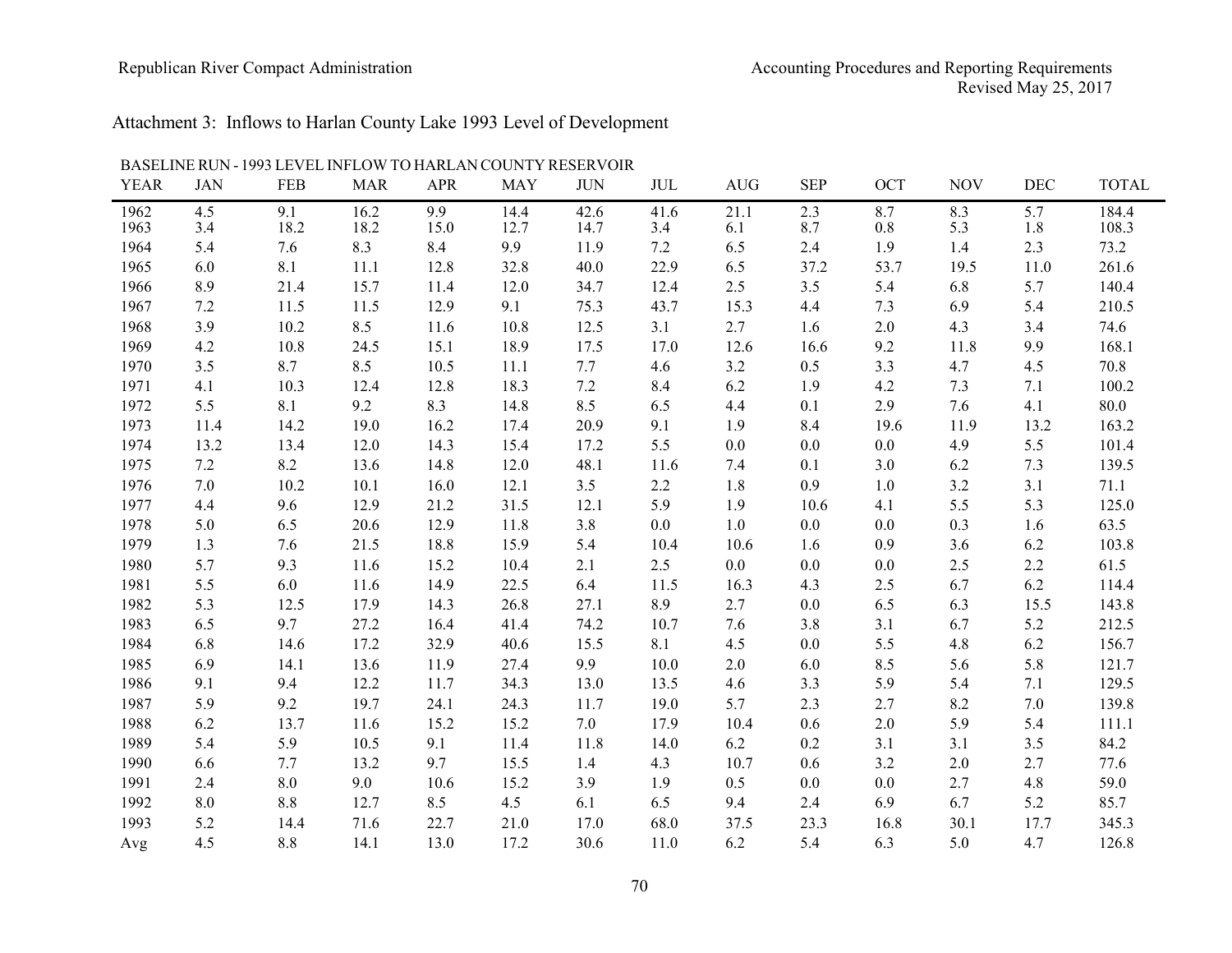# Attachment 4: Evaporation Loss Harlan County Lake 1993 Level of Development Attachment 4: Evaporation Loss Harlan County Lake 1993 Level of Development

|             |            | DASEEINE - 1777 LE VELTEO WS - HANLAIN COUNT LE VALUNATION |            |            |            |            |     |            |            |     |            |        |              |
|-------------|------------|------------------------------------------------------------|------------|------------|------------|------------|-----|------------|------------|-----|------------|--------|--------------|
| <b>YEAR</b> | <b>JAN</b> | <b>FEB</b>                                                 | <b>MAR</b> | <b>APR</b> | <b>MAY</b> | <b>JUN</b> | JUL | <b>AUG</b> | <b>SEP</b> | OCT | <b>NOV</b> | DEC    | <b>TOTAL</b> |
| 1931        | 0.7        | 0.9                                                        | 1.6        | 2.9        | 4.2        | 7.4        | 6.9 | 5.2        | 2.7        | 2.1 | 1.2        | 0.4    | 36.2         |
| 1932        | 0.6        | 0.8                                                        | 1.5        | 2.7        | 4.1        | 5.0        | 6.8 | 5.0        | 2.7        | 2.1 | 1.2        | 0.4    | 32.9         |
| 1933        | 0.6        | 0.8                                                        | 1.4        | 2.5        | 3.8        | 7.8        | 6.1 | 4.2        | 2.7        | 2.1 | 1.2        | 0.4    | 33.6         |
| 1934        | 0.6        | 0.8                                                        | 1.4        | 2.4        | 4.5        | 6.5        | 8.0 | 6.2        | 2.7        | 2.0 | 1.2        | 0.4    | 36.7         |
| 1935        | 0.6        | 0.8                                                        | 1.3        | 2.3        | 2.2        | 3.6        | 9.7 | 6.2        | 3.1        | 2.5 | 1.4        | 0.5    | 34.2         |
| 1936        | 0.7        | 0.9                                                        | 1.6        | 2.9        | 5.5        | 6.8        | 8.7 | 6.5        | 2.7        | 2.1 | 1.2        | 0.4    | 40.0         |
| 1937        | 0.6        | 0.8                                                        | 1.4        | 2.5        | 3.6        | 4.0        | 6.2 | 6.5        | 2.7        | 2.1 | 1.2        | 0.4    | 32.0         |
| 1938        | 0.6        | 0.9                                                        | 1.5        | 2.7        | 3.4        | 4.9        | 6.5 | 5.7        | 2.7        | 2.1 | 1.2        | 0.4    | 32.6         |
| 1939        | 0.6        | 0.8                                                        | 1.4        | 2.6        | 4.3        | 4.9        | 6.8 | 4.6        | 2.7        | 2.1 | 1.2        | 0.4    | 32.4         |
| 1940        | 0.6        | 0.8                                                        | 1.4        | 2.4        | 3.5        | 5.0        | 6.5 | 4.6        | 2.7        | 2.1 | 1.2        | 0.4    | 31.2         |
| 1941        | 0.6        | 0.8                                                        | 1.4        | 2.5        | 3.9        | 4.2        | 6.7 | 5.3        | 2.8        | 2.1 | 1.3        | 0.5    | 32.1         |
| 1942        | 0.6        | 0.9                                                        | 1.5        | 2.8        | $4.0$      | 5.2        | 8.3 | 5.1        | 3.2        | 2.5 | 1.5        | 0.5    | 36.1         |
| 1943        | 0.7        | 1.0                                                        | 1.8        | 3.2        | 4.3        | 5.7        | 7.9 | 6.3        | 2.7        | 2.1 | 1.2        | 0.4    | 37.3         |
| 1944        | 0.6        | 0.8                                                        | 1.4        | 2.7        | 4.2        | 5.3        | 7.0 | 5.8        | 3.5        | 2.6 | 1.5        | 0.5    | 35.9         |
| 1945        | 0.7        | $1.0$                                                      | 1.8        | 3.1        | 3.8        | 3.0        | 6.7 | 5.7        | 2.9        | 2.2 | 1.3        | 0.5    | 32.7         |
| 1946        | 0.6        | 0.9                                                        | 1.6        | 2.8        | 3.5        | 5.1        | 5.6 | 4.4        | 2.9        | 2.7 | 1.8        | 0.6    | 32.5         |
| 1947        | 1.0        | 1.5                                                        | 2.9        | 3.2        | 3.4        | $-1.2$     | 5.8 | 5.3        | 3.7        | 1.7 | 0.5        | 0.1    | 27.9         |
| 1948        | 0.8        | 0.7                                                        | 1.5        | 3.6        | 3.1        | 2.4        | 4.2 | 4.7        | 3.0        | 2.7 | 0.8        | 0.3    | 27.8         |
| 1949        | 0.1        | 0.9                                                        | 0.7        | 1.8        | 1.1        | 0.7        | 6.5 | 4.1        | 3.1        | 1.7 | 1.5        | 0.4    | 22.6         |
| 1950        | 0.7        | 0.1                                                        | 0.8        | 2.8        | 2.0        | 5.6        | 0.8 | 2.8        | 4.5        | 2.3 | 1.6        | 0.6    | 24.6         |
| 1951        | 0.5        | 0.2                                                        | 2.1        | 0.7        | $-0.1$     | 1.9        | 3.5 | 4.1        | 0.4        | 3.1 | $2.2\,$    | 0.9    | 19.5         |
| 1952        | 1.1        | 1.2                                                        | 1.9        | 2.5        | 5.2        | 6.2        | 1.5 | 3.4        | 3.6        | 2.9 | 1.1        | $-0.1$ | 30.5         |
| 1953        | 0.5        | $1.0$                                                      | 1.5        | 2.9        | 4.7        | 4.5        | 4.6 | 6.6        | 5.3        | 3.3 | 0.1        | 0.0    | 35.0         |
| 1954        | 0.7        | 0.6                                                        | 2.2        | 3.6        | 0.3        | 4.9        | 6.7 | 1.6        | 3.6        | 1.6 | 1.5        | 0.6    | 27.9         |
| 1955        | 0.5        | 1.0                                                        | 2.1        | 4.6        | 3.4        | $-0.5$     | 7.3 | 6.9        | 2.7        | 2.6 | 1.4        | 0.4    | 32.4         |
| 1956        | 0.6        | 1.1                                                        | 1.9        | 2.8        | 3.9        | 4.5        | 5.0 | 3.7        | 4.7        | 3.7 | 1.3        | 0.5    | 33.7         |
| 1957        | 0.7        | 1.0                                                        | 1.3        | 0.5        | $-0.6$     | $-1.1$     | 6.1 | 3.7        | 2.3        | 1.7 | 1.2        | 0.4    | 17.2         |
| 1958        | 0.7        | 0.1                                                        | 1.0        | 0.6        | 2.3        | 4.4        | 1.0 | 1.9        | 3.3        | 3.3 | 1.0        | 0.6    | 20.2         |
| 1959        | 0.4        | 1.0                                                        | 1.1        | 2.1        | 1.0        | 3.5        | 5.0 | 4.8        | 2.3        | 0.7 | 1.5        | 0.6    | 24.0         |
| 1960        | 0.1        | 0.7                                                        | 2.0        | 2.7        | 0.9        | 0.1        | 4.9 | 3.6        | 3.9        | 2.0 | 1.3        | 0.4    | 22.6         |
| 1961        | 0.9        | 1.0                                                        | 1.4        | 2.7        | $-1.1$     | 0.6        | 5.1 | 2.9        | 1.2        | 2.4 | 0.7        | 0.1    | 17.9         |
|             |            |                                                            |            |            |            |            |     |            |            |     |            |        |              |

BASELINE - 1993 LEVEL FLOWS - HARLAN COUNTY EVAPORATION

Attachment 4: Evaporation Loss Harlan County Lake 1993 Level of Development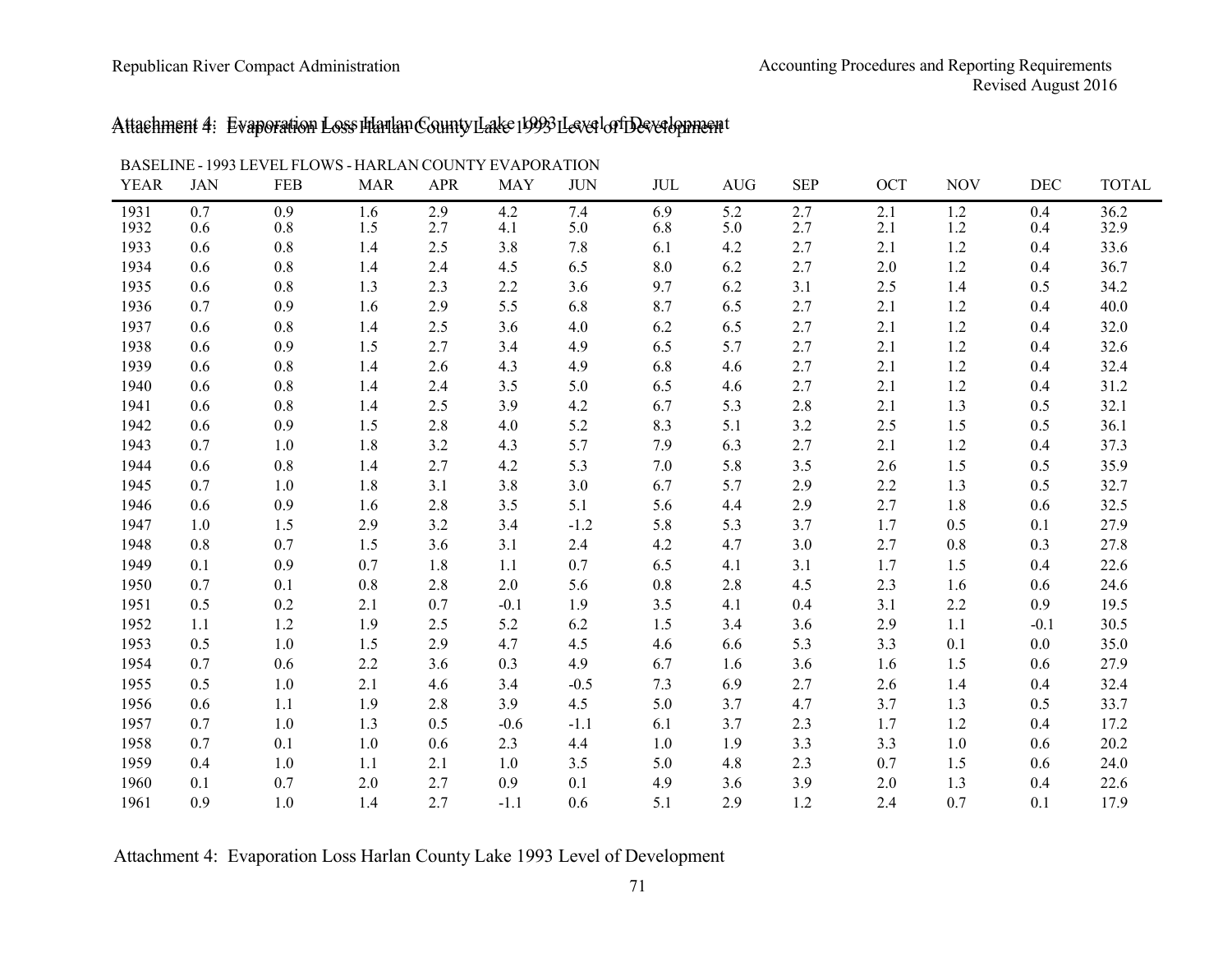| <b>YEAR</b> | <b>JAN</b> | FEB     | <b>MAR</b> | <b>APR</b> | <b>MAY</b> | <b>JUN</b> | $\rm JUL$ | <b>AUG</b> | <b>SEP</b> | <b>OCT</b> | <b>NOV</b> | <b>DEC</b> | <b>TOTAL</b> |
|-------------|------------|---------|------------|------------|------------|------------|-----------|------------|------------|------------|------------|------------|--------------|
| 1962        | 0.6        | 0.6     | 0.9        | 3.7        | 3.4        | 1.5        | 0.3       | 1.6        | 2.0        | 2.0        | 1.7        | 0.3        | 18.6         |
| 1963        | 0.7        | 1.4     | 1.3        | 4.5        | 4.6        | 6.3        | 6.1       | 3.1        | $-0.8$     | 2.7        | 1.5        | 0.4        | 31.8         |
| 1964        | 0.8        | $0.8\,$ | 1.7        | 3.2        | 5.6        | 1.2        | 6.9       | 3.0        | 3.0        | 3.3        | 1.2        | 0.6        | 31.3         |
| 1965        | 0.4        | 0.7     | 1.2        | 2.8        | 1.5        | $-0.5$     | 2.0       | 2.8        | $-3.9$     | 1.7        | 2.1        | 0.4        | 11.2         |
| 1966        | 0.9        | 0.8     | 2.9        | 2.7        | 7.5        | 2.8        | 5.8       | 3.7        | 2.7        | 2.8        | 1.5        | 0.4        | 34.5         |
| 1967        | 0.7        | 1.2     | 2.5        | 3.0        | 2.0        | $-2.9$     | 1.6       | 4.5        | 3.5        | 2.0        | 1.6        | 0.4        | 20.1         |
| 1968        | 0.9        | 1.2     | 2.8        | 2.6        | 3.2        | 4.9        | 4.7       | 1.8        | 2.3        | 0.7        | 1.2        | 0.2        | 26.5         |
| 1969        | 0.4        | 0.6     | 2.4        | 3.3        | 0.1        | 3.8        | $-0.7$    | 2.9        | 2.2        | $-1.0$     | $1.5$      | 0.4        | 15.9         |
| 1970        | 0.7        | 1.4     | 2.3        | 2.8        | 4.7        | 4.4        | 6.5       | 5.9        | 0.9        | $1.0$      | 1.5        | 0.7        | 32.8         |
| 1971        | 0.7        | 0.2     | 2.0        | 2.9        | 0.7        | 5.1        | 3.4       | 4.5        | 1.4        | 1.5        | 0.2        | 0.5        | 23.1         |
| 1972        | 0.8        | 1.3     | 2.0        | 1.7        | 1.1        | 0.0        | 3.3       | 1.8        | 2.1        | 1.7        | $-0.4$     | 0.1        | 15.5         |
| 1973        | 0.5        | 1.1     | $-0.7$     | 2.5        | 3.4        | 6.7        | $-1.7$    | 4.2        | $-3.0$     | 0.2        | 0.2        | 0.2        | 13.6         |
| 1974        | 0.7        | 1.5     | 2.6        | 1.5        | 3.7        | 2.5        | 9.1       | 2.6        | 3.4        | 1.4        | 1.1        | 0.3        | 30.4         |
| 1975        | 0.7        | 0.7     | 2.0        | 2.1        | 0.8        | 1.1        | 4.3       | 2.7        | 3.0        | 3.4        | 0.7        | 0.6        | 22.1         |
| 1976        | 0.8        | 1.2     | 1.7        | 0.7        | 1.5        | 5.0        | 5.9       | 5.7        | $-0.2$     | 1.4        | 1.4        | 0.7        | 25.8         |
| 1977        | 0.7        | 1.3     | 0.2        | 1.1        | 0.0        | 4.6        | 4.0       | 0.6        | 2.0        | 1.6        | 1.0        | 0.4        | 17.5         |
| 1978        | 0.5        | 0.7     | 1.2        | 3.4        | 3.9        | 6.2        | 7.1       | 4.5        | 4.5        | 3.0        | 1.1        | 0.5        | 36.6         |
| 1979        | 0.5        | 0.6     | 1.1        | 3.9        | 4.4        | 4.6        | 3.5       | 5.1        | 4.1        | 2.8        | 1.4        | 0.7        | 32.7         |
| 1980        | 0.5        | 0.6     | 1.2        | 3.4        | 3.7        | 4.7        | 6.8       | 6.0        | 3.9        | 2.7        | 1.3        | 0.6        | 35.4         |
| 1981        | 0.5        | 0.6     | 1.2        | 3.8        | 3.2        | 4.8        | 4.2       | 3.7        | 2.9        | 1.7        | 1.3        | 0.7        | 28.6         |
| 1982        | 0.5        | 0.7     | 1.2        | 3.9        | 3.8        | 3.9        | 5.1       | 3.8        | 2.9        | 2.2        | 1.4        | 0.8        | 30.2         |
| 1983        | 0.5        | 0.7     | 1.4        | 2.9        | 4.2        | 5.3        | 8.6       | 7.2        | 4.6        | 1.8        | 1.5        | 0.6        | 39.3         |
| 1984        | 0.6        | 0.8     | 1.4        | 2.9        | 4.2        | 5.8        | 7.2       | 5.7        | 4.7        | 1.4        | 1.4        | 0.7        | 36.8         |
| 1985        | 0.5        | 0.7     | 1.3        | 2.3        | 4.0        | 4.5        | 5.6       | 3.5        | 3.8        | 1.5        | 1.5        | 0.7        | 29.9         |
| 1986        | 0.6        | 0.7     | 1.3        | 2.8        | 4.4        | 5.8        | 6.7       | 4.0        | 2.7        | 1.3        | 1.4        | 0.7        | 32.4         |
| 1987        | 0.5        | $0.8\,$ | 1.3        | 3.1        | 4.2        | 6.2        | 6.9       | 3.5        | 3.1        | 2.2        | 1.4        | 0.7        | 33.9         |
| 1988        | 0.5        | 0.7     | 1.3        | 3.5        | 4.9        | 6.6        | 4.6       | 4.8        | 3.5        | 2.2        | 1.4        | 0.7        | 34.7         |
| 1989        | 0.5        | 0.7     | 1.2        | 4.2        | 4.5        | 4.4        | 4.8       | 3.6        | 3.0        | 2.5        | 1.4        | 0.7        | 31.5         |
| 1990        | 0.5        | 0.7     | 1.2        | 3.0        | 3.5        | 5.6        | 6.4       | 4.0        | 5.0        | 3.4        | 1.4        | 0.6        | 35.3         |
| 1991        | 0.5        | 0.7     | 1.2        | 2.8        | 3.3        | 5.5        | 6.0       | 5.0        | 5.1        | 3.2        | 1.3        | 0.6        | 35.2         |
| 1992        | 0.6        | 0.7     | 1.2        | 1.8        | 3.2        | 2.2        | 4.1       | 3.5        | 4.2        | 2.9        | 1.9        | 1.0        | 27.3         |
| 1993        | 0.6        | 0.5     | $1.0$      | 2.2        | 3.1        | 4.6        | 4.2       | 4.9        | 4.5        | 4.4        | 3.1        | 1.2        | 34.3         |
| Avg         | 0.6        | 0.8     | 1.5        | 2.7        | 3.2        | 3.9        | 5.3       | 4.3        | 2.8        | 2.2        | 1.3        | 0.5        | 29.1         |

## Astachment 4995 raporation wess Harlan County Ivake AD9R Arreal of Development

Attachment 5: Projected Water Supply Spread Sheet Calculations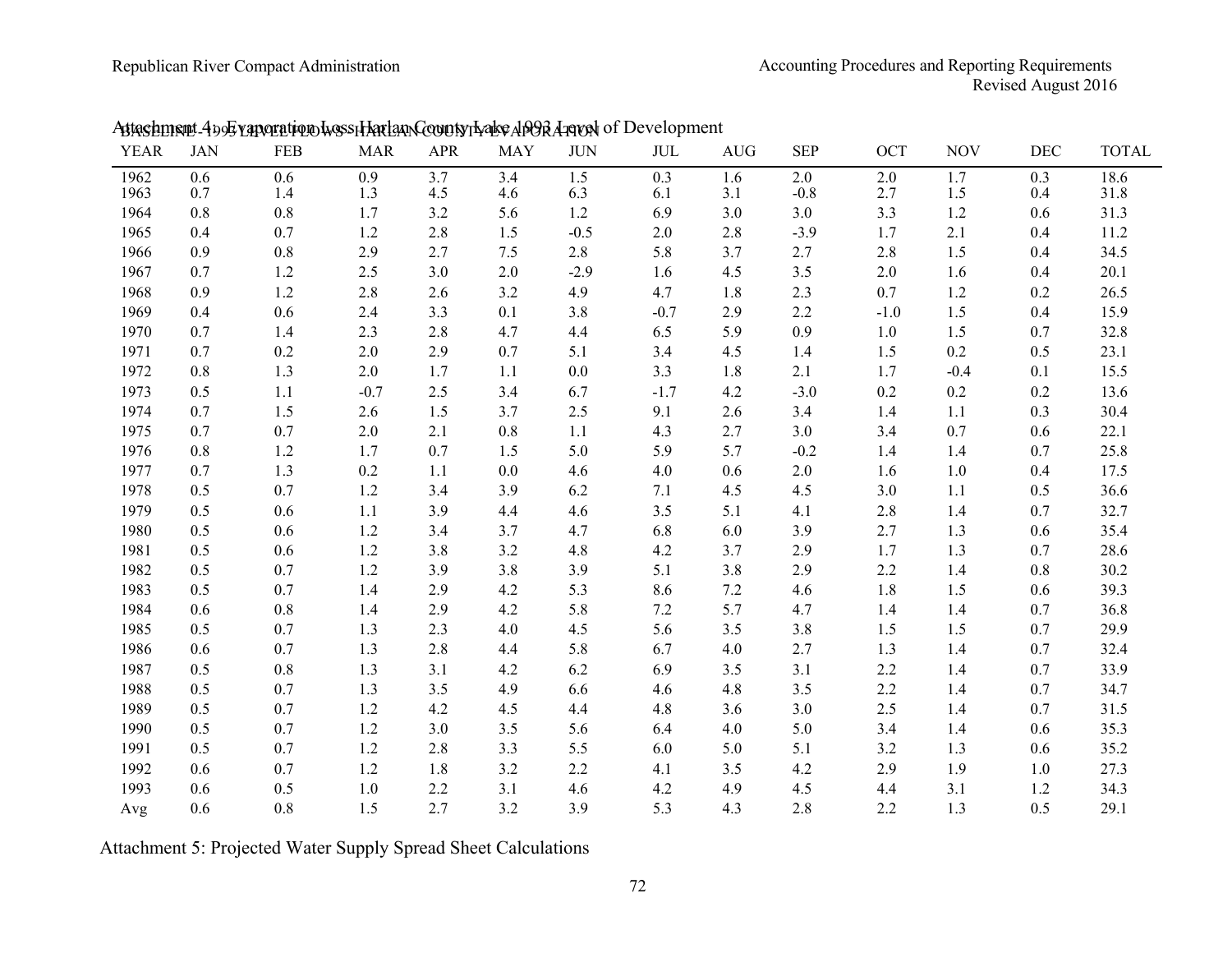| <b>TriggerCalculations</b>                                                 | <b>Units-1000</b><br>Acre-feet |            | <b>Irrigation Trigger</b><br><b>Total Irrigation Supply</b> |      |            |            | Assume that during irrigation release season<br>HCL Inflow = Evaporation Loss |            |                 |            |         |            |      |            |              |
|----------------------------------------------------------------------------|--------------------------------|------------|-------------------------------------------------------------|------|------------|------------|-------------------------------------------------------------------------------|------------|-----------------|------------|---------|------------|------|------------|--------------|
| <b>Based on Harlan County Lake</b>                                         |                                |            |                                                             |      | 130.0      |            |                                                                               |            |                 |            |         |            |      |            |              |
| <b>Irrigation Supply</b>                                                   |                                |            | <b>Bottom Irrigation</b>                                    |      | 164.1      |            |                                                                               |            |                 |            |         |            |      |            |              |
|                                                                            |                                |            | <b>Evaporation Adjust</b>                                   |      | 20.0       |            |                                                                               |            |                 |            |         |            |      |            |              |
|                                                                            | Oct                            | <b>Nov</b> | Dec                                                         | Jan  |            | Feb        | Mar                                                                           |            | Apr             | May        | Jun     | Jul        | Aug  | <b>Sep</b> | <b>Total</b> |
| 1993 Level AVE inflow                                                      | 6.3                            | 5          | 4.7                                                         | 4.5  |            | 8.8        | 14.1                                                                          |            | 13.0            | 17.2       | 30.6    | 11.0       | 6.2  | 5.4        | 126.8        |
| 1993 Level AVE evap                                                        | 2.2                            | 1.3        | 0.5                                                         | 0.6  |            | $0.8\,$    | 1.5                                                                           |            | 2.7             | 3.2        | 3.9     | 5.3        | 4.3  | 2.8        | 29.1         |
| $(1931-93)$                                                                |                                |            |                                                             |      |            |            |                                                                               |            |                 |            |         |            |      |            |              |
|                                                                            |                                |            |                                                             |      |            |            |                                                                               |            |                 |            |         |            |      |            |              |
| Avg. Inflow Last 5 Years                                                   | 10.8                           | 13.0       | 12.3                                                        | 12.9 |            | 16.6       | 22.4                                                                          |            | 19.4            | 18.1       | 14.8    | 16.5       | 11.0 | 4.7        | 172.6        |
| Oct - Jun<br><b>Trigger and</b><br><b>Irrigation Supply</b><br>Calculation |                                |            |                                                             |      |            |            |                                                                               |            |                 |            |         |            |      |            |              |
| Calculation Month                                                          | Oct                            | <b>Nov</b> | Dec                                                         |      | Jan        | Feb        |                                                                               | Mar        | Apr             | May        |         | Jun        |      |            |              |
| Previous EOM Content                                                       | 236.5                          | 235.9      | 238.6                                                       |      | 242.9      | 248.1      |                                                                               | 255.1      | 263.8           | 269.6      |         | 276.2      |      |            |              |
| Inflow to May 31                                                           | 73.6                           | 67.3       | 62.3                                                        |      | 57.6       | 53.1       |                                                                               | 44.3       | 30.2            | 17.2       |         | $0.0\,$    |      |            |              |
| Last 5 Yrs Avg Inflow to May 31                                            | 125.6                          | 114.8      | 101.7                                                       |      | 89.5       | 76.6       |                                                                               | 59.9       | 37.5            | 18.1       |         | $0.0\,$    |      |            |              |
| Evap to May 31                                                             | 12.8                           | 10.6       | 9.3                                                         |      | 8.8        | 8.2        |                                                                               | 7.4        | 5.9             | 3.2        |         | 0.0        |      |            |              |
| Est. Cont May 31                                                           | 297.3                          | 292.6      | 291.6                                                       |      | 291.7      | 293.0      |                                                                               | 292.0      | 288.1           | 283.6      |         | 276.2      |      |            |              |
| Est. Elevation May 31                                                      | 1944.44                        | 1944.08    | 1944.00                                                     |      | 1944.01    | 1944.11    |                                                                               | 1944.03    | 1943.72         |            | 1943.37 | 1942.77    |      |            |              |
| Max. Irrigation Available                                                  | 153.2                          | 148.5      | 147.5                                                       |      | 147.6      | 148.9      |                                                                               | 147.9      | 144.0           | 139.5      |         | 132.1      |      |            |              |
| Irrigation Release Est.                                                    | 120.1                          | 117.4      | 116.8                                                       |      | 116.8      | 118.1      |                                                                               | 117.1      | 116.8           | 116.8      |         | 116.8      |      |            |              |
| Trigger - Yes/No                                                           | NO                             | <b>YES</b> | <b>YES</b>                                                  |      | <b>YES</b> | <b>YES</b> |                                                                               | <b>YES</b> | <b>YES</b>      | <b>YES</b> |         | <b>YES</b> |      |            |              |
| 130 kAF Irrigation Supply - Yes/No                                         | NO                             | NO         | N <sub>O</sub>                                              |      | NO         | NO         |                                                                               | NO.        | NO <sub>1</sub> | NO         |         | NO.        |      |            |              |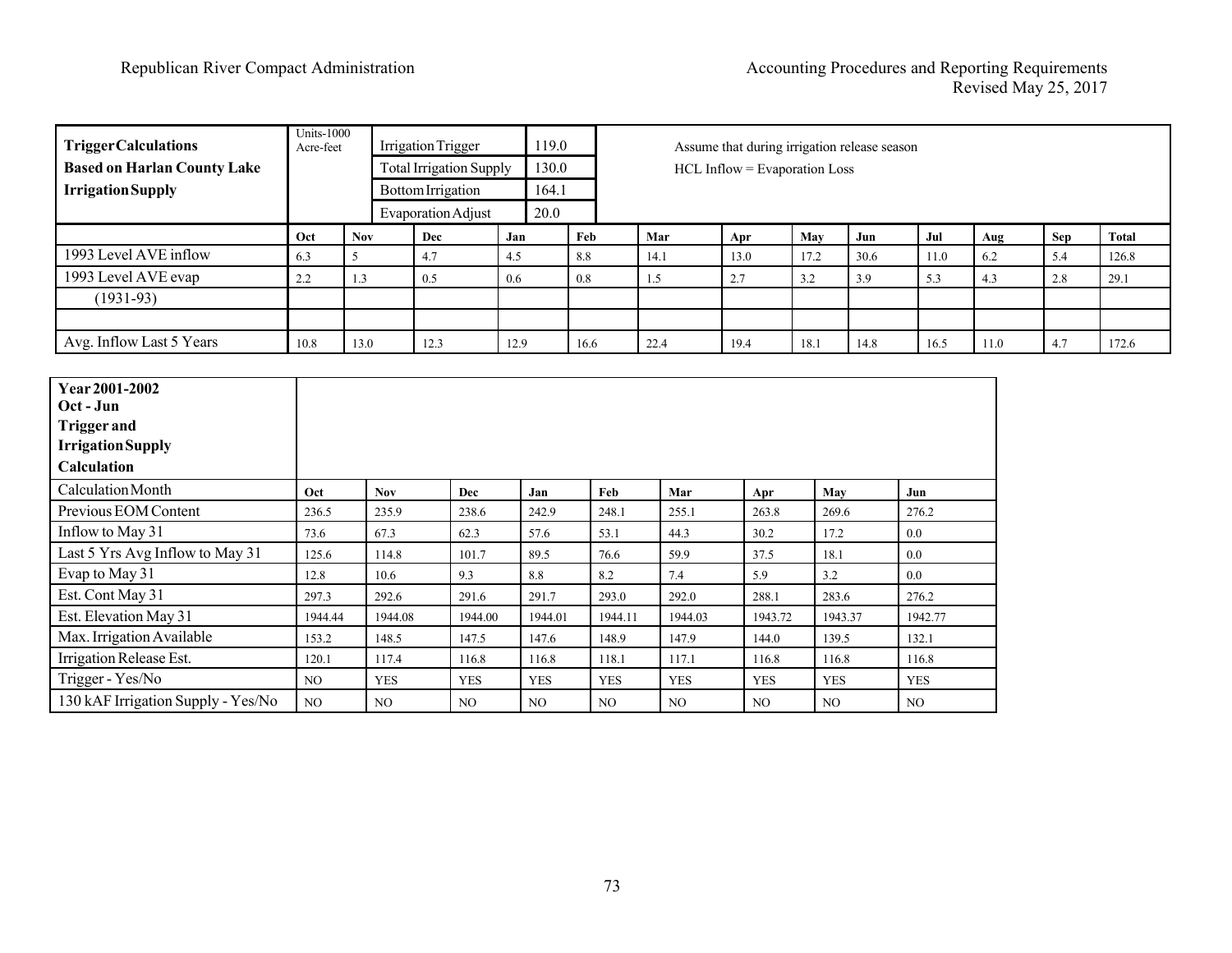| Attachment 5: Projected Water Supply Spread Sheet Calculations |  |  |  |
|----------------------------------------------------------------|--|--|--|
|                                                                |  |  |  |

| <b>Year 2002</b><br>Jul - Sep<br><b>Final Trigger and</b><br><b>Total Irrigation Supply</b><br><b>Calculation</b> |                |            |                |       |  |  |  |  |  |  |  |
|-------------------------------------------------------------------------------------------------------------------|----------------|------------|----------------|-------|--|--|--|--|--|--|--|
| Calculation Month                                                                                                 |                | Jul        | Aug            | Sep   |  |  |  |  |  |  |  |
| Previous EOM Irrigation Release Est.                                                                              |                | 116.8      | 116.0          | 109.7 |  |  |  |  |  |  |  |
| Previous Month Inflow                                                                                             |                | 5.5        | 0.5            | 1.3   |  |  |  |  |  |  |  |
| Previous Month Evap                                                                                               |                | 6.3        | 6.8            | 6.6   |  |  |  |  |  |  |  |
| Irrigation Release Estimate                                                                                       |                | 116.0      | 109.7          | 104.4 |  |  |  |  |  |  |  |
| Final Trigger - Yes/No                                                                                            |                | <b>YES</b> |                |       |  |  |  |  |  |  |  |
| 130 kAF Irrigation Supply - Yes/No                                                                                | N <sub>O</sub> | NO         | N <sub>O</sub> |       |  |  |  |  |  |  |  |

Attachment 6: Computing Water Supplies and Consumptive Use Above Guide Rock

| A                                          |               |                                |                     |                                                              |                             |                  |                                                                    |                                            |                                             |                                                       |                                                        |                                         |                                                                            |                                                   |                                                                                |                              |                                                                |
|--------------------------------------------|---------------|--------------------------------|---------------------|--------------------------------------------------------------|-----------------------------|------------------|--------------------------------------------------------------------|--------------------------------------------|---------------------------------------------|-------------------------------------------------------|--------------------------------------------------------|-----------------------------------------|----------------------------------------------------------------------------|---------------------------------------------------|--------------------------------------------------------------------------------|------------------------------|----------------------------------------------------------------|
| Total<br>Main<br><b>Stem</b><br><b>VWS</b> | Hardy<br>gage | Courtland Canal<br>Dam<br>Gage | Superior- Courtland | Superior<br>Canal<br>Diversion Diversions Diversions Returns | Courtland Superior<br>Canal | Canal<br>Returns | Total<br>Bostwick CBCU<br>Returns<br><b>Below</b><br>Guide<br>Rock | <b>NE</b><br><b>Below</b><br>Guide<br>Rock | KS<br><b>CBCU</b><br>Below<br>Guide<br>Rock | Total<br><b>CBCU</b><br><b>Below</b><br>Guide<br>Rock | Gain<br>Guide<br>Rock to<br>Hardy                      | <b>VWS</b><br>Guide<br>Rock to<br>Hardy | Main<br><b>Stem</b><br>Virgin<br>Water<br>Supply<br>Above<br>Guide<br>Rock | Nebraska<br>Main<br><b>Stem</b><br>Above<br>Hardy | Kansas<br>Main<br><b>Stem</b><br>Allocation Allocation Hardy<br>Above<br>Hardy | Nebraska<br>Guide<br>Rock to | Kansas<br>Guide<br>Rock to<br>Hardy<br>Allocation   Allocation |
|                                            |               |                                |                     |                                                              |                             |                  | $Col F+$<br>ColG                                                   |                                            |                                             | $Col I +$<br>Col J                                    | $+$ Col B - $+$ Col L<br>$Col C+$<br>$ColK -$<br>Col H | $+$ Col K                               | $ColA -$<br>Col M                                                          | .489 x<br>Col N                                   | .511x<br>Col N                                                                 | .489 x<br>Col M              | .511x<br>Col M                                                 |

Attachment 7: Calculations of Return Flows from Bureau of Reclamation Canals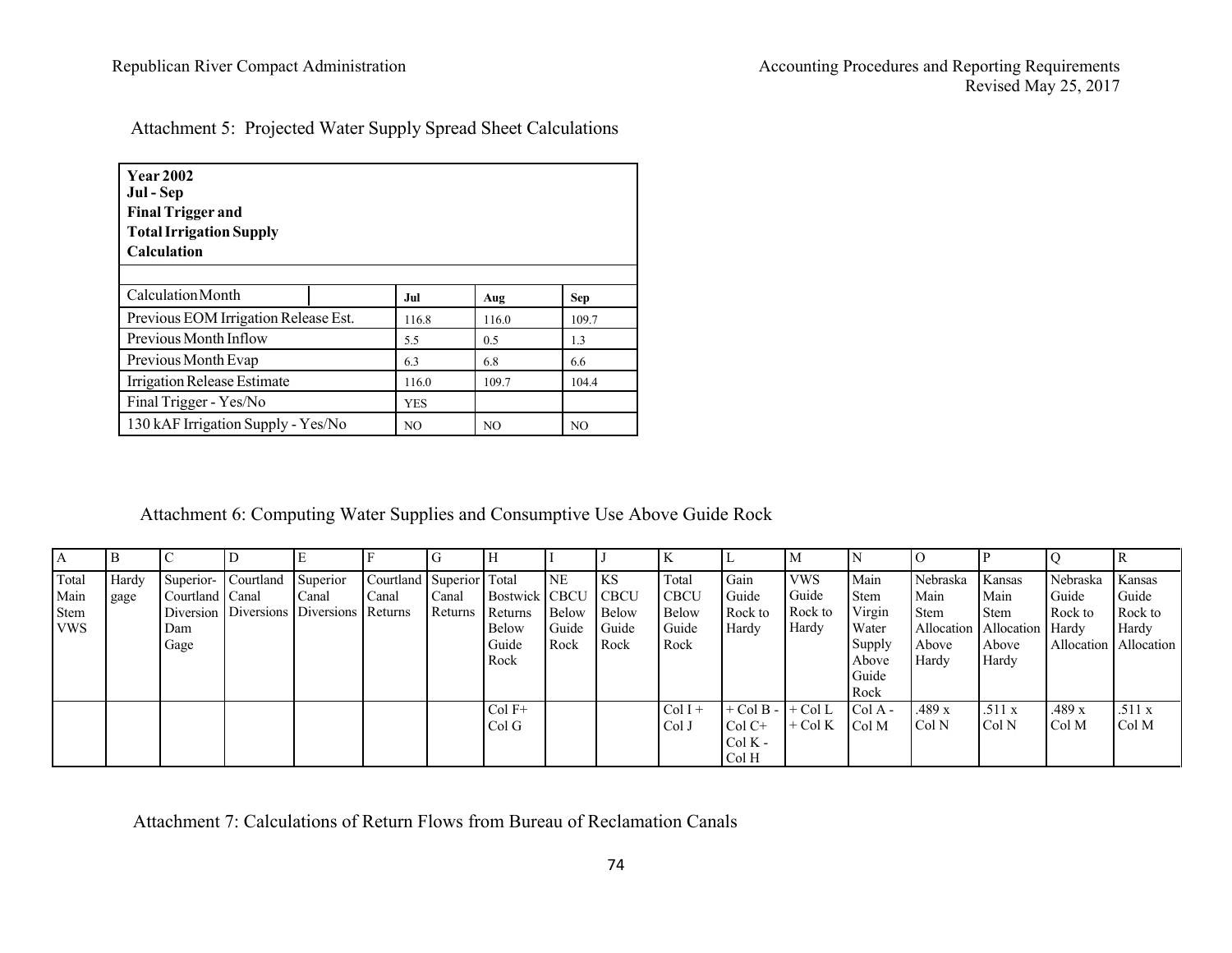| Col 1                                 | Col 2              | Col 3                           | Col <sub>4</sub> | Col <sub>5</sub>           | Col 6            | Col 7                                             | Col 8         | Col 9                   | <b>Col 10</b>                                                                           | <b>Col 11</b>                                               | <b>Col 12</b>                           |
|---------------------------------------|--------------------|---------------------------------|------------------|----------------------------|------------------|---------------------------------------------------|---------------|-------------------------|-----------------------------------------------------------------------------------------|-------------------------------------------------------------|-----------------------------------------|
| Canal                                 | Canal<br>Diversion | Spill to<br>Waste-way Diversion | <b>Net</b>       | Field<br>Deliveries        | Canal<br>Loss    | Average Field Loss<br>Factor                      | Field<br>Loss | from<br><b>District</b> | Total Loss Percent field<br>and Canal Loss Stream from<br>That Returns to<br>the Stream | Total return to Return as<br>Canal and<br><b>Field Loss</b> | Percent of<br>Canal<br><b>Diversion</b> |
| Name Canal                            | Headgate           | Sum of                          | <b>Col 2 -</b>   | Sum of                     | $Col 4 -$        | $1 - Weighted$                                    | Col 5 x       | $Col 6 +$               | Estimated                                                                               | Col 9 x                                                     | Col 11 /                                |
| ∑ Irrigation Season                   | Diversion          | measured<br>spills to           | Col 3            | deliveries<br>to the field | Col <sub>5</sub> | Average Efficiency of Col 7<br>Application System |               | Col 8                   | Percent<br>Loss*                                                                        | $Col 10 +$<br>Col 3                                         | Col 2                                   |
| ∑ Non-Irrigation Season               |                    | river                           |                  |                            |                  | for the District*                                 |               |                         |                                                                                         |                                                             |                                         |
| Example                               | 100                | 5                               | 95               | 60                         | 35               | 30%                                               | 18            | 53                      | 82%                                                                                     | 48.46                                                       | 48.5%                                   |
|                                       | 100                | 5                               | 95               | $\overline{0}$             | 95               | 30%                                               | $\mathbf{0}$  | 95                      | 92%                                                                                     | 87.4                                                        | 87.4%                                   |
| Culbertson                            |                    |                                 |                  |                            |                  | 30%                                               |               |                         | 82%                                                                                     |                                                             |                                         |
|                                       |                    |                                 |                  |                            |                  | 30%                                               |               |                         | 92%                                                                                     |                                                             |                                         |
| <b>Culbertson Extension</b>           |                    |                                 |                  |                            |                  | 30%                                               |               |                         | 82%                                                                                     |                                                             |                                         |
|                                       |                    |                                 |                  |                            |                  | 30%                                               |               |                         | 92%                                                                                     |                                                             |                                         |
| Meeker - Driftwood                    |                    |                                 |                  |                            |                  | 30%                                               |               |                         | 82%                                                                                     |                                                             |                                         |
|                                       |                    |                                 |                  |                            |                  | 30%                                               |               |                         | 92%                                                                                     |                                                             |                                         |
| <b>Red Willow</b>                     |                    |                                 |                  |                            |                  | 30%                                               |               |                         | 82%                                                                                     |                                                             |                                         |
|                                       |                    |                                 |                  |                            |                  | 30%                                               |               |                         | 92%                                                                                     |                                                             |                                         |
| <b>Bartley</b>                        |                    |                                 |                  |                            |                  | 30%                                               |               |                         | 82%                                                                                     |                                                             |                                         |
|                                       |                    |                                 |                  |                            |                  | 30%                                               |               |                         | 92%                                                                                     |                                                             |                                         |
| Cambridge                             |                    |                                 |                  |                            |                  | 30%                                               |               |                         | 82%                                                                                     |                                                             |                                         |
|                                       |                    |                                 |                  |                            |                  | 30%                                               |               |                         | 92%                                                                                     |                                                             |                                         |
| Naponee                               |                    |                                 |                  |                            |                  | 35%                                               |               |                         | 82%                                                                                     |                                                             |                                         |
|                                       |                    |                                 |                  |                            |                  | 35%                                               |               |                         | 92%                                                                                     |                                                             |                                         |
| Franklin                              |                    |                                 |                  |                            |                  | 35%                                               |               |                         | 82%                                                                                     |                                                             |                                         |
|                                       |                    |                                 |                  |                            |                  | 35%                                               |               |                         | 92%                                                                                     |                                                             |                                         |
| <b>Franklin Pump</b>                  |                    |                                 |                  |                            |                  | 35%                                               |               |                         | 82%                                                                                     |                                                             |                                         |
|                                       |                    |                                 |                  |                            |                  | 35%                                               |               |                         | 92%                                                                                     |                                                             |                                         |
| Almena                                |                    |                                 |                  |                            |                  | 30%                                               |               |                         | 82%                                                                                     |                                                             |                                         |
| Superior                              |                    |                                 |                  |                            |                  | 31%                                               |               |                         | 82%                                                                                     |                                                             |                                         |
|                                       |                    |                                 |                  |                            |                  | 31%                                               |               |                         | 92%                                                                                     |                                                             |                                         |
| Nebraska Courtland                    |                    |                                 |                  |                            |                  | 23%                                               |               |                         | 82%                                                                                     |                                                             |                                         |
| Courtland Canal Above Lovewell (KS)   |                    |                                 |                  |                            |                  | 23%                                               |               |                         | 82%                                                                                     |                                                             |                                         |
| <b>Courtland Canal Below Lovewell</b> |                    |                                 |                  |                            |                  | 23%                                               |               |                         | 82%                                                                                     |                                                             |                                         |

\*The average field efficiencies for each district and percent loss that returns to the stream may be reviewed and, if necessary, changed by the RRCA to improve the accuracy of the estimates.

Attachment 8: Calculation of the Computed Water Supply Adjustment and Remaining Compact Compliance Volume for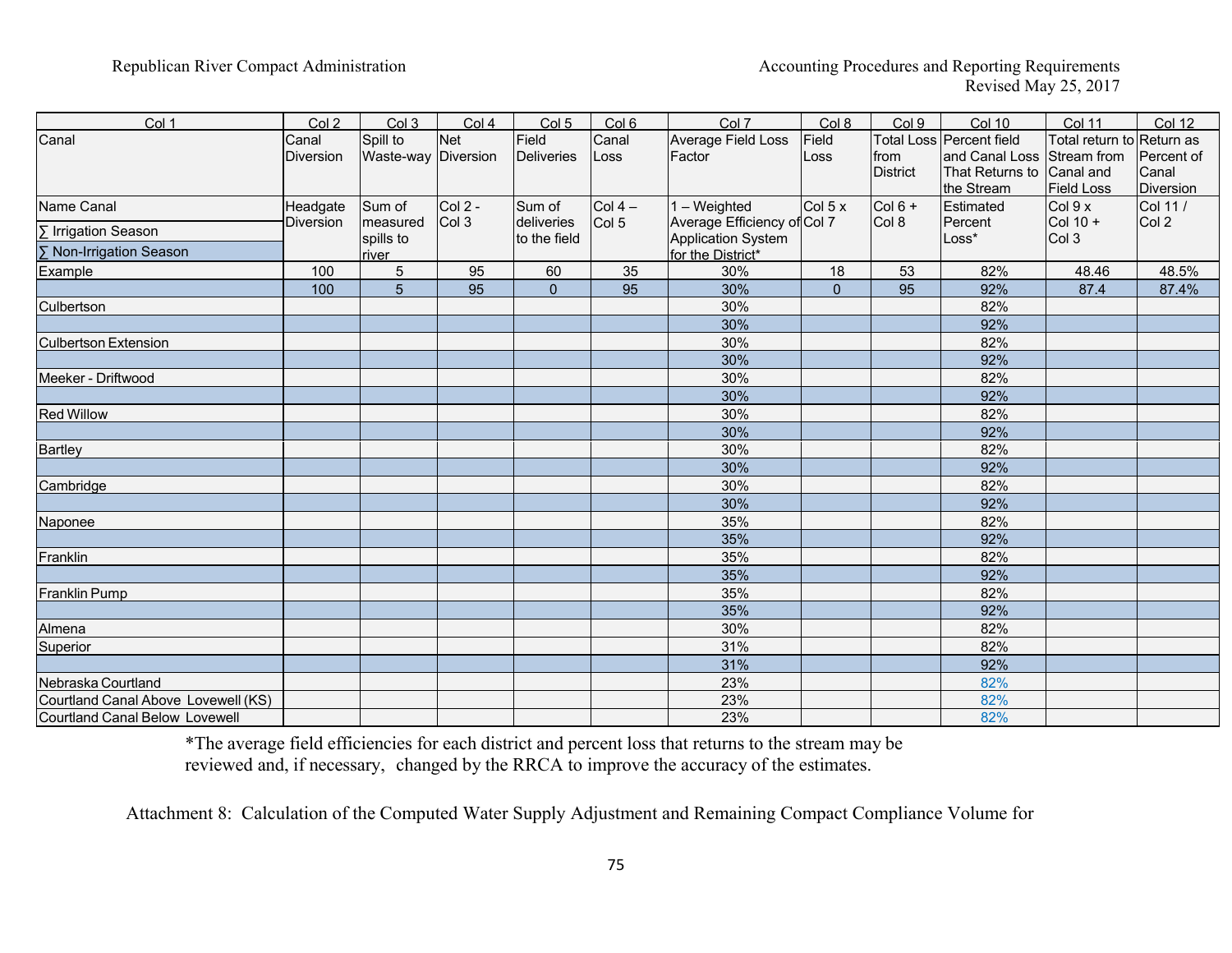|        | Col 1          | Col <sub>2</sub> | Col <sub>3</sub> | Col 4      | Col <sub>5</sub> | Col 6        | Col 7            | Col 8      | Col <sub>9</sub> | Col 10         | Col 11          | Col 12            |
|--------|----------------|------------------|------------------|------------|------------------|--------------|------------------|------------|------------------|----------------|-----------------|-------------------|
|        |                |                  |                  |            |                  | Total        |                  |            | <b>CCV</b>       |                |                 |                   |
|        |                |                  |                  |            | <b>RCCV</b>      | CCV and      | <b>Total CCV</b> | <b>CCV</b> | Released         | <b>CCV</b>     |                 |                   |
|        | Start of       |                  |                  | <b>CCV</b> | Inflow           | <b>RCCV</b>  | and RCCV         | Released   | from HCL as      | Retained in    |                 |                   |
|        | Year           | <b>RCCV</b>      |                  | Inflow     | Into             | Inflow       | Available        | from HCL   | Evaporation      | HCL (at End    |                 | End of Year       |
|        | <b>RCCV</b>    | Adjustment       | <b>CCV</b>       | Into HCL   | <b>HCL</b>       | Into HCL     | for Release      | as Flow    |                  | of Year)       | <b>CWSA</b>     | RCCV <sup>5</sup> |
|        | $=$ Col. 12 of |                  |                  |            |                  | $=$ Col. 4 + | $=$ Col. 6 +     |            |                  | $=$ Col. 7 $-$ | $=$ Col. 10 $-$ | $=$ Col. 1 $-$    |
|        | previous       |                  |                  |            |                  | Col. 5       | $Col. 10$ of     |            |                  | $(Col. 8 +$    | Col. $10$ of    | Col. $2 +$ Col.   |
|        | year           |                  |                  |            |                  |              | previous         |            |                  | Col. 9         | previous        | $3 - Col.6$       |
|        |                |                  |                  |            |                  |              | year             |            |                  |                | year            |                   |
| Year 1 |                |                  |                  |            |                  |              |                  |            |                  |                |                 |                   |
| Year 2 |                |                  |                  |            |                  |              |                  |            |                  |                |                 |                   |
| Year 3 |                |                  |                  |            |                  |              |                  |            |                  |                |                 |                   |
| Year 4 |                |                  |                  |            |                  |              |                  |            |                  |                |                 |                   |
| Year 5 |                |                  |                  |            |                  |              |                  |            |                  |                |                 |                   |

#### Implementation of 2016 RRCA Resolution

This attachment provides definitions and example calculations for determining the Computed Water Supply Adjustment (CWSA), Remaining Compact Compliance Volume (RCCV), and other calculations necessary for implementation of the RRCA Resolution signed August 24, 2016, titled "Resolution Approving Long-Term Agreement Related to the Operation of Harlan County Lake for Compact Call Years." An electronic copy of the spreadsheet containing the live formulas in this Attachment is included with the May 25, 2017, Accounting Procedures adopted by the RRCA and will be used as Attachment 8.

<sup>&</sup>lt;sup>5</sup> The formula for calculation of RCCV is based on calendar year operations and will vary when operations occur in a different calendar year than NERWS Credit is applied.

<sup>6</sup> See Provision 10 of the RRCA Resolution signed August 24, 2016, titled "Resolution Approving Long-Term Agreement Related to the Operation of Harlan County Lake for Compact Call Years" for the terms of assigning RCCV Adjustment. The RCCV Adjustment for each year is equal to 20% of the unadjusted portion of the RCCV, if it is a non-Compact Call Year, plus any remaining volumetric reductions from the previous four years.

 $<sup>7</sup>$  In years when the contributions from Nebraska's water management activities, consistent with the 2016 CCY HCL Operations Resolution, are greater than</sup> CCV and the NERWS is equal to the greater contribution volume, CCV in Column 3 should also be set equal to the contribution.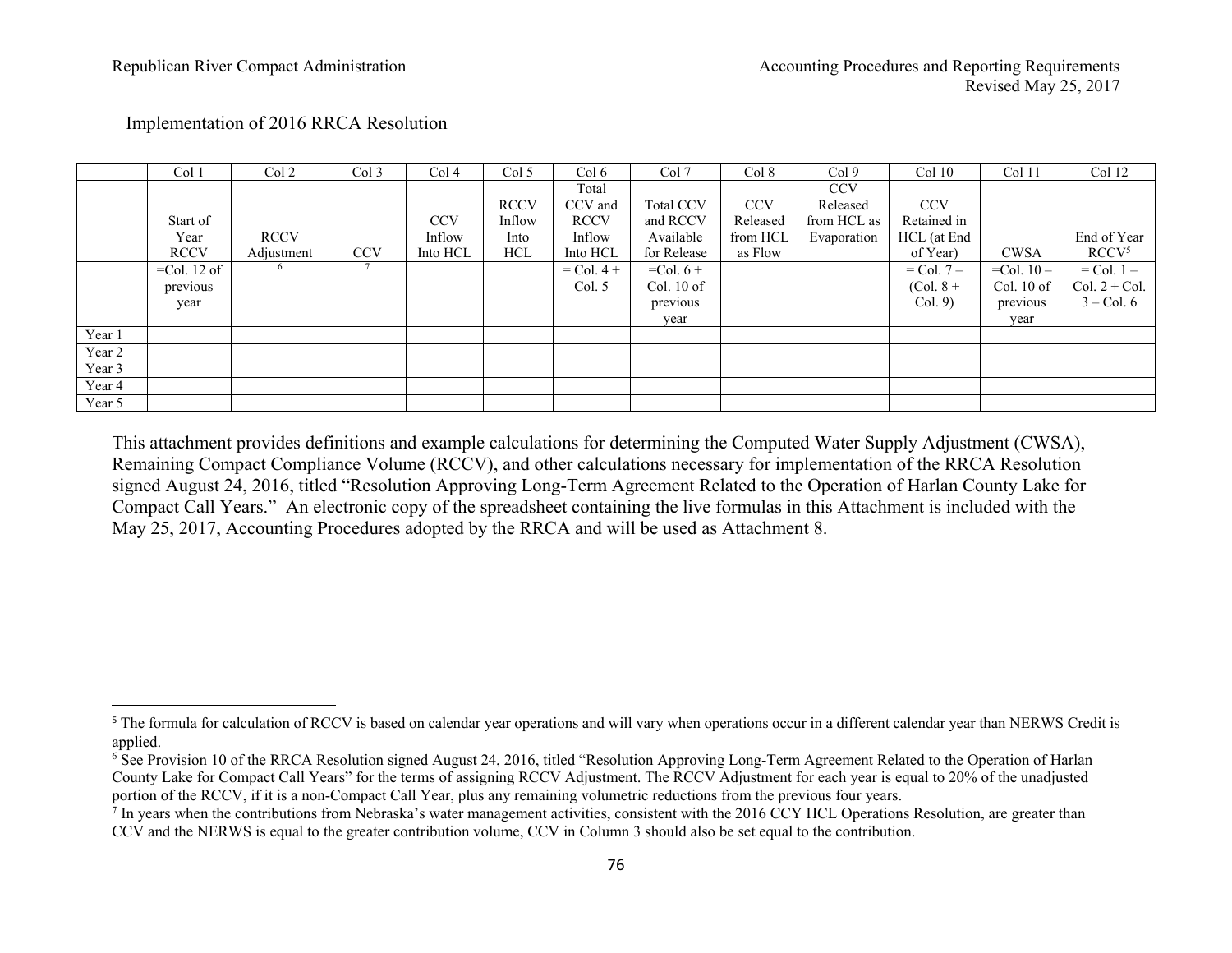## **Definitions**

The definitions below identify additional terms from the Accounting Procedures and Resolution that are utilized in the calculations.

**CCV Inflow Into HCL** is the Compact Compliance Volume made available in HCL for Kansas exclusive use pursuant to the 2016 CCY HCL Operations Resolution;

**CCV Released from HCL** is the volume of CCV Inflow Into HCL and RCCV Inflow Into HCL that is released from HCL in a calendar year;

**CCV Retained in HCL** is the volume of CCV Inflow Into HCL and RCCV Inflow Into HCL that is not released from HCL in a calendar year;

**RCCV Inflow Into HCL** is the Remaining Compact Compliance Volume made available in HCL for Kansas exclusive use pursuant to 2016 CCY HCL Operations Resolution;

#### **CWSA and RCCV Example Calculations**

Five examples representing various conditions have been developed to illustrate calculations of the CWSA and RCCV. These examples are applicable to calculations based on calendar year operations and will vary when CCV and RCCV Inflow Into HCL occurs in a different calendar year than NERWS Credit is applied. The five examples are presented below:

- Example 1: **All CCV Inflow Into HCL is Passed Through HCL**
- Example 2: **A Portion of CCV Inflow Into HCL is Retained in HCL**
- Example 3: **A Portion of CCV Inflow Into HCL is Retained in HCL and Released in a Subsequent Calendar Year**
- Example 4: **RCCV Inflow Into HCL and CCV Inflow Into HCL**
- Example 5: **HCL Reservoir Accounting for CWSA**
- **RCCV Example Calculation**

Evaporation losses have been ignored in these examples for simplicity. In reality, any water stored in HCL, including water from CCV or RCCV sources, is subject to evaporation, per the current RRCA Accounting Procedures.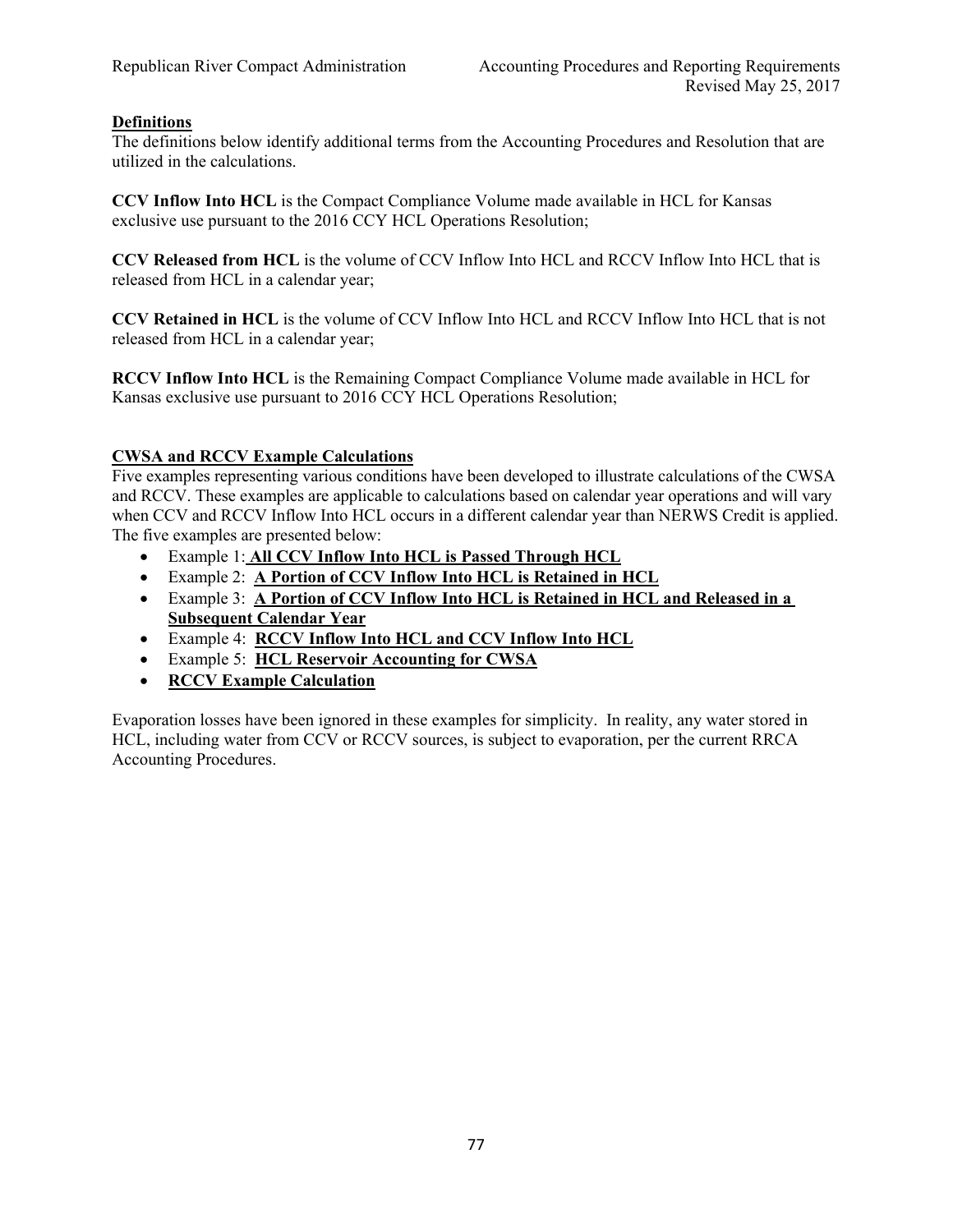## **Example 1: All CCV Inflow Into HCL is Passed Through HCL**

In this example, all CCV inflow into HCL is released in the same year (Year  $= 1$ ) that the APV occurred.

#### **Assumptions**

- $\bullet$  RCCV = 0
- $CCV = 20,000$  Acre-feet
- $APV = 20,000$  Acre-feet
- $\bullet$  CCV Inflow Into HCL = 20,000 Acre-feet
- RCCV Inflow Into  $HCL = 0$
- $\bullet$  CCV Released from HCL = 20,000 Acre-feet
- $\bullet$  CCV Retained in HCL = 0
- $\bullet$  NERWS Credit = 20,000 Acre-feet

### **Computed Water Supply Adjustment (CWSA)**

The Computed Water Supply Adjustment (CWSA) can simply be calculated by subtracting the CCV Released from HCL from the CCV Inflow into HCL:

CWSA = CCV Inflow Into HCL + RCCV Inflow Into HCL – CCV Released from HCL

 $= 20,000 + 0 - 20,000 = 0$ 

Since all CCV inflow into HCL is passed through the reservoir within the same year, there is no CWSA adjustment necessary in Year 1 or in any subsequent year's accounting.

## **Example 2: A Portion of CCV Inflow Into HCL is Retained in HCL**

This example includes some of the same initial conditions as in Example 1, except that a portion of the CCV Inflow Into HCL is retained into a subsequent year. Additional accounting adjustments are required as a result and are illustrated below:

### **Assumptions**

- $\bullet$  RCCV = 0
- $CCV = 20,000$  Acre-feet
- $APV = 20,000$  Acre-feet
- $\text{CCV}$  Inflow Into HCL = 20,000 Acre-feet
- RCCV Inflow Into  $HCL = 0$
- $\textdegree$  CCV Released from HCL = 15,000 Acre-feet
- $\text{CCV Retained in HCL} = 5,000 \text{ Acre-feet}$
- $\bullet$  NERWS Credit = 20,000 Acre-feet

# **Computed Water Supply Adjustments (CWSA)**

Because a portion of the CCV Inflow Into HCL is retained in HCL, a positive CWSA results:

CWSA = CCV Inflow Into HCL + RCCV Inflow Into HCL – CCV Released from HCL  $= 20,000 + 0 - 15,000 = 5,000$  Acre-feet

The accounting adjustment to the Main Stem CWS in this example would be made through applying a CWSA of 5,000 acre-feet through the calculations in Subsection IV.B of the RRCA Accounting Procedures.